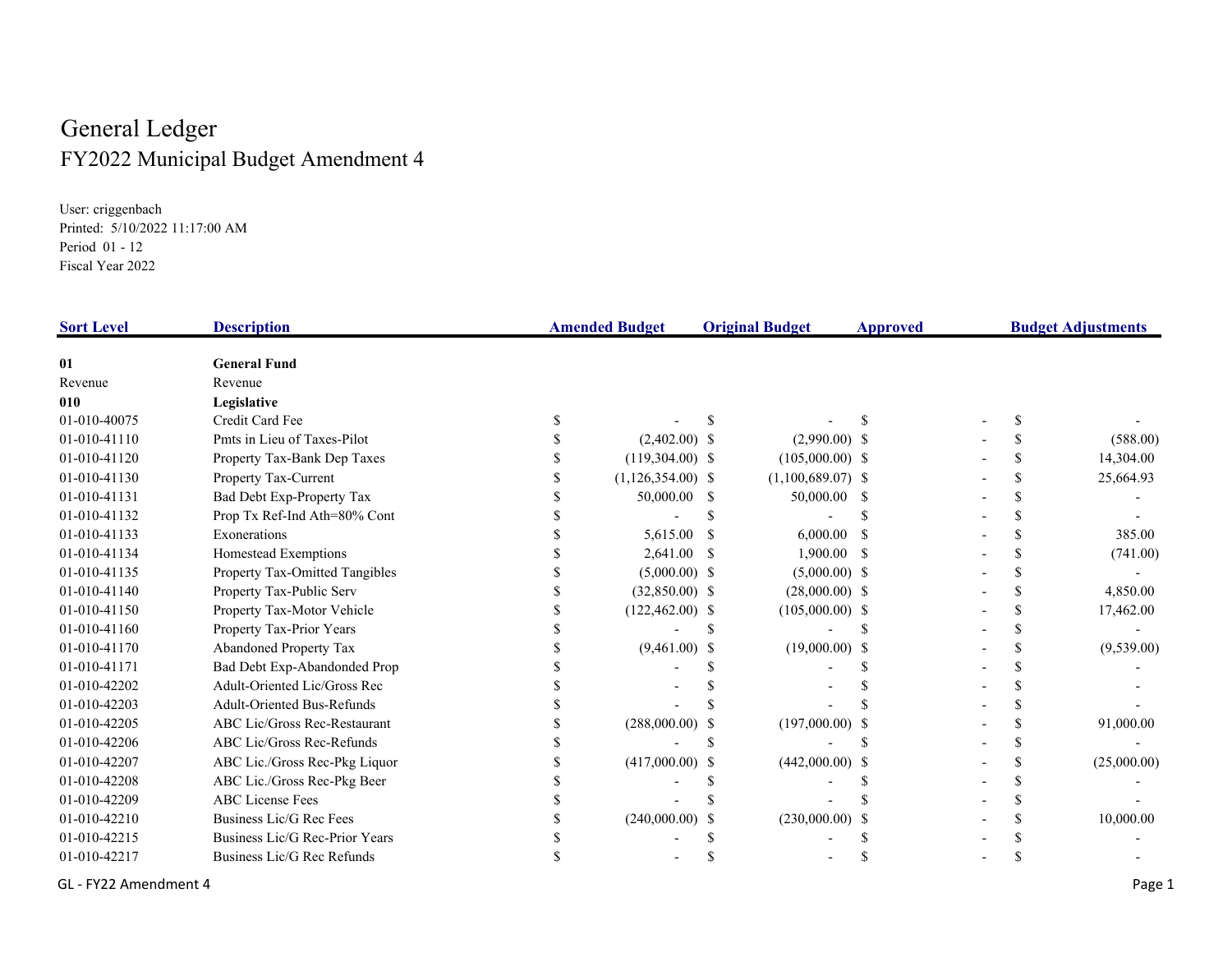| <b>Sort Level</b> | <b>Description</b>                |               | <b>Amended Budget</b> |                    | <b>Original Budget</b> | <b>Approved</b> | <b>Budget Adjustments</b> |               |             |
|-------------------|-----------------------------------|---------------|-----------------------|--------------------|------------------------|-----------------|---------------------------|---------------|-------------|
| 01-010-42218      | Fireworks License                 | <sup>\$</sup> | $(3,000.00)$ \$       |                    | $(3,000.00)$ \$        |                 |                           |               |             |
| 01-010-42220      | Franchise Fee-Cable TV (CATV)     |               | $(66,000.00)$ \$      |                    | $(66,000.00)$ \$       |                 |                           |               |             |
| 01-010-42230      | Franchise Fee-Natural Gas         |               | $(25,000.00)$ \$      |                    | $(25,000.00)$ \$       |                 |                           | S             |             |
| 01-010-42240      | <b>Insurance Premium Fees</b>     |               | $(2,151,000.00)$ \$   |                    | $(1,930,000.00)$ \$    |                 |                           |               | 221,000.00  |
| 01-010-42243      | <b>Insurance Fees-Prior Years</b> |               |                       | S                  |                        |                 |                           |               |             |
| 01-010-42245      | <b>Insurance Fees-Refunds</b>     |               |                       |                    |                        |                 |                           |               |             |
| 01-010-42250      | Manufacturer License Fees         |               | $(50,000.00)$ \$      |                    | $(50,000.00)$ \$       |                 |                           |               |             |
| 01-010-42252      | Manufacturer Fee Refunds          |               |                       | S                  |                        |                 |                           |               |             |
| 01-010-42255      | Indus Auth-E Indus Contract       |               |                       | $\mathbf{\hat{S}}$ |                        |                 |                           |               |             |
| 01-010-42260      | Occupational Fees-Payroll         |               | $(3,424,700.00)$ \$   |                    | $(3,383,000.00)$ \$    |                 |                           | \$            | 41,700.00   |
| 01-010-42263      | Occupational Fees-Prior Year      |               |                       | \$                 |                        |                 |                           |               |             |
| 01-010-42264      | Occ/Bus Lic Special Proj          |               |                       | \$                 |                        |                 |                           |               |             |
| 01-010-42265      | Luvata (Annex AGRMNT)             |               |                       |                    |                        |                 |                           |               |             |
| 01-010-42266      | Occ/Bus Lic Special Proj Refnd    |               |                       |                    |                        |                 |                           |               |             |
| 01-010-42270      | Occ Fee Refunds-Payroll           |               |                       |                    |                        |                 |                           |               |             |
| 01-010-42275      | Indus Auth-E Indus Contract       |               |                       |                    |                        |                 |                           |               |             |
| 01-010-43310      | Area Development Funds            |               |                       |                    |                        |                 |                           |               |             |
| 01-010-43315      | ATF Equitable Sharing DOJ         |               |                       |                    |                        |                 |                           |               |             |
| 01-010-43320      | Court Cost Revenue HB413          |               | $(10,000.00)$ \$      |                    | $(10,000.00)$ \$       |                 |                           |               |             |
| 01-010-43325      | Drug Task Force Revenue           |               | $(5,000.00)$ \$       |                    | $(5,000.00)$ \$        |                 |                           | \$            |             |
| 01-010-43330      | KLEFPF-Police Incentive           |               | $(127,900.32)$ \$     |                    | $(126,829.68)$ \$      |                 |                           | \$            | 1,070.64    |
| 01-010-43332      | Grant-Homeland Security           |               |                       |                    |                        |                 |                           |               |             |
| 01-010-43333      | FEMA Award Flood                  |               |                       |                    |                        |                 |                           |               |             |
| 01-010-43334      | <b>Grant Revenue KY ASAP</b>      |               |                       |                    |                        |                 |                           |               |             |
| 01-010-43335      | KY Dept Library-Codification      |               |                       |                    |                        |                 |                           |               |             |
| 01-010-43338      | <b>State Grant</b>                |               | $(167,215.00)$ \$     |                    |                        |                 |                           |               | 167,215.00  |
| 01-010-43339      | Grants - Local                    |               |                       |                    |                        |                 |                           |               |             |
| 01-010-43340      | Grants - Police & Fire            |               |                       |                    |                        |                 |                           |               |             |
| 01-010-43345      | Grant-Streetscape FS Renaiss      |               |                       |                    |                        |                 |                           |               |             |
| 01-010-43350      | FS Renaissance Contribution       |               |                       | \$                 |                        |                 |                           |               |             |
| 01-010-43355      | <b>Community Projects</b>         |               |                       | S                  |                        |                 |                           |               |             |
| 01-010-43360      | School - SRO Revenue              |               |                       |                    |                        |                 |                           |               |             |
| 01-010-43370      | FS Housing Authority              |               |                       |                    |                        |                 |                           |               |             |
| 01-010-43375      | Simpson Fiscal Ct-Code Enf Rev    |               |                       |                    |                        |                 |                           |               |             |
| 01-010-43380      | Federal Recovery Funds            |               | (921, 920.00)         |                    |                        |                 | 1.00                      | <sup>\$</sup> | 921,920.00  |
| 01-010-44110      | Penalties-Delinq Tax/License      |               | $(60,000.00)$ \$      |                    | (80,000.00)            |                 |                           |               | (20,000.00) |
| 01-010-44111      | ABC Lic.-Penalties & Interest     |               |                       | S                  |                        |                 |                           |               |             |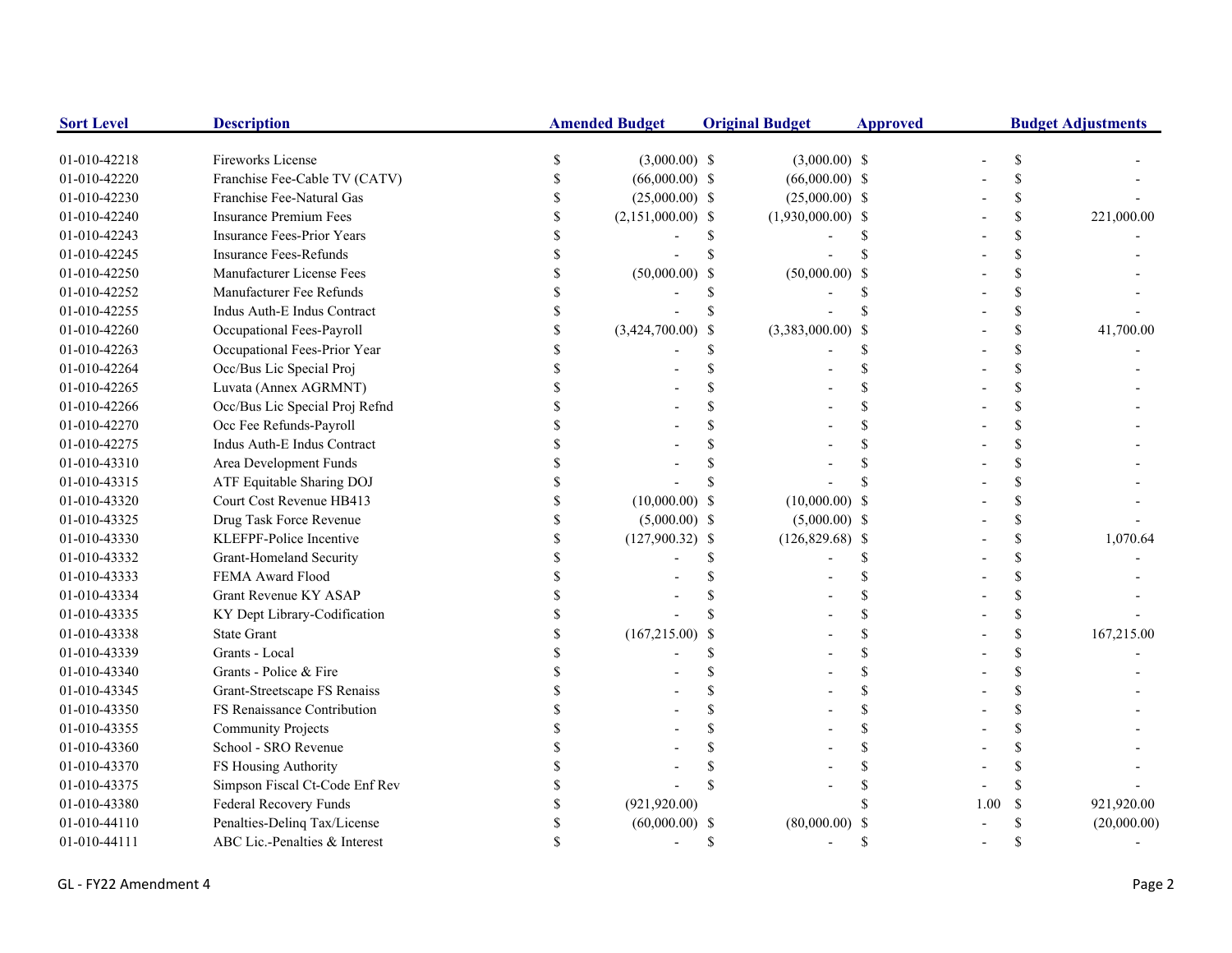| <b>Sort Level</b> | <b>Description</b>                  | <b>Amended Budget</b> |                    | <b>Original Budget</b> |                    | <b>Approved</b> | <b>Budget Adjustments</b> |                    |              |
|-------------------|-------------------------------------|-----------------------|--------------------|------------------------|--------------------|-----------------|---------------------------|--------------------|--------------|
| 01-010-44115      | Burn Permits/Reports-Fire Dept      |                       |                    | S                      |                    | S               |                           | \$                 |              |
| 01-010-44120      | Drug/Gambling Seizure Fees          |                       |                    |                        |                    |                 |                           | \$                 |              |
| 01-010-44125      | Code Enforcement Fines              |                       | $(16,000.00)$ \$   |                        | $(10,000.00)$ \$   |                 |                           | \$                 | 6,000.00     |
| 01-010-44130      | Fines & Costs-Police                |                       | $(500.00)$ \$      |                        | $(7,500.00)$ \$    |                 |                           | \$                 | (7,000.00)   |
| 01-010-44131      | Police - Security Reimb             |                       |                    | <sup>\$</sup>          |                    | -S              |                           | \$                 |              |
| 01-010-45110      | Admin Overhead-Cemetery             |                       | $(34,649.46)$ \$   |                        | $(34,649.46)$ \$   |                 |                           | \$                 |              |
| 01-010-45120      | Admin Overhead-Sanitation Fund      | \$                    | $(276, 454.09)$ \$ |                        | $(276, 454.09)$ \$ |                 |                           | \$                 |              |
| 01-010-45130      | Admin Overhead-Utility Fund         | \$                    | $(261, 547.20)$ \$ |                        | $(261, 547.20)$ \$ |                 |                           | \$                 |              |
| 01-010-45140      | Overhead Municipal Aid              | \$                    | $(194,087.74)$ \$  |                        | $(194,087.74)$ \$  |                 |                           | \$                 |              |
| 01-010-45150      | Admin Overhead-Fiber Optic Fnd      | \$                    |                    | \$.                    |                    |                 |                           | \$                 |              |
| 01-010-45151      | Transfer In from Fiber Fund         |                       |                    |                        |                    |                 |                           | \$                 |              |
| 01-010-45152      | Transfer In - Stormwater            |                       | $(38,048.24)$ \$   |                        | $(38,048.24)$ \$   |                 |                           | \$                 | (0.00)       |
| 01-010-45153      | Transfer In - Utility               |                       |                    | \$                     |                    | \$.             |                           | \$                 |              |
| 01-010-46120      | Cost of Issue Rebate                |                       |                    |                        |                    | $\mathcal{S}$   |                           | \$                 |              |
| 01-010-46136      | Highway Safety Prog Grant           |                       |                    |                        |                    | $\mathcal{S}$   |                           | \$                 |              |
| 01-010-46137      | Justice Asistance Grant             |                       |                    |                        |                    | <b>S</b>        |                           | \$                 |              |
| 01-010-46139      | Safe Routes to School Grant         |                       |                    |                        |                    | <b>S</b>        |                           | \$                 |              |
| 01-010-46140      | Donations to Police Dept.           |                       |                    |                        |                    | $\mathcal{S}$   |                           | \$                 |              |
| 01-010-46147      | <b>EPA-Solid Waste Litter Grant</b> |                       |                    |                        |                    |                 |                           | $\mathbf{\hat{S}}$ |              |
| 01-010-46157      | Industrial Auth Rev-Wrld Color      |                       |                    |                        |                    | S               |                           | \$                 |              |
| 01-010-46159      | Industrial Auth Exp-Wrld Color      |                       |                    |                        |                    |                 |                           | \$                 |              |
| 01-010-46160      | Insurance Proceeds/Incl Fire        |                       | $(319.00)$ \$      |                        | $(10,000.00)$ \$   |                 |                           | \$                 | (9,681.00)   |
| 01-010-46161      | Admin Industrial Auth KLC           |                       |                    | $\mathcal{S}$          |                    |                 |                           | \$                 |              |
| 01-010-46180      | <b>Investment Income</b>            |                       | $(67,045.60)$ \$   |                        | $(84,596.78)$ \$   |                 |                           | \$                 | (17, 551.18) |
| 01-010-46181      | Gain/Loss on Investment             |                       | $(32,743.13)$ \$   |                        |                    | $\mathbf S$     |                           | \$                 | 32,743.13    |
| 01-010-46190      | Legal Fees-Prop Tx Liens/Other      |                       | $(250.00)$ \$      |                        | $(5,000.00)$ \$    |                 |                           | \$                 | (4,750.00)   |
| 01-010-46191      | Clerks Fees Prop Tax Liens          |                       |                    | <sup>\$</sup>          | $(4,000.00)$ \$    |                 |                           | \$                 | (4,000.00)   |
| 01-010-46192      | Property Lease-Witt Rd              |                       |                    | \$.                    |                    | <sup>\$</sup>   |                           | \$                 |              |
| 01-010-46193      | Lease - Regions Bank                |                       | $(86,553.11)$ \$   |                        | $(86,553.11)$ \$   |                 |                           | \$                 |              |
| 01-010-46194      | Land Lease                          |                       |                    | \$                     |                    | $\mathcal{S}$   |                           | \$                 |              |
| 01-010-46196      | Property Tax Copy/Lookup Fees       |                       | $(500.00)$ \$      |                        | $(500.00)$ \$      |                 |                           | \$                 |              |
| 01-010-46200      | Miscellaneous Income                | $\mathbf S$           | $(4,600.00)$ \$    |                        | $(1,000.00)$ \$    |                 |                           | \$                 | 3,600.00     |
| 01-010-46205      | <b>Unclaimed Property Revenue</b>   |                       |                    | \$                     |                    | S               |                           | \$                 |              |
| 01-010-46211      | Condemnation Income                 |                       |                    |                        |                    |                 |                           | \$                 |              |
| 01-010-46215      | Over/Short Cash                     |                       |                    |                        |                    |                 |                           | \$                 |              |
| 01-010-46220      | Proceeds for Sale of Assets         |                       |                    |                        | $(20,000.00)$ \$   |                 |                           | \$                 | (20,000.00)  |
| 01-010-46225      | Gain or Loss on Asset Disposal      |                       |                    | \$                     | 10,000.00          | -S              |                           | \$                 | 10,000.00    |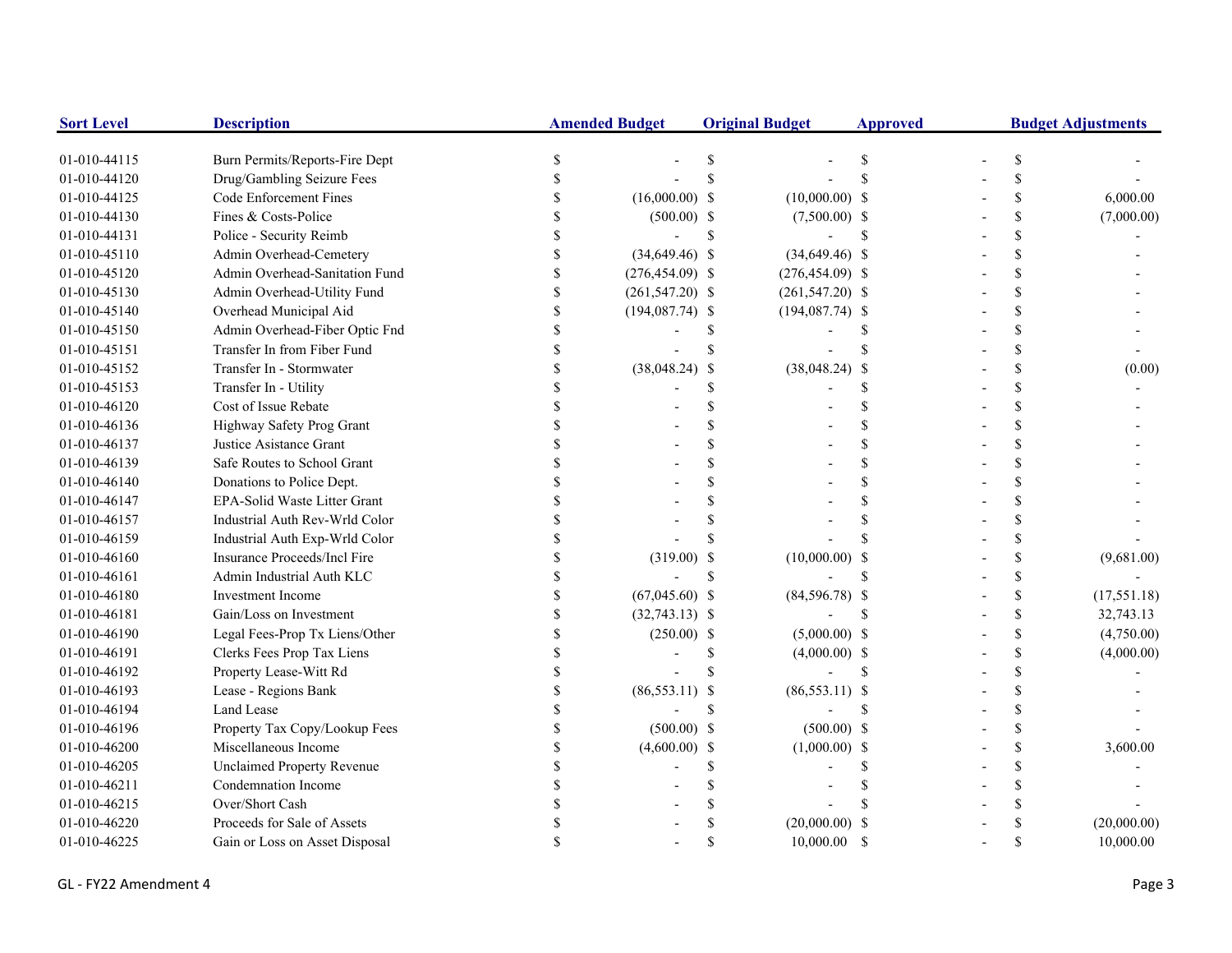| <b>Sort Level</b> | <b>Description</b>                | <b>Amended Budget</b> |                          | <b>Original Budget</b> |                          | Approved | <b>Budget Adjustments</b> |  |              |
|-------------------|-----------------------------------|-----------------------|--------------------------|------------------------|--------------------------|----------|---------------------------|--|--------------|
| 01-010-46230      | Storm Drainage/Plan Reviews       |                       | $(500.00)$ \$            |                        | $(1,500.00)$ \$          |          | $\sim$                    |  | (1,000.00)   |
| 01-010-47135      | Line of Credit Franklin Bank      |                       | $\overline{\phantom{0}}$ |                        | $\overline{\phantom{a}}$ |          | $\overline{\phantom{0}}$  |  |              |
| 01-010-47140      | Loan Proceeds                     |                       | $\overline{\phantom{0}}$ |                        | $\sim$                   |          | $\sim$                    |  |              |
| 01-010-48001      | Contributed Capital               |                       | $\overline{\phantom{0}}$ |                        | $\sim$                   |          | $\overline{\phantom{a}}$  |  |              |
| 01-010-48002      | <b>Community Support Payments</b> |                       | (62,500.00)              |                        |                          |          | $\sim$                    |  | 62,500.00    |
| 010               | Legislative                       |                       | $(10,392,609.89)$ \$     |                        | $(8,881,045,37)$ \$      |          | $\sim$                    |  | 1,511,564.52 |
| Revenue           | Revenue                           |                       | 10.392.609.89            |                        | 8,881,045.37 \$          |          | $\overline{\phantom{a}}$  |  | 1,511,564.52 |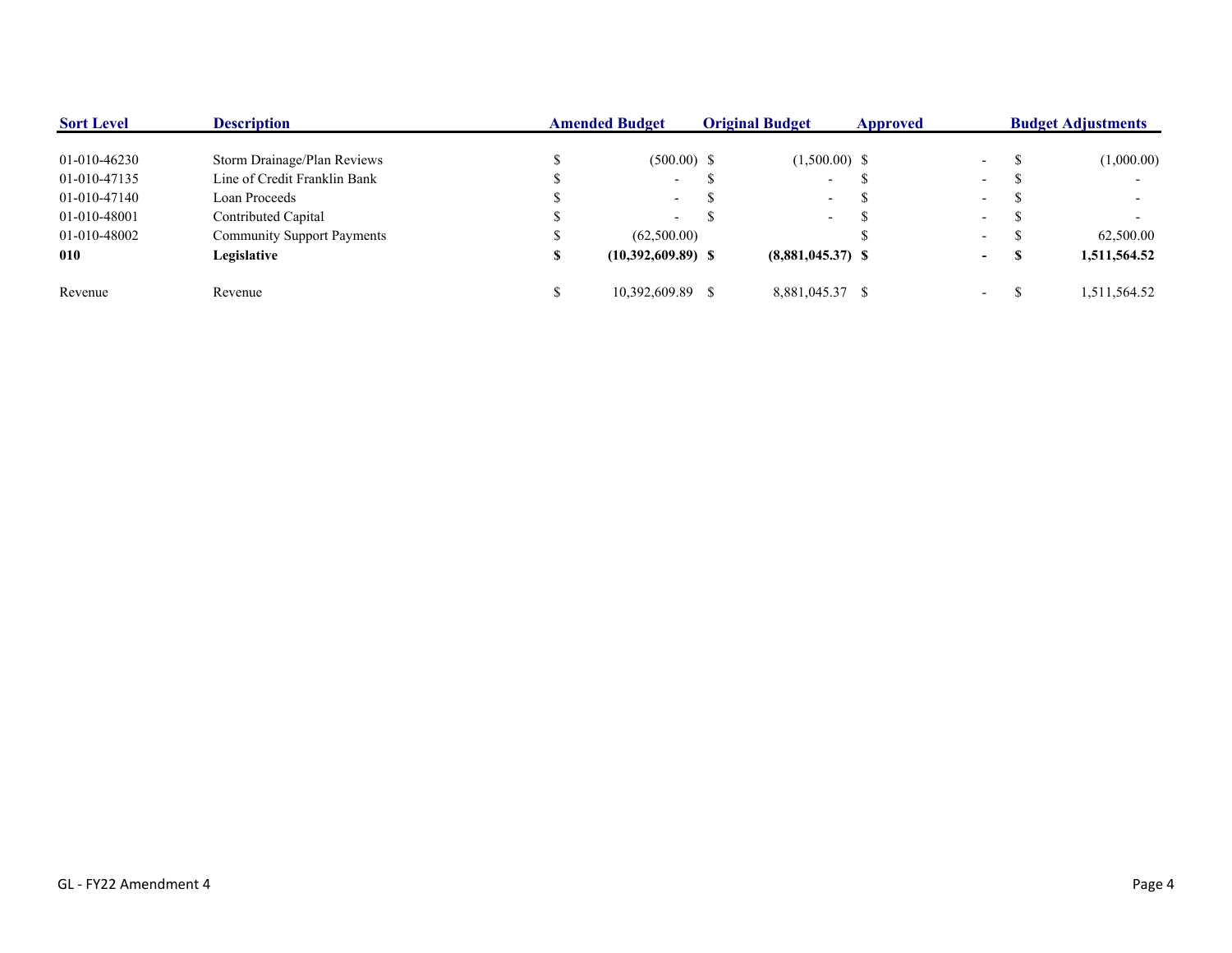| <b>Sort Level</b> | <b>Description</b>               |               | <b>Amended Budget</b> |               | <b>Original Budget</b> | <b>Approved</b>    | <b>Budget Adjustments</b> |            |  |
|-------------------|----------------------------------|---------------|-----------------------|---------------|------------------------|--------------------|---------------------------|------------|--|
|                   |                                  |               |                       |               |                        |                    |                           |            |  |
| Expense           | Expense                          |               |                       |               |                        |                    |                           |            |  |
| 010               | Legislative                      |               |                       |               |                        |                    |                           |            |  |
| 01-010-50010      | Compensation                     | \$            | 73,200.00             | -\$           | 74,800.00              | - \$               | \$                        | (1,600.00) |  |
| 01-010-50011      | Emergency - Compensation         | \$            |                       | \$            |                        | <sup>\$</sup>      | \$                        |            |  |
| 01-010-50060      | Compensation-On Call Pay         |               |                       |               |                        | \$                 | \$                        |            |  |
| 01-010-50070      | Overtime-Non Salaried            |               |                       |               |                        | $\mathcal{S}$      | \$                        |            |  |
| 01-010-50080      | Compensation-Deferred            |               |                       | \$            |                        | $\mathbf{\hat{S}}$ | \$                        |            |  |
| 01-010-50110      | FICA/Medicare                    |               | 7,145.16              | <sup>\$</sup> | 7,145.16               | <sup>\$</sup>      | \$                        |            |  |
| 01-010-50210      | Insurance-Dental                 |               | 271.20                | -\$           | 537.60 \$              |                    | \$                        | (266.40)   |  |
| 01-010-50220      | Insurance-Life                   |               | 386.50                | $\mathcal{S}$ | 380.16 \$              |                    | \$                        | 6.34       |  |
| 01-010-50230      | Insurance-Medical                | \$            | 36,605.04             | <sup>\$</sup> | 36,604.32 \$           |                    | \$                        | 0.72       |  |
| 01-010-50231      | Insurance-HRA                    | \$            | 978.00                | <sup>\$</sup> | 978.00                 | - \$               | \$                        |            |  |
| 01-010-50240      | <b>Insurance-Retirees</b>        | <sup>\$</sup> |                       | \$.           |                        | <sup>\$</sup>      | \$                        |            |  |
| 01-010-50250      | Insurance-Unemployment           | <sup>\$</sup> | 85.64                 | $\mathcal{S}$ | 87.52                  | <sup>\$</sup>      | \$                        | (1.88)     |  |
| 01-010-50260      | Insurance-Workers Comp           |               |                       | \$            | 1,678.85               | $\mathcal{S}$      | \$                        | (1,678.85) |  |
| 01-010-50280      | Vacation                         |               |                       | $\mathcal{S}$ |                        | $\mathcal{S}$      | \$                        |            |  |
| 01-010-50510      | Other                            |               |                       | \$            | 1,000.00               | <sup>\$</sup>      | \$                        | (1,000.00) |  |
| 01-010-50610      | Pensions-Retirees                |               |                       | \$.           |                        | \$.                | \$                        |            |  |
| 01-010-50710      | Retirement - CERS                |               | 3,234.00              | \$            | 3,234.00               | \$                 | \$                        |            |  |
| 01-010-50711      | Retirement - OPEB                |               |                       | \$.           |                        | <sup>\$</sup>      | \$                        |            |  |
| 01-010-50810      | Uniforms                         |               |                       | \$.           |                        | $\mathcal{S}$      | \$                        |            |  |
| 01-010-51005      | <b>Annexation Costs</b>          |               | 3,600.00              | S             | 2,500.00               | <sup>\$</sup>      | \$                        | 1,100.00   |  |
| 01-010-51120      | Contract Labor-Bldg Repair       | $\mathcal{S}$ |                       | \$            |                        | $\mathcal{S}$      | \$                        |            |  |
| 01-010-51220      | <b>Equipment Rental</b>          | <sup>\$</sup> |                       | \$.           |                        | $\mathbf{\hat{S}}$ | \$                        |            |  |
| 01-010-51221      | <b>Technology Lease Payments</b> | <sup>\$</sup> | 312.73                | <sup>\$</sup> | 312.73                 | <sup>\$</sup>      | \$                        | 0.00       |  |
| 01-010-51230      | Freight/Shipping/Handling        | <sup>\$</sup> | 100.00                | <sup>\$</sup> | 100.00                 | - \$               | \$                        |            |  |
| 01-010-51310      | Janitorial Service & Related     | \$            |                       | <sup>\$</sup> |                        | $\mathcal{S}$      | \$                        |            |  |
| 01-010-51330      | Ordinance Codification           |               | 2,500.00              | -\$           | 2,500.00               | -S                 | \$                        |            |  |
| 01-010-51610      | Printing & Advertising           | $\mathcal{S}$ | 18,000.00             | <sup>\$</sup> | 10,000.00              | <sup>\$</sup>      | \$                        | 8,000.00   |  |
| 01-010-51735      | Profess-Backhoe Repair/Maint     |               |                       | \$.           |                        | $\mathcal{S}$      | \$                        |            |  |
| 01-010-51740      | Profess-Computer Maint/Repair    |               |                       | S             |                        |                    | \$                        |            |  |
| 01-010-51745      | Professional-Consultant          |               | 1,000.00              | <sup>\$</sup> | 1,000.00               | <sup>\$</sup>      | \$                        |            |  |
| 01-010-51748      | Profess-License Maint/Support    |               |                       | \$            |                        | $\mathcal{S}$      | \$                        |            |  |
| 01-010-51755      | Profess-Equip Maint/Repair       |               |                       |               |                        |                    | \$                        |            |  |
| 01-010-51765      | Professional-Other               | S             | 5,000.00              |               | 5,000.00               | -S                 | \$                        |            |  |
| 01-010-51780      | Profess-Vehicle Repair/Maint     |               |                       | \$.           |                        | $\mathbf{\hat{S}}$ | \$                        |            |  |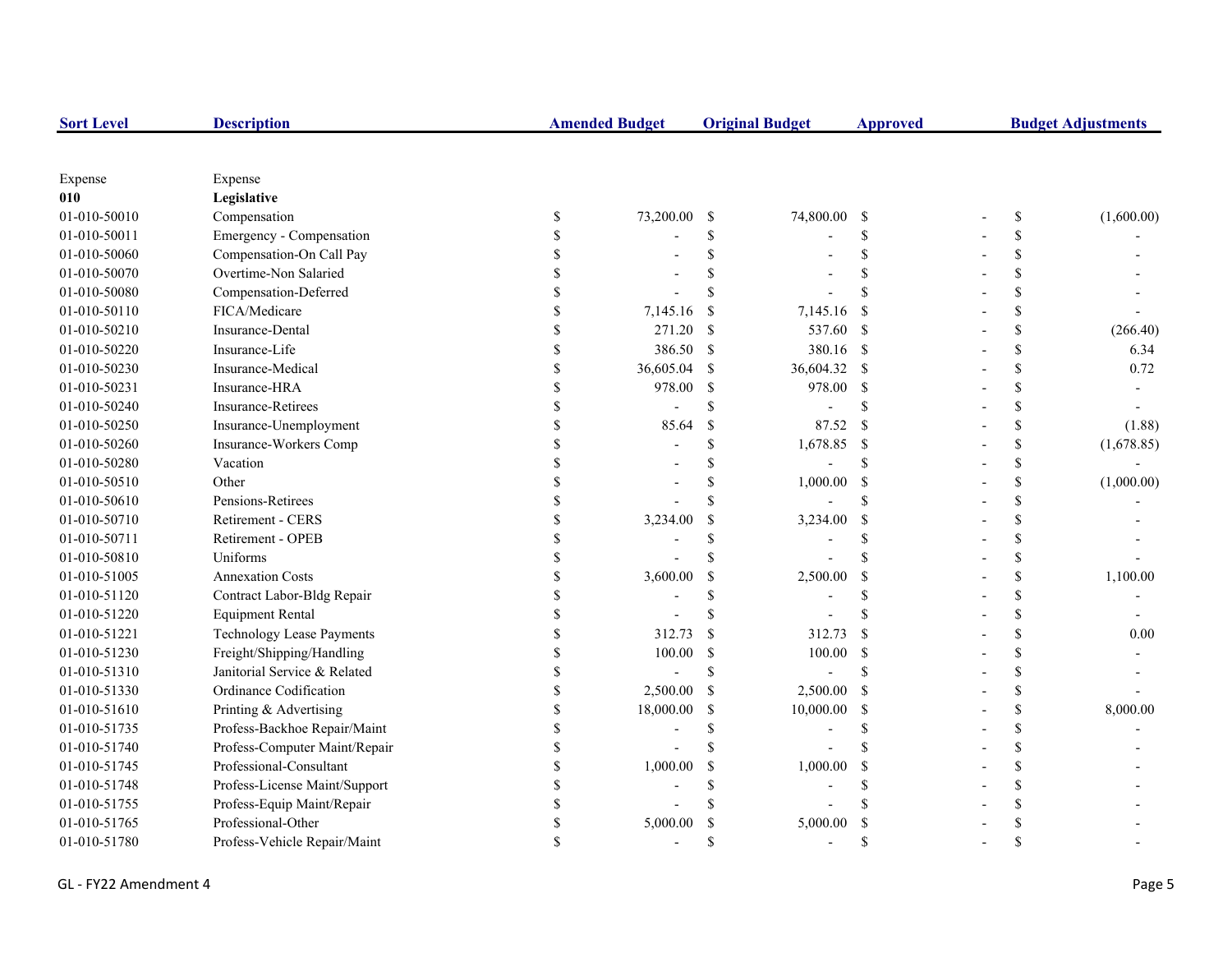| <b>Sort Level</b> | <b>Description</b>             | <b>Amended Budget</b> |               | <b>Original Budget</b> | <b>Approved</b> |  | <b>Budget Adjustments</b> |
|-------------------|--------------------------------|-----------------------|---------------|------------------------|-----------------|--|---------------------------|
| 01-010-51850      | <b>Test Analysis</b>           |                       |               |                        |                 |  |                           |
| 01-010-51910      | Utilities-Electric             |                       |               |                        |                 |  |                           |
| 01-010-51920      | Utilities-Nat Gas/Propane      |                       |               |                        |                 |  |                           |
| 01-010-51930      | Utilities- Warning Sirens      | 2,000.00              |               | 2,000.00               |                 |  |                           |
| 01-010-51940      | Utilities-Communications       | 1,020.00              |               | 1,020.00               |                 |  |                           |
| 01-010-51950      | Utilities-Water/Sewer          | 60.00                 | <sup>\$</sup> | 60.00                  | -S              |  |                           |
| 01-010-52020      | Supplies-Bldg Maint/Repair     | 500.00                | -S            | 500.00                 | - S             |  |                           |
| 01-010-52060      | Supplies-Computer/Copier/Print | 250.00                | -S            | $250.00$ \$            |                 |  |                           |
| 01-010-52110      | Equipment (Under \$2,000 Each) | 2,000.00              | -S            | 2,000.00               | -S              |  |                           |
| 01-010-52120      | Supplies-Equip Maint/Repair    |                       |               |                        |                 |  |                           |
| 01-010-52250      | Fuel, Oil, Fluids              |                       |               |                        |                 |  |                           |
| 01-010-52350      | Supplies-Janitorial            |                       |               |                        |                 |  |                           |
| 01-010-52700      | Supplies-Office                | 250.00                |               | 250.00                 |                 |  |                           |
| 01-010-52750      | Supplies-Other                 | 250.00                |               | 250.00                 |                 |  |                           |
| 01-010-52840      | Postage-Meter & Related        |                       |               |                        |                 |  |                           |
| 01-010-52865      | Supplies-Safety/Protective     |                       |               |                        |                 |  |                           |
| 01-010-52890      | Software                       |                       |               |                        |                 |  |                           |
| 01-010-52950      | Vehicle-Supplies Repair/Maint  |                       |               |                        |                 |  |                           |
| 01-010-53101      | Fines & Penalties              |                       |               |                        |                 |  |                           |
| 01-010-53375      | Character CTS/Proj Graduation  |                       |               | 1,000.00               |                 |  | (1,000.00)                |
| 01-010-53450      | Coffee, Tea & Related          | 100.00                |               | 100.00                 | - S             |  |                           |
| 01-010-53460      | Conference/Train/School        | 2,000.00              |               | $2,000.00$ \$          |                 |  |                           |
| 01-010-53470      | Dues & Subscriptions           | 11,500.00             |               | 11,500.00 \$           |                 |  |                           |
| 01-010-53500      | Easements                      |                       |               |                        |                 |  |                           |
| 01-010-53507      | Government CATV A/V Costs      | 2,700.00              |               | 2,700.00               |                 |  |                           |
| 01-010-53600      | Miscellaneous                  | 250.00                |               | 250.00                 |                 |  |                           |
| 01-010-53850      | Travel/Lodging/Meals           | 7,500.00              |               | 7,500.00 \$            |                 |  |                           |
| 010               | Legislative                    | 182,798.27            | S             | 179,238.34 \$          |                 |  | 3,559.93                  |
|                   |                                |                       |               |                        |                 |  |                           |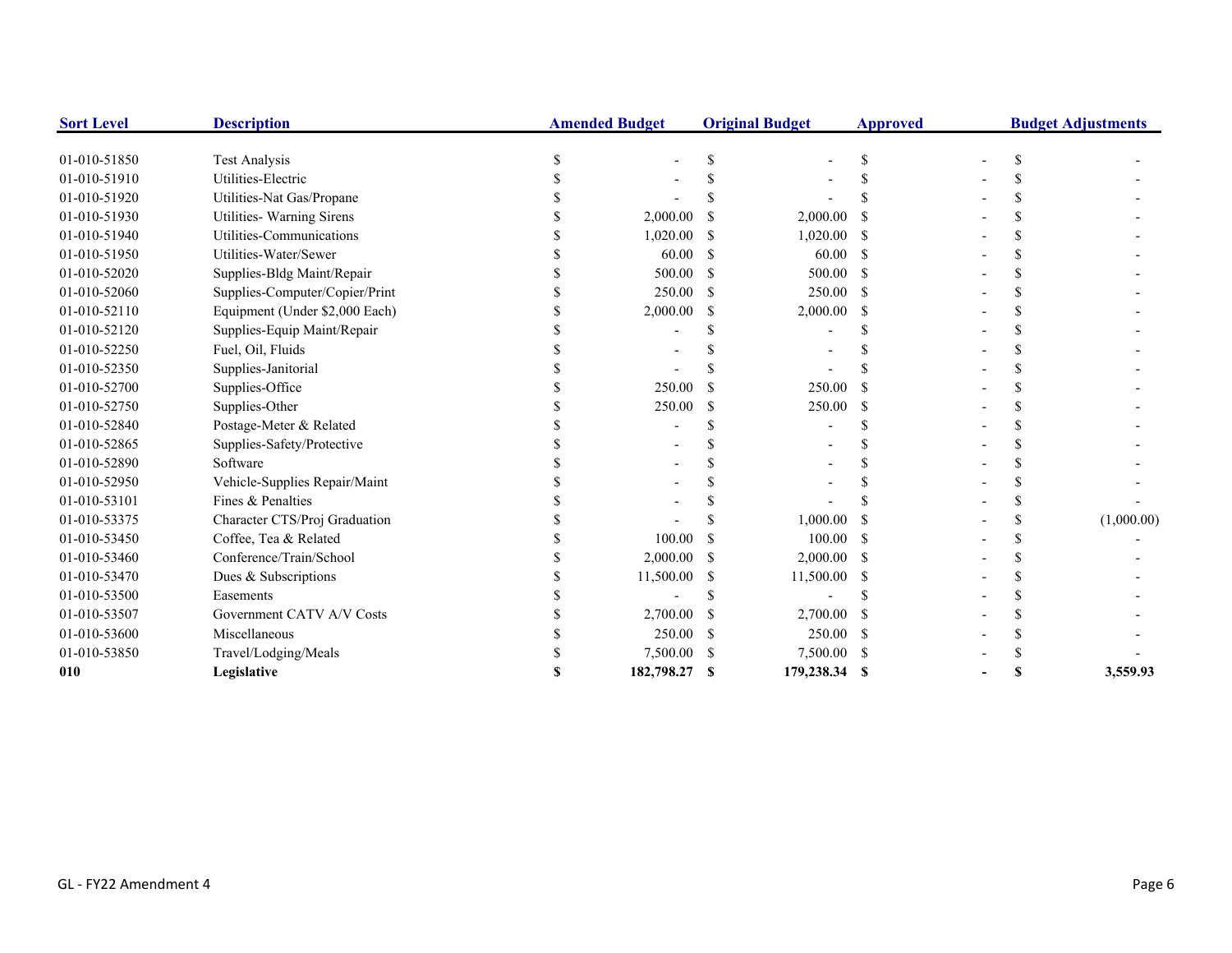| <b>Sort Level</b> | <b>Description</b>               |               | <b>Amended Budget</b> |               | <b>Original Budget</b>   | <b>Approved</b> | <b>Budget Adjustments</b> |              |            |
|-------------------|----------------------------------|---------------|-----------------------|---------------|--------------------------|-----------------|---------------------------|--------------|------------|
|                   |                                  |               |                       |               |                          |                 |                           |              |            |
| 011               | Administration                   |               |                       |               |                          |                 |                           |              |            |
| 01-011-50010      | Compensation                     | $\mathbb{S}$  | 218,783.51 \$         |               | 215,335.21               | - \$            |                           | \$           | 3,448.30   |
| 01-011-50011      | Emergency - Compensation         | \$            |                       | \$            |                          | \$              |                           | \$           |            |
| 01-011-50060      | Compensation-On Call Pay         | \$            | 5,000.00              | <sup>\$</sup> |                          | $\mathbf S$     |                           | \$           | 5,000.00   |
| 01-011-50070      | Overtime-Non Salaried            | \$            | 1,441.76              | -S            | 1,418.61                 | <sup>\$</sup>   |                           | \$           | 23.15      |
| 01-011-50080      | Compensation-Deferred            | \$            | 6,277.57 \$           |               | $6,141.72$ \$            |                 |                           | \$           | 135.85     |
| 01-011-50090      | Compensation-Vehicle Allowance   | \$            | 7,200.00              | - \$          |                          | \$              |                           | \$           | 7,200.00   |
| 01-011-50110      | FICA/Medicare                    | \$            | $15,162.51$ \$        |               | 15,130.44                | $\mathcal{S}$   |                           | $\mathbb{S}$ | 32.07      |
| 01-011-50210      | <b>Insurance-Dental</b>          | \$            | 792.30                | <sup>\$</sup> | 792.36 \$                |                 |                           | $\mathbb{S}$ | (0.06)     |
| 01-011-50220      | Insurance-Life                   | \$            | 1,162.79              | -S            | 1,128.92 \$              |                 |                           | \$           | 33.87      |
| 01-011-50230      | Insurance-Medical                | $\mathbb S$   | 36,869.04             | -S            | 36,868.74 \$             |                 |                           | \$           | 0.30       |
| 01-011-50231      | Insurance-HRA                    | $\mathbb S$   | 2,531.76              | -S            | 2,531.88 \$              |                 |                           | \$           | (0.12)     |
| 01-011-50240      | <b>Insurance-Retirees</b>        | \$            | 29,352.36             | -S            | 29,352.36 \$             |                 |                           | \$           |            |
| 01-011-50250      | Insurance-Unemployment           | \$            | 257.66                | - \$          | 253.60 \$                |                 |                           | \$           | 4.06       |
| 01-011-50260      | Insurance-Workers Comp           | \$            | 1,841.78              | -S            | 4,986.99                 | $\mathcal{S}$   |                           | \$           | (3,145.21) |
| 01-011-50280      | Vacation                         | \$            | $\overline{a}$        | \$            |                          | <sup>\$</sup>   |                           | \$           |            |
| 01-011-50510      | Other                            | \$            | 14,000.00             | -S            | 12,000.00                | <sup>\$</sup>   |                           | \$           | 2,000.00   |
| 01-011-50610      | Pensions-Retirees                | \$            | 7,200.00              | -S            | 7,200.00 \$              |                 |                           | \$           |            |
| 01-011-50710      | <b>Retirement - CERS</b>         | \$            | 59,350.71             | -S            | 58,415.24                | $\mathcal{S}$   |                           | \$           | 935.47     |
| 01-011-50711      | Retirement - OPEB                | \$            |                       | \$            |                          | <sup>\$</sup>   |                           | \$           |            |
| 01-011-50810      | Uniforms                         | \$            | 250.00                | <sup>\$</sup> | 250.00                   | $\mathcal{S}$   |                           | $\mathbb{S}$ |            |
| 01-011-51120      | Contract Labor-Bldg Repair       | \$            | 3,500.00              | <sup>\$</sup> | 2,500.00 \$              |                 |                           | \$           | 1,000.00   |
| 01-011-51121      | Leasehold Maint/Repair           | \$            | 5,000.00              | \$            | 5,000.00 \$              |                 |                           | \$           |            |
| 01-011-51220      | <b>Equipment Rental</b>          | \$            |                       | \$            |                          | <sup>\$</sup>   |                           | \$           |            |
| 01-011-51221      | <b>Technology Lease Payments</b> | \$            | 1,660.68              | -S            | 1,660.68                 | - \$            |                           | \$           |            |
| 01-011-51230      | Freight/Shipping/Handling        | \$            | 200.00                | <sup>\$</sup> | $200.00$ \$              |                 |                           | \$           |            |
| 01-011-51310      | Janitorial Service & Related     | \$            | 6,000.00              | -S            | $1,500.00$ \$            |                 |                           | \$           | 4,500.00   |
| 01-011-51510      | Physicals/Rests/Vaccines         | \$            | 1,000.00              | <sup>\$</sup> | 1,000.00                 | -\$             |                           | \$           |            |
| 01-011-51610      | Printing & Advertising           | \$            | 1,000.00              | \$            | 1,000.00                 | $\mathbb{S}$    |                           | \$           |            |
| 01-011-51735      | Profess-Backhoe Repair/Maint     |               |                       | \$            |                          | <sup>\$</sup>   |                           | \$           |            |
| 01-011-51740      | Profess-Computer Maint/Repair    | \$            |                       |               |                          |                 |                           | \$           |            |
| 01-011-51745      | Professional-Consultant          | \$            | 75,000.00             | -S            | 12,500.00                | <sup>\$</sup>   |                           | \$           | 62,500.00  |
| 01-011-51748      | Profess-License Maint/Support    | \$            | 27,320.00             | -S            | 22,320.00                | -S              |                           | \$           | 5,000.00   |
| 01-011-51755      | Profess-Equip Maint/Repair       | \$            | 3,500.00              | -S            | 2,000.00                 | -\$             |                           | \$           | 1,500.00   |
| 01-011-51765      | Professional-Other               | \$            | 17,000.00             | <sup>\$</sup> | 17,000.00                | <sup>\$</sup>   |                           | \$           |            |
| 01-011-51780      | Profess-Vehicle Repair/Maint     | $\mathcal{S}$ | $\overline{a}$        | <sup>\$</sup> | $\overline{\phantom{a}}$ | $\mathcal{S}$   |                           | \$           |            |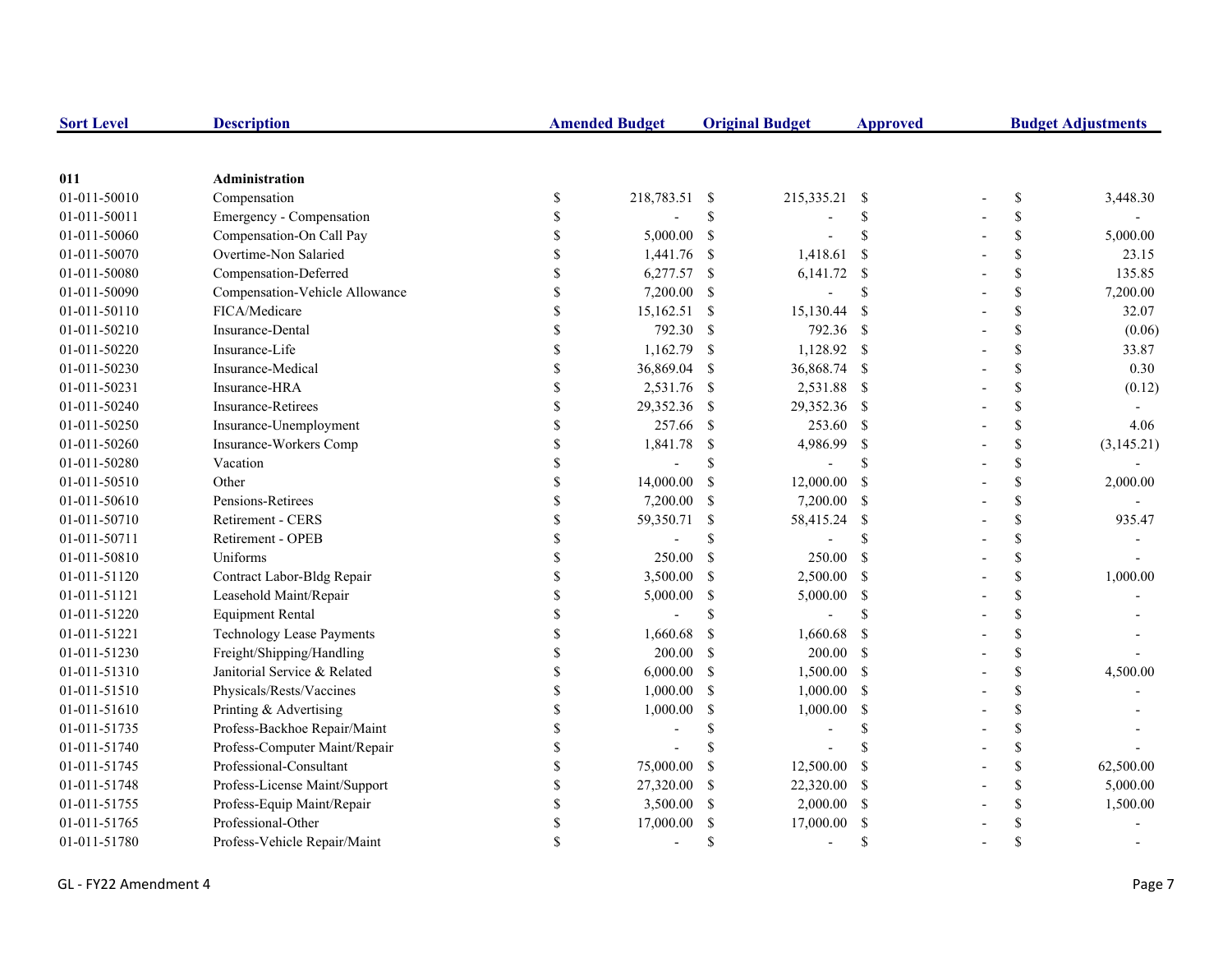| <b>Sort Level</b> | <b>Description</b>             | <b>Amended Budget</b> |              |               | <b>Original Budget</b> | <b>Approved</b> | <b>Budget Adjustments</b> |               |               |
|-------------------|--------------------------------|-----------------------|--------------|---------------|------------------------|-----------------|---------------------------|---------------|---------------|
| 01-011-51850      | <b>Test Analysis</b>           |                       |              |               |                        |                 |                           |               |               |
| 01-011-51910      | Utilities-Electric             |                       |              |               |                        |                 |                           |               |               |
| 01-011-51920      | Utilities-Nat Gas/Propane      |                       |              |               |                        |                 |                           |               |               |
| 01-011-51940      | Utilities-Communications       |                       | 4,200.00     |               | 3,800.00               |                 |                           | \$.           | 400.00        |
| 01-011-51950      | Utilities-Water/Sewer          |                       |              |               |                        |                 |                           | \$.           |               |
| 01-011-52020      | Supplies-Bldg Maint/Repair     |                       | 500.00       |               | 500.00                 |                 |                           | \$.           |               |
| 01-011-52060      | Supplies-Computer/Copier/Print |                       | 1,000.00     | S             | 1,000.00               | -S              |                           | \$.           |               |
| 01-011-52110      | Equipment (Under \$2,000 Each) |                       | 1,000.00     | -S            | $1,000.00$ \$          |                 |                           | \$.           |               |
| 01-011-52120      | Supplies-Equip Maint/Repair    |                       | 250.00       | -S            | 250.00                 | -S              |                           | \$.           |               |
| 01-011-52250      | Fuel, Oil, Fluids              |                       |              |               |                        |                 |                           | \$.           |               |
| 01-011-52350      | Supplies-Janitorial            |                       | 1,000.00     |               | 1,000.00               | - \$            |                           |               |               |
| 01-011-52700      | Supplies-Office                |                       | 1,000.00     | -S            | $1,000.00$ \$          |                 |                           | \$.           |               |
| 01-011-52750      | Supplies-Other                 |                       | 250.00       | -S            | $250.00$ \$            |                 |                           | \$.           |               |
| 01-011-52840      | Postage-Meter & Related        |                       | 250.00       | <sup>\$</sup> | 250.00 \$              |                 |                           |               |               |
| 01-011-52865      | Supplies-Safety/Protective     |                       | 1,500.00     | -S            | 1,500.00 \$            |                 |                           | \$.           |               |
| 01-011-52890      | Software                       |                       | 8,450.00     | S             | 6,000.00               | -S              |                           | \$.           | 2,450.00      |
| 01-011-52950      | Vehicle-Supplies Repair/Maint  |                       |              |               |                        |                 |                           | \$.           |               |
| 01-011-53101      | Fines & Penalties              |                       |              |               |                        |                 |                           | \$.           |               |
| 01-011-53450      | Coffee, Tea & Related          |                       | 150.00       |               | 150.00                 | -S              |                           | \$.           |               |
| 01-011-53460      | Conference/Train/School        |                       | 23,000.00    |               | 23,000.00              | -S              |                           | \$.           |               |
| 01-011-53470      | Dues & Subscriptions           |                       | 1,000.00     |               | 1,000.00               | - \$            |                           |               |               |
| 01-011-53500      | Easements                      |                       |              |               |                        |                 |                           |               |               |
| 01-011-53600      | Miscellaneous                  |                       | 500.00       |               | 500.00                 | - \$            |                           |               |               |
| 01-011-53850      | Travel/Lodging/Meals           |                       | 3,500.00     | \$            | 3,500.00               | - \$            |                           | \$            |               |
| 01-011-61500      | Depreciation                   |                       |              |               |                        |                 |                           | \$.           |               |
| 01-011-73550      | Reserve for Capital Improvmnt  |                       | 17,500.00    |               | 30,000.00              | -S              |                           | \$.           | (12,500.00)   |
| 01-011-74100      | <b>Buildings - Gen Govt</b>    |                       | 120,000.00   | -S            | 170,000.00 \$          |                 |                           | <sup>\$</sup> | (50,000.00)   |
| 01-011-74200      | Equipment - Gen govt           |                       | 16,756.00    | -S            | $7,000.00$ \$          |                 |                           | \$            | 9,756.00      |
| 01-011-74300      | Land & Improvmnts-Gen Govt     |                       | 327,600.00   | S             | 430,069.08             | -S              |                           | <sup>\$</sup> | (102, 469.08) |
| 01-011-74400      | Plant In Service - Gen Govt    |                       |              |               |                        |                 |                           | \$.           |               |
| 01-011-74500      | Vehicles - Gen Govt            |                       |              |               |                        |                 |                           |               |               |
| 011               | Administration                 |                       | 1,078,060.41 |               | 1,140,255.83           | -S              |                           | S             | (62, 195.42)  |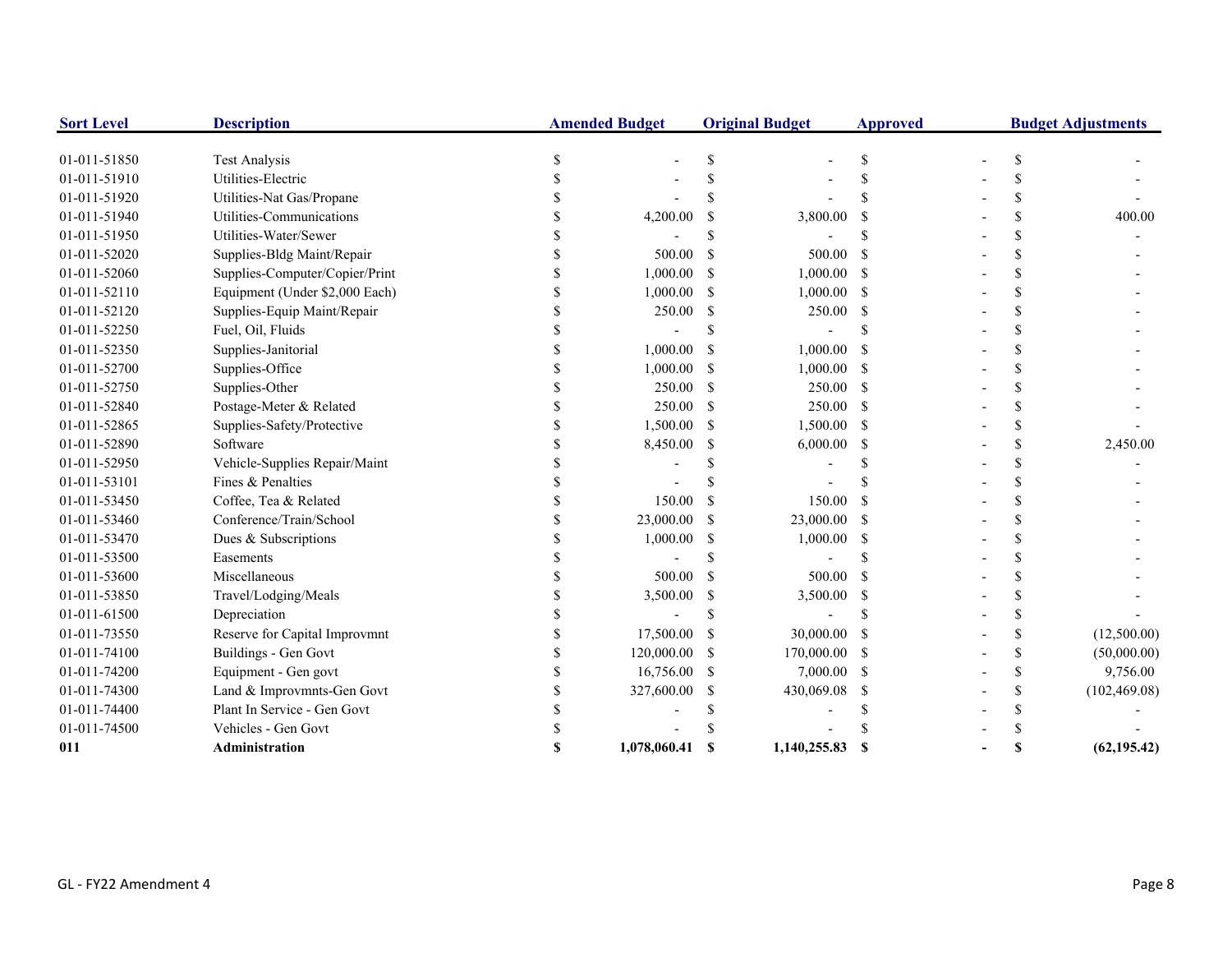| <b>Sort Level</b> | <b>Description</b>               |               | <b>Amended Budget</b> |               | <b>Original Budget</b> | <b>Approved</b>    | <b>Budget Adjustments</b> |              |            |
|-------------------|----------------------------------|---------------|-----------------------|---------------|------------------------|--------------------|---------------------------|--------------|------------|
|                   |                                  |               |                       |               |                        |                    |                           |              |            |
| 012               | <b>Finance</b>                   |               |                       |               |                        |                    |                           |              |            |
| 01-012-50010      | Compensation                     | \$            | 175,217.13            | -S            | 167,908.12 \$          |                    |                           | $\mathbb{S}$ | 7,309.01   |
| 01-012-50011      | Emergency - Compensation         | \$            |                       | $\mathbb{S}$  |                        | $\mathcal{S}$      |                           | \$           |            |
| 01-012-50060      | Compensation-On Call Pay         | \$            |                       | \$            | 287.99                 | $\mathbf{s}$       |                           | \$           | (287.99)   |
| 01-012-50070      | Overtime-Non Salaried            |               | 2,171.73              | $\mathcal{S}$ | $2,069.52$ \$          |                    |                           | \$           | 102.21     |
| 01-012-50080      | Compensation-Deferred            |               | 2,474.67              | -\$           | 2,447.12 \$            |                    |                           | \$           | 27.55      |
| 01-012-50110      | FICA/Medicare                    |               | 12,213.22             | -\$           | 11,743.33 \$           |                    |                           | \$           | 469.89     |
| 01-012-50210      | Insurance-Dental                 | \$            | 732.62                | -\$           | 706.96 \$              |                    |                           | \$           | 25.66      |
| 01-012-50220      | Insurance-Life                   | $\mathbf S$   | 936.61                | $\mathcal{S}$ | 878.16 \$              |                    |                           | \$           | 58.45      |
| 01-012-50230      | Insurance-Medical                | $\mathbf S$   | 44,003.72             | -S            | 44,028.89 \$           |                    |                           | \$           | (25.17)    |
| 01-012-50231      | Insurance-HRA                    | \$            | 2,160.85              | -\$           | 2,160.08 \$            |                    |                           | \$           | 0.77       |
| 01-012-50240      | <b>Insurance-Retirees</b>        | \$            |                       | \$            |                        | <sup>\$</sup>      |                           | \$           |            |
| 01-012-50250      | Insurance-Unemployment           | \$            | 207.54                | $\mathbb{S}$  | 198.99                 | <sup>S</sup>       |                           | \$           | 8.55       |
| 01-012-50260      | Insurance-Workers Comp           |               |                       | \$.           | 3,881.66               | $\mathcal{S}$      |                           | \$           | (3,881.66) |
| 01-012-50280      | Vacation                         |               |                       |               |                        | $\mathbf{\hat{S}}$ |                           | \$           |            |
| 01-012-50510      | Other                            |               |                       |               |                        | $\mathbf{\hat{S}}$ |                           | \$           |            |
| 01-012-50610      | Pensions-Retirees                |               |                       |               |                        | $\mathbf{\hat{S}}$ |                           | \$           |            |
| 01-012-50710      | Retirement - CERS                |               | 47,806.30             | <sup>\$</sup> | 45,835.87              | <sup>\$</sup>      |                           | \$           | 1,970.43   |
| 01-012-50711      | Retirement - OPEB                |               |                       | \$            |                        | <sup>\$</sup>      |                           | \$           |            |
| 01-012-50810      | Uniforms                         |               |                       | \$            |                        | $\mathbf{\hat{S}}$ |                           | \$           |            |
| 01-012-51120      | Contract Labor-Bldg Repair       |               |                       | \$            | 5,000.00               | <sup>\$</sup>      |                           | \$           | (5,000.00) |
| 01-012-51220      | <b>Equipment Rental</b>          | $\mathcal{S}$ |                       | \$.           |                        | $\mathbf S$        |                           | \$           |            |
| 01-012-51221      | <b>Technology Lease Payments</b> | \$            | 3,692.43              | <sup>\$</sup> | 3,692.43               | - \$               |                           | \$           |            |
| 01-012-51230      | Freight/Shipping/Handling        | \$            | 1,500.00              | <sup>\$</sup> | 1,500.00 \$            |                    |                           | \$           |            |
| 01-012-51310      | Janitorial Service & Related     | \$            | 1,500.00              | \$            | 1,500.00 \$            |                    |                           | \$           |            |
| 01-012-51510      | Physicals/Rests/Vaccines         | S             |                       | $\mathbb{S}$  |                        | $\mathbf{\hat{S}}$ |                           | \$           |            |
| 01-012-51610      | Printing & Advertising           | \$            | 12,000.00             | -\$           | 12,000.00              | - \$               |                           | \$           |            |
| 01-012-51710      | Profess-Accounting               | \$            | 20,000.00             | <sup>\$</sup> | 20,000.00              | -S                 |                           | \$           |            |
| 01-012-51725      | Profess-ADP Payroll              |               |                       | \$.           |                        | <sup>\$</sup>      |                           | \$           |            |
| 01-012-51735      | Profess-Backhoe Repair/Maint     |               |                       |               |                        | $\mathbf{\hat{S}}$ |                           | \$           |            |
| 01-012-51740      | Profess-Computer Maint/Repair    |               | 300.00                | <sup>\$</sup> | 300.00                 | <sup>\$</sup>      |                           | \$           |            |
| 01-012-51745      | Professional-Consultant          |               |                       | \$.           |                        | <sup>\$</sup>      |                           | \$           |            |
| 01-012-51748      | Profess-License Maint/Support    | \$            |                       |               |                        |                    |                           | \$           |            |
| 01-012-51755      | Profess-Equip Maint/Repair       | \$            | 2,650.00              | <sup>\$</sup> | 2,000.00               | <sup>\$</sup>      |                           | \$           | 650.00     |
| 01-012-51760      | Profess - US Admin Flex Fees     |               | 6,000.00              |               | 6,000.00               | <sup>\$</sup>      |                           | \$           |            |
| 01-012-51765      | Professional-Other               |               | 1,000.00              | <sup>\$</sup> | 500.00                 | -S                 |                           | \$           | 500.00     |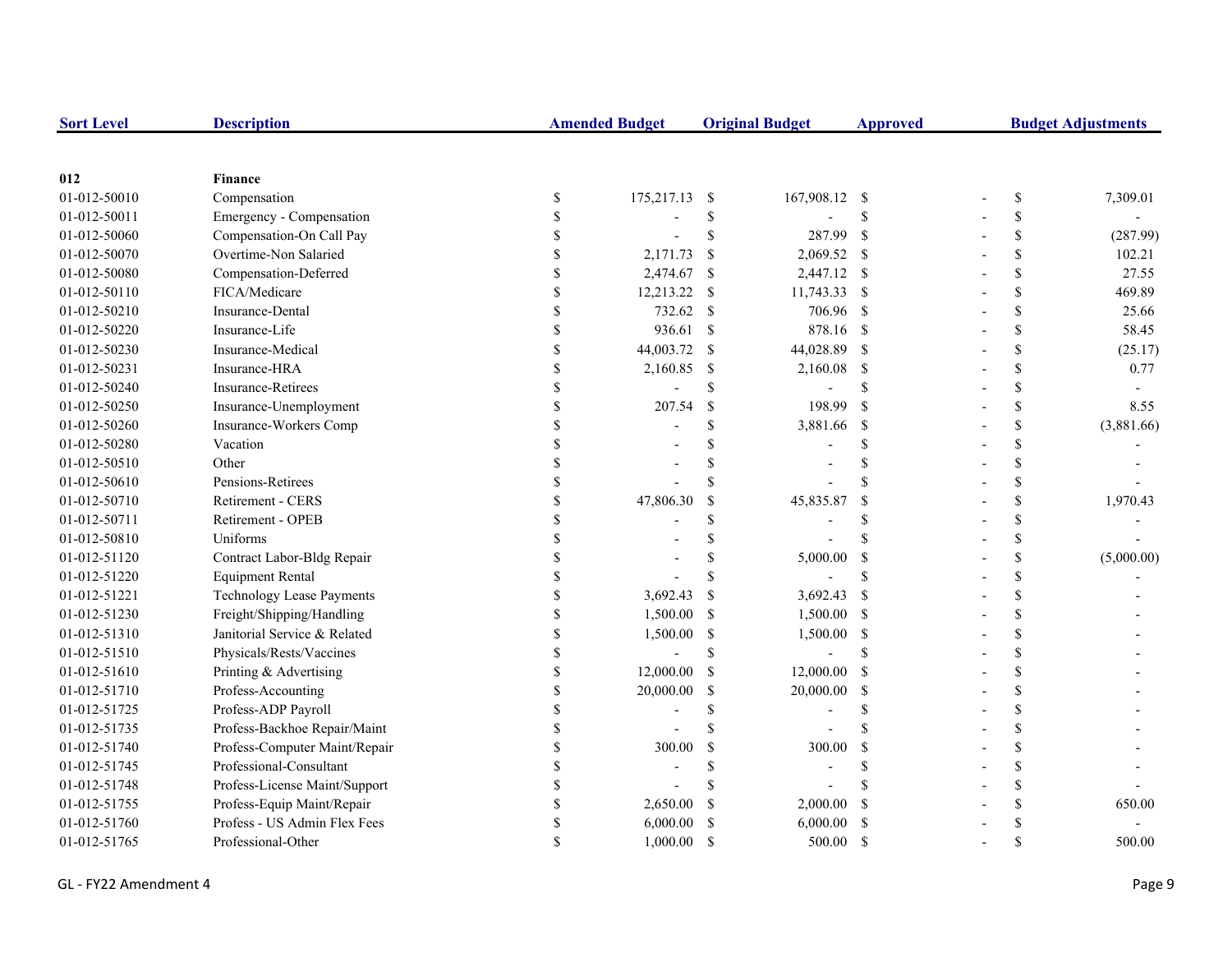| <b>Sort Level</b> | <b>Description</b>             |    | <b>Amended Budget</b> |               | <b>Original Budget</b> | <b>Approved</b> | <b>Budget Adjustments</b> |    |             |
|-------------------|--------------------------------|----|-----------------------|---------------|------------------------|-----------------|---------------------------|----|-------------|
| 01-012-51780      | Profess-Vehicle Repair/Maint   | \$ |                       | \$            |                        | \$              |                           | \$ |             |
| 01-012-51785      | PVA Assessment                 | S  | 40,000.00             | <sup>\$</sup> | 40,000.00              | - \$            |                           | \$ |             |
| 01-012-51790      | Mobile Data Terminal           |    |                       |               |                        |                 |                           | \$ |             |
| 01-012-51850      | <b>Test Analysis</b>           |    |                       |               |                        |                 |                           | \$ |             |
| 01-012-51910      | Utilities-Electric             |    | 24,000.00             | -S            | 20,000.00              | -\$             |                           | \$ | 4,000.00    |
| 01-012-51920      | Utilities-Nat Gas/Propane      |    | 5,000.00              | -S            | 5,000.00 \$            |                 |                           | \$ |             |
| 01-012-51940      | Utilities-Communications       |    | 4,100.00              | <sup>\$</sup> | 3,700.00 \$            |                 |                           | \$ | 400.00      |
| 01-012-51950      | Utilities-Water/Sewer          |    | 750.00                | <sup>\$</sup> | 750.00 \$              |                 |                           | \$ |             |
| 01-012-52020      | Supplies-Bldg Maint/Repair     |    | 1,000.00              | <sup>\$</sup> | $2,000.00$ \$          |                 |                           | \$ | (1,000.00)  |
| 01-012-52060      | Supplies-Computer/Copier/Print |    | 2,600.00              | \$            | $2,000.00$ \$          |                 |                           | \$ | 600.00      |
| 01-012-52110      | Equipment (Under \$2,000 Each) |    | 1,015.00              | <sup>\$</sup> | 500.00                 | $\mathcal{S}$   |                           | \$ | 515.00      |
| 01-012-52120      | Supplies-Equip Maint/Repair    |    |                       |               |                        |                 |                           | \$ |             |
| 01-012-52250      | Fuel, Oil, Fluids              |    |                       |               |                        |                 |                           | \$ |             |
| 01-012-52350      | Supplies-Janitorial            |    | 1,600.00              | S.            | 1,200.00               | <sup>\$</sup>   |                           | \$ | 400.00      |
| 01-012-52700      | Supplies-Office                |    | 3,500.00              | -S            | 3,000.00 \$            |                 |                           | \$ | 500.00      |
| 01-012-52750      | Supplies-Other                 |    | 500.00                | <sup>\$</sup> | 250.00 \$              |                 |                           | \$ | 250.00      |
| 01-012-52840      | Postage-Meter & Related        |    | 20,000.00             | -S            | 20,000.00 \$           |                 |                           | \$ |             |
| 01-012-52845      | Postage-Bills & Notices        |    | 26,000.00             | -S            | 26,000.00 \$           |                 |                           | \$ |             |
| 01-012-52865      | Supplies-Safety/Protective     |    |                       | <sup>\$</sup> |                        | <sup>\$</sup>   |                           | \$ |             |
| 01-012-52890      | Software                       |    | 15,250.00             | <sup>\$</sup> | 23,250.00              | <sup>\$</sup>   |                           | \$ | (8,000.00)  |
| 01-012-52950      | Vehicle-Supplies Repair/Maint  |    |                       | <sup>\$</sup> |                        | S               |                           | \$ |             |
| 01-012-53100      | <b>Bank Service Fees</b>       |    | 500.00                | <sup>\$</sup> | 2,000.00               | - \$            |                           | \$ | (1,500.00)  |
| 01-012-53101      | Fines & Penalties              |    |                       | <sup>\$</sup> |                        | $\mathcal{S}$   |                           | \$ |             |
| 01-012-53200      | Credit Card Merchant Fees      |    | 300.00                | <sup>\$</sup> | 2,400.00               | -\$             |                           | \$ | (2,100.00)  |
| 01-012-53300      | <b>Building Rent</b>           |    |                       | S             |                        |                 |                           | \$ |             |
| 01-012-53375      | Character CTS/Proj Graduation  |    |                       |               |                        |                 |                           | \$ |             |
| 01-012-53450      | Coffee, Tea & Related          |    | 100.00                | -S            | 100.00                 | -S              |                           | \$ |             |
| 01-012-53460      | Conference/Train/School        |    | 1,500.00              | -S            | 6,500.00 \$            |                 |                           | \$ | (5,000.00)  |
| 01-012-53470      | Dues & Subscriptions           |    | 2,000.00              | <sup>\$</sup> | $2,000.00$ \$          |                 |                           | \$ |             |
| 01-012-53500      | Easements                      |    |                       | <sup>\$</sup> |                        | \$.             |                           | \$ |             |
| 01-012-53600      | Miscellaneous                  |    | 500.00                | <sup>\$</sup> | 500.00                 | -S              |                           | \$ |             |
| 01-012-53850      | Travel/Lodging/Meals           |    | 2,000.00              | \$            | 5,000.00               | - \$            |                           | \$ | (3,000.00)  |
| 01-012-61500      | Depreciation                   |    |                       |               |                        | \$.             |                           | \$ |             |
| 012               | <b>Finance</b>                 |    | 488,781.84            | <b>S</b>      | 500,789.12             | - \$            |                           | \$ | (12,007.28) |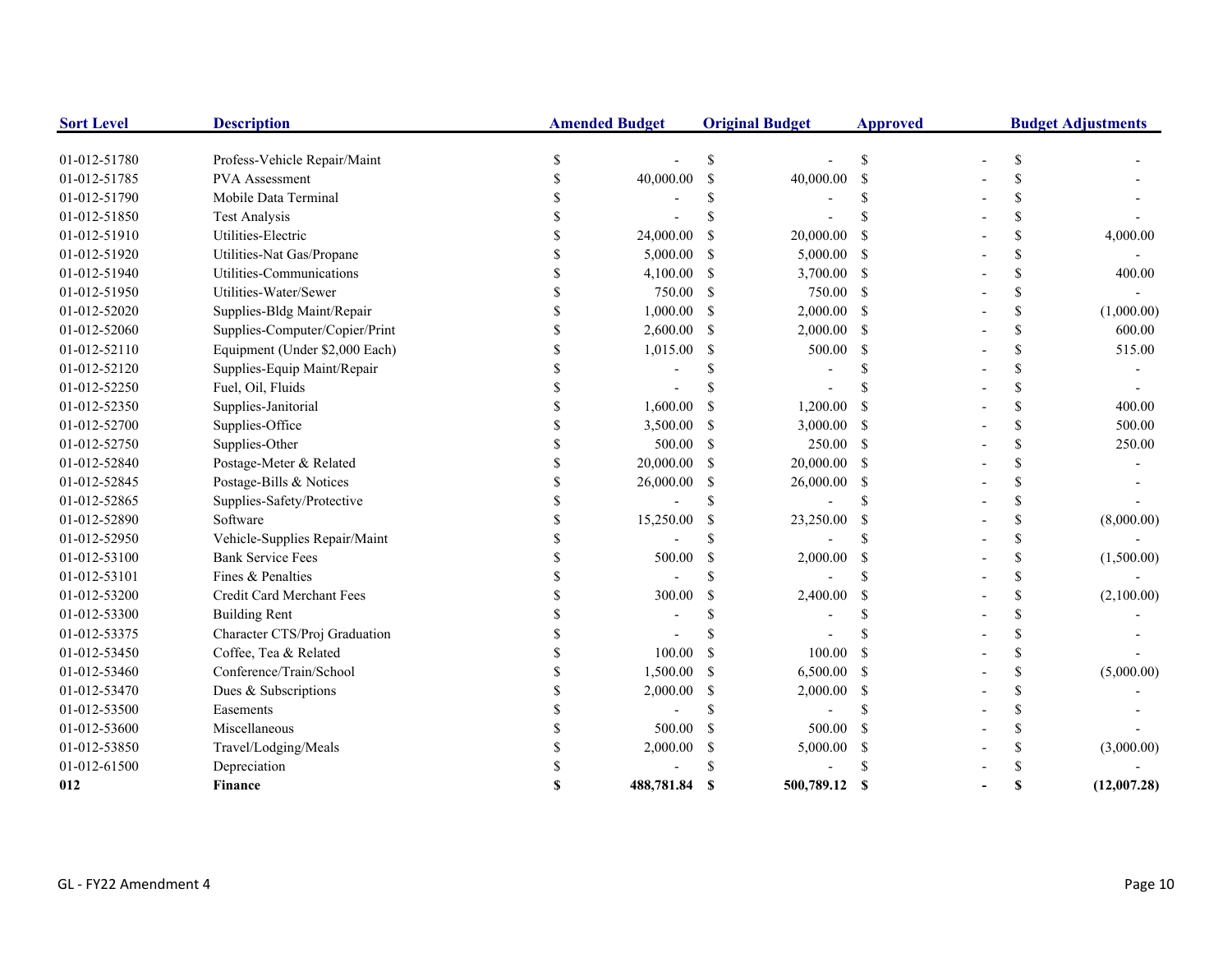| <b>Sort Level</b> | <b>Description</b>            | <b>Amended Budget</b> |               | <b>Original Budget</b> | <b>Approved</b>    | <b>Budget Adjustments</b> |                    |            |
|-------------------|-------------------------------|-----------------------|---------------|------------------------|--------------------|---------------------------|--------------------|------------|
|                   |                               |                       |               |                        |                    |                           |                    |            |
| 013               | Legal                         |                       |               |                        |                    |                           |                    |            |
| 01-013-50010      | Compensation                  | \$<br>152,064.39 \$   |               | 140,102.62 \$          |                    |                           | \$                 | 11,961.77  |
| 01-013-50060      | Compensation-On Call Pay      |                       | \$            |                        | <sup>S</sup>       |                           | \$                 |            |
| 01-013-50070      | Overtime-Non Salaried         |                       | \$            |                        | \$                 |                           | \$                 |            |
| 01-013-50080      | Compensation-Deferred         | 7,603.22              | <sup>\$</sup> | 7,005.12               | -S                 |                           | \$                 | 598.10     |
| 01-013-50110      | FICA/Medicare                 | 10,469.63             | <sup>\$</sup> | 9,868.68               | $\mathbf s$        |                           | \$                 | 600.95     |
| 01-013-50210      | Insurance-Dental              | 271.44                | -\$           | 213.00 \$              |                    |                           | \$                 | 58.44      |
| 01-013-50220      | Insurance-Life                | 802.90                | -S            | 739.80 \$              |                    |                           | \$                 | 63.10      |
| 01-013-50230      | Insurance-Medical             | 26,439.48             | -\$           | 25,803.60 \$           |                    |                           | \$                 | 635.88     |
| 01-013-50231      | Insurance-HRA                 | 978.00                | -S            | 978.00                 | <sup>\$</sup>      |                           | \$                 |            |
| 01-013-50240      | Insurance-Retirees            |                       | \$            |                        | <sup>\$</sup>      |                           | \$                 |            |
| 01-013-50250      | Insurance-Unemployment        | 177.92                | $\mathcal{S}$ | 163.92                 | <sup>S</sup>       |                           | \$                 | 14.00      |
| 01-013-50260      | Insurance-Workers Comp        |                       | \$.           | 3,266.81               | $\mathcal{S}$      |                           | \$                 | (3,266.81) |
| 01-013-50280      | Vacation                      |                       |               |                        | \$.                |                           | \$                 |            |
| 01-013-50510      | Other                         |                       |               |                        | S                  |                           | \$                 |            |
| 01-013-50610      | Pensions-Retirees             |                       |               |                        | <b>S</b>           |                           | \$                 |            |
| 01-013-50710      | Retirement - CERS             | 40,981.35             | $\mathcal{S}$ | 37,757.64              | <sup>\$</sup>      |                           | \$                 | 3,223.71   |
| 01-013-50711      | Retirement - OPEB             |                       | S             |                        | \$                 |                           | \$                 |            |
| 01-013-50810      | Uniforms                      |                       |               |                        | <sup>\$</sup>      |                           | \$                 |            |
| 01-013-51120      | Contract Labor-Bldg Repair    |                       |               |                        | <sup>\$</sup>      |                           | \$                 |            |
| 01-013-51220      | <b>Equipment Rental</b>       |                       |               |                        | <sup>\$</sup>      |                           | \$                 |            |
| 01-013-51230      | Freight/Shipping/Handling     |                       |               |                        | $\mathcal{S}$      |                           | \$                 |            |
| 01-013-51310      | Janitorial Service & Related  |                       |               |                        | \$                 |                           | \$                 |            |
| 01-013-51510      | Physicals/Rests/Vaccines      |                       |               |                        | <sup>\$</sup>      |                           | \$                 |            |
| 01-013-51610      | Printing & Advertising        |                       |               |                        | <sup>\$</sup>      |                           | \$                 |            |
| 01-013-51735      | Profess-Backhoe Repair/Maint  |                       |               |                        | <sup>\$</sup>      |                           | \$                 |            |
| 01-013-51740      | Profess-Computer Maint/Repair |                       |               |                        | <sup>\$</sup>      |                           | \$                 |            |
| 01-013-51745      | Professional-Consultant       | 23,000.00             | \$            | 12,000.00              | $\mathcal{S}$      |                           | \$                 | 11,000.00  |
| 01-013-51748      | Profess-License Maint/Support |                       |               |                        | <sup>\$</sup>      |                           | \$                 |            |
| 01-013-51755      | Profess-Equip Maint/Repair    |                       |               |                        | <b>S</b>           |                           | \$                 |            |
| 01-013-51765      | Professional-Other            | 2,500.00              | \$            | 2,500.00               | \$                 |                           | \$                 |            |
| 01-013-51780      | Profess-Vehicle Repair/Maint  |                       | S             |                        | <sup>\$</sup>      |                           | \$                 |            |
| 01-013-51850      | <b>Test Analysis</b>          |                       |               |                        | \$.                |                           | \$                 |            |
| 01-013-51910      | Utilities-Electric            |                       |               |                        |                    |                           | \$                 |            |
| 01-013-51920      | Utilities-Nat Gas/Propane     |                       |               |                        |                    |                           | \$                 |            |
| 01-013-51940      | Utilities-Communications      |                       |               |                        | $\mathbf{\hat{S}}$ |                           | $\mathbf{\hat{S}}$ |            |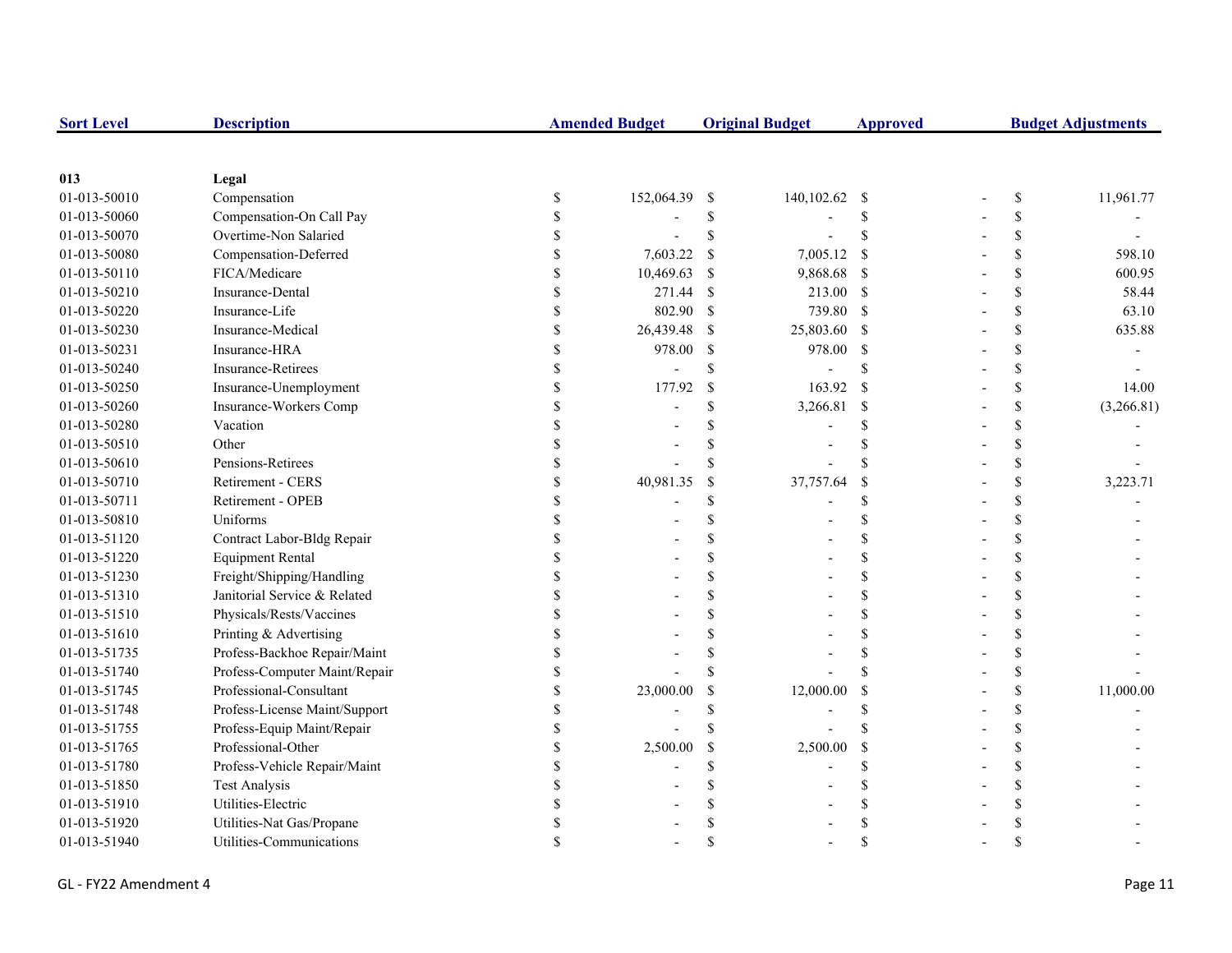| <b>Sort Level</b> | <b>Description</b>             | <b>Amended Budget</b> |      | <b>Original Budget</b> | <b>Approved</b> | <b>Budget Adjustments</b> |  |           |
|-------------------|--------------------------------|-----------------------|------|------------------------|-----------------|---------------------------|--|-----------|
| 01-013-51950      | Utilities-Water/Sewer          |                       |      |                        | <sup>\$</sup>   |                           |  |           |
| 01-013-52020      | Supplies-Bldg Maint/Repair     |                       |      |                        |                 |                           |  |           |
| 01-013-52060      | Supplies-Computer/Copier/Print |                       |      |                        |                 |                           |  |           |
| 01-013-52110      | Equipment (Under \$2,000 Each) |                       |      |                        |                 |                           |  |           |
| 01-013-52120      | Supplies-Equip Maint/Repair    |                       |      |                        |                 |                           |  |           |
| 01-013-52250      | Fuel, Oil, Fluids              |                       |      |                        |                 |                           |  |           |
| 01-013-52350      | Supplies-Janitorial            |                       |      |                        |                 |                           |  |           |
| 01-013-52700      | Supplies-Office                | 3,500.00              |      | 3,500.00               |                 |                           |  |           |
| 01-013-52750      | Supplies-Other                 |                       |      |                        |                 |                           |  |           |
| 01-013-52840      | Postage-Meter & Related        |                       |      |                        |                 |                           |  |           |
| 01-013-52865      | Supplies-Safety/Protective     |                       |      |                        |                 |                           |  |           |
| 01-013-52890      | Software                       |                       |      |                        |                 |                           |  |           |
| 01-013-52950      | Vehicle-Supplies Repair/Maint  |                       |      |                        |                 |                           |  |           |
| 01-013-53450      | Coffee, Tea & Related          |                       |      |                        |                 |                           |  |           |
| 01-013-53460      | Conference/Train/School        | 500.00                |      | 500.00                 |                 |                           |  |           |
| 01-013-53470      | Dues & Subscriptions           | 7,000.00              |      | 7,000.00               |                 |                           |  |           |
| 01-013-53500      | Easements                      |                       |      |                        |                 |                           |  |           |
| 01-013-53600      | Miscellaneous                  | 250.00                |      | 250.00                 |                 |                           |  |           |
| 01-013-53850      | Travel/Lodging/Meals           | 500.00                |      | 500.00                 | -S              |                           |  |           |
| 01-013-54200      | Insurance & Bonds              | 23,797.43             | -S   | 23,797.43 \$           |                 |                           |  | 0.00      |
| 01-013-54300      | Ins. Claims/Deductibles        | 15,000.00             | -S   | 15,000.00 \$           |                 |                           |  |           |
| 01-013-54400      | Profess-Other Legal            | 5,000.00              |      | $2,500.00$ \$          |                 |                           |  | 2,500.00  |
| 01-013-54450      | Property Foreclosure Expense   | 35,000.00             |      | 35,000.00 \$           |                 |                           |  |           |
| 01-013-54490      | Judgements/Settlements         | 5,000.00              | - \$ | 5,000.00 \$            |                 |                           |  |           |
| 013               | Legal                          | 360,835.76 \$         |      | 333,446.62 \$          |                 |                           |  | 27,389.14 |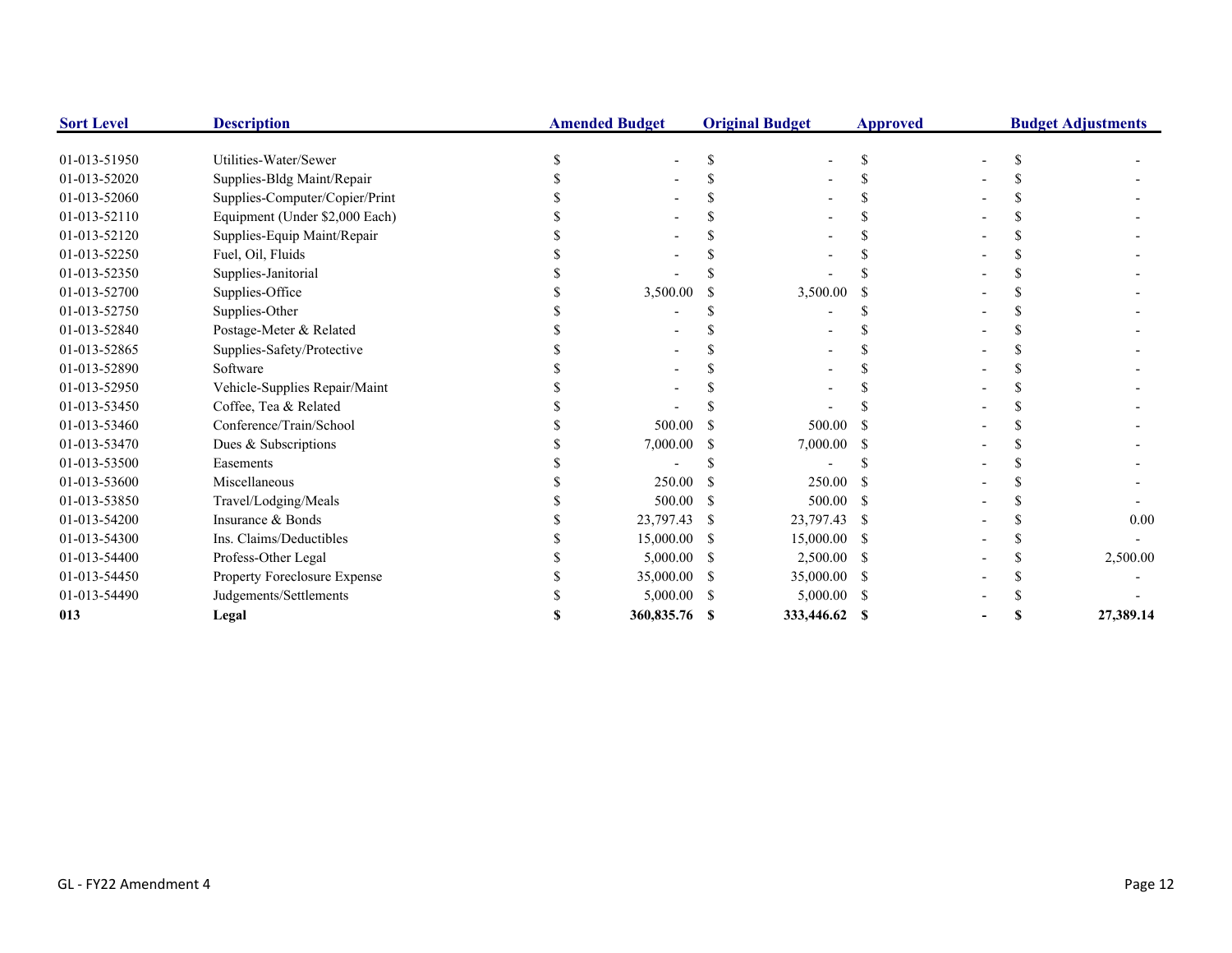| <b>Sort Level</b> | <b>Description</b>            |               | <b>Amended Budget</b> |               | <b>Original Budget</b> | <b>Approved</b>    | <b>Budget Adjustments</b> |            |
|-------------------|-------------------------------|---------------|-----------------------|---------------|------------------------|--------------------|---------------------------|------------|
|                   |                               |               |                       |               |                        |                    |                           |            |
| 014               | <b>Police Admin Sworn</b>     |               |                       |               |                        |                    |                           |            |
| 01-014-50010      | Compensation                  | \$            | 170,298.81            | -S            | 162,349.76 \$          |                    | $\mathbb{S}$              | 7,949.05   |
| 01-014-50011      | Emergency - Compensation      | <sup>\$</sup> |                       | \$.           |                        | <sup>\$</sup>      | \$                        |            |
| 01-014-50060      | Compensation-On Call Pay      |               |                       | \$            |                        | <sup>\$</sup>      | \$                        |            |
| 01-014-50070      | Overtime-Non Salaried         |               |                       |               |                        | $\mathbf{\hat{S}}$ | \$                        |            |
| 01-014-50080      | Compensation-Deferred         |               |                       | \$.           |                        | $\mathbf{\hat{S}}$ | \$                        |            |
| 01-014-50110      | FICA/Medicare                 |               | 11,725.07             | <sup>\$</sup> | 10,891.92              | <sup>\$</sup>      | \$                        | 833.15     |
| 01-014-50210      | Insurance-Dental              |               | 542.76                | -S            | 542.88                 | - \$               | \$                        | (0.12)     |
| 01-014-50220      | Insurance-Life                |               | 899.18                | -\$           | 851.76 \$              |                    | \$                        | 47.42      |
| 01-014-50230      | Insurance-Medical             |               | 27,413.04             | -S            | 27,412.80 \$           |                    | \$                        | 0.24       |
| 01-014-50231      | Insurance-HRA                 | \$            | 1,956.00              | -S            | 1,956.24               | - \$               | \$                        | (0.24)     |
| 01-014-50240      | <b>Insurance-Retirees</b>     | $\mathcal{S}$ |                       | \$            |                        | \$.                | \$                        |            |
| 01-014-50250      | Insurance-Unemployment        | \$            | 199.25                | $\mathcal{S}$ | 189.95                 | <sup>\$</sup>      | \$                        | 9.30       |
| 01-014-50260      | Insurance-Workers Comp        |               |                       | \$            | 3,762.24               | <sup>\$</sup>      | \$                        | (3,762.24) |
| 01-014-50280      | Vacation                      |               |                       | \$            |                        | $\mathcal{S}$      | \$                        |            |
| 01-014-50310      | KLEFPF Incentive              |               |                       |               |                        |                    | \$                        |            |
| 01-014-50510      | Other                         |               |                       |               |                        | $\mathcal{S}$      | \$                        |            |
| 01-014-50610      | Pensions-Retirees             |               |                       | \$.           |                        | $\mathbf{\hat{S}}$ | \$                        |            |
| 01-014-50710      | Retirement - CERS             |               | 75,493.46             | \$            | 71,969.56              | \$                 | \$                        | 3,523.90   |
| 01-014-50711      | Retirement - OPEB             |               |                       | $\mathcal{S}$ |                        | $\mathbf{\hat{S}}$ | \$                        |            |
| 01-014-50810      | Uniforms                      |               | 2,500.00              | $\mathcal{S}$ | 2,500.00               | <sup>\$</sup>      | \$                        |            |
| 01-014-50811      | Uniforms-NEW HIRE             |               |                       | \$.           |                        | <sup>\$</sup>      | \$                        |            |
| 01-014-51120      | Contract Labor-Bldg Repair    | \$            |                       |               |                        | \$                 | \$                        |            |
| 01-014-51220      | <b>Equipment Rental</b>       | S             |                       | S             |                        | \$                 | \$                        |            |
| 01-014-51221      | Technology Lease Payments     |               |                       |               |                        | \$.                | \$                        |            |
| 01-014-51230      | Freight/Shipping/Handling     |               | 100.00                | <sup>\$</sup> | 100.00                 | \$                 | \$                        |            |
| 01-014-51310      | Janitorial Service & Related  |               |                       | $\mathcal{S}$ |                        | $\mathbf{\hat{S}}$ | \$                        |            |
| 01-014-51510      | Physicals/Rests/Vaccines      |               |                       | $\mathbf S$   |                        | $\mathbf{\hat{S}}$ | \$                        |            |
| 01-014-51610      | Printing & Advertising        |               | 150.00                | <sup>\$</sup> | 150.00                 | <sup>\$</sup>      | \$                        |            |
| 01-014-51735      | Profess-Equip Repair/Maint    |               |                       | \$.           |                        | $\mathcal{S}$      | \$                        |            |
| 01-014-51740      | Profess-Computer Maint/Repair |               |                       |               |                        | $\mathcal{S}$      | \$                        |            |
| 01-014-51745      | Professional-Consultant       |               |                       |               |                        | $\mathcal{S}$      | \$                        |            |
| 01-014-51748      | Profess-License Maint/Support |               |                       |               |                        |                    | \$                        |            |
| 01-014-51755      | Profess-Equip Maint/Repair    | \$.           | 150.00                |               | 150.00                 | <sup>\$</sup>      | \$                        |            |
| 01-014-51765      | Professional-Other            |               | 500.00                |               | 500.00                 | <sup>\$</sup>      | \$                        |            |
| 01-014-51780      | Profess-Vehicle Repair/Maint  |               | 3,000.00              | $\mathcal{S}$ | 2,500.00               | <sup>\$</sup>      | \$                        | 500.00     |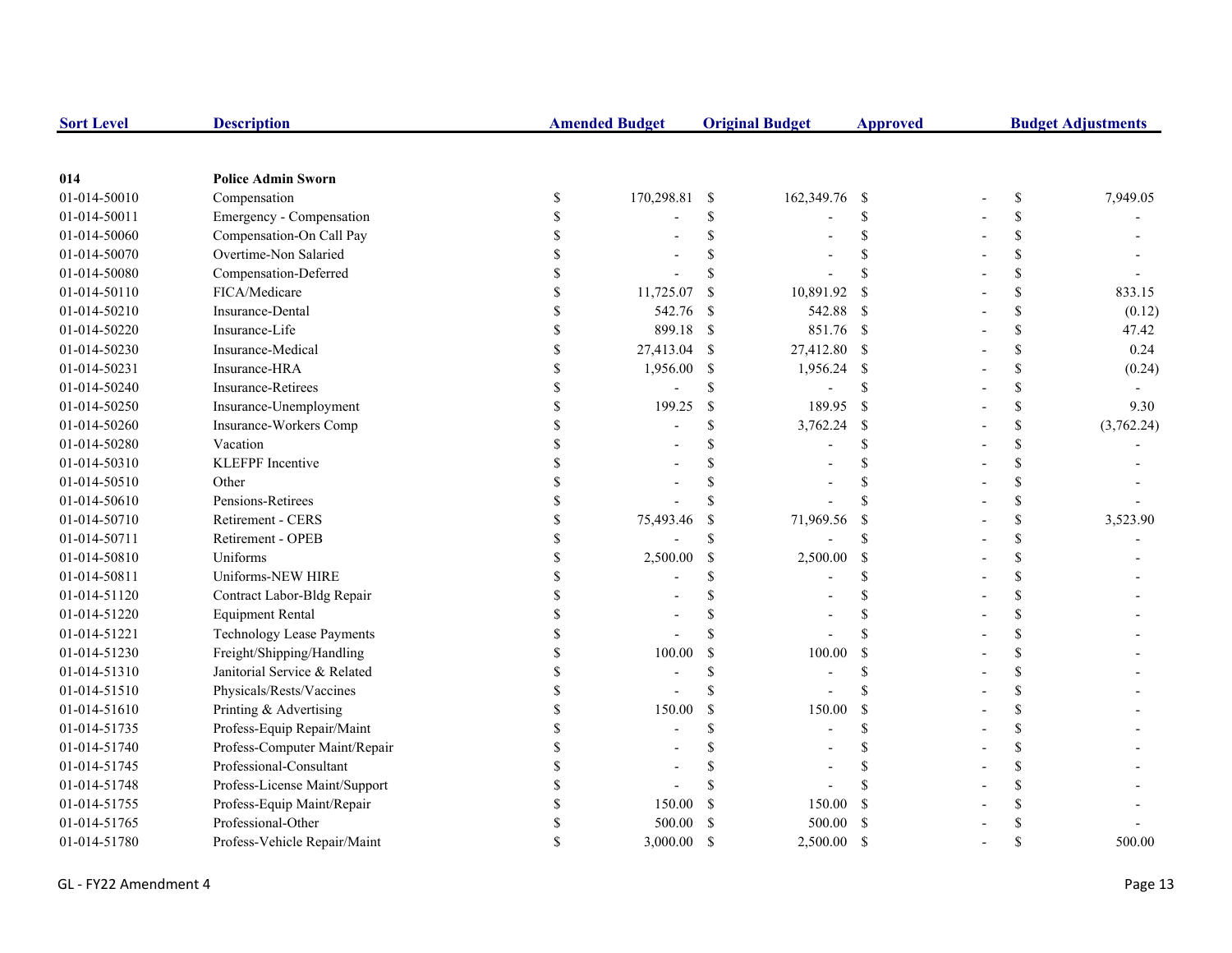| <b>Sort Level</b> | <b>Description</b>             |   | <b>Amended Budget</b> | <b>Original Budget</b> | <b>Approved</b> |   | <b>Budget Adjustments</b> |
|-------------------|--------------------------------|---|-----------------------|------------------------|-----------------|---|---------------------------|
| 01-014-51850      | Test Analysis                  | S |                       |                        | S               |   |                           |
| 01-014-51875      | PD Undercover Purchases        |   |                       |                        |                 |   |                           |
| 01-014-51910      | Utilities-Electric             |   |                       |                        |                 |   |                           |
| 01-014-51920      | Utilities-Nat Gas/Propane      |   |                       |                        |                 |   |                           |
| 01-014-51940      | Utilities-Communications       |   | 1,200.00              | 1,200.00               |                 |   |                           |
| 01-014-51950      | Utilities-Water/Sewer          |   |                       |                        |                 |   |                           |
| 01-014-52020      | Supplies-Bldg Maint/Repair     |   |                       |                        |                 |   |                           |
| 01-014-52060      | Supplies-Computer/Copier/Print |   |                       |                        |                 |   |                           |
| 01-014-52110      | Equipment (Under \$2,000 Each) |   | 500.00                | 500.00                 |                 |   |                           |
| 01-014-52120      | Supplies-Equip Maint/Repair    |   | 150.00                | 150.00                 |                 |   |                           |
| 01-014-52250      | Fuel, Oil, Fluids              |   | 2,200.00              | 2,200.00               |                 |   |                           |
| 01-014-52310      | Gravel/Rock                    |   |                       |                        |                 |   |                           |
| 01-014-52350      | Supplies-Janitorial            |   | 50.00                 | 50.00                  |                 |   |                           |
| 01-014-52700      | Supplies-Office                |   |                       |                        |                 |   |                           |
| 01-014-52750      | Supplies-Other                 |   | 175.00                | 175.00                 |                 |   |                           |
| 01-014-52840      | Postage-Meter & Related        |   |                       |                        |                 |   |                           |
| 01-014-52865      | Supplies-Safety/Protective     |   |                       |                        |                 |   |                           |
| 01-014-52890      | Software                       |   | 100.00                | 100.00                 |                 |   |                           |
| 01-014-52950      | Vehicle-Supplies Repair/Maint  |   | 150.00                | 150.00                 |                 |   |                           |
| 01-014-53450      | Coffee, Tea & Related          |   |                       |                        |                 |   |                           |
| 01-014-53460      | Conference/Train/School        |   | 5,316.00              | 500.00                 |                 |   | 4,816.00                  |
| 01-014-53470      | Dues & Subscriptions           |   | 500.00                | 500.00                 |                 |   |                           |
| 01-014-53500      | Easements                      |   |                       |                        |                 |   |                           |
| 01-014-53600      | Miscellaneous                  |   |                       |                        |                 |   |                           |
| 01-014-53850      | Travel/Lodging/Meals           |   | 1,000.00              | 1,000.00               |                 |   |                           |
| 014               | <b>Police Admin Sworn</b>      |   | 306,268.57            | 292,352.11 \$          |                 | S | 13,916.46                 |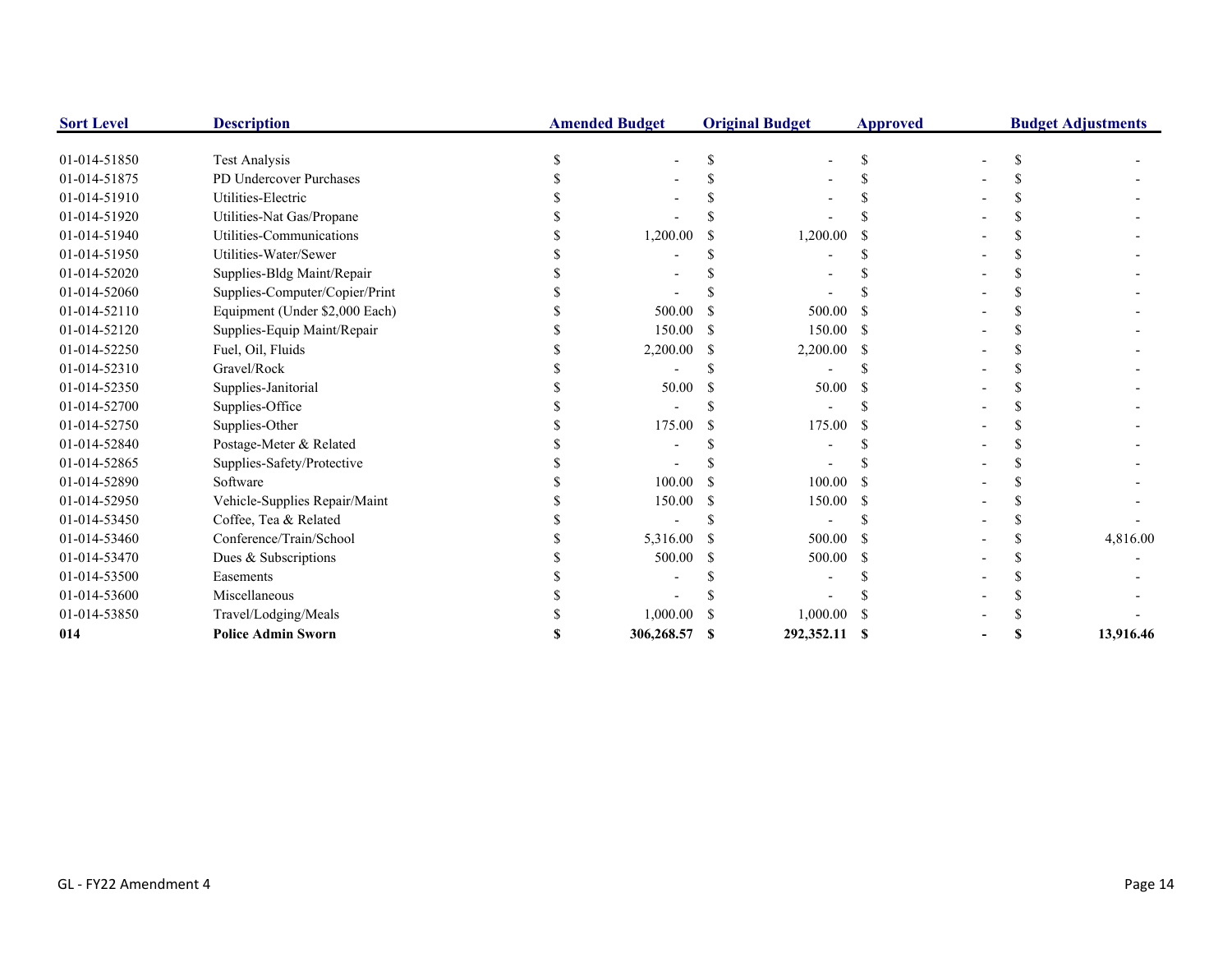| <b>Sort Level</b> | <b>Description</b>            |    | <b>Amended Budget</b> |               | <b>Original Budget</b> | <b>Approved</b> | <b>Budget Adjustments</b> |             |
|-------------------|-------------------------------|----|-----------------------|---------------|------------------------|-----------------|---------------------------|-------------|
|                   |                               |    |                       |               |                        |                 |                           |             |
| 015               | <b>Police Patrol</b>          |    |                       |               |                        |                 |                           |             |
| 01-015-50010      | Compensation                  | \$ | 1,029,356.16          | -\$           | 1,043,061.00 \$        |                 | \$                        | (13,704.84) |
| 01-015-50011      | Emergency - Compensation      | \$ |                       | \$            |                        | <sup>\$</sup>   | \$                        |             |
| 01-015-50060      | Compensation-On Call Pay      | S  |                       | \$            |                        | <sup>\$</sup>   | \$                        |             |
| 01-015-50070      | Overtime-Non Salaried         |    | 117,754.51            | $\mathcal{S}$ | 115,961.33             | <sup>\$</sup>   | \$                        | 1,793.18    |
| 01-015-50071      | Overtime-PD Security          |    |                       | \$            |                        | <sup>\$</sup>   | \$                        |             |
| 01-015-50080      | Compensation-Deferred         |    |                       | <sup>\$</sup> |                        |                 | \$                        |             |
| 01-015-50110      | FICA/Medicare                 |    | 78,978.57             | <sup>\$</sup> | 78,986.96              | -S              | \$                        | (8.39)      |
| 01-015-50210      | Insurance-Dental              |    | 5,969.04              | -\$           | 5,424.96 \$            |                 | \$                        | 544.08      |
| 01-015-50220      | Insurance-Life                |    | 5,435.00 \$           |               | 5,450.64 \$            |                 | \$                        | (15.64)     |
| 01-015-50230      | Insurance-Medical             | \$ | 217,543.08            | -S            | 196,349.28 \$          |                 | \$                        | 21,193.80   |
| 01-015-50231      | Insurance-HRA                 | \$ | 13,788.00             | -S            | 12,279.80 \$           |                 | \$                        | 1,508.20    |
| 01-015-50240      | <b>Insurance-Retirees</b>     | \$ | 3,030.00              | -\$           | 3,030.00 \$            |                 | \$                        |             |
| 01-015-50250      | Insurance-Unemployment        | \$ | 1,342.12              | -\$           | 1,356.06 \$            |                 | \$                        | (13.94)     |
| 01-015-50260      | Insurance-Workers Comp        | S  | 39,440.34             | <sup>\$</sup> | 24,076.54              | - \$            | \$                        | 15,363.80   |
| 01-015-50280      | Vacation                      |    |                       | <sup>\$</sup> |                        | <sup>\$</sup>   | \$                        |             |
| 01-015-50310      | <b>KLEFPF</b> Incentive       |    |                       |               |                        | <sup>\$</sup>   | \$                        |             |
| 01-015-50510      | Other                         |    |                       | <sup>\$</sup> |                        | <b>S</b>        | \$                        |             |
| 01-015-50610      | Pensions-Retirees             |    | 1,200.00              | -S            | 1,200.00               | -S              | \$                        |             |
| 01-015-50710      | Retirement - CERS             |    | 476,629.97            | \$            | 482,115.40             | - \$            | \$                        | (5,485.43)  |
| 01-015-50711      | Retirement - OPEB             |    |                       | <sup>\$</sup> |                        | <sup>\$</sup>   | \$                        |             |
| 01-015-50810      | Uniforms                      |    | 27,300.00             | <sup>\$</sup> | 19,000.00              | -S              | \$                        | 8,300.00    |
| 01-015-50811      | Uniforms-NEW HIRE             | \$ |                       | \$            |                        | \$              | \$                        |             |
| 01-015-51120      | Contract Labor-Bldg Repair    | \$ |                       | \$            |                        | <sup>\$</sup>   | \$                        |             |
| 01-015-51220      | <b>Equipment Rental</b>       | S  |                       | <sup>\$</sup> |                        |                 | \$                        |             |
| 01-015-51230      | Freight/Shipping/Handling     |    | 900.00                | <sup>\$</sup> | 900.00                 | <sup>\$</sup>   | \$                        |             |
| 01-015-51310      | Janitorial Service & Related  |    |                       | \$            |                        | $\mathcal{S}$   | \$                        |             |
| 01-015-51510      | Physicals/Rests/Vaccines      |    | 500.00                | $\mathcal{S}$ | 500.00                 | - \$            | \$                        |             |
| 01-015-51610      | Printing & Advertising        |    | 500.00                | $\mathbb{S}$  | 500.00                 | -S              | \$                        |             |
| 01-015-51735      | Profess-Backhoe Repair/Maint  |    |                       | \$            |                        | <sup>\$</sup>   | \$                        |             |
| 01-015-51740      | Profess-Computer Maint/Repair |    |                       |               |                        | <sup>\$</sup>   | \$                        |             |
| 01-015-51745      | Professional-Consultant       |    |                       | \$.           |                        | <sup>\$</sup>   | \$                        |             |
| 01-015-51748      | Profess-License Maint/Support |    |                       |               |                        |                 | \$                        |             |
| 01-015-51755      | Profess-Equip Maint/Repair    |    | 350.00                | <sup>S</sup>  | 350.00                 | <sup>\$</sup>   | \$                        |             |
| 01-015-51765      | Professional-Other            |    | 1,250.00              |               | 1,250.00               | -S              | \$                        |             |
| 01-015-51770      | Profess-Radio                 |    | 400.00                | -S            | 400.00                 | <sup>S</sup>    | \$                        |             |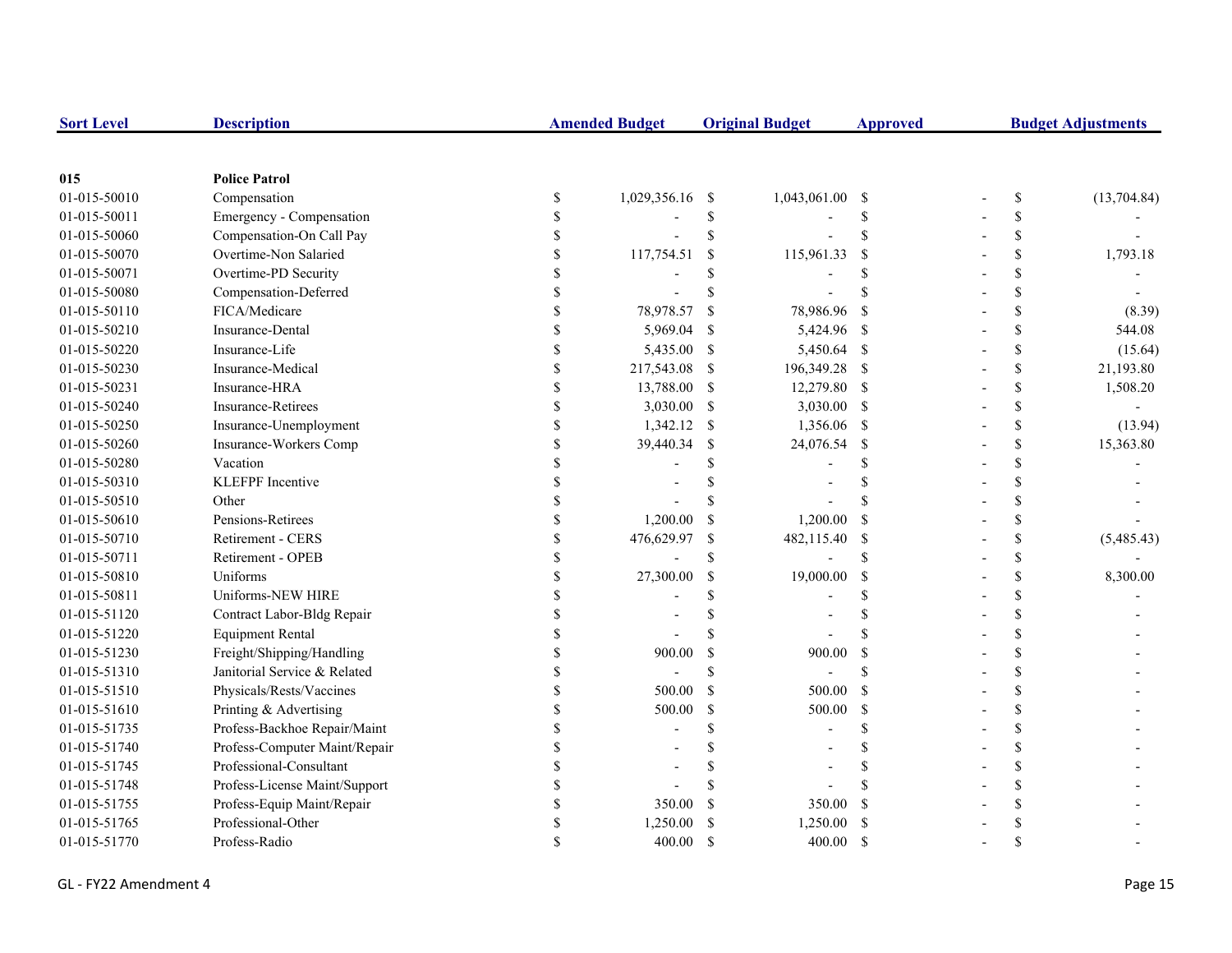| <b>Sort Level</b> | <b>Description</b>              | <b>Amended Budget</b> |               | <b>Original Budget</b> | <b>Approved</b> |  | <b>Budget Adjustments</b> |
|-------------------|---------------------------------|-----------------------|---------------|------------------------|-----------------|--|---------------------------|
| 01-015-51780      | Profess-Vehicle Repair/Maint    | 35,000.00 \$          |               | 20,000.00 \$           |                 |  | 15,000.00                 |
| 01-015-51790      | Mobile Data Terminal            |                       |               |                        |                 |  |                           |
| 01-015-51850      | <b>Test Analysis</b>            |                       |               |                        |                 |  |                           |
| 01-015-51910      | Utilities-Electric              |                       |               |                        |                 |  |                           |
| 01-015-51920      | Utilities-Nat Gas/Propane       |                       |               |                        |                 |  |                           |
| 01-015-51940      | Utilities-Communications        | 1,860.00              |               | 1,860.00               |                 |  |                           |
| 01-015-51950      | Utilities-Water/Sewer           |                       |               |                        |                 |  |                           |
| 01-015-52020      | Supplies-Bldg Maint/Repair      |                       |               |                        |                 |  |                           |
| 01-015-52060      | Supplies-Computer/Copier/Print  | 1,600.00              |               | 1,600.00               |                 |  |                           |
| 01-015-52110      | Equipment (Under \$2,000 Each)  | 12,000.00             | S.            | 6,000.00               | -S              |  | 6,000.00                  |
| 01-015-52120      | Supplies-Equip Maint/Repair     |                       |               |                        |                 |  |                           |
| 01-015-52125      | <b>Equipment Backup Weapons</b> |                       |               |                        |                 |  |                           |
| 01-015-52130      | Firearms & Training             | 17,000.00             |               | 17,000.00              |                 |  |                           |
| 01-015-52135      | K-9 Program Costs               | 3,000.00              | <sup>\$</sup> | 3,000.00               | -S              |  |                           |
| 01-015-52250      | Fuel, Oil, Fluids               | 69,000.00             | -S            | 54,000.00              | -S              |  | 15,000.00                 |
| 01-015-52350      | Supplies-Janitorial             |                       |               |                        |                 |  |                           |
| 01-015-52700      | Supplies-Office                 |                       |               |                        |                 |  |                           |
| 01-015-52750      | Supplies-Other                  | 1,000.00              | -S            | 1,000.00               |                 |  |                           |
| 01-015-52810      | Photo, Video & Related          | 100.00                | -S            | 100.00                 | -S              |  |                           |
| 01-015-52840      | Postage-Meter & Related         | 55.00                 | -S            | 55.00                  | -8              |  |                           |
| 01-015-52865      | Supplies-Safety/Protective      | 5,300.00              | -S            | 5,300.00               | -S              |  |                           |
| 01-015-52890      | Software                        | 250.00                | -S            | 250.00                 | -S              |  |                           |
| 01-015-52950      | Vehicle-Supplies Repair/Maint   | 1,000.00              | S.            | 1,000.00               |                 |  |                           |
| 01-015-53450      | Coffee, Tea & Related           |                       |               |                        |                 |  |                           |
| 01-015-53460      | Conference/Train/School         | 6,942.00              | S.            | 3,000.00               |                 |  | 3,942.00                  |
| 01-015-53470      | Dues & Subscriptions            | 750.00                | \$            | 750.00                 |                 |  |                           |
| 01-015-53500      | Easements                       |                       |               |                        |                 |  |                           |
| 01-015-53600      | Miscellaneous                   | 100.00                | S.            | 100.00                 |                 |  |                           |
| 01-015-53850      | Travel/Lodging/Meals            | 10,000.00             |               | 10,000.00              |                 |  |                           |
| 015               | <b>Police Patrol</b>            | 2.186.623.80          | -S            | 2,117,206.97           | -S              |  | 69,416.83                 |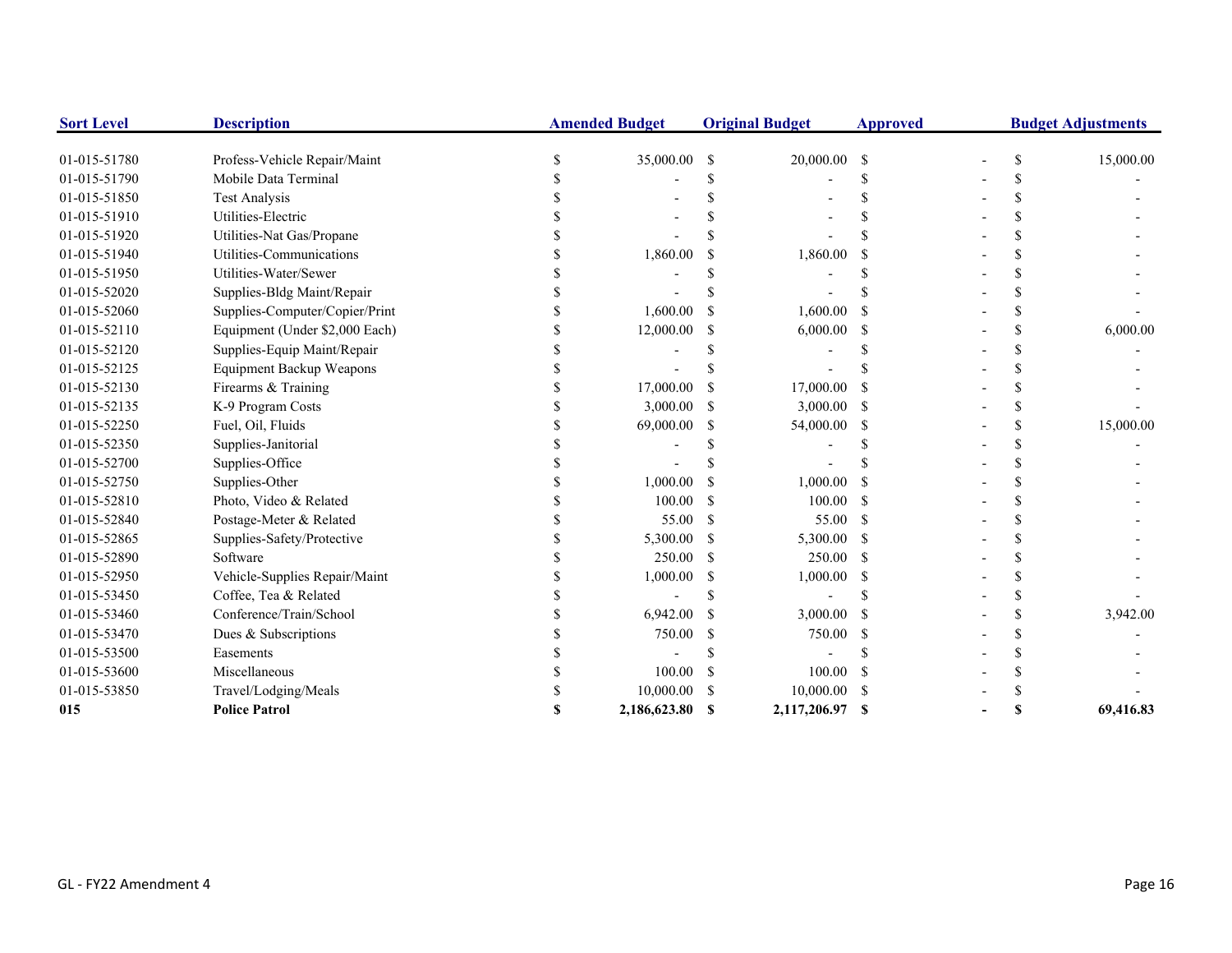| <b>Sort Level</b> | <b>Description</b>               |              | <b>Amended Budget</b> |                           | <b>Original Budget</b> | <b>Approved</b>           | <b>Budget Adjustments</b> |    |            |
|-------------------|----------------------------------|--------------|-----------------------|---------------------------|------------------------|---------------------------|---------------------------|----|------------|
|                   |                                  |              |                       |                           |                        |                           |                           |    |            |
| 016               | <b>Police Admin Non Sworn</b>    |              |                       |                           |                        |                           |                           |    |            |
| 01-016-50010      | Compensation                     | $\mathbb{S}$ | 60,171.84             | - \$                      | 60,119.84 \$           |                           |                           | \$ | 52.00      |
| 01-016-50011      | Emergency - Compensation         | \$           |                       | \$                        |                        | <sup>\$</sup>             |                           | \$ |            |
| 01-016-50060      | Compensation-On Call Pay         | \$           |                       | \$                        |                        | $\mathcal{S}$             |                           | \$ |            |
| 01-016-50070      | Overtime-Non Salaried            | \$           | 482.33                | <sup>\$</sup>             | 475.09                 | <sup>\$</sup>             |                           | \$ | 7.24       |
| 01-016-50080      | Compensation-Deferred            | \$           |                       | \$                        |                        | <sup>\$</sup>             |                           | \$ |            |
| 01-016-50110      | FICA/Medicare                    | \$           | 4,176.04              | $\boldsymbol{\mathsf{S}}$ | 4,385.68               | $\mathcal{S}$             |                           | \$ | (209.64)   |
| 01-016-50210      | Insurance-Dental                 | \$           | 271.20                | $\mathcal{S}$             | 271.20                 | $\mathbf{s}$              |                           | \$ |            |
| 01-016-50220      | Insurance-Life                   | \$           | 317.71                | $\mathcal{S}$             | 312.00                 | <sup>\$</sup>             |                           | \$ | 5.71       |
| 01-016-50230      | Insurance-Medical                | \$           |                       |                           |                        | £.                        |                           | \$ |            |
| 01-016-50231      | Insurance-HRA                    | \$           |                       |                           |                        |                           |                           | \$ |            |
| 01-016-50240      | <b>Insurance-Retirees</b>        | \$           |                       |                           |                        |                           |                           | \$ |            |
| 01-016-50250      | Insurance-Unemployment           | \$           | 70.97                 | $\mathcal{S}$             | 70.90                  | <sup>\$</sup>             |                           | \$ | 0.07       |
| 01-016-50260      | Insurance-Workers Comp           | \$           |                       | \$                        | 1,378.52               | $\boldsymbol{\mathsf{S}}$ |                           | \$ | (1,378.52) |
| 01-016-50280      | Vacation                         |              |                       |                           |                        | $\mathcal{S}$             |                           | \$ |            |
| 01-016-50510      | Other                            |              |                       |                           |                        |                           |                           | \$ |            |
| 01-016-50610      | Pensions-Retirees                | \$           |                       |                           |                        | $\mathbf S$               |                           | \$ |            |
| 01-016-50710      | Retirement - CERS                | \$           | 12,146.58             | <sup>\$</sup>             | 12,098.84              | <sup>\$</sup>             |                           | \$ | 47.74      |
| 01-016-50711      | Retirement - OPEB                | \$           |                       | S                         |                        | <sup>\$</sup>             |                           | \$ |            |
| 01-016-50810      | Uniforms                         |              |                       |                           |                        | \$                        |                           | \$ |            |
| 01-016-50811      | Uniforms-NEW HIRE                |              |                       |                           |                        | $\mathbf{\hat{S}}$        |                           | \$ |            |
| 01-016-51120      | Contract Labor-Bldg Repair       | \$           |                       |                           |                        | S                         |                           | \$ |            |
| 01-016-51220      | <b>Equipment Rental</b>          | \$           |                       |                           |                        | \$                        |                           | \$ |            |
| 01-016-51221      | <b>Technology Lease Payments</b> | \$           |                       |                           |                        | S                         |                           | \$ |            |
| 01-016-51230      | Freight/Shipping/Handling        | \$           |                       |                           |                        | $\mathbf S$               |                           | \$ |            |
| 01-016-51310      | Janitorial Service & Related     | \$           | 9,000.00              | <sup>\$</sup>             | 9,000.00               | \$                        |                           | \$ |            |
| 01-016-51510      | Physicals/Rests/Vaccines         | \$           |                       |                           |                        | \$                        |                           | \$ |            |
| 01-016-51610      | Printing & Advertising           |              |                       |                           |                        |                           |                           | \$ |            |
| 01-016-51735      | Profess-Backhoe Repair/Maint     | \$           |                       |                           |                        | £.                        |                           | \$ |            |
| 01-016-51740      | Profess-Computer Maint/Repair    | \$           |                       |                           |                        |                           |                           | \$ |            |
| 01-016-51745      | Professional-Consultant          |              |                       |                           |                        |                           |                           | \$ |            |
| 01-016-51748      | Profess-License Maint/Support    | \$           | 25,000.00             | S                         | 25,000.00              | <sup>\$</sup>             |                           | \$ |            |
| 01-016-51755      | Profess-Equip Maint/Repair       | \$           | 1,200.00              | S                         |                        | $\mathcal{S}$             |                           | \$ | 1,200.00   |
| 01-016-51763      | Profess-Central Dispatch         | \$           |                       |                           |                        |                           |                           | \$ |            |
| 01-016-51765      | Professional-Other               | \$           | 500.00                |                           |                        |                           |                           | \$ | 500.00     |
| 01-016-51780      | Profess-Vehicle Repair/Maint     | $\mathbf S$  |                       | $\mathbf S$               |                        | $\mathcal{S}$             |                           | \$ |            |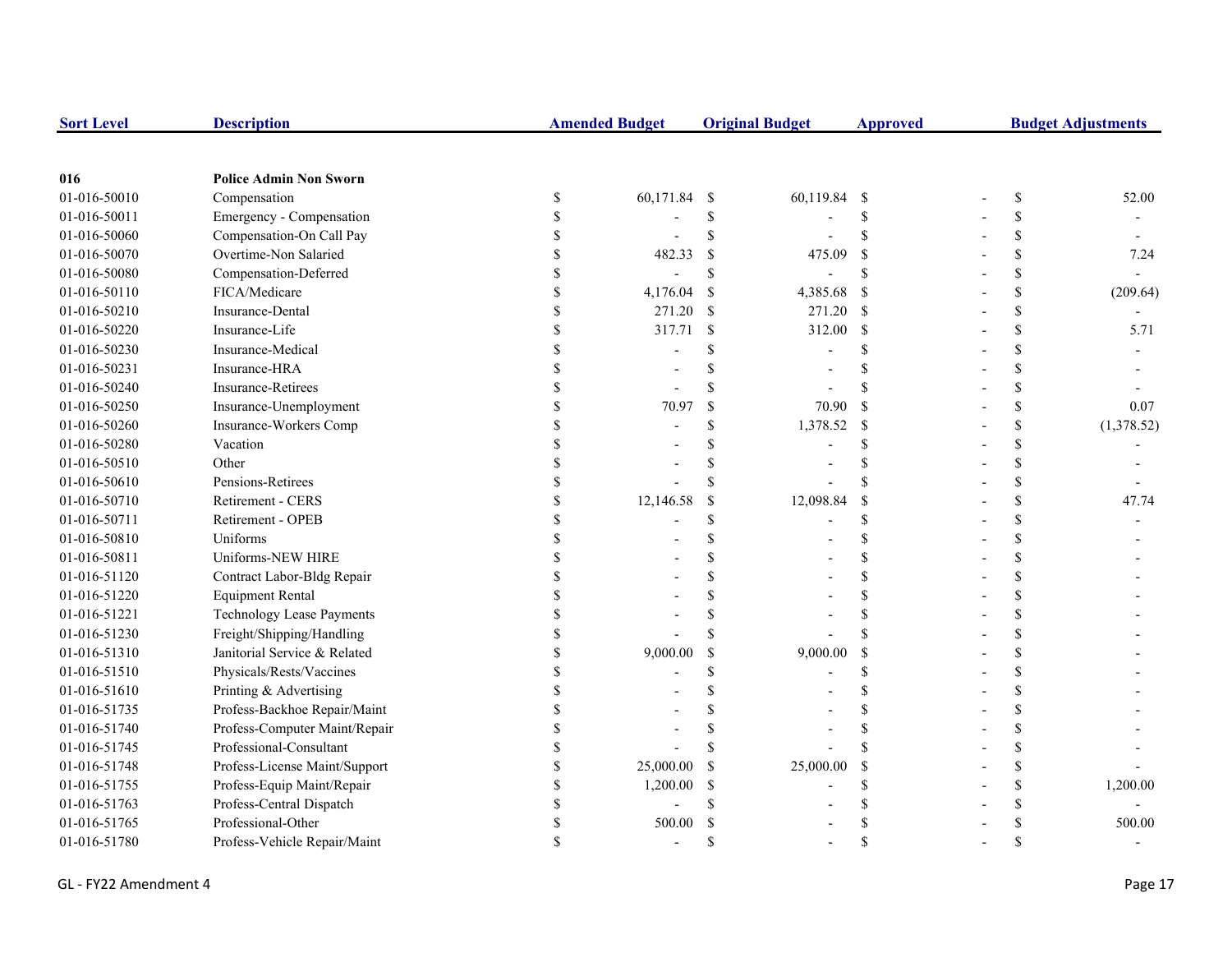| <b>Sort Level</b> | <b>Description</b>             | <b>Amended Budget</b> |               | <b>Original Budget</b> | <b>Approved</b> |  | <b>Budget Adjustments</b> |
|-------------------|--------------------------------|-----------------------|---------------|------------------------|-----------------|--|---------------------------|
|                   |                                |                       |               |                        |                 |  |                           |
| 01-016-51850      | <b>Test Analysis</b>           |                       |               |                        | S.              |  |                           |
| 01-016-51910      | Utilities-Electric             | 7,000.00              | -\$           | 7,000.00               | -S              |  |                           |
| 01-016-51920      | Utilities-Nat Gas/Propane      | 900.00                | S             | 900.00                 | -8              |  |                           |
| 01-016-51940      | Utilities-Communications       | 20,925.00 \$          |               | 20,400.00              | -S              |  | 525.00                    |
| 01-016-51950      | Utilities-Water/Sewer          | 1,260.00              | -\$           | 1,260.00               | - \$            |  |                           |
| 01-016-52020      | Supplies-Bldg Maint/Repair     | 1,500.00 \$           |               | 1,500.00               | -S              |  |                           |
| 01-016-52060      | Supplies-Computer/Copier/Print | 2,500.00              | -\$           | $2,000.00$ \$          |                 |  | 500.00                    |
| 01-016-52110      | Equipment (Under \$2,000 Each) | 1,000.00              | S             | 1,000.00               | -S              |  |                           |
| 01-016-52120      | Supplies-Equip Maint/Repair    | 300.00                | -S            | 300.00                 | -S              |  |                           |
| 01-016-52250      | Fuel, Oil, Fluids              |                       |               |                        |                 |  |                           |
| 01-016-52350      | Supplies-Janitorial            | 1,500.00              | -S            | 1,500.00               |                 |  |                           |
| 01-016-52700      | Supplies-Office                | 2,500.00              | -S            | 2,500.00               | -S              |  |                           |
| 01-016-52750      | Supplies-Other                 | 500.00                | -S            | 400.00                 | -S              |  | 100.00                    |
| 01-016-52840      | Postage-Meter & Related        | 500.00                | S             | 500.00                 | -S              |  |                           |
| 01-016-52865      | Supplies-Safety/Protective     |                       |               |                        |                 |  |                           |
| 01-016-52890      | Software                       | 2,300.00              |               | 500.00                 |                 |  | 1,800.00                  |
| 01-016-52950      | Vehicle-Supplies Repair/Maint  |                       |               |                        |                 |  |                           |
| 01-016-53450      | Coffee, Tea & Related          | 300.00                | <sup>\$</sup> | 300.00                 | <b>S</b>        |  |                           |
| 01-016-53460      | Conference/Train/School        |                       |               |                        |                 |  |                           |
| 01-016-53470      | Dues & Subscriptions           |                       |               |                        |                 |  |                           |
| 01-016-53500      | Easements                      |                       |               |                        |                 |  |                           |
| 01-016-53600      | Miscellaneous                  | 450.00                |               | 450.00                 |                 |  |                           |
| 01-016-53850      | Travel/Lodging/Meals           |                       |               |                        |                 |  |                           |
| 01-016-61500      | Depreciation                   |                       |               |                        |                 |  |                           |
| 01-016-76100      | Buildings - Police             | 279,400.00            | S             | 264,000.00             |                 |  | 15,400.00                 |
| 01-016-76200      | Equipment - Police             | 42,685.00             | S             | 36,343.00              | -S              |  | 6,342.00                  |
| 01-016-76300      | Land & Improvmnts - Police     | 300,000.00            | S             |                        |                 |  | 300,000.00                |
| 01-016-76400      | Plant In Service - Police      |                       |               |                        |                 |  |                           |
| 01-016-76500      | Vehicles - Police              | 146,958.00            |               | 144,260.00             |                 |  | 2,698.00                  |
| 016               | <b>Police Admin Non Sworn</b>  | 925,814.66            |               | 598,225.07             | S               |  | 327,589.59                |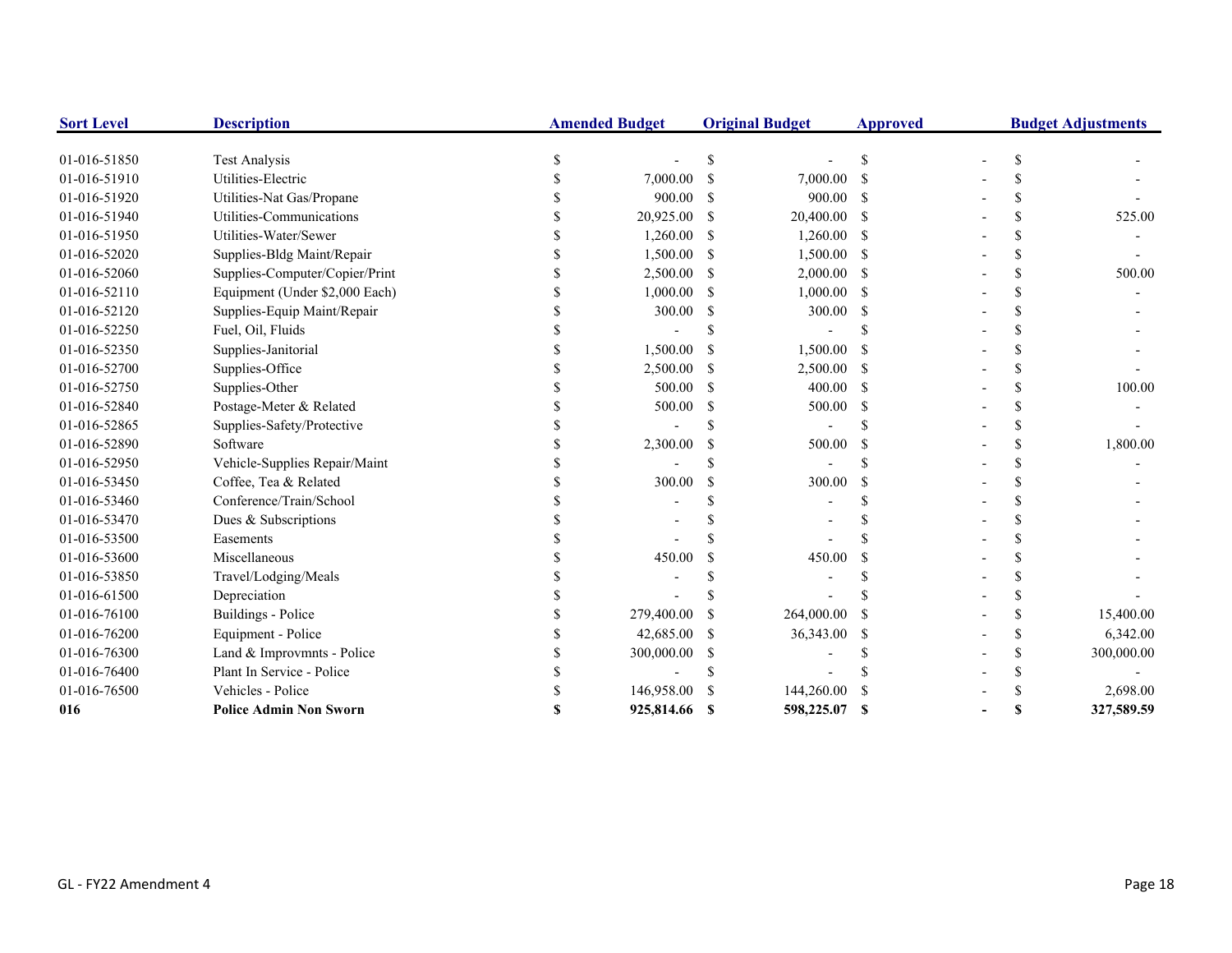| <b>Sort Level</b> | <b>Description</b>               | <b>Amended Budget</b> |           | <b>Original Budget</b> |               | <b>Approved</b> | <b>Budget Adjustments</b> |            |  |
|-------------------|----------------------------------|-----------------------|-----------|------------------------|---------------|-----------------|---------------------------|------------|--|
|                   |                                  |                       |           |                        |               |                 |                           |            |  |
| 017               | <b>Code Enforcement</b>          |                       |           |                        |               |                 |                           |            |  |
| 01-017-50010      | Compensation                     | \$                    | 56,827.53 | -\$                    | 56,458.88     | - \$            | \$                        | 368.65     |  |
| 01-017-50011      | Emergency - Compensation         | \$                    |           | S                      |               | <sup>\$</sup>   | \$                        |            |  |
| 01-017-50060      | Compensation-On Call Pay         |                       |           | \$                     |               | <sup>\$</sup>   | \$                        |            |  |
| 01-017-50070      | Overtime-Non Salaried            |                       |           |                        |               | $\mathcal{S}$   | \$                        |            |  |
| 01-017-50080      | Compensation-Deferred            |                       |           | \$                     |               | $\mathcal{S}$   | \$                        |            |  |
| 01-017-50110      | FICA/Medicare                    |                       | 3,912.58  | <sup>\$</sup>          | 3,994.12      | <sup>\$</sup>   | \$                        | (81.54)    |  |
| 01-017-50210      | Insurance-Dental                 |                       | 271.32    | -S                     | 271.20 \$     |                 | \$                        | 0.12       |  |
| 01-017-50220      | Insurance-Life                   |                       | 300.05    | -\$                    | 279.76 \$     |                 | \$                        | 20.29      |  |
| 01-017-50230      | Insurance-Medical                |                       | 7,691.88  | <sup>\$</sup>          | 7,692.00 \$   |                 | \$                        | (0.12)     |  |
| 01-017-50231      | Insurance-HRA                    | \$                    | 528.00    | <sup>\$</sup>          | 527.80 \$     |                 | \$                        | 0.20       |  |
| 01-017-50240      | <b>Insurance-Retirees</b>        | \$                    |           | \$                     |               | \$.             | \$                        |            |  |
| 01-017-50250      | Insurance-Unemployment           | \$                    | 66.49     | <sup>\$</sup>          | 66.06         | -S              | \$                        | 0.43       |  |
| 01-017-50260      | Insurance-Workers Comp           | S                     |           | \$                     | 1,304.81 \$   |                 | \$                        | (1,304.81) |  |
| 01-017-50280      | Vacation                         |                       |           | \$                     |               | <sup>\$</sup>   | \$                        |            |  |
| 01-017-50710      | Retirement - CERS                |                       | 14,506.52 | <sup>\$</sup>          | 14,407.12     | <sup>\$</sup>   | \$                        | 99.40      |  |
| 01-017-50711      | Retirement - OPEB                |                       |           | \$                     |               | \$              | \$                        |            |  |
| 01-017-50810      | Uniforms                         |                       |           |                        |               | \$.             | \$                        |            |  |
| 01-017-51221      | <b>Technology Lease Payments</b> |                       | 340.07    | <sup>\$</sup>          | 340.07        | <sup>S</sup>    | \$                        | 0.00       |  |
| 01-017-51230      | Freight/Shipping/Handling        |                       | 100.00    | <sup>\$</sup>          | 100.00        | - \$            | \$                        |            |  |
| 01-017-51610      | Printing & Advertising           |                       | 500.00    | $\mathcal{S}$          | 500.00        | - \$            | \$                        |            |  |
| 01-017-51745      | Professional-Consultant          |                       |           | \$                     |               | <sup>\$</sup>   | \$                        |            |  |
| 01-017-51748      | Profess-License Maint/Support    | S                     |           | \$                     |               | \$              | \$                        |            |  |
| 01-017-51765      | Professional-Other               | S                     |           | \$.                    |               |                 | \$                        |            |  |
| 01-017-51780      | Profess-Vehicle Repair/Maint     | \$                    | 2,300.00  | -S                     | 250.00        | -S              | \$                        | 2,050.00   |  |
| 01-017-51860      | Tree Maintenance                 | S                     | 500.00    | -S                     | 500.00 \$     |                 | \$                        |            |  |
| 01-017-51940      | Utilities-Communications         | S                     | 600.00    | <sup>\$</sup>          | $600.00$ \$   |                 | \$                        |            |  |
| 01-017-52110      | Equipment (Under \$2,000 Each)   |                       | 750.00    | <sup>\$</sup>          | 750.00 \$     |                 | \$                        |            |  |
| 01-017-52250      | Fuel, Oil, Fluids                |                       | 1,250.00  | $\mathbb{S}$           | $1,250.00$ \$ |                 | \$                        |            |  |
| 01-017-52700      | Supplies-Office                  |                       | 50.00     | <sup>\$</sup>          | 50.00         | $\mathbf{s}$    | \$                        |            |  |
| 01-017-52840      | Postage-Meter & Related          |                       |           | \$                     |               | <sup>\$</sup>   | \$                        |            |  |
| 01-017-52890      | Software                         |                       | 150.00    | <sup>\$</sup>          | 150.00        | -S              | \$                        |            |  |
| 01-017-52950      | Vehicle-Supplies Repair/Maint    |                       | 100.00    | -S                     | 100.00        | - \$            | \$                        |            |  |
| 01-017-53460      | Conference/Train/School          |                       | 1,000.00  | <sup>\$</sup>          | $1,000.00$ \$ |                 | \$                        |            |  |
| 01-017-53470      | Dues & Subscriptions             |                       | 310.00    | <sup>\$</sup>          | 310.00        | - \$            | \$                        |            |  |
| 01-017-53600      | Miscellaneous                    |                       | 250.00    | <sup>\$</sup>          | 250.00        | -S              | $\mathbf{\hat{S}}$        |            |  |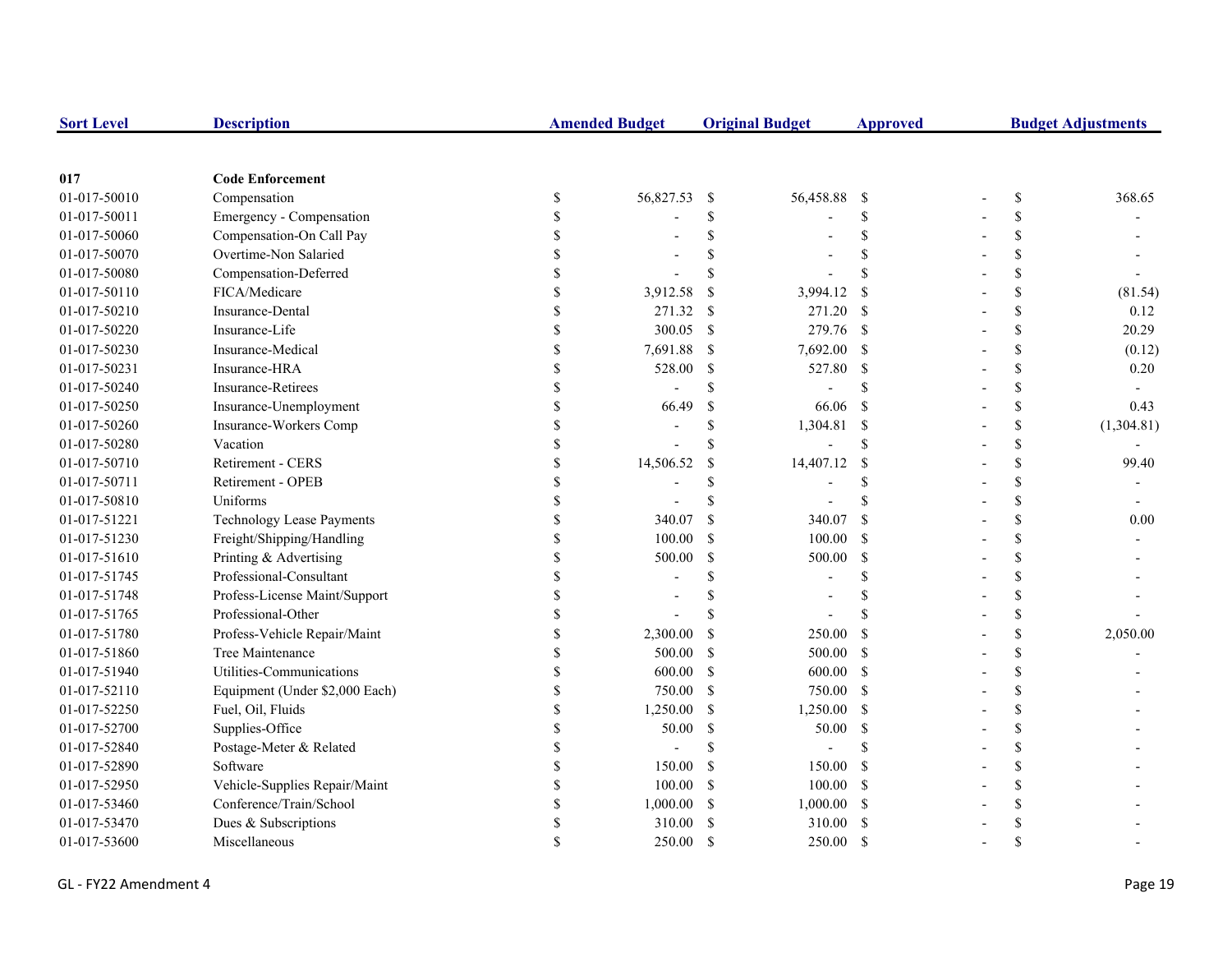| <b>Sort Level</b> | <b>Description</b>   | <b>Amended Budget</b> |           |  | <b>Original Budget</b>   |  |                          | <b>Budget Adjustments</b> |          |  |
|-------------------|----------------------|-----------------------|-----------|--|--------------------------|--|--------------------------|---------------------------|----------|--|
| 01-017-53850      | Travel/Lodging/Meals |                       | 1.000.00  |  | .000.00                  |  |                          |                           |          |  |
| 01-017-61500      | Depreciation         |                       |           |  | $\overline{\phantom{0}}$ |  | $\overline{\phantom{0}}$ |                           |          |  |
| 017               | Code Enforcement     |                       | 93.304.44 |  | 92,151.82                |  | $\overline{\phantom{0}}$ |                           | 1.152.62 |  |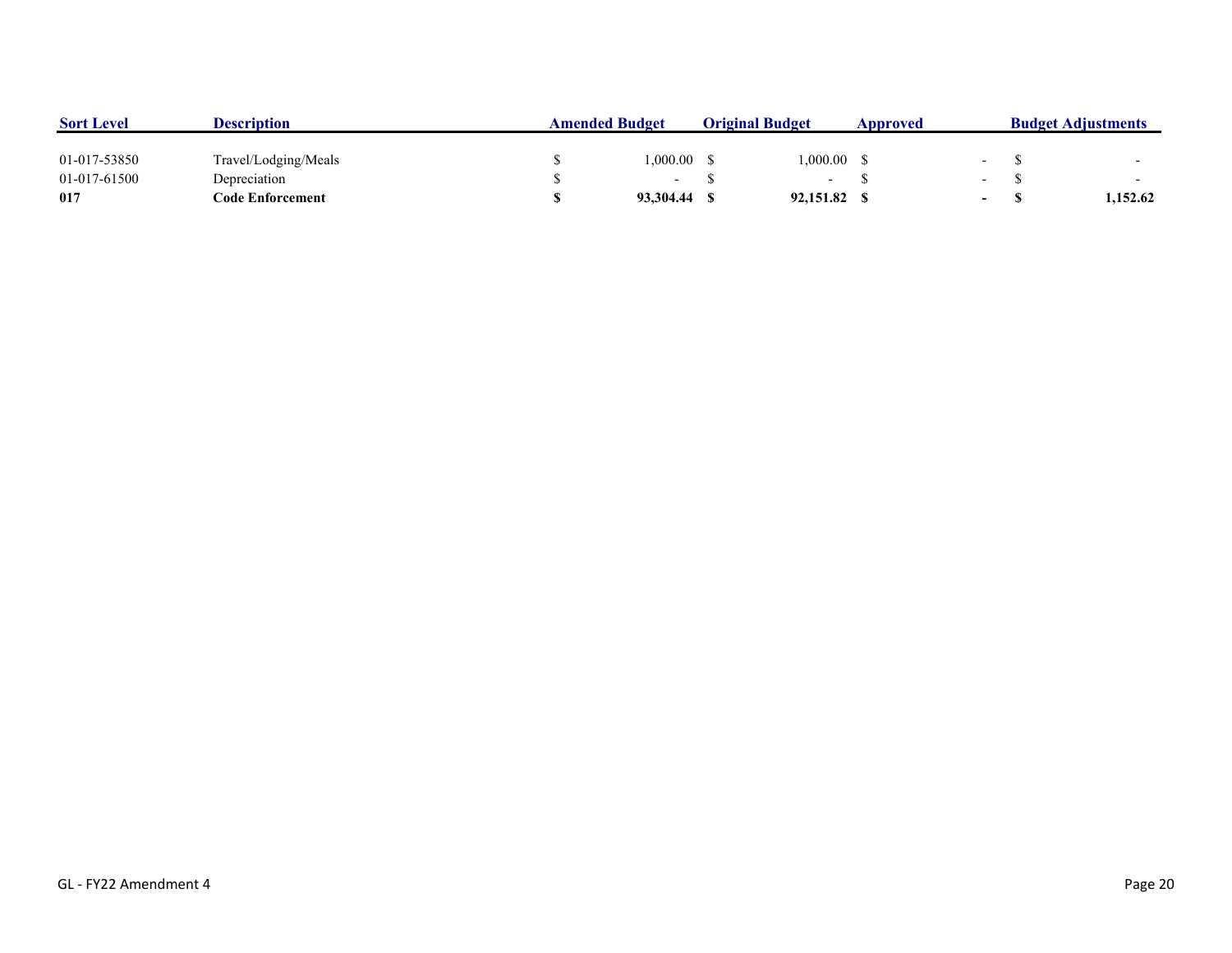| <b>Sort Level</b> | <b>Description</b>             | <b>Amended Budget</b> |               | <b>Original Budget</b> |             | <b>Budget Adjustments</b> |  |
|-------------------|--------------------------------|-----------------------|---------------|------------------------|-------------|---------------------------|--|
|                   |                                |                       |               |                        |             |                           |  |
| 018               | <b>Fire Admin</b>              |                       |               |                        |             |                           |  |
| 01-018-50010      | Compensation                   | \$                    | $\mathbb{S}$  |                        | \$          | \$                        |  |
| 01-018-50060      | Compensation-On Call Pay       |                       | $\mathcal{S}$ |                        | \$          |                           |  |
| 01-018-50070      | Overtime-Non Salaried          |                       | \$            |                        | \$          |                           |  |
| 01-018-50080      | Compensation-Deferred          |                       | <sup>\$</sup> |                        | \$          |                           |  |
| 01-018-50110      | FICA/Medicare                  |                       | <sup>\$</sup> |                        | \$          |                           |  |
| 01-018-50210      | Insurance-Dental               |                       | <sup>\$</sup> |                        | \$          |                           |  |
| 01-018-50220      | Insurance-Life                 |                       | $\mathcal{S}$ |                        | \$          |                           |  |
| 01-018-50230      | Insurance-Medical              |                       | $\mathcal{S}$ |                        | \$          |                           |  |
| 01-018-50240      | <b>Insurance-Retirees</b>      |                       | <sup>\$</sup> |                        | \$          |                           |  |
| 01-018-50250      | Insurance-Unemployment         |                       | <sup>\$</sup> |                        | \$          | \$                        |  |
| 01-018-50260      | Insurance-Workers Comp         |                       | <sup>\$</sup> |                        | \$          |                           |  |
| 01-018-50280      | Vacation                       |                       | $\mathcal{S}$ |                        | \$          |                           |  |
| 01-018-50510      | Other                          |                       | $\mathcal{S}$ |                        | \$          |                           |  |
| 01-018-50610      | Pensions-Retirees              |                       | $\mathcal{S}$ |                        | \$          |                           |  |
| 01-018-50710      | Retirement - CERS              |                       | <sup>\$</sup> |                        | \$          |                           |  |
| 01-018-50810      | Uniforms                       |                       | <sup>\$</sup> |                        | \$          |                           |  |
| 01-018-51120      | Contract Labor-Bldg Repair     |                       | <sup>\$</sup> |                        | \$          |                           |  |
| 01-018-51220      | <b>Equipment Rental</b>        |                       | $\mathcal{S}$ |                        | \$          |                           |  |
| 01-018-51230      | Freight/Shipping/Handling      |                       | $\mathcal{S}$ |                        | \$          |                           |  |
| 01-018-51310      | Janitorial Service & Related   |                       | $\mathcal{S}$ |                        | \$          |                           |  |
| 01-018-51510      | Physicals/Rests/Vaccines       |                       | <sup>\$</sup> |                        | \$          |                           |  |
| 01-018-51610      | Printing & Advertising         |                       | \$            |                        | \$          | \$                        |  |
| 01-018-51735      | Profess-Backhoe Repair/Maint   |                       | <sup>\$</sup> |                        | \$          |                           |  |
| 01-018-51740      | Profess-Computer Maint/Repair  |                       | <sup>\$</sup> |                        | \$          |                           |  |
| 01-018-51745      | Professional-Consultant        |                       | <sup>\$</sup> |                        | \$          |                           |  |
| 01-018-51755      | Profess-Equip Maint/Repair     |                       | $\mathcal{S}$ |                        | \$          |                           |  |
| 01-018-51765      | Professional-Other             |                       | <sup>\$</sup> |                        | \$          |                           |  |
| 01-018-51780      | Profess-Vehicle Repair/Maint   |                       | $\mathcal{S}$ |                        | \$          |                           |  |
| 01-018-51850      | <b>Test Analysis</b>           |                       | <sup>\$</sup> |                        | $\mathbf S$ |                           |  |
| 01-018-51910      | Utilities-Electric             |                       |               |                        | \$          |                           |  |
| 01-018-51920      | Utilities-Nat Gas/Propane      |                       |               |                        | \$          |                           |  |
| 01-018-51940      | Utilities-Communications       |                       |               |                        |             |                           |  |
| 01-018-51950      | Utilities-Water/Sewer          | 625.00                | $\mathcal{S}$ | 625.00                 | $\mathbf S$ |                           |  |
| 01-018-52020      | Supplies-Bldg Maint/Repair     |                       | $\mathbf S$   |                        |             |                           |  |
| 01-018-52060      | Supplies-Computer/Copier/Print |                       | \$            |                        | \$          |                           |  |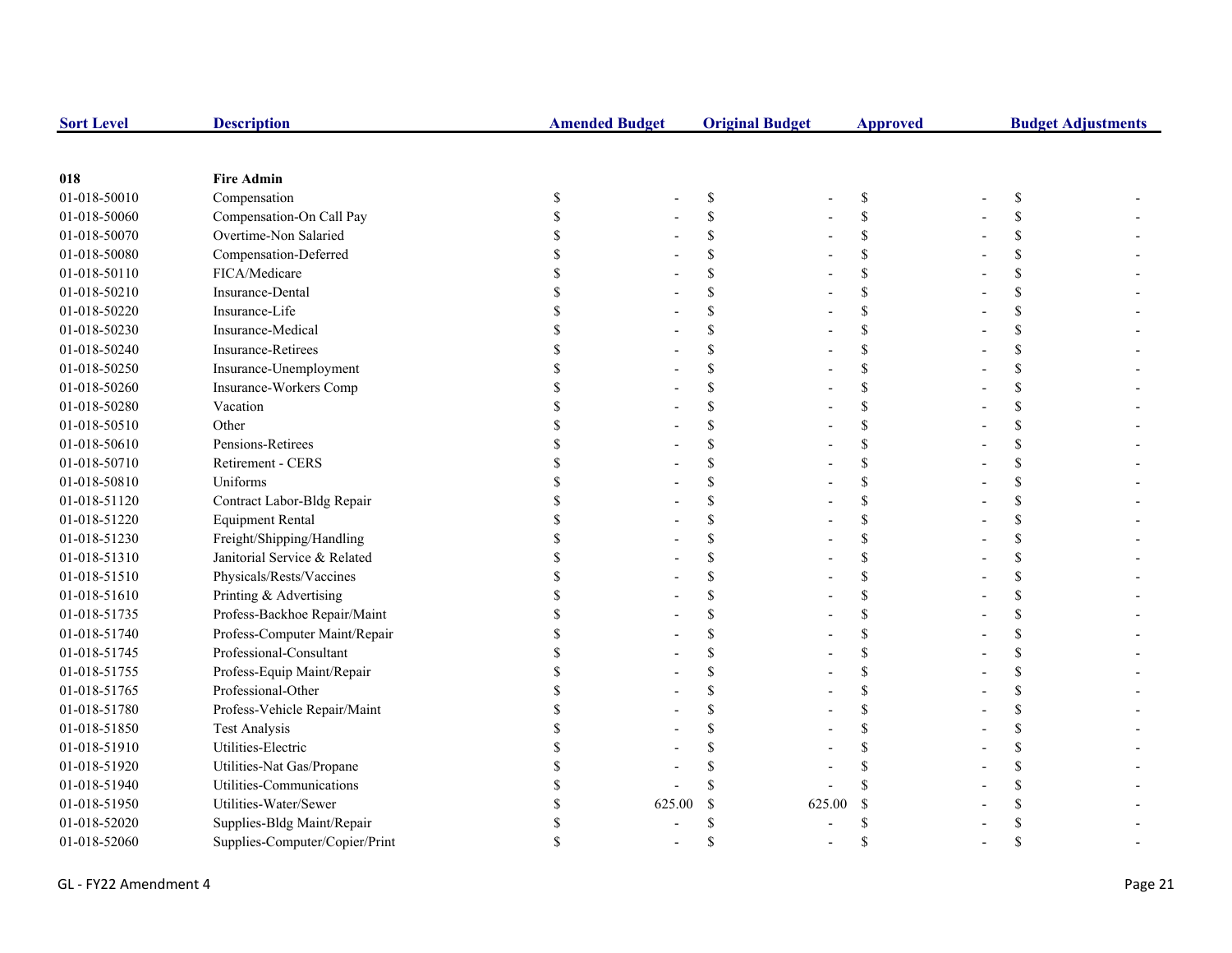| <b>Sort Level</b> | <b>Description</b>             | <b>Amended Budget</b> |        | <b>Original Budget</b> |        | <b>Approved</b> | <b>Budget Adjustments</b> |  |  |
|-------------------|--------------------------------|-----------------------|--------|------------------------|--------|-----------------|---------------------------|--|--|
|                   |                                |                       |        |                        |        |                 |                           |  |  |
| 01-018-52110      | Equipment (Under \$2,000 Each) |                       |        |                        |        |                 |                           |  |  |
| 01-018-52120      | Supplies-Equip Maint/Repair    |                       |        |                        |        |                 |                           |  |  |
| 01-018-52250      | Fuel, Oil, Fluids              |                       |        |                        |        |                 |                           |  |  |
| 01-018-52350      | Supplies-Janitorial            |                       |        |                        |        |                 |                           |  |  |
| 01-018-52700      | Supplies-Office                |                       |        |                        |        |                 |                           |  |  |
| 01-018-52750      | Supplies-Other                 |                       |        |                        |        |                 |                           |  |  |
| 01-018-52840      | Postage-Meter & Related        |                       |        |                        |        |                 |                           |  |  |
| 01-018-52865      | Supplies-Safety/Protective     |                       |        |                        |        |                 |                           |  |  |
| 01-018-52890      | Software                       |                       |        |                        |        |                 |                           |  |  |
| 01-018-52950      | Vehicle-Supplies Repair/Maint  |                       |        |                        |        |                 |                           |  |  |
| 01-018-53450      | Coffee, Tea & Related          |                       |        |                        |        |                 |                           |  |  |
| 01-018-53460      | Conference/Train/School        |                       |        |                        |        |                 |                           |  |  |
| 01-018-53470      | Dues & Subscriptions           |                       |        |                        |        |                 |                           |  |  |
| 01-018-53500      | Easements                      |                       |        |                        |        |                 |                           |  |  |
| 01-018-53600      | Miscellaneous                  |                       |        |                        |        |                 |                           |  |  |
| 01-018-53850      | Travel/Lodging/Meals           |                       |        |                        |        |                 |                           |  |  |
| 01-018-61500      | Depreciation                   |                       |        |                        |        |                 |                           |  |  |
| 01-018-77100      | Buildings - Fire               |                       |        |                        |        |                 |                           |  |  |
| 01-018-77200      | Equipment - Fire               |                       |        |                        |        |                 |                           |  |  |
| 01-018-77300      | Land & Improvmnts - Fire       |                       |        |                        |        |                 |                           |  |  |
| 01-018-77400      | Plant In Service - Fire        |                       |        |                        |        |                 |                           |  |  |
| 01-018-77500      | Vehicles - Fire                |                       |        |                        |        |                 |                           |  |  |
| 018               | <b>Fire Admin</b>              |                       | 625.00 |                        | 625.00 |                 |                           |  |  |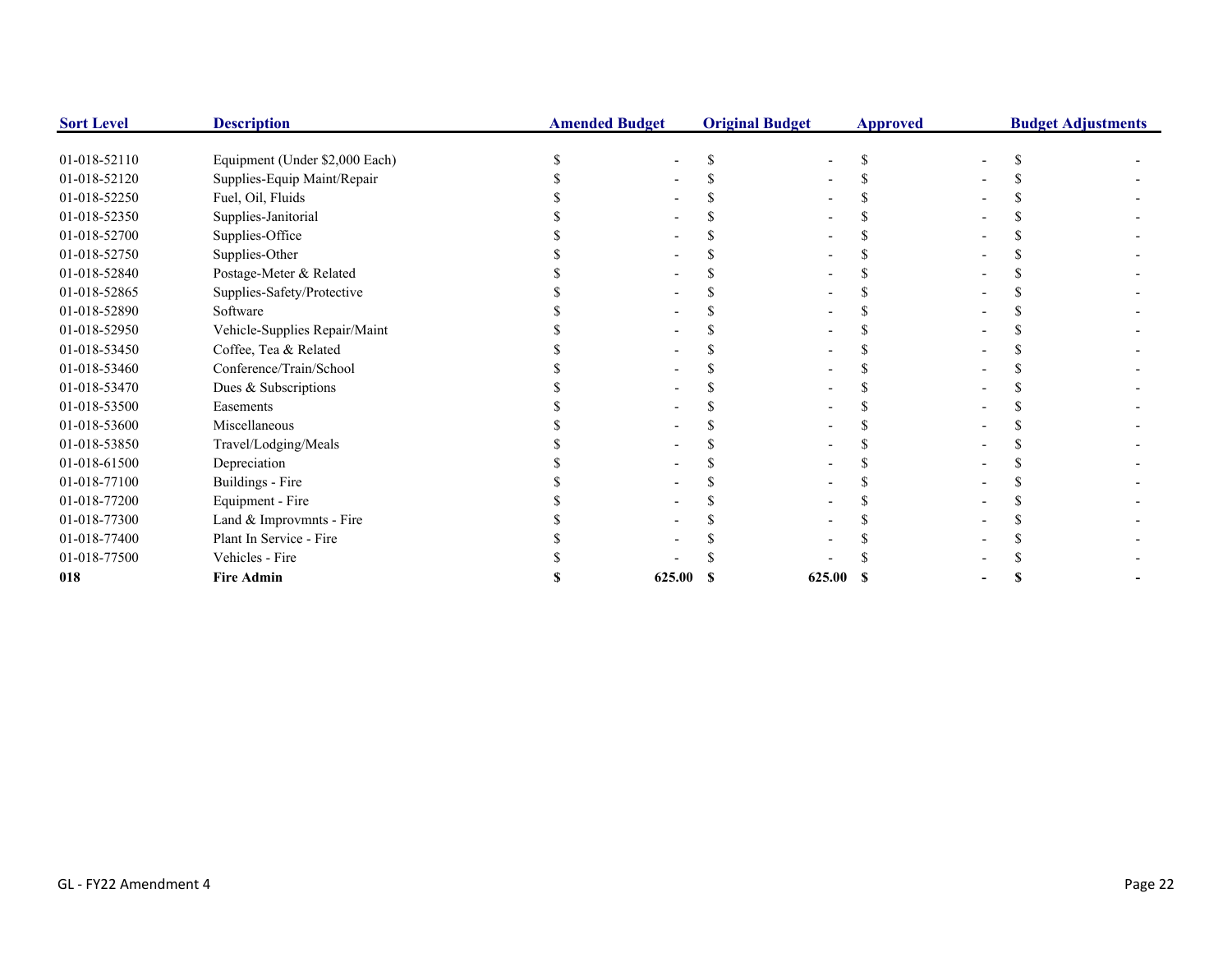| <b>Sort Level</b> | <b>Description</b>            | <b>Amended Budget</b> |                           | <b>Original Budget</b> | <b>Approved</b> | <b>Budget Adjustments</b> |  |  |
|-------------------|-------------------------------|-----------------------|---------------------------|------------------------|-----------------|---------------------------|--|--|
|                   |                               |                       |                           |                        |                 |                           |  |  |
| 019               | Firefighting                  |                       |                           |                        |                 |                           |  |  |
| 01-019-50010      | Compensation                  | \$                    | $\boldsymbol{\mathsf{S}}$ |                        | \$              | <sup>\$</sup>             |  |  |
| 01-019-50060      | Compensation-On Call Pay      |                       | \$                        |                        | \$              |                           |  |  |
| 01-019-50070      | Overtime-Non Salaried         |                       | \$                        |                        | \$              |                           |  |  |
| 01-019-50080      | Compensation-Deferred         |                       | <sup>\$</sup>             |                        | \$              |                           |  |  |
| 01-019-50110      | FICA/Medicare                 |                       | \$                        |                        | \$              |                           |  |  |
| 01-019-50210      | Insurance-Dental              |                       | \$                        |                        | \$              |                           |  |  |
| 01-019-50220      | Insurance-Life                |                       | <sup>\$</sup>             |                        | \$              |                           |  |  |
| 01-019-50230      | Insurance-Medical             |                       | <sup>\$</sup>             |                        | \$              |                           |  |  |
| 01-019-50240      | Insurance-Retirees            |                       | \$                        |                        | $\mathbf S$     |                           |  |  |
| 01-019-50250      | Insurance-Unemployment        |                       | $\mathcal{S}$             |                        | $\mathbf S$     |                           |  |  |
| 01-019-50260      | Insurance-Workers Comp        |                       | <sup>\$</sup>             |                        | \$              | S                         |  |  |
| 01-019-50280      | Vacation                      |                       | <sup>\$</sup>             |                        | \$              |                           |  |  |
| 01-019-50310      | <b>KLEFPF</b> Incentive       |                       | \$.                       |                        | \$              |                           |  |  |
| 01-019-50510      | Other                         |                       |                           |                        | \$              |                           |  |  |
| 01-019-50610      | Pensions-Retirees             |                       |                           |                        | $\mathbf S$     |                           |  |  |
| 01-019-50710      | Retirement - CERS             |                       |                           |                        | \$              |                           |  |  |
| 01-019-50810      | Uniforms                      |                       | <sup>\$</sup>             |                        | \$              |                           |  |  |
| 01-019-51100      | F-S Fire & Rescue Contract    | 291,200.02            | \$                        | 291,200.02             | <sup>\$</sup>   |                           |  |  |
| 01-019-51120      | Contract Labor-Bldg Repair    |                       | \$                        |                        | \$              |                           |  |  |
| 01-019-51220      | <b>Equipment Rental</b>       |                       | <sup>\$</sup>             |                        | \$              |                           |  |  |
| 01-019-51230      | Freight/Shipping/Handling     |                       | <sup>\$</sup>             |                        | \$              |                           |  |  |
| 01-019-51310      | Janitorial Service & Related  |                       | $\mathcal{S}$             |                        | \$              |                           |  |  |
| 01-019-51510      | Physicals/Rests/Vaccines      |                       | $\mathcal{S}$             |                        | \$              |                           |  |  |
| 01-019-51610      | Printing & Advertising        |                       | <sup>\$</sup>             |                        | \$              |                           |  |  |
| 01-019-51735      | Profess-Backhoe Repair/Maint  |                       | <sup>\$</sup>             |                        | \$              |                           |  |  |
| 01-019-51740      | Profess-Computer Maint/Repair |                       | \$                        |                        | \$              |                           |  |  |
| 01-019-51745      | Professional-Consultant       |                       | \$                        |                        | \$              |                           |  |  |
| 01-019-51755      | Profess-Equip Maint/Repair    |                       | \$                        |                        | \$              |                           |  |  |
| 01-019-51765      | Professional-Other            |                       | <sup>\$</sup>             |                        | \$              |                           |  |  |
| 01-019-51780      | Profess-Vehicle Repair/Maint  |                       | \$                        |                        | \$              |                           |  |  |
| 01-019-51850      | <b>Test Analysis</b>          |                       | \$                        |                        | \$              |                           |  |  |
| 01-019-51910      | Utilities-Electric            |                       | \$                        |                        | \$              |                           |  |  |
| 01-019-51920      | Utilities-Nat Gas/Propane     |                       |                           |                        | \$              |                           |  |  |
| 01-019-51940      | Utilities-Communications      |                       |                           |                        |                 |                           |  |  |
| 01-019-51950      | Utilities-Water/Sewer         |                       |                           |                        |                 |                           |  |  |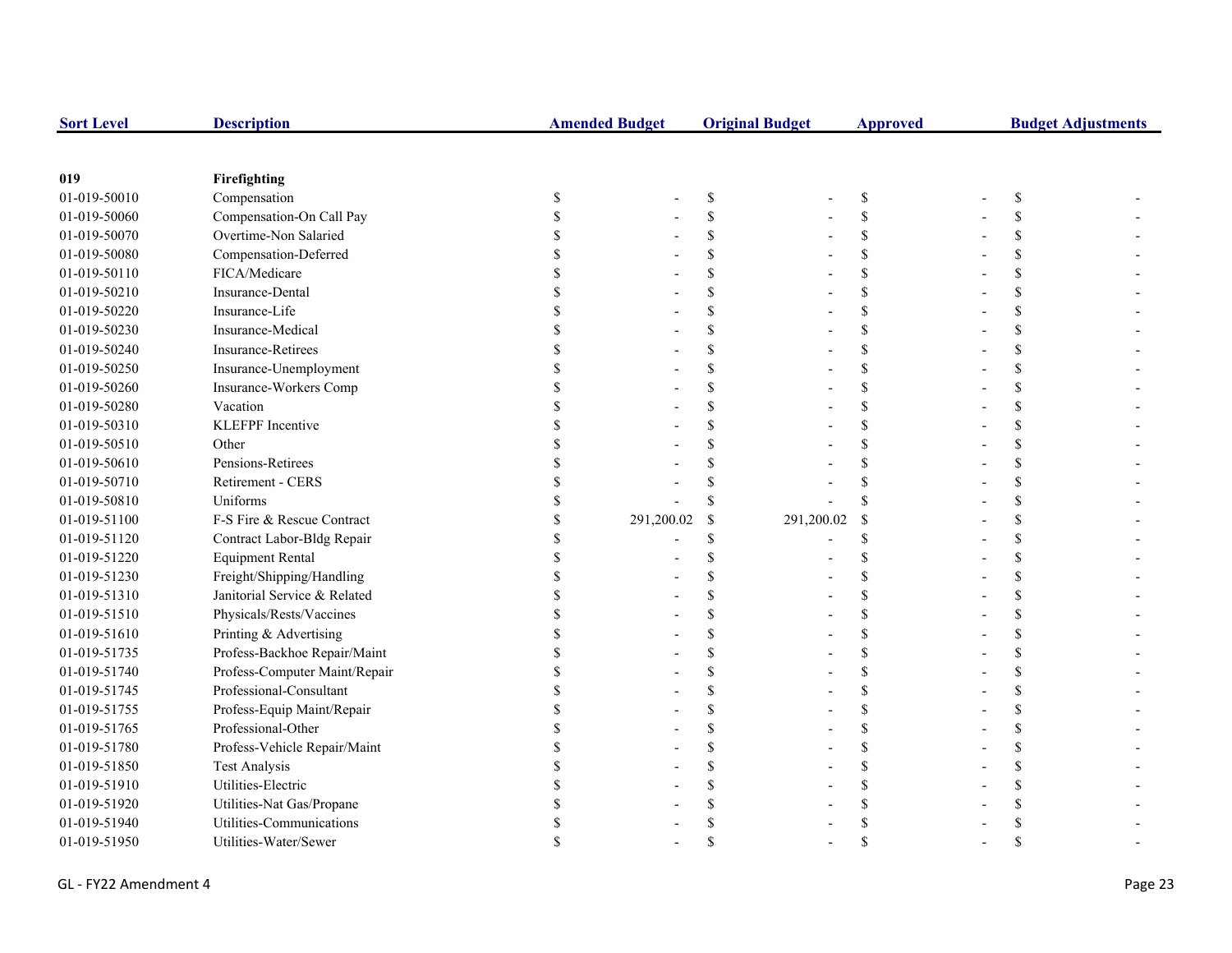| <b>Sort Level</b> | <b>Description</b>             | <b>Amended Budget</b> | <b>Original Budget</b> |               | <b>Approved</b> |  | <b>Budget Adjustments</b> |
|-------------------|--------------------------------|-----------------------|------------------------|---------------|-----------------|--|---------------------------|
|                   |                                |                       |                        |               |                 |  |                           |
| 01-019-52020      | Supplies-Bldg Maint/Repair     |                       |                        |               |                 |  |                           |
| 01-019-52060      | Supplies-Computer/Copier/Print |                       |                        |               |                 |  |                           |
| 01-019-52110      | Equipment (Under \$2,000 Each) |                       |                        |               |                 |  |                           |
| 01-019-52120      | Supplies-Equip Maint/Repair    |                       |                        |               |                 |  |                           |
| 01-019-52250      | Fuel, Oil, Fluids              |                       |                        |               |                 |  |                           |
| 01-019-52350      | Supplies-Janitorial            |                       |                        |               |                 |  |                           |
| 01-019-52700      | Supplies-Office                |                       |                        |               |                 |  |                           |
| 01-019-52750      | Supplies-Other                 |                       |                        |               |                 |  |                           |
| 01-019-52840      | Postage-Meter & Related        |                       |                        |               |                 |  |                           |
| 01-019-52865      | Supplies-Safety/Protective     |                       |                        |               |                 |  |                           |
| 01-019-52890      | Software                       |                       |                        |               |                 |  |                           |
| 01-019-52950      | Vehicle-Supplies Repair/Maint  |                       |                        |               |                 |  |                           |
| 01-019-53450      | Coffee, Tea & Related          |                       |                        |               |                 |  |                           |
| 01-019-53460      | Conference/Train/School        |                       |                        |               |                 |  |                           |
| 01-019-53470      | Dues & Subscriptions           |                       |                        |               |                 |  |                           |
| 01-019-53500      | Easements                      |                       |                        |               |                 |  |                           |
| 01-019-53600      | Miscellaneous                  |                       |                        |               |                 |  |                           |
| 01-019-53850      | Travel/Lodging/Meals           |                       |                        |               |                 |  |                           |
| 019               | Firefighting                   | 291,200.02            |                        | 291,200.02 \$ |                 |  |                           |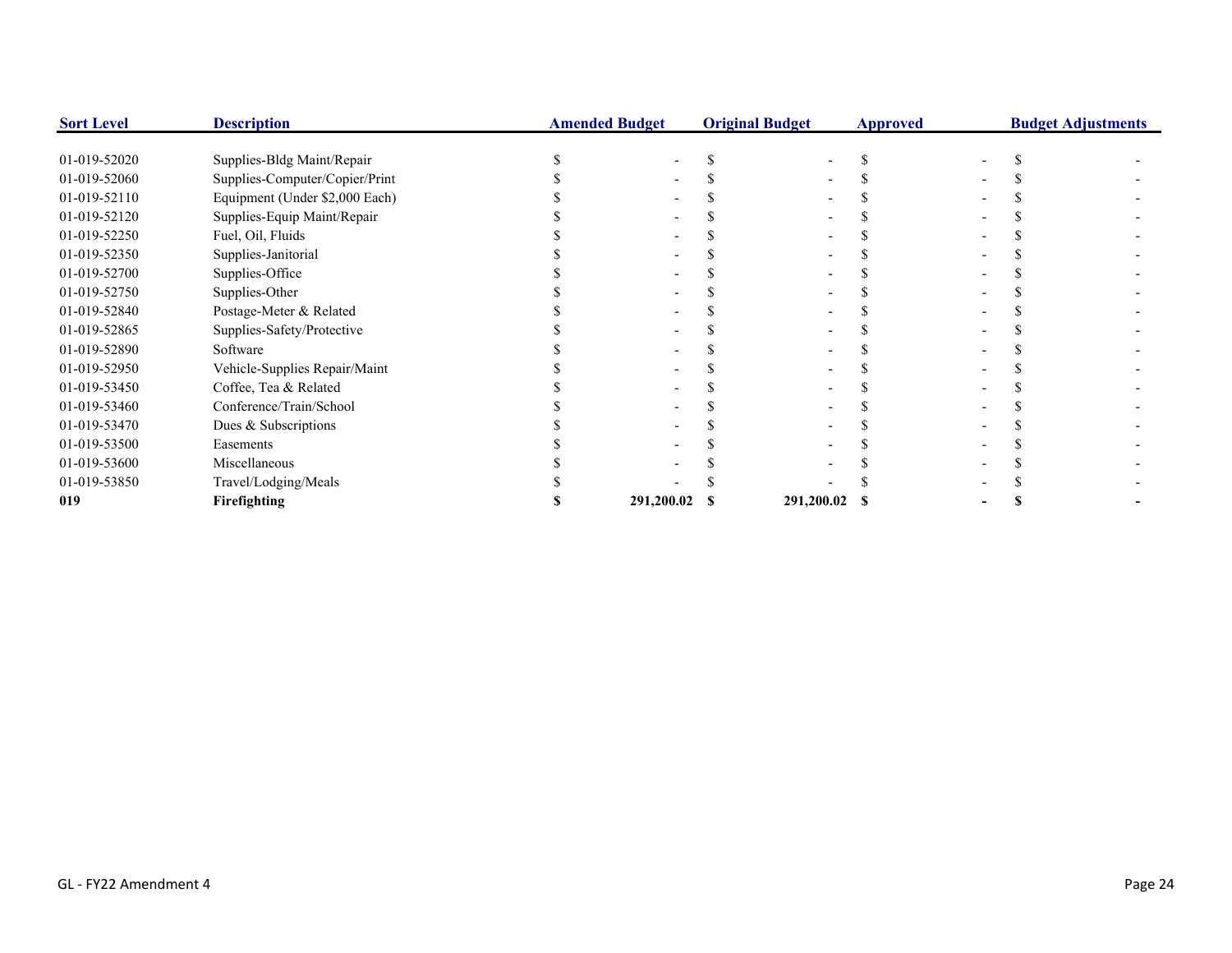| <b>Sort Level</b> | <b>Description</b>               |               | <b>Amended Budget</b> |               | <b>Original Budget</b> | <b>Approved</b>    | <b>Budget Adjustments</b> |                                                                       |             |
|-------------------|----------------------------------|---------------|-----------------------|---------------|------------------------|--------------------|---------------------------|-----------------------------------------------------------------------|-------------|
|                   |                                  |               |                       |               |                        |                    |                           |                                                                       |             |
| 020               | <b>Public Works/Streets</b>      |               |                       |               |                        |                    |                           |                                                                       |             |
| 01-020-50010      | Compensation                     | \$            | 300,197.60 \$         |               | 314,026.94 \$          |                    |                           | $\mathbb{S}% _{t}\left( t\right) \equiv\mathbb{S}_{t}\left( t\right)$ | (13,829.34) |
| 01-020-50011      | Emergency - Compensation         | \$            |                       | \$            |                        | <sup>\$</sup>      |                           | \$                                                                    |             |
| 01-020-50060      | Compensation-On Call Pay         | \$            | 8,164.04              | $\mathcal{S}$ | 9,213.44 \$            |                    |                           | \$                                                                    | (1,049.40)  |
| 01-020-50070      | Overtime-Non Salaried            |               | 6,318.89              | <sup>\$</sup> | 6,742.87 \$            |                    |                           | \$                                                                    | (423.98)    |
| 01-020-50080      | Compensation-Deferred            |               |                       | $\mathbb{S}$  |                        | $\mathcal{S}$      |                           | \$                                                                    |             |
| 01-020-50110      | FICA/Medicare                    |               | 21,665.75             | -\$           | 22,899.76              | $\mathbf{s}$       |                           | \$                                                                    | (1,234.01)  |
| 01-020-50210      | Insurance-Dental                 | \$            | 1,763.67              | -\$           | 1,831.68 \$            |                    |                           | \$                                                                    | (68.01)     |
| 01-020-50220      | Insurance-Life                   | \$            | 1,585.04              | -S            | 1,498.12 \$            |                    |                           | \$                                                                    | 86.92       |
| 01-020-50230      | Insurance-Medical                | \$            | 82,008.12             | -S            | 83,931.96 \$           |                    |                           | \$                                                                    | (1,923.84)  |
| 01-020-50231      | Insurance-HRA                    | \$            | 4,894.50              | -\$           | 5,026.32 \$            |                    |                           | \$                                                                    | (131.82)    |
| 01-020-50240      | Insurance-Retirees               | \$            |                       | <sup>\$</sup> |                        | $\mathcal{S}$      |                           | $\mathbb{S}$                                                          |             |
| 01-020-50250      | Insurance-Unemployment           | \$            | 368.18                | <sup>S</sup>  | 386.08                 | <sup>S</sup>       |                           | \$                                                                    | (17.90)     |
| 01-020-50260      | Insurance-Workers Comp           | \$            | 13,552.63             | <sup>\$</sup> | 7,243.56               | - \$               |                           | \$                                                                    | 6,309.07    |
| 01-020-50280      | Vacation                         |               |                       | \$            |                        | <sup>\$</sup>      |                           | \$                                                                    |             |
| 01-020-50310      | KLEFPF Incentive                 |               |                       | \$            |                        | <sup>\$</sup>      |                           | \$                                                                    |             |
| 01-020-50510      | Other - Capitalized Labor        |               |                       |               |                        | $\mathcal{S}$      |                           | \$                                                                    |             |
| 01-020-50511      | Capitalized Matls & Equipment    |               |                       |               |                        | $\mathbf{\hat{S}}$ |                           | \$                                                                    |             |
| 01-020-50610      | Pensions-Retirees                |               |                       | \$.           |                        | $\mathbf S$        |                           | \$                                                                    |             |
| 01-020-50710      | Retirement - CERS                |               | 79,753.28             | <sup>\$</sup> | 81,452.28              | <sup>\$</sup>      |                           | \$                                                                    | (1,699.00)  |
| 01-020-50711      | Retirement - OPEB                | $\mathcal{S}$ |                       | \$.           |                        | $\mathbf{\hat{S}}$ |                           | \$                                                                    |             |
| 01-020-50810      | Uniforms                         | \$            | 2,500.00              | $\mathcal{S}$ | 2,500.00               | - \$               |                           | \$                                                                    |             |
| 01-020-50811      | Uniforms-NEW HIRE                | <sup>\$</sup> |                       | \$.           |                        | <sup>\$</sup>      |                           | \$                                                                    |             |
| 01-020-50999      | Capitalized Labor                |               |                       | \$.           | $(121,705.00)$ \$      |                    |                           | \$                                                                    | 121,705.00  |
| 01-020-51120      | Contract Labor-Bldg Repair       |               |                       | \$.           |                        | <sup>\$</sup>      |                           | \$                                                                    |             |
| 01-020-51220      | <b>Equipment Rental</b>          |               |                       | $\mathcal{S}$ |                        |                    |                           | \$                                                                    |             |
| 01-020-51221      | <b>Technology Lease Payments</b> |               | 790.78                | $\mathcal{S}$ | 790.78                 | $\mathcal{S}$      |                           | \$                                                                    | (0.00)      |
| 01-020-51230      | Freight/Shipping/Handling        |               | 500.00                | $\mathbb{S}$  | 500.00                 | <sup>S</sup>       |                           | \$                                                                    |             |
| 01-020-51310      | Janitorial Service & Related     |               |                       | \$            |                        | $\mathcal{S}$      |                           | \$                                                                    |             |
| 01-020-51510      | Physicals/Rests/Vaccines         |               | 300.00                | -S            | 300.00                 | - \$               |                           | \$                                                                    |             |
| 01-020-51610      | Printing & Advertising           | \$            | 200.00                | -S            | $200.00$ \$            |                    |                           | \$                                                                    |             |
| 01-020-51735      | Profess-Backhoe Repair/Maint     | \$            | 22,000.00             | <sup>\$</sup> | 22,000.00              | -S                 |                           | \$                                                                    |             |
| 01-020-51740      | Profess-Computer Maint/Repair    | \$            |                       | \$            |                        | \$.                |                           | \$                                                                    |             |
| 01-020-51745      | Professional-Consultant          |               |                       |               |                        |                    |                           | \$                                                                    |             |
| 01-020-51748      | Profess-License Maint/Support    |               |                       |               |                        |                    |                           | \$                                                                    |             |
| 01-020-51755      | Profess-Equip Maint/Repair       | $\mathcal{S}$ | 10,000.00             | <sup>\$</sup> | 10,000.00              | <sup>\$</sup>      |                           | \$                                                                    |             |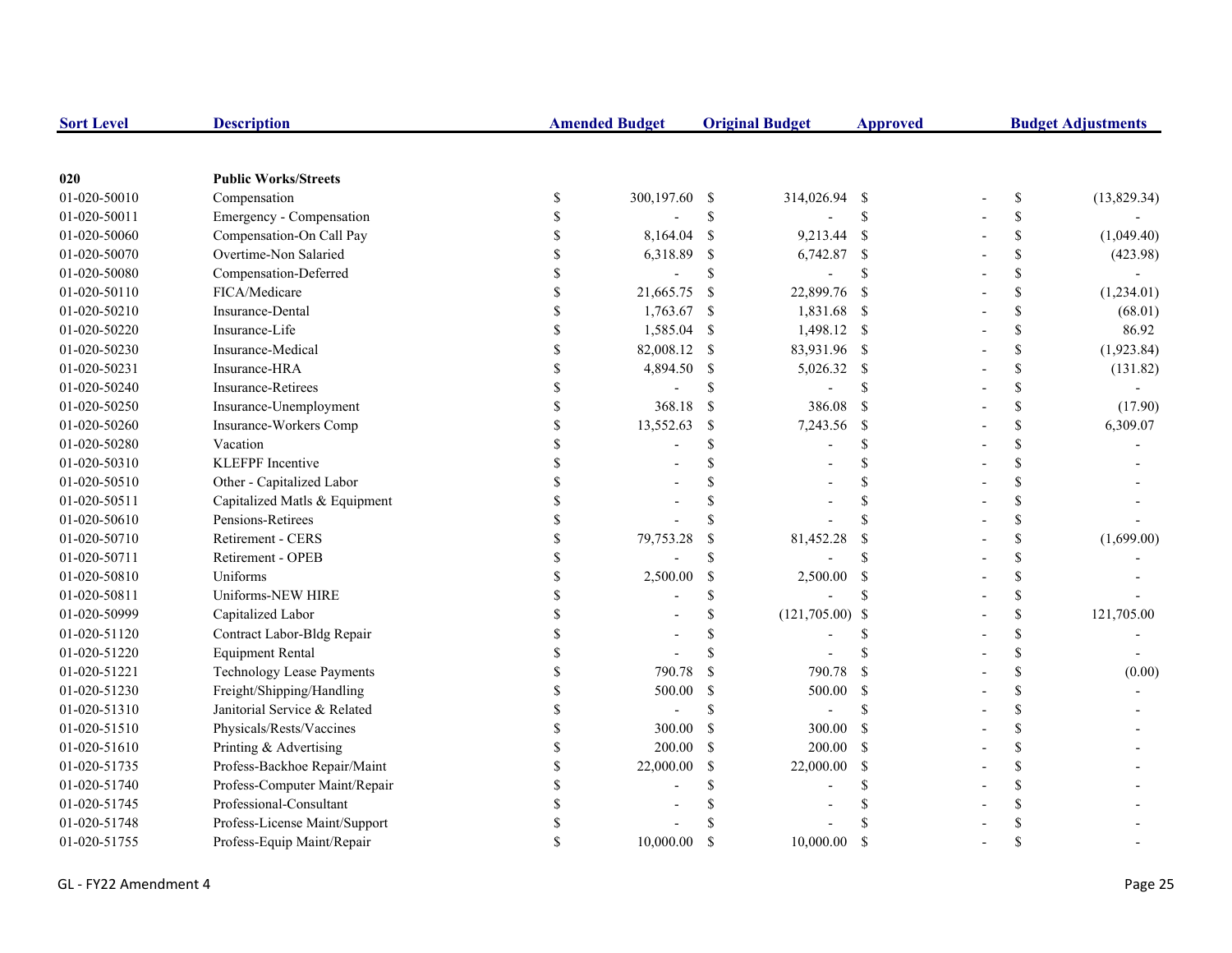| <b>Sort Level</b> | <b>Description</b>             | <b>Amended Budget</b> |            | <b>Original Budget</b> |               | <b>Approved</b>    | <b>Budget Adjustments</b> |               |            |
|-------------------|--------------------------------|-----------------------|------------|------------------------|---------------|--------------------|---------------------------|---------------|------------|
| 01-020-51765      | Professional-Other             | \$                    | 81,500.00  | -\$                    | 49,300.00 \$  |                    |                           | \$            | 32,200.00  |
| 01-020-51775      | Prof-Storm Sewer               | <sup>\$</sup>         |            | \$                     |               | $\mathsf{\$}$      |                           | \$            |            |
| 01-020-51780      | Profess-Vehicle Repair/Maint   | <sup>\$</sup>         | 10,500.00  | -S                     | 10,500.00     | \$                 |                           | \$            |            |
| 01-020-51835      | <b>Street Sweeping</b>         |                       |            |                        |               | S                  |                           | <sup>\$</sup> |            |
| 01-020-51850      | <b>Test Analysis</b>           |                       |            |                        |               |                    |                           | \$            |            |
| 01-020-51860      | Tree Maintenance               |                       | 15,500.00  | <sup>\$</sup>          | 15,500.00     | <sup>\$</sup>      |                           | \$            |            |
| 01-020-51910      | Utilities-Electric             |                       | 3,300.00   | -S                     | 1,000.00      | - \$               |                           | \$            | 2,300.00   |
| 01-020-51920      | Utilities-Nat Gas/Propane      | \$                    | 4,000.00   | -S                     | 4,000.00      | - \$               |                           | \$            |            |
| 01-020-51930      | Utilities- St Traffic Lights   | \$                    | 139,000.00 | -S                     | 125,000.00    | -S                 |                           | \$            | 14,000.00  |
| 01-020-51940      | Utilities-Communications       | \$                    | 7,400.00   | -S                     | 7,000.00      | -S                 |                           | \$            | 400.00     |
| 01-020-51950      | Utilities-Water/Sewer          | \$                    | 200.00     | <sup>\$</sup>          | 200.00        | \$                 |                           | \$            |            |
| 01-020-52010      | Supplies-Backhoe Repair/Maint  | \$                    | 200.00     | \$                     |               | $\mathcal{S}$      |                           | \$            | 200.00     |
| 01-020-52013      | Supplies - Beautification      |                       |            |                        |               |                    |                           | \$            |            |
| 01-020-52015      | Supplies-Brush Program         |                       |            |                        |               |                    |                           | \$            |            |
| 01-020-52020      | Supplies-Bldg Maint/Repair     |                       | 1,000.00   | -S                     | 2,000.00      | -S                 |                           | \$            | (1,000.00) |
| 01-020-52060      | Supplies-Computer/Copier/Print |                       | 150.00     | <sup>\$</sup>          | 150.00        | -S                 |                           | \$            |            |
| 01-020-52080      | Concrete                       |                       | 5,000.00   | \$                     | 5,000.00      | -S                 |                           | \$            |            |
| 01-020-52090      | Supplies - Asphalt             |                       | 7,000.00   | -S                     | $7,000.00$ \$ |                    |                           | \$            |            |
| 01-020-52110      | Equipment (Under \$2,000 Each) |                       | 3,500.00   | -S                     | 3,500.00 \$   |                    |                           | \$            |            |
| 01-020-52120      | Supplies-Equip Maint/Repair    |                       | 4,500.00   | -S                     | 4,500.00 \$   |                    |                           | \$            |            |
| 01-020-52250      | Fuel, Oil, Fluids              |                       | 17,620.00  | -S                     | 17,620.00     | -S                 |                           | \$            |            |
| 01-020-52310      | Gravel/Rock                    | \$                    |            | \$.                    |               | <sup>\$</sup>      |                           | \$            |            |
| 01-020-52311      | Supplies Yard Repairs          | \$                    | 4,500.00   | <sup>\$</sup>          | 4,500.00      | <sup>\$</sup>      |                           | \$            |            |
| 01-020-52330      | Herbicides                     | \$                    | 1,000.00   | -S                     | 500.00        | -S                 |                           | \$            | 500.00     |
| 01-020-52350      | Supplies-Janitorial            | \$                    | 500.00     | <sup>\$</sup>          | 500.00        | -S                 |                           | \$            |            |
| 01-020-52610      | Mosquito Control               | <sup>\$</sup>         | 8,500.00   | -S                     | 8,500.00      | $\mathcal{S}$      |                           | \$            |            |
| 01-020-52615      | Supplies-Mowing Program        | <sup>\$</sup>         |            | $\mathcal{S}$          |               | $\mathcal{S}$      |                           | \$            |            |
| 01-020-52625      | Supplies-Code Enf Mowing/Clean |                       | 2,000.00   | -\$                    |               | $\mathbf{\hat{S}}$ |                           | \$            | 2,000.00   |
| 01-020-52700      | Supplies-Office                |                       | 400.00     | <sup>\$</sup>          | 300.00        | <sup>\$</sup>      |                           | \$            | 100.00     |
| 01-020-52750      | Supplies-Other                 |                       | 6,400.00   | \$                     | 5,400.00      | <sup>\$</sup>      |                           | \$            | 1,000.00   |
| 01-020-52840      | Postage-Meter & Related        |                       |            | \$                     |               | $\mathcal{S}$      |                           | \$            |            |
| 01-020-52865      | Supplies-Safety/Protective     |                       | 2,500.00   | -S                     | 2,500.00      | <sup>\$</sup>      |                           | \$            |            |
| 01-020-52867      | Salt & Snow Removal            | $\mathcal{S}$         | 15,750.00  | -S                     | 15,750.00     | -\$                |                           | \$            |            |
| 01-020-52880      | Signs & Barricades             | \$                    | 11,500.00  | -S                     | 12,500.00     | -\$                |                           | \$            | (1,000.00) |
| 01-020-52885      | Small Tools & Equipment        | \$                    | 500.00     | <sup>\$</sup>          | 500.00        | - \$               |                           | \$            |            |
| 01-020-52890      | Software                       |                       | 1,600.00   | S                      | 1,600.00      | <sup>\$</sup>      |                           | \$            |            |
| 01-020-52895      | Supplies-Storm Crew            |                       |            | \$.                    |               | $\mathbf{\hat{S}}$ |                           | $\mathcal{S}$ |            |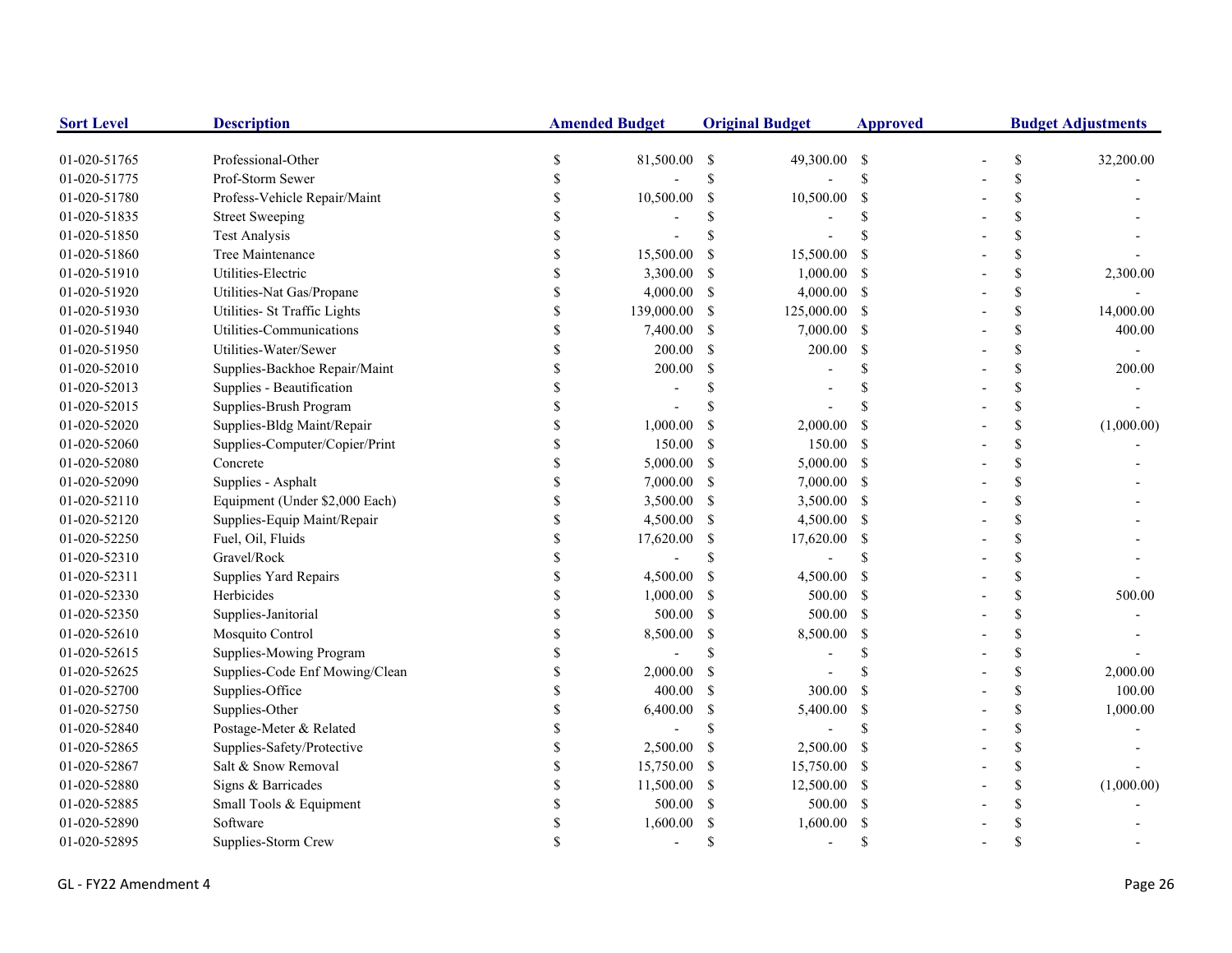| <b>Sort Level</b> | <b>Description</b>            | <b>Amended Budget</b> |              | <b>Original Budget</b> |               | <b>Approved</b> | <b>Budget Adjustments</b> |  |              |
|-------------------|-------------------------------|-----------------------|--------------|------------------------|---------------|-----------------|---------------------------|--|--------------|
| 01-020-52898      | Landfill Maintenance          |                       |              |                        |               |                 |                           |  |              |
| 01-020-52905      | Supplies-Leaf Program         |                       |              |                        |               |                 |                           |  |              |
| 01-020-52950      | Vehicle-Supplies Repair/Maint |                       | 2,000.00     |                        | $2,000.00$ \$ |                 |                           |  |              |
| 01-020-53450      | Coffee, Tea & Related         |                       | 200.00       | - 5                    | $400.00$ \$   |                 |                           |  | (200.00)     |
| 01-020-53460      | Conference/Train/School       |                       | 1,125.00     |                        | $1,125.00$ \$ |                 |                           |  |              |
| 01-020-53470      | Dues & Subscriptions          |                       | 700.00       |                        | 700.00 \$     |                 |                           |  |              |
| 01-020-53500      | Easements                     |                       |              |                        |               |                 |                           |  |              |
| 01-020-53600      | Miscellaneous                 |                       |              |                        |               |                 |                           |  |              |
| 01-020-53601      | Miscellaneous-Atmos St Repair |                       |              |                        |               |                 |                           |  |              |
| 01-020-53850      | Travel/Lodging/Meals          |                       | 1,000.00     |                        | 1,000.00      |                 |                           |  |              |
| 01-020-61500      | Depreciation                  |                       |              |                        |               |                 |                           |  |              |
| 01-020-75100      | Buildings - Pub Works         |                       |              |                        |               |                 |                           |  |              |
| 01-020-75200      | Equipment - Pub Works         |                       | 118,650.00   |                        | 233,500.00 \$ |                 |                           |  | (114,850.00) |
| 01-020-75300      | Land & Imprvmnts - Pub Works  |                       |              |                        |               |                 |                           |  |              |
| 01-020-75400      | Plant In Service - Pub Works  |                       |              |                        |               |                 |                           |  |              |
| 01-020-75500      | Vehicles - Pub Works          |                       |              |                        |               |                 |                           |  |              |
| 020               | <b>Public Works/Streets</b>   |                       | 1,035,757.49 |                        | 992,383.79 \$ |                 |                           |  | 43,373.70    |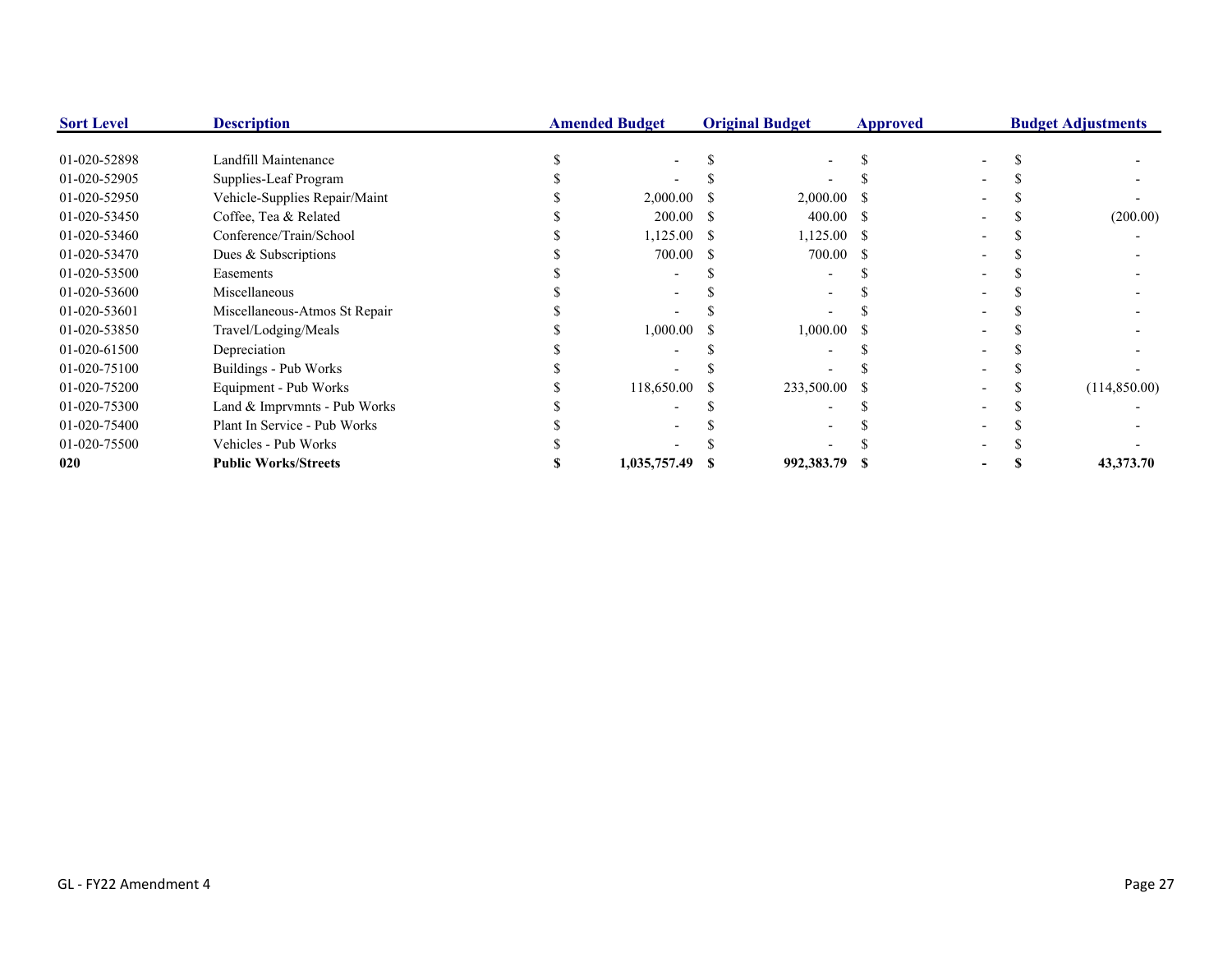| <b>Sort Level</b> | <b>Description</b>                    | <b>Amended Budget</b>     |            | <b>Original Budget</b> |                | <b>Approved</b>    | <b>Budget Adjustments</b> |               |            |
|-------------------|---------------------------------------|---------------------------|------------|------------------------|----------------|--------------------|---------------------------|---------------|------------|
|                   |                                       |                           |            |                        |                |                    |                           |               |            |
| 050               | <b>Community Services</b>             |                           |            |                        |                |                    |                           |               |            |
| 01-050-50010      | Compensation-Human Rights Com         | \$                        | 8,408.99   | -\$                    | 8,408.99 \$    |                    |                           | \$            | 0.00       |
| 01-050-50110      | FICA/Medicare-Human Rights Com        | \$                        | 628.16 \$  |                        | 628.16 \$      |                    |                           | \$            |            |
| 01-050-50250      | Insurance-Unemployment                | \$                        |            | $\mathbb{S}$           | $\overline{a}$ | $\mathcal{S}$      |                           | \$            |            |
| 01-050-52725      | <b>Community Development Supplies</b> | \$                        | 11,196.76  | -S                     | 10,000.00      | <sup>S</sup>       |                           | \$            | 1,196.76   |
| 01-050-53375      | Character CTS/Proj Graduations        | $\mathbb{S}$              | 1,000.00   | S                      |                | <sup>\$</sup>      |                           | \$            | 1,000.00   |
| 01-050-56112      | Comm Action of So Ky                  | \$                        | 100,000.00 | <sup>\$</sup>          |                | $\mathbf{\hat{S}}$ |                           | \$            | 100,000.00 |
| 01-050-56113      | United Way 2-1-1                      | \$                        | 2,500.00   | -\$                    |                | <sup>\$</sup>      |                           | \$            | 2,500.00   |
| 01-050-56115      | F-S Arts Council                      | \$                        | 5,000.00   | - \$                   |                | $\mathcal{S}$      |                           | \$            | 5,000.00   |
| 01-050-56120      | Bradd Aging Program                   | $\mathbb{S}$              | 2,000.00   | -S                     |                | $\mathbf{\hat{S}}$ |                           | \$            | 2,000.00   |
| 01-050-56125      | Boys & Girls Club of F-S              | \$                        | 50,000.00  | -S                     | 50,000.00      | <sup>\$</sup>      |                           | \$            |            |
| 01-050-56130      | F-S Chamber of Commerce               | $\mathbb{S}$              | 35,000.00  | -S                     | 35,000.00      | -S                 |                           | \$            |            |
| 01-050-56140      | F-S Planning & Zoning                 | $\mathbb{S}$              | 77,076.00  | -\$                    | 77,076.00 \$   |                    |                           | \$            |            |
| 01-050-56145      | Small Business Development Ctr        | \$                        | 1,300.00   | -S                     | 1,300.00       | \$                 |                           | \$            |            |
| 01-050-56150      | F-S Reniaissance                      | $\boldsymbol{\mathsf{S}}$ | 5,000.00   | \$                     |                | <sup>\$</sup>      |                           | \$            | 5,000.00   |
| 01-050-56152      | Tea 21 Match-FS Renaissance           | \$                        |            | \$.                    |                | <sup>\$</sup>      |                           | \$            |            |
| 01-050-56165      | Franklin African/AM Museum            | \$                        |            | \$.                    |                | $\mathcal{S}$      |                           | <sup>\$</sup> |            |
| 01-050-56167      | Franklin Human Rights Commiss         | $\mathbb S$               | 5,000.00   | \$                     | 5,000.00       | \$                 |                           | \$            |            |
| 01-050-56168      | Human Rights Comm Payroll             | \$                        |            |                        |                | \$                 |                           | <sup>\$</sup> |            |
| 01-050-56169      | Human Rights Comm Unemp Ins           | \$                        |            |                        |                | \$                 |                           | \$            |            |
| 01-050-56170      | Good Samaritan                        | $\mathbb{S}$              | 8,000.00   | S                      |                | \$                 |                           | \$            | 8,000.00   |
| 01-050-56175      | Tourism                               | $\mathbb{S}$              |            |                        |                | \$                 |                           | \$            |            |
| 01-050-56176      | On Track Program                      | \$                        | 10,000.00  | <sup>\$</sup>          |                | $\mathbf S$        |                           | \$            | 10,000.00  |
| 01-050-56180      | Hope Harbor                           | $\mathbb{S}$              | 5,000.00   | S                      |                | \$                 |                           | \$            | 5,000.00   |
| 01-050-56200      | Parks & Recreation                    | \$                        | 239,000.00 | <sup>\$</sup>          | 239,000.00     | \$                 |                           | \$            |            |
| 01-050-56210      | F-S Fair Board                        | \$                        |            | \$                     |                | <sup>\$</sup>      |                           | \$            |            |
| 01-050-56250      | F-S Pool Contingency                  | $\$$                      |            |                        |                | S                  |                           | <sup>\$</sup> |            |
| 01-050-56255      | KY State Fair                         | \$                        |            |                        |                | S                  |                           | \$            |            |
| 01-050-56256      | Gallery on the Square                 | \$                        | 10,000.00  | <sup>\$</sup>          |                | $\mathcal{S}$      |                           | <sup>\$</sup> | 10,000.00  |
| 01-050-56260      | Southern KY Drug Task Force           | \$                        | 20,000.00  | \$                     | 20,000.00      | <sup>\$</sup>      |                           | \$            |            |
| 01-050-56263      | Simpson Co Historical Society         | \$                        | 5,319.39   | <sup>\$</sup>          | 5,319.39       | -\$                |                           | \$            |            |
| 01-050-56264      | Animal Shelter                        | \$                        | 5,000.00   | \$                     |                | <sup>\$</sup>      |                           | \$            | 5,000.00   |
| 01-050-56265      | Habitat for Humanity                  | $\mathbf S$               |            | S                      |                | <sup>\$</sup>      |                           | \$            |            |
| 01-050-56266      | Simp Co Sheriff-Animal Extract        | $\mathbb{S}$              | 15,000.00  | S                      |                | <sup>\$</sup>      |                           | \$            | 15,000.00  |
| 01-050-56267      | Public Parking Lease                  | \$                        | 2,000.00   | <sup>\$</sup>          | 2,000.00       | $\mathcal{S}$      |                           | \$            |            |
| 01-050-56270      | <b>Community Projects</b>             | $\mathbf{\hat{S}}$        | 6,300.00   | <sup>\$</sup>          | 13,800.00      | <sup>S</sup>       |                           | \$            | (7,500.00) |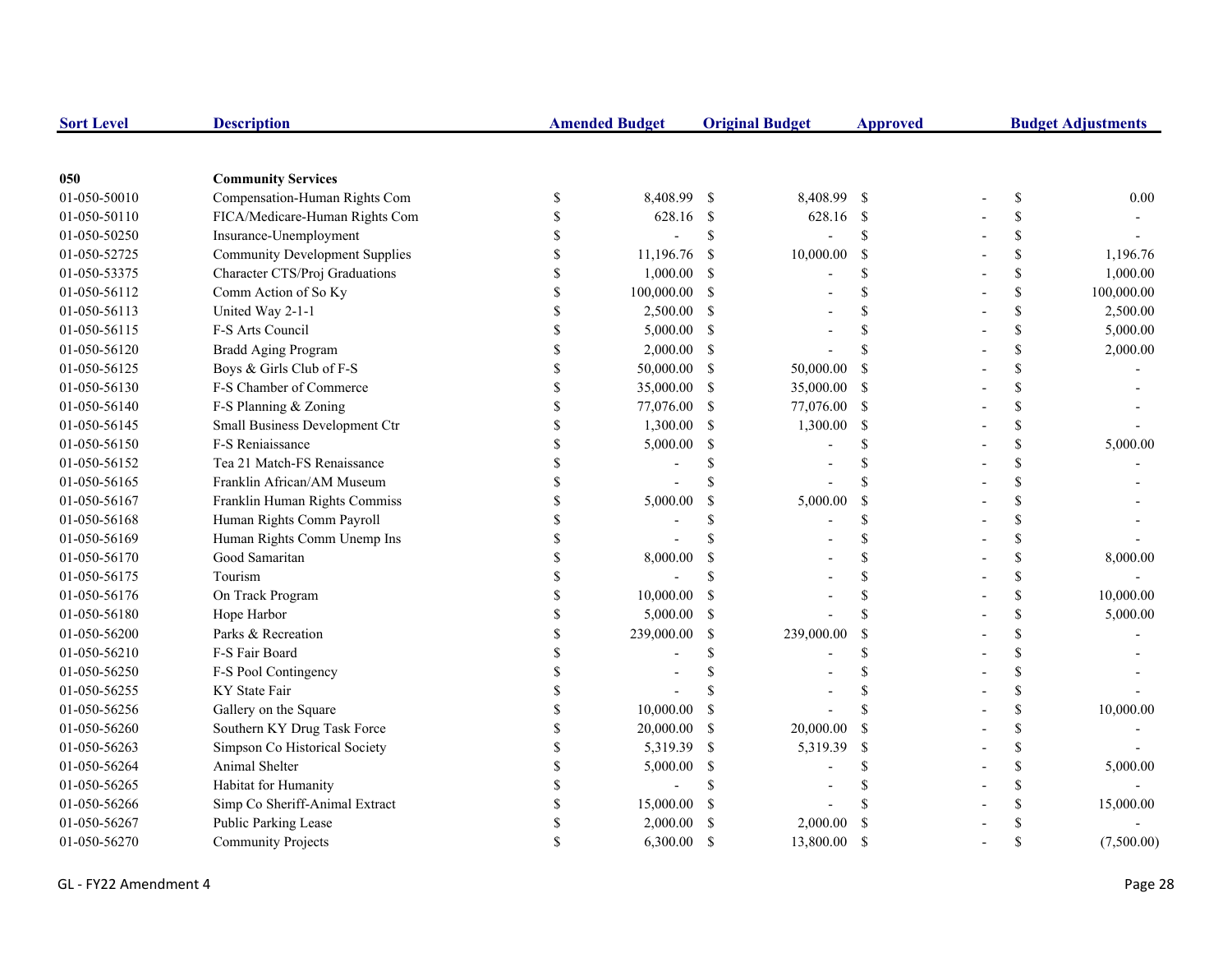| <b>Sort Level</b> | <b>Description</b>                          | <b>Amended Budget</b> |    | <b>Original Budget</b> | <b>Approved</b> |      | <b>Budget Adjustments</b> |              |  |
|-------------------|---------------------------------------------|-----------------------|----|------------------------|-----------------|------|---------------------------|--------------|--|
|                   |                                             |                       |    |                        |                 |      |                           |              |  |
| 01-050-56275      | Old Hospital Fire Costs                     |                       |    |                        |                 |      |                           |              |  |
| 01-050-56280      | Old Hospital Grant Project                  |                       |    |                        |                 |      |                           |              |  |
| 01-050-56281      | Grant - Local Grant Exp                     |                       |    |                        |                 |      |                           |              |  |
| 01-050-56285      | <b>Emerg Communications System</b>          | 921,920.00            |    |                        |                 | 1.00 |                           | 921,920.00   |  |
| 01-050-56300      | Fiscal Court - Jail Contrib                 | 63,000.00             | -8 | 63,000.00              |                 |      |                           |              |  |
| 01-050-56305      | School Resource Officer                     |                       |    |                        |                 |      |                           |              |  |
| 01-050-56306      | Property Condemnation                       | 25,000.00             |    | 25,000.00              |                 |      |                           |              |  |
| 01-050-56400      | Ind Auth-80/20 Occ Fee Rebate               | 743,336.00            |    | 805,109.00 \$          |                 |      |                           | (61,773.00)  |  |
| 01-050-56401      | Ind Auth-KBI Occ Fee Rebate                 | 86,250.00 \$          |    | 86,250.00 \$           |                 |      |                           |              |  |
| 01-050-56402      | Ind Auth-80/20 PT Rebate                    | 51,423.00 \$          |    | 53,000.00 \$           |                 |      |                           | (1,577.00)   |  |
| 01-050-56500      | KyDowns passthru--FS Parks & Rec            | 37,500.00             |    |                        |                 |      |                           | 37,500.00    |  |
| 01-050-56501      | KyDowns passthru--F-S Renaissance           | 6,250.00              |    |                        |                 |      |                           | 6,250.00     |  |
| 01-050-56502      | KyDowns passthru--Arts Council              | 6,250.00              |    |                        |                 |      |                           | 6,250.00     |  |
| 01-050-56503      | KyDowns passthru--Literacy Council          | 6,250.00              |    |                        |                 |      |                           | 6,250.00     |  |
| 01-050-56504      | KyDowns passthru--African American Heritage | 6,250.00              |    |                        |                 |      |                           | 6,250.00     |  |
| 01-050-61500      | Depreciation                                |                       |    |                        |                 |      |                           |              |  |
| 01-050-78100      | Buildings - Comm Serv.                      |                       |    |                        |                 |      |                           |              |  |
| 01-050-78200      | Equipment - Comm Serv                       | 25,225.00             |    | 25,225.00              |                 |      |                           |              |  |
| 01-050-78300      | Land & Improvmnts-Comm Serv                 |                       |    |                        |                 |      |                           |              |  |
| 01-050-78400      | Plant In Service - Comm Serv                |                       |    |                        |                 |      |                           |              |  |
| 01-050-78500      | Vehicles - Comm Serv                        |                       |    |                        |                 |      |                           |              |  |
| 050               | <b>Community Services</b>                   | 2,608,383.30          |    | 1,525,116.54           |                 |      |                           | 1,083,266.76 |  |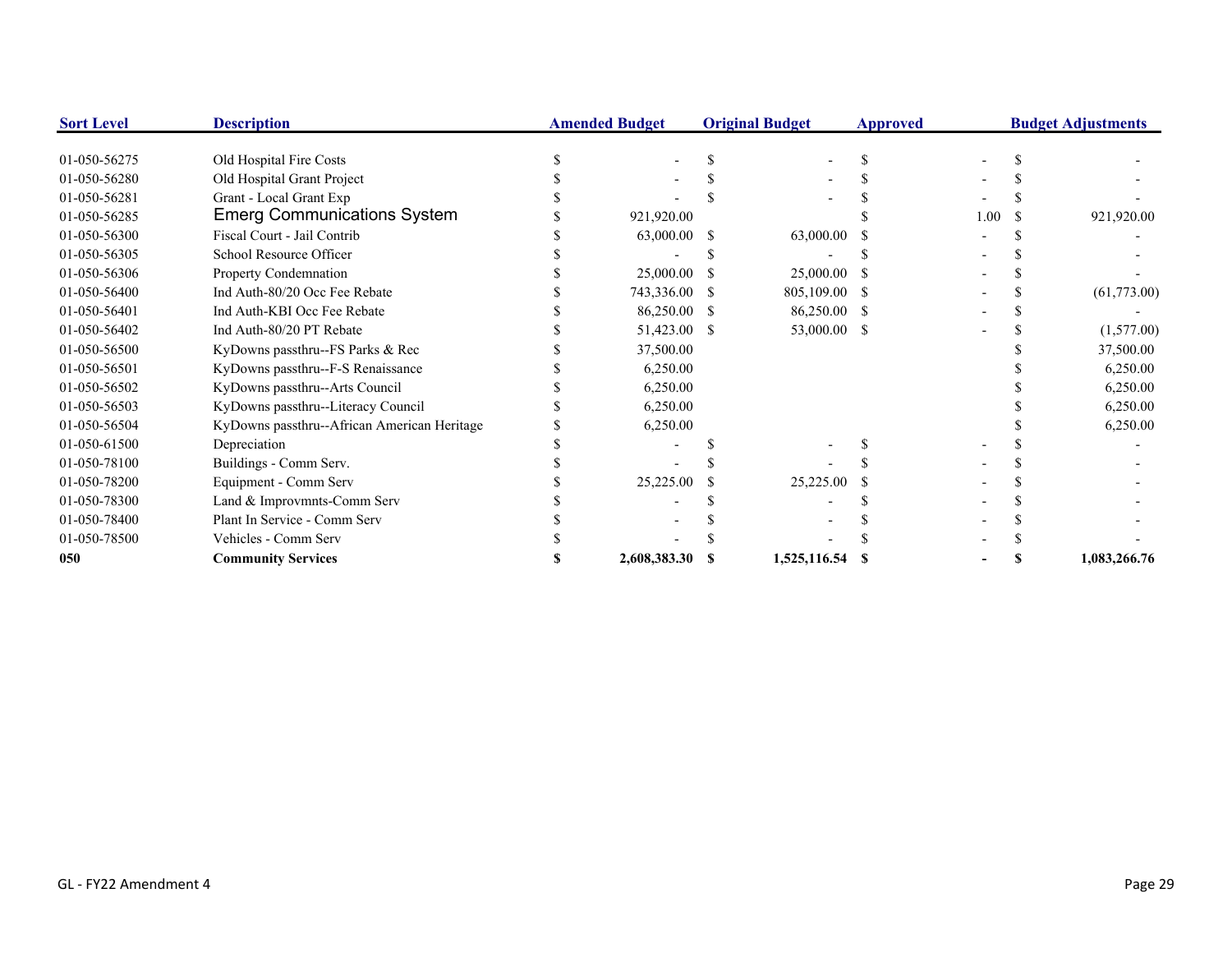| <b>Sort Level</b> | <b>Description</b>             | <b>Amended Budget</b> | <b>Original Budget</b> | <b>Approved</b> | <b>Budget Adjustments</b> |  |
|-------------------|--------------------------------|-----------------------|------------------------|-----------------|---------------------------|--|
|                   |                                |                       |                        |                 |                           |  |
| 071               | <b>Debt Service</b>            |                       |                        |                 |                           |  |
| 01-071-58110      | Admin Fees-General Government  | \$                    | \$                     | \$              | S                         |  |
| 01-071-58115      | Admin Fees-KLC Fire Station    |                       | \$                     | \$              |                           |  |
| 01-071-58130      | Admin Fees-Pub Serv-Streets    |                       | $\mathbf S$            | \$              |                           |  |
| 01-071-58135      | Admin Fee-KLC-PW-Storm Equip   |                       |                        | \$              |                           |  |
| 01-071-58140      | Admin Fees-PW-Sidewalks        |                       |                        | \$              |                           |  |
| 01-071-58155      | Admin Fees KLC 117 W Cedar     |                       |                        | \$              |                           |  |
| 01-071-58160      | Admin Fees KLC Industrial Auth |                       |                        | \$              |                           |  |
| 01-071-58172      | Admin Fees 2009 Bonds          |                       |                        | \$              |                           |  |
| 01-071-58200      | Gain/Loss on Retirement Debt   |                       |                        | \$              |                           |  |
| 01-071-58320      | Interest-GL KLC Fire Station   |                       |                        | \$              |                           |  |
| 01-071-58321      | Interest-PEB9074650 Bays/Land  |                       | \$.                    | \$              |                           |  |
| 01-071-58324      | Interest-GF KLC PW-Streets     |                       |                        | \$              |                           |  |
| 01-071-58325      | Interest-KLC-PW-Storm Equip    |                       |                        | \$              |                           |  |
| 01-071-58330      | Interest-PW-Sidewalks          |                       |                        | \$              |                           |  |
| 01-071-58335      | Interest-GF-FBT 970383 SO ST   |                       |                        | \$              |                           |  |
| 01-071-58337      | Interest Line of Credit FBT    |                       |                        | $\mathbf S$     |                           |  |
| 01-071-58345      | Interest-KLC Regions Bank BLD  |                       |                        | \$              |                           |  |
| 01-071-58350      | Interest-KIA C89-17 Dam Cap    |                       |                        | \$              |                           |  |
| 01-071-58372      | Interest Huntington 2009 GO    |                       |                        | \$              |                           |  |
| 01-071-58379      | Interest-Ind Auth World Color  |                       |                        | \$              |                           |  |
| 01-071-58400      | Principal KLC Industrial Auth  |                       |                        | \$              |                           |  |
| 01-071-58410      | Principal-GF KLC Fire Station  |                       |                        | \$              |                           |  |
| 01-071-58411      | Prin-GF PEB9074650 Bays/Land   |                       | \$.                    | \$              |                           |  |
| 01-071-58414      | Principal-GF KLC PW-Streets    |                       | \$.                    | \$              |                           |  |
| 01-071-58415      | Principal-KLC-PW-Storm Equip   |                       | S                      | \$              |                           |  |
| 01-071-58418      | Principal-GF-FBT 970383 SO ST  |                       |                        | \$              |                           |  |
| 01-071-58425      | Principal-PW-Sidewalks         |                       |                        | \$              |                           |  |
| 01-071-58435      | Principal-KLC Regions Bank     |                       |                        | \$              |                           |  |
| 01-071-58437      | Principal Line of Credit FBT   |                       | $\mathbf S$            | \$              |                           |  |
| 01-071-58458      | Principal-2009 GO Bond         |                       |                        | \$              |                           |  |
| 01-071-58459      | Principal Ind Auth World Color |                       |                        | \$              |                           |  |
| 01-071-58500      | Chase Loan Closing Costs       |                       |                        | \$              |                           |  |
| 01-071-58510      | 2009 Bond Closing Costs        |                       |                        |                 |                           |  |
| 01-071-73547      | Amortization                   |                       |                        |                 |                           |  |
| 071               | <b>Debt Service</b>            |                       |                        |                 |                           |  |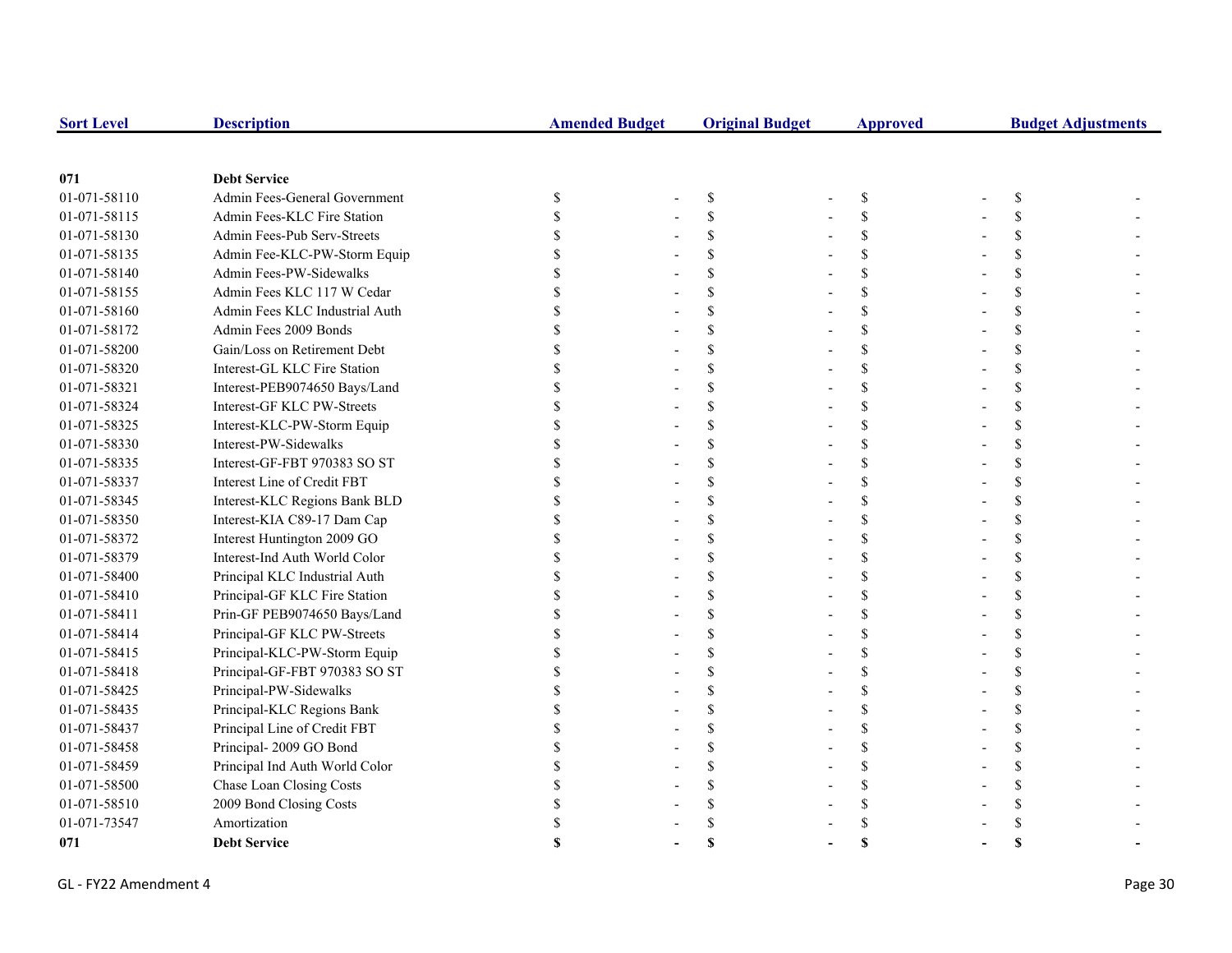| <b>Sort Level</b> | <b>Description</b>                    | <b>Amended Budget</b> | <b>Original Budget</b> | Approved |                          | <b>Budget Adjustments</b> |
|-------------------|---------------------------------------|-----------------------|------------------------|----------|--------------------------|---------------------------|
|                   |                                       |                       |                        |          |                          |                           |
| 073               | <b>Interfund Approp &amp; Trnsfrs</b> |                       |                        |          |                          |                           |
| 01-073-60121      | Transfer In From CDBG Fund            |                       |                        |          |                          |                           |
| 01-073-60600      | Fiber Optic Appropriation             | $\sim$                |                        |          |                          |                           |
| 01-073-62011      | Transfer Out - Fiber Fund             |                       |                        |          |                          |                           |
| 01-073-62100      | Cemetery Fund Appropriation           | 192,700.00 \$         | 192,700.00 \$          |          | $\overline{\phantom{0}}$ |                           |
| 01-073-62120      | CDBG Fund Appropriation               |                       |                        |          |                          |                           |
| 01-073-62200      | Municipal Util Appropriation          |                       |                        |          |                          |                           |
| 01-073-62300      | Sanitation Fund Appropriation         |                       |                        |          | -                        |                           |
| 01-073-62400      | Municipal Aid Appropriation           | 236,000.00 \$         | 236,000.00 \$          |          |                          |                           |
| 01-073-62700      | Stormwater Fund Appropriation         | 20,000.00 \$          | $20,000.00$ \$         |          | $\overline{\phantom{0}}$ |                           |
| 073               | <b>Interfund Approp &amp; Trnsfrs</b> | 448,700.00 \$         | 448,700.00 \$          |          | -                        |                           |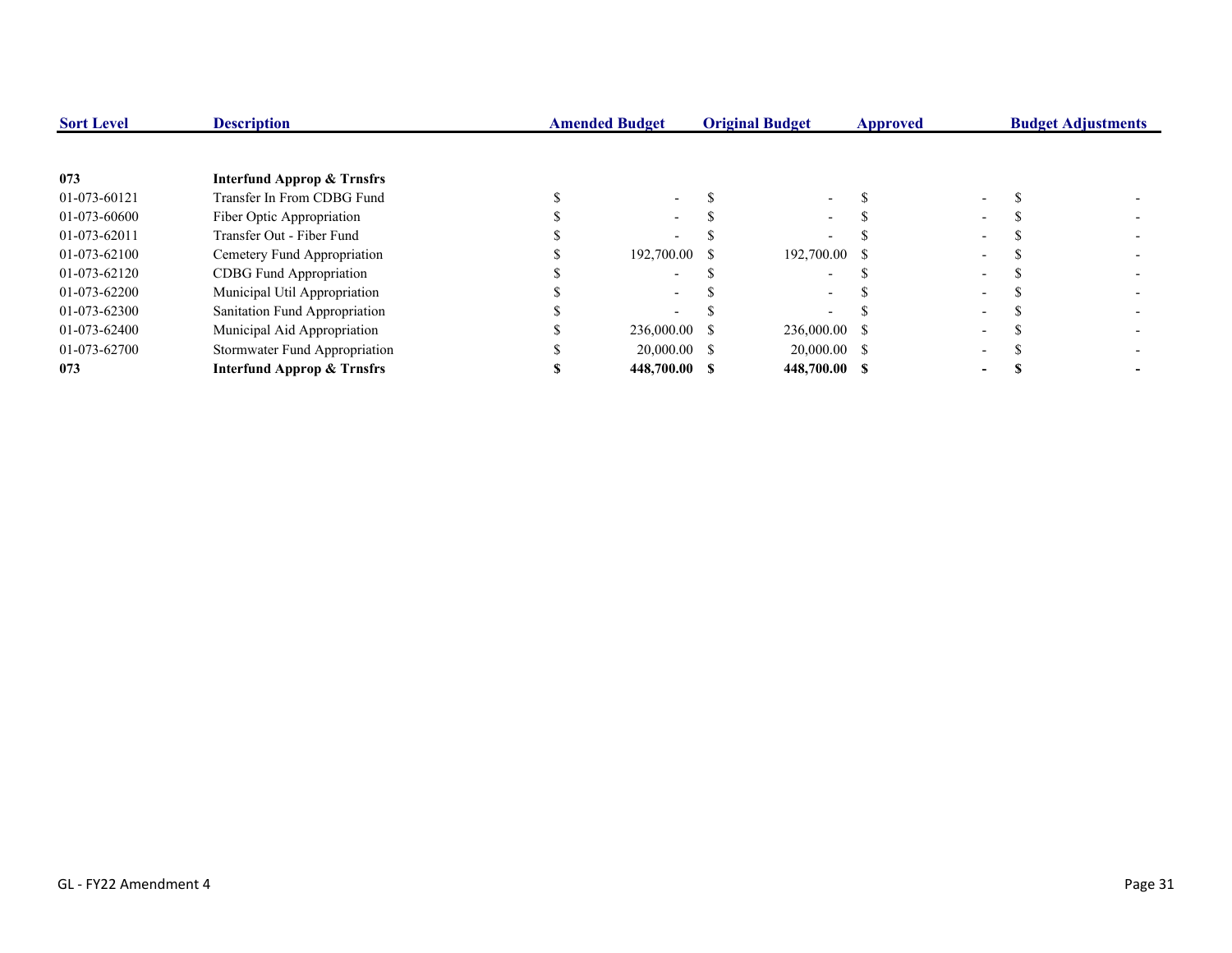| <b>Sort Level</b> | <b>Description</b>  | <b>Amended Budget</b> |                    | <b>Original Budget</b> |                 | Approved |                  | <b>Budget Adjustments</b> |              |
|-------------------|---------------------|-----------------------|--------------------|------------------------|-----------------|----------|------------------|---------------------------|--------------|
|                   |                     |                       |                    |                        |                 |          |                  |                           |              |
| Expense           | Expense             |                       | $10,007,153.57$ \$ |                        | 8,511,691.23 \$ |          | $\sim$ 100 $\mu$ |                           | 1,495,462.34 |
| 01                | <b>General Fund</b> |                       | 385,456.32 \$      |                        | 369,354.14 \$   |          | $\sim$ 100 $\mu$ |                           | 16,102.18    |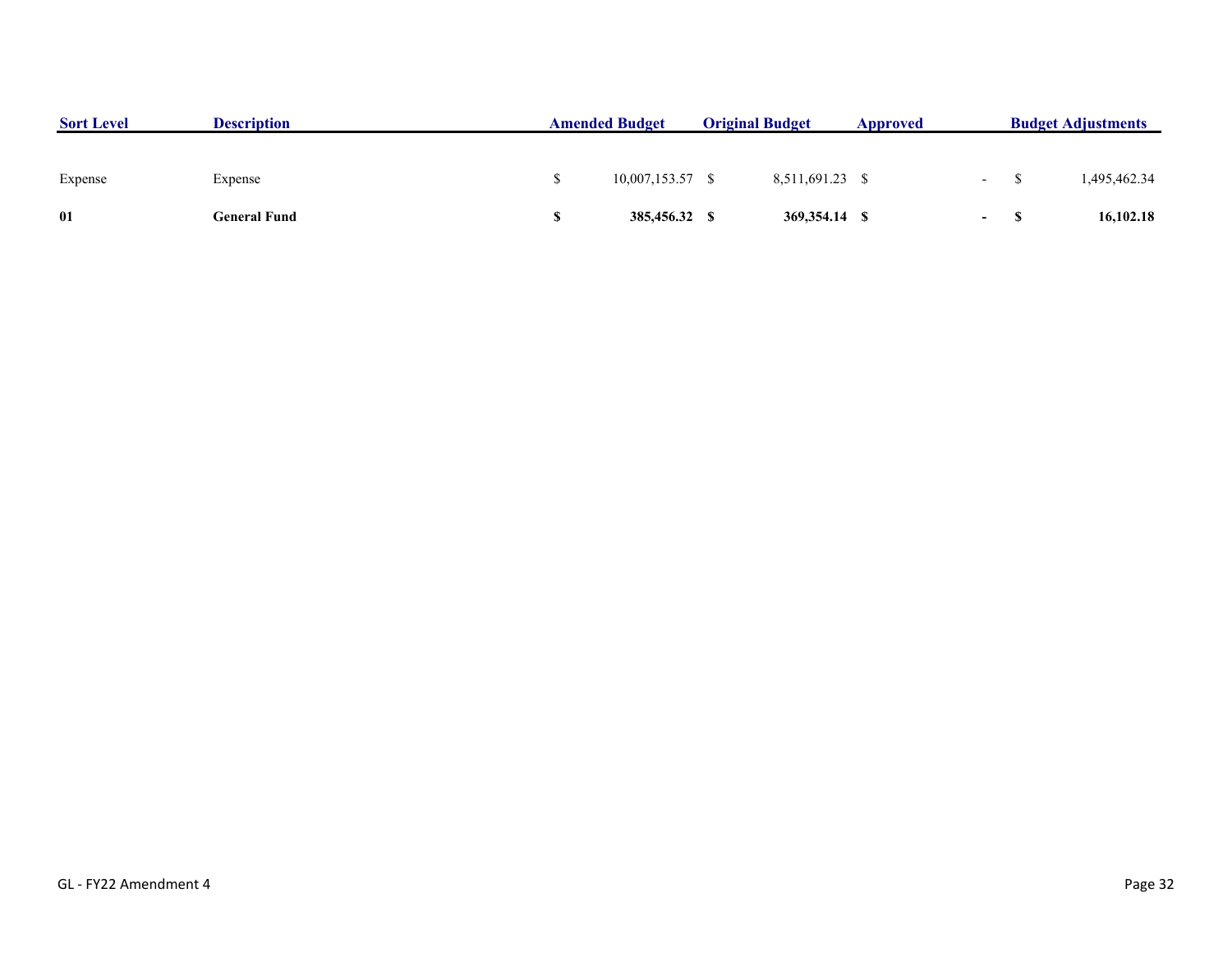| <b>Sort Level</b> | <b>Description</b>                  | <b>Amended Budget</b> | <b>Original Budget</b>   | <b>Approved</b> |  | <b>Budget Adjustments</b> |
|-------------------|-------------------------------------|-----------------------|--------------------------|-----------------|--|---------------------------|
|                   |                                     |                       |                          |                 |  |                           |
| 02                | <b>Franklin Municipal Utilities</b> |                       |                          |                 |  |                           |
| Revenue           | Revenue                             |                       |                          |                 |  |                           |
| 011               | <b>Administration</b>               |                       |                          |                 |  |                           |
| 02-011-40075      | <b>Credit Card Fees</b>             | $(50,000.00)$ \$      | $(25,000.00)$ \$         |                 |  | 25,000.00                 |
| 02-011-40500      | Cash Over/Short                     |                       | $\overline{\phantom{0}}$ |                 |  |                           |
| 02-011-46160      | Insurance Proceeds/Incl Fire        |                       |                          |                 |  |                           |
| 02-011-46180      | Investment Income                   | $(43,076.60)$ \$      | $(57,785.50)$ \$         |                 |  | (14,708.90)               |
| 02-011-46181      | Gain/Loss on Investment             |                       |                          |                 |  |                           |
| 02-011-46200      | Miscellaneous Income                |                       |                          |                 |  |                           |
| 02-011-46220      | Proceeds for Sale of Assets         | $(8,700.00)$ \$       | $(8,700.00)$ \$          |                 |  |                           |
| 02-011-46225      | Gain or Loss on Asset Disposal      |                       |                          |                 |  |                           |
| 02-011-48001      | Contributed Capital                 |                       |                          |                 |  |                           |
| 011               | <b>Administration</b>               | $(101,776.60)$ \$     | $(91,485.50)$ \$         |                 |  | 10,291.10                 |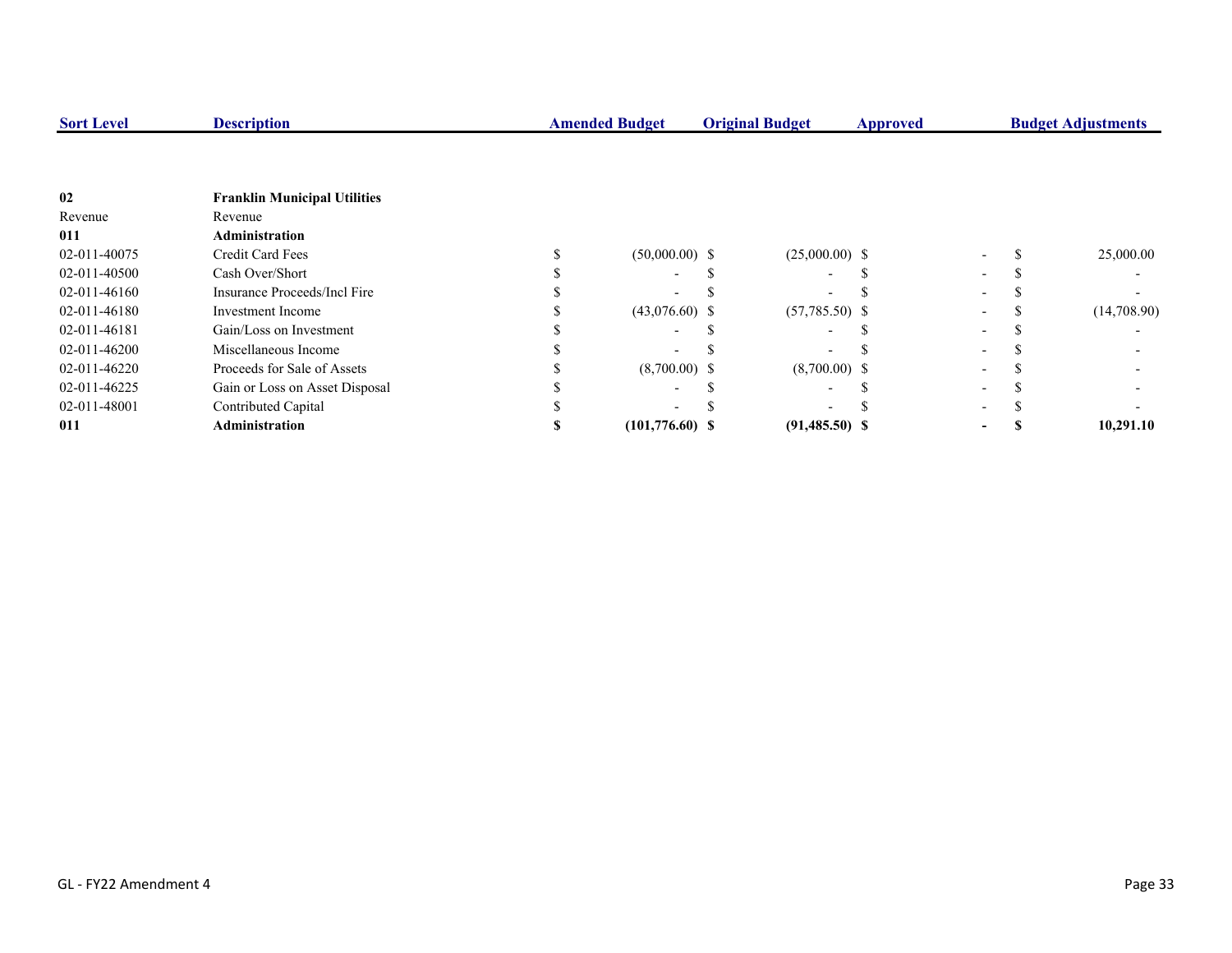| <b>Sort Level</b> | <b>Description</b>                  | <b>Amended Budget</b><br><b>Original Budget</b> |                     | <b>Approved</b> | <b>Budget Adjustments</b> |  |  |  |             |
|-------------------|-------------------------------------|-------------------------------------------------|---------------------|-----------------|---------------------------|--|--|--|-------------|
|                   |                                     |                                                 |                     |                 |                           |  |  |  |             |
| 021               | <b>Water Production</b>             |                                                 |                     |                 |                           |  |  |  |             |
| 02-021-40050      | Allowance for Uncollectible AR      |                                                 | 10,000.00           | -S              | $10,000.00$ \$            |  |  |  |             |
| 02-021-40060      | <b>Bad Debt Account Collections</b> |                                                 |                     |                 |                           |  |  |  |             |
| 02-021-40070      | Disconnect/Reconnect Fees           |                                                 | $(66,000.00)$ \$    |                 | $(60,000.00)$ \$          |  |  |  | 6,000.00    |
| 02-021-40075      | <b>Credit Card Fees</b>             |                                                 |                     |                 |                           |  |  |  |             |
| 02-021-40150      | Penalty Charges                     |                                                 | $(100,000.00)$ \$   |                 | $(72,000.00)$ \$          |  |  |  | 28,000.00   |
| 02-021-40151      | Penalty Adjustments                 |                                                 |                     |                 |                           |  |  |  |             |
| 02-021-40210      | Water Sales-Inside-Residential      |                                                 | $(1,200,000.00)$ \$ |                 | $(1,232,688.00)$ \$       |  |  |  | (32,688.00) |
| 02-021-40211      | Water Sales-Inside-Commercial       |                                                 | $(782,000.00)$ \$   |                 | $(746,000.00)$ \$         |  |  |  | 36,000.00   |
| 02-021-40220      | Water Sales-Outside-Residentia      |                                                 | $(431,000.00)$ \$   |                 | $(432,000.00)$ \$         |  |  |  | (1,000.00)  |
| 02-021-40221      | Water Sales-Outside-Commercial      |                                                 | $(402,000.00)$ \$   |                 | $(389,000.00)$ \$         |  |  |  | 13,000.00   |
| 02-021-40230      | Water Tap Fees                      |                                                 | $(35,000.00)$ \$    |                 | $(30,000.00)$ \$          |  |  |  | 5,000.00    |
| 02-021-40240      | Water Main Inspections              |                                                 | $(500.00)$ \$       |                 | $(2,500.00)$ \$           |  |  |  | (2,000.00)  |
| 02-021-40500      | Cash Over/Short                     |                                                 |                     |                 |                           |  |  |  |             |
| 02-021-46160      | Insurance Proceeds/Incl Fire        |                                                 |                     |                 |                           |  |  |  |             |
| 02-021-46180      | <b>Investment Income</b>            |                                                 | $(25,843.40)$ \$    |                 |                           |  |  |  | 25,843.40   |
| 02-021-46200      | Miscellaneous Income                |                                                 | $(7,000.00)$ \$     |                 | $(5,000.00)$ \$           |  |  |  | 2,000.00    |
| 02-021-46210      | <b>Enernoc Revenue</b>              |                                                 | $(544.00)$ \$       |                 | $(5,000.00)$ \$           |  |  |  | (4,456.00)  |
| 02-021-46220      | Proceeds for Sale of Assets         |                                                 |                     |                 |                           |  |  |  |             |
| 02-021-46225      | Gain or Loss on Asset Disposal      |                                                 |                     |                 |                           |  |  |  |             |
| 02-021-47120      | Cost of Issuance Rebate             |                                                 |                     |                 |                           |  |  |  |             |
| 02-021-47130      | 2009 Bond Proceeds                  |                                                 |                     |                 |                           |  |  |  |             |
| 02-021-47150      | 2012 Bond Proceeds                  |                                                 |                     |                 |                           |  |  |  |             |
| 02-021-47360      | <b>State Govt Grant</b>             |                                                 |                     |                 |                           |  |  |  |             |
| 021               | <b>Water Production</b>             |                                                 | $(3,039,887.40)$ \$ |                 | $(2,964,188.00)$ \$       |  |  |  | 75,699.40   |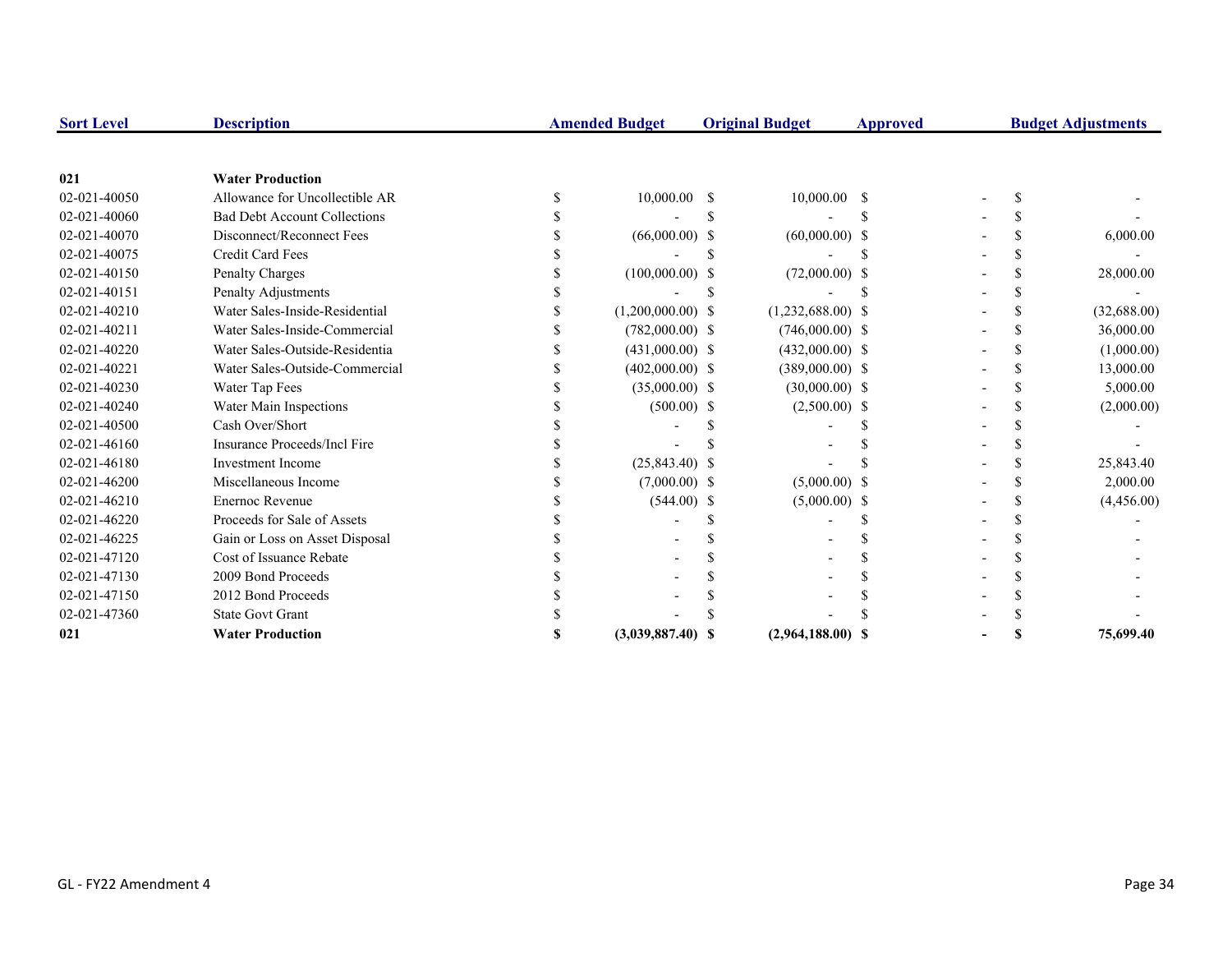| <b>Sort Level</b> | <b>Description</b>             | <b>Amended Budget</b> |                          | <b>Original Budget</b> |                          | Approved |        | <b>Budget Adjustments</b> |                          |  |
|-------------------|--------------------------------|-----------------------|--------------------------|------------------------|--------------------------|----------|--------|---------------------------|--------------------------|--|
|                   |                                |                       |                          |                        |                          |          |        |                           |                          |  |
| 022               | <b>Water Distribution</b>      |                       |                          |                        |                          |          |        |                           |                          |  |
| 02-022-46200      | Miscellaneous Income           |                       | $\overline{\phantom{0}}$ |                        | $\overline{\phantom{a}}$ |          | $\sim$ |                           | $\overline{\phantom{0}}$ |  |
| 02-022-48000      | Contribution KY Transportation |                       | $\overline{\phantom{0}}$ |                        | $\overline{\phantom{0}}$ |          | $\sim$ |                           | $\overline{\phantom{0}}$ |  |
| 022               | <b>Water Distribution</b>      |                       | $\sim$                   |                        | $\overline{\phantom{0}}$ |          | $\sim$ | J.                        | $\overline{\phantom{0}}$ |  |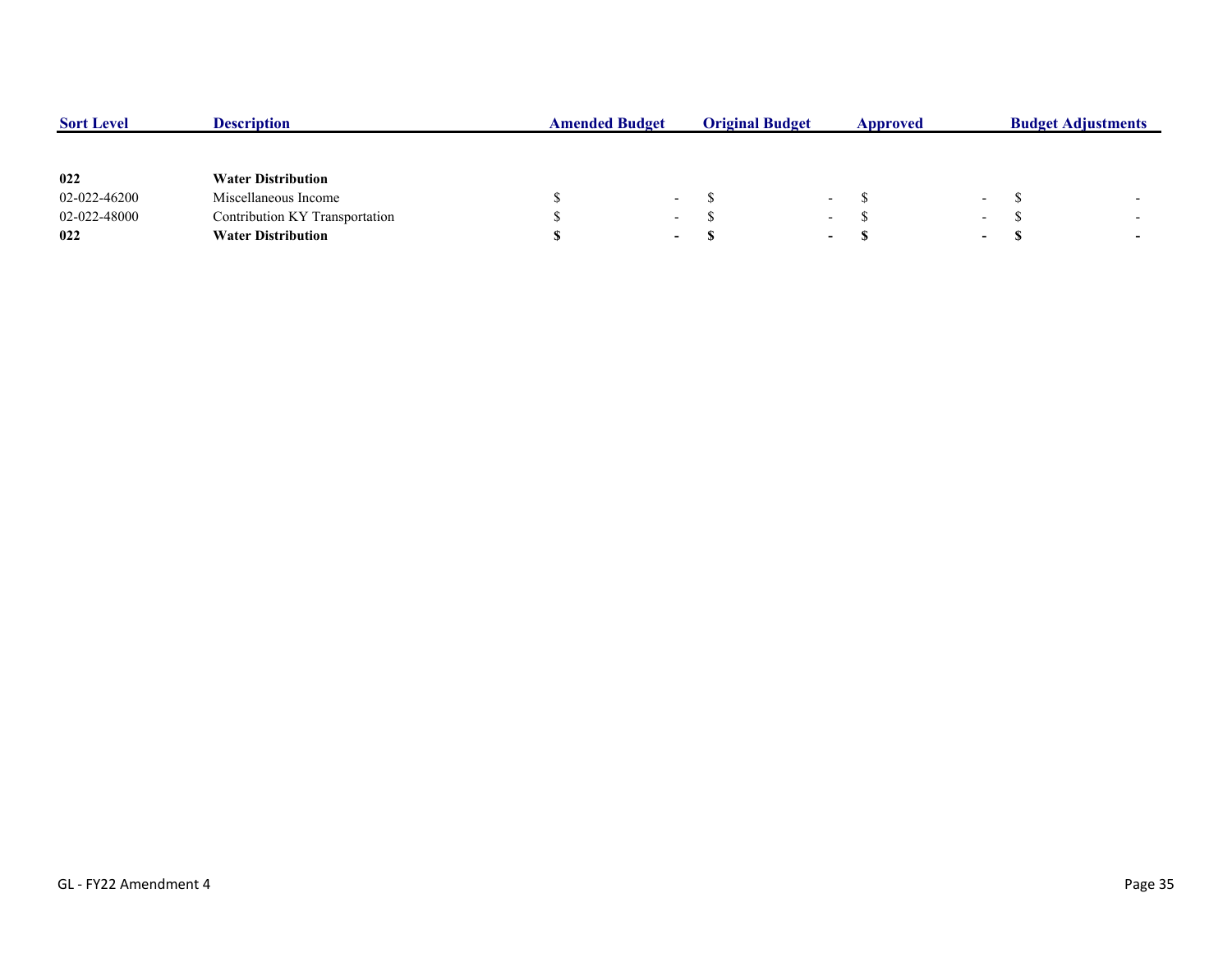| <b>Sort Level</b> | <b>Description</b>                  | <b>Amended Budget</b> |    | <b>Original Budget</b> | Approved |  | <b>Budget Adjustments</b> |
|-------------------|-------------------------------------|-----------------------|----|------------------------|----------|--|---------------------------|
|                   |                                     |                       |    |                        |          |  |                           |
| 024               | <b>Wastewater Treatment</b>         |                       |    |                        |          |  |                           |
| 02-024-40060      | <b>Bad Debt Account Collections</b> |                       |    |                        |          |  |                           |
| 02-024-40170      | Pretreat Fines/Penalties            |                       |    |                        |          |  |                           |
| 02-024-40190      | Surcharges-Compatibles              | $(16,000.00)$ \$      |    | $(14,000.00)$ \$       |          |  | 2,000.00                  |
| 02-024-40310      | Wastewater-Inside-Residential       | $(986,000.00)$ \$     |    | $(1,010,696.00)$ \$    |          |  | (24,696.00)               |
| 02-024-40311      | Wastewater-Inside-Commercial        | $(1,255,000.00)$ \$   |    | $(1,168,000.00)$ \$    |          |  | 87,000.00                 |
| 02-024-40320      | Wastewater-Outside-Residential      | $(99,000.00)$ \$      |    | $(107,000.00)$ \$      |          |  | (8,000.00)                |
| 02-024-40321      | Wastewater-Outside-Commercial       | $(276,000.00)$ \$     |    | $(244,000.00)$ \$      |          |  | 32,000.00                 |
| 02-024-40330      | Wastewater Tap Fees                 | $(19,000.00)$ \$      |    | $(10,000.00)$ \$       |          |  | 9,000.00                  |
| 02-024-40340      | Waste Coll System Inspections       | $(540.00)$ \$         |    | $(2,500.00)$ \$        |          |  | (1,960.00)                |
| 02-024-40350      | Allowance for Uncollectible AR      | 10,000.00             | -S | 10,000.00              | - \$     |  |                           |
| 02-024-46160      | Insurance Proceeds/Incl Fire        |                       |    |                        |          |  |                           |
| 02-024-46200      | Miscellaneous Income                | $(413,577.00)$ \$     |    |                        |          |  | 413,577.00                |
| 02-024-46220      | Proceeds for Sale of Assets         |                       |    |                        |          |  |                           |
| 02-024-46225      | Gain or Loss on Asset Disposal      |                       |    |                        |          |  |                           |
| 02-024-47140      | 2009 Bond Proceeds                  |                       |    |                        |          |  |                           |
| 02-024-47220      | <b>Industrial Authority Revenue</b> |                       |    |                        |          |  |                           |
| 02-024-47360      | <b>State Govt Grant</b>             |                       |    |                        |          |  |                           |
| 02-024-48000      | Contribution KY Transportation      |                       |    |                        |          |  |                           |
| 024               | <b>Wastewater Treatment</b>         | $(3,055,117.00)$ \$   |    | $(2,546,196.00)$ \$    |          |  | 508,921.00                |
| Revenue           | Revenue                             | 6,196,781.00 \$       |    | 5,601,869.50 \$        |          |  | (594, 911.50)             |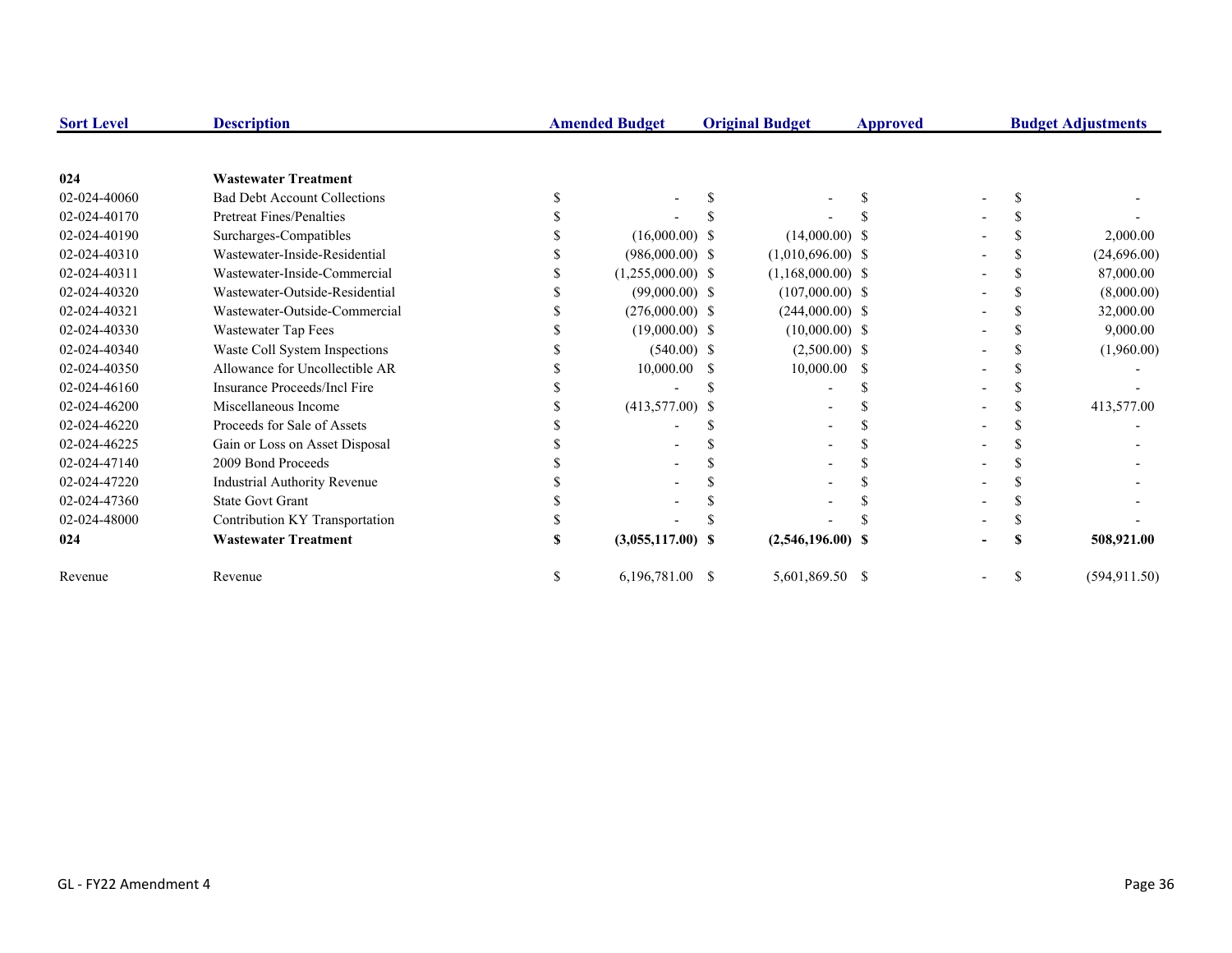| <b>Sort Level</b> | <b>Description</b>               |               | <b>Amended Budget</b> |                           | <b>Original Budget</b> | <b>Approved</b> | <b>Budget Adjustments</b> |            |  |
|-------------------|----------------------------------|---------------|-----------------------|---------------------------|------------------------|-----------------|---------------------------|------------|--|
|                   |                                  |               |                       |                           |                        |                 |                           |            |  |
| Expense           | Expense                          |               |                       |                           |                        |                 |                           |            |  |
| 011               | Administration                   |               |                       |                           |                        |                 |                           |            |  |
| 02-011-50010      | Compensation                     | \$            | 438,770.61            | -S                        | 419,901.60 \$          |                 | \$                        | 18,869.01  |  |
| 02-011-50011      | Emergency - Compensation         |               |                       | \$                        |                        | \$              | \$                        |            |  |
| 02-011-50060      | Compensation-On Call Pay         | <sup>\$</sup> |                       | \$                        | 5,471.72 \$            |                 | \$                        | (5,471.72) |  |
| 02-011-50070      | Overtime-Non Salaried            |               | 7,372.80              | <sup>\$</sup>             | 7,145.16 \$            |                 | \$                        | 227.64     |  |
| 02-011-50080      | Compensation-Deferred            |               | 6,360.65              | -\$                       | 6,217.64 \$            |                 | \$                        | 143.01     |  |
| 02-011-50110      | FICA/Medicare                    | \$            | 30,716.97 \$          |                           | 30,015.96 \$           |                 | \$                        | 701.01     |  |
| 02-011-50210      | Insurance-Dental                 | \$            | $1,907.31$ \$         |                           | 1,821.12 \$            |                 | \$                        | 86.19      |  |
| 02-011-50220      | Insurance-Life                   | \$            | 2,339.99              | -\$                       | 2,185.14 \$            |                 | \$                        | 154.85     |  |
| 02-011-50230      | Insurance-Medical                | \$            | 77,308.25             | -S                        | 77,708.28 \$           |                 | \$                        | (400.03)   |  |
| 02-011-50231      | Insurance-HRA                    | \$            | 4,794.19              | -S                        | 4,760.08 \$            |                 | \$                        | 34.11      |  |
| 02-011-50250      | Insurance-Unemployment           | \$            | 521.99                | $\boldsymbol{\mathsf{S}}$ | 501.90 \$              |                 | \$                        | 20.09      |  |
| 02-011-50260      | Insurance-Workers Comp           | \$            | 571.30                | <sup>S</sup>              | 9,653.02 \$            |                 | \$                        | (9,081.72) |  |
| 02-011-50710      | Retirement - CERS                | \$            | 120,235.65            | -S                        | 115,608.34             | -\$             | \$                        | 4,627.31   |  |
| 02-011-50711      | Retirement - OPEB                |               |                       | \$                        |                        | $\mathcal{S}$   | \$                        |            |  |
| 02-011-50810      | Uniforms                         |               | 510.00                | $\mathcal{S}$             | 510.00                 | - \$            | \$                        |            |  |
| 02-011-51221      | <b>Technology Lease Payments</b> |               | 1,655.39              | -S                        | 1,655.39               | - \$            | \$                        | (0.00)     |  |
| 02-011-51510      | Physicals/Rests/Vaccines         |               | 100.00                | $\mathcal{S}$             | 100.00 S               |                 | \$                        |            |  |
| 02-011-51610      | Printing & Advertising           | \$            | 100.00                | <sup>S</sup>              | $100.00$ \$            |                 | \$                        |            |  |
| 02-011-51745      | Professional-Consultant          | \$            | 52,500.00             | -S                        | 50,000.00 \$           |                 | \$                        | 2,500.00   |  |
| 02-011-51748      | Profess-License Maint/Support    | \$            | 19,880.00             | -S                        | 14,880.00 \$           |                 | \$                        | 5,000.00   |  |
| 02-011-51780      | Profess-Vehicle Repair/Maint     | \$            | 1,000.00              | -S                        | 800.00                 | $\mathbf{s}$    | \$                        | 200.00     |  |
| 02-011-51940      | Utilities-Communications         | \$            | 3,120.00              | <sup>\$</sup>             |                        | $\mathcal{S}$   | \$                        | 3,120.00   |  |
| 02-011-52060      | Supplies-Computer/Copier/Print   | \$            |                       | <sup>\$</sup>             |                        | $\mathcal{S}$   | \$                        |            |  |
| 02-011-52110      | Equipment (Under \$2,000 Each)   | \$            |                       | <sup>\$</sup>             |                        | $\mathcal{S}$   | \$                        |            |  |
| 02-011-52250      | Fuel, Oil, Fluids                | <sup>\$</sup> | 1,000.00              | $\mathcal{S}$             | 1,000.00               | <sup>\$</sup>   | \$                        |            |  |
| 02-011-52700      | Supplies-Office                  |               | 200.00                | <sup>\$</sup>             | $200.00$ \$            |                 | \$                        |            |  |
| 02-011-52750      | Supplies-Other                   | \$            | 250.00                | $\mathbb{S}$              | 250.00 \$              |                 | \$                        |            |  |
| 02-011-52865      | Supplies-Safety/Protective       |               | 450.00                | -S                        | 450.00 \$              |                 | \$                        |            |  |
| 02-011-52890      | Software                         |               | 32,800.00             | <sup>\$</sup>             | 31,000.00 \$           |                 | \$                        | 1,800.00   |  |
| 02-011-53100      | <b>Bank Service Fees</b>         | \$            | 1,500.00              | \$                        | 1,500.00               | - \$            | \$                        |            |  |
| 02-011-53101      | Fines & Penalties                | \$            |                       | \$                        |                        | <sup>\$</sup>   | \$                        |            |  |
| 02-011-53200      | Credit Card Merchant Fees        | \$            | 27,000.00             | -S                        | 27,000.00              | - \$            | \$                        |            |  |
| 02-011-53460      | Conference/Train/School          | \$            | 2,500.00              | -S                        | 2,500.00               | - \$            | \$                        |            |  |
| 02-011-53470      | Dues & Subscriptions             |               | 3,000.00              | <sup>\$</sup>             | 3,000.00               | -S              | $\mathbf S$               |            |  |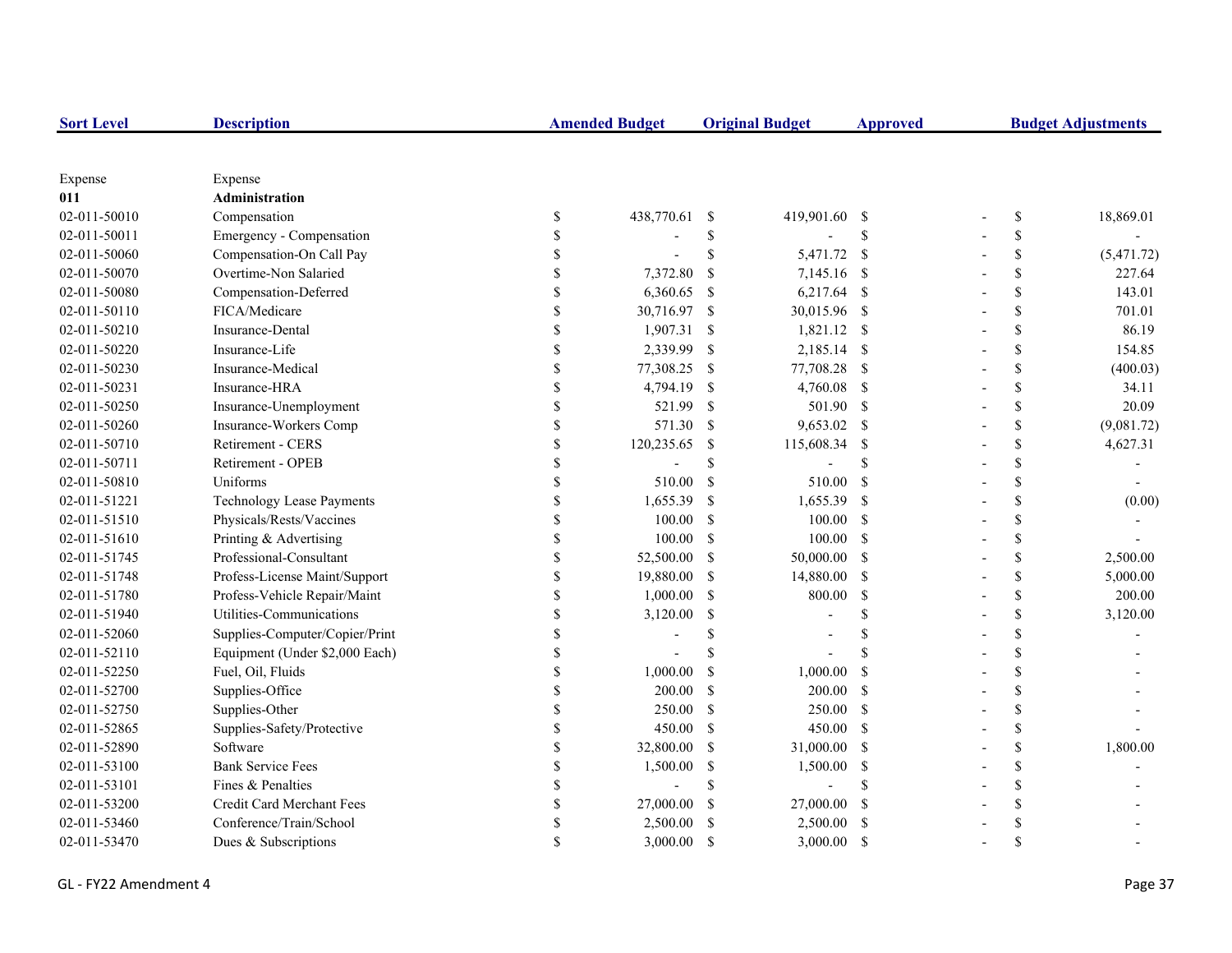| <b>Sort Level</b> | <b>Description</b>            | <b>Amended Budget</b> |               | <b>Original Budget</b> |               | <b>Approved</b> |  | <b>Budget Adjustments</b> |             |
|-------------------|-------------------------------|-----------------------|---------------|------------------------|---------------|-----------------|--|---------------------------|-------------|
| 02-011-53850      | Travel/Lodging/Meals          |                       | $1,500.00$ \$ |                        | $1,500.00$ \$ |                 |  |                           |             |
| 02-011-54200      | Insurance & Bonds             |                       | 116,760.65 \$ |                        | 116,760.65 \$ |                 |  |                           | (0.00)      |
| 02-011-54300      | Ins. Claims/Deductibles       |                       |               |                        |               |                 |  |                           |             |
| 02-011-54490      | Judgements/Settlements        |                       |               |                        |               |                 |  |                           |             |
| 02-011-61500      | Depreciation                  |                       |               |                        |               |                 |  |                           |             |
| 02-011-73550      | Reserve for Capital Improvmnt |                       | 8.100.00      | -8                     | 30,000.00 \$  |                 |  |                           | (21,900.00) |
| 02-011-75100      | Building - FMU Admin          |                       |               |                        |               |                 |  |                           |             |
| 02-011-75200      | Equipment - FMU Admin         |                       |               |                        |               |                 |  |                           |             |
| 02-011-75300      | Land & Imprymnts - FMU Admin  |                       |               |                        |               |                 |  |                           |             |
| 02-011-75400      | Plant-In-Service - FMU Admin  |                       |               |                        |               |                 |  |                           |             |
| 02-011-75500      | Vehicle - FMU Admin           |                       |               |                        |               |                 |  |                           |             |
| 011               | <b>Administration</b>         |                       | 964,825.76    |                        | 964,196.00 \$ |                 |  |                           | 629.76      |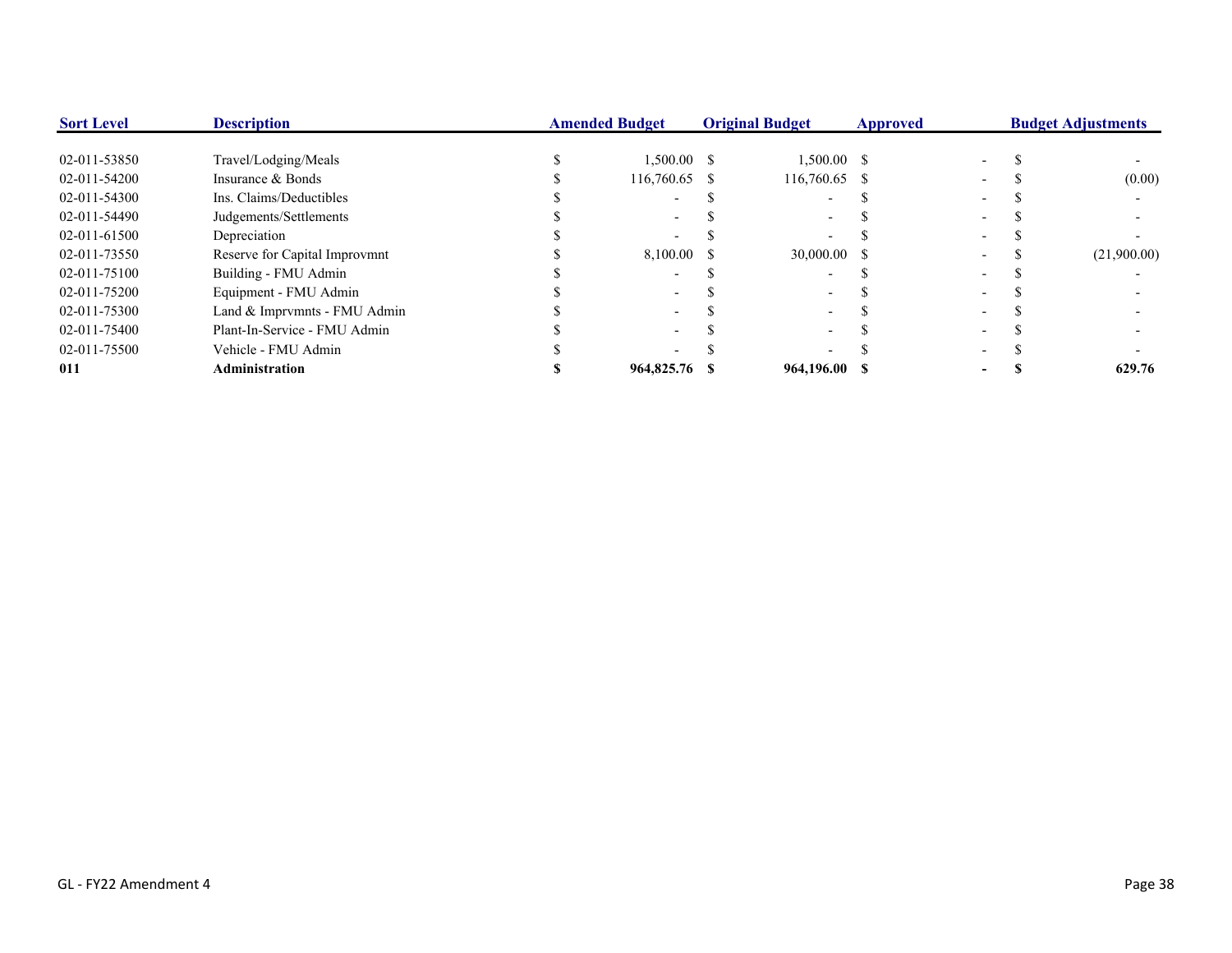| <b>Sort Level</b> | <b>Description</b>            |               | <b>Amended Budget</b>    |               | <b>Original Budget</b> | <b>Approved</b>    | <b>Budget Adjustments</b>                                             |              |  |
|-------------------|-------------------------------|---------------|--------------------------|---------------|------------------------|--------------------|-----------------------------------------------------------------------|--------------|--|
|                   |                               |               |                          |               |                        |                    |                                                                       |              |  |
| 021               | <b>Water Production</b>       |               |                          |               |                        |                    |                                                                       |              |  |
| 02-021-50010      | Compensation                  | $\$$          | 269,061.83               | -S            | 341,682.48 \$          |                    | $\mathbb{S}% _{t}\left( t\right) \equiv\mathbb{S}_{t}\left( t\right)$ | (72,620.65)  |  |
| 02-021-50011      | Emergency - Compensation      | \$            |                          | \$            |                        | <sup>\$</sup>      | \$                                                                    |              |  |
| 02-021-50060      | Compensation-On Call Pay      | S             |                          | \$            |                        | \$                 | \$                                                                    |              |  |
| 02-021-50070      | Overtime-Non Salaried         |               | 12,097.02                | \$            | 13,393.18              | <sup>\$</sup>      | \$                                                                    | (1,296.16)   |  |
| 02-021-50080      | Compensation-Deferred         |               | $\overline{\phantom{a}}$ | $\mathbb{S}$  |                        | <sup>\$</sup>      | \$                                                                    |              |  |
| 02-021-50110      | FICA/Medicare                 |               | 19,357.79                | -\$           | 24,337.86              | - \$               | \$                                                                    | (4,980.07)   |  |
| 02-021-50210      | Insurance-Dental              |               | 1,628.04                 | -S            | 1,803.31 \$            |                    | \$                                                                    | (175.27)     |  |
| 02-021-50220      | Insurance-Life                |               | 1,383.16 \$              |               | 1,771.19 \$            |                    | \$                                                                    | (388.03)     |  |
| 02-021-50230      | Insurance-Medical             |               | 65,362.65                | -\$           | 78,742.70 \$           |                    | \$                                                                    | (13,380.05)  |  |
| 02-021-50231      | Insurance-HRA                 | \$            | 3,825.25                 | -S            | 4,650.55 \$            |                    | \$                                                                    | (825.30)     |  |
| 02-021-50240      | <b>Insurance-Retirees</b>     | \$            |                          | \$            |                        | <sup>\$</sup>      | \$                                                                    |              |  |
| 02-021-50250      | Insurance-Unemployment        | \$            | 328.96                   | <sup>S</sup>  | 413.93                 | <sup>\$</sup>      | \$                                                                    | (84.97)      |  |
| 02-021-50260      | Insurance-Workers Comp        | \$            | 7,812.03                 | $\mathbb{S}$  | 7,822.70               | <sup>\$</sup>      | \$                                                                    | (10.67)      |  |
| 02-021-50280      | Vacation                      |               |                          | \$.           |                        | $\mathcal{S}$      | \$                                                                    |              |  |
| 02-021-50310      | KLEFPF Incentive              |               |                          |               |                        |                    | \$                                                                    |              |  |
| 02-021-50510      | Other                         |               |                          |               |                        | <sup>\$</sup>      | \$                                                                    |              |  |
| 02-021-50511      | Capitalized Matls & Equipment |               |                          |               |                        | $\mathcal{S}$      | \$                                                                    |              |  |
| 02-021-50610      | Pensions-Retirees             |               |                          |               |                        |                    | \$                                                                    |              |  |
| 02-021-50710      | Retirement - CERS             |               | 75,772.31                |               | 95,344.68              | \$                 | \$                                                                    | (19, 572.37) |  |
| 02-021-50711      | Retirement - OPEB             |               |                          | \$.           |                        | $\mathbf{\hat{S}}$ | \$                                                                    |              |  |
| 02-021-50810      | Uniforms                      |               | 2,800.00                 | <sup>\$</sup> | 2,800.00               | <sup>\$</sup>      | \$                                                                    |              |  |
| 02-021-50811      | Uniforms-NEW HIRE             | <sup>\$</sup> |                          | \$            |                        | <sup>\$</sup>      | \$                                                                    |              |  |
| 02-021-51120      | Contract Labor-Bldg Repair    | \$            |                          | \$            |                        | <sup>\$</sup>      | \$                                                                    |              |  |
| 02-021-51220      | <b>Equipment Rental</b>       |               |                          |               |                        |                    | \$                                                                    |              |  |
| 02-021-51221      | Technology Lease Payments     |               | 1,691.68                 | -\$           | 1,691.68               | <sup>\$</sup>      | \$                                                                    | (0.00)       |  |
| 02-021-51230      | Freight/Shipping/Handling     | \$            | 2,800.00                 | <sup>S</sup>  | 800.00                 | <sup>\$</sup>      | \$                                                                    | 2,000.00     |  |
| 02-021-51310      | Janitorial Service & Related  |               |                          | $\mathcal{S}$ |                        | $\mathbf{\hat{S}}$ | \$                                                                    |              |  |
| 02-021-51510      | Physicals/Rests/Vaccines      |               |                          | $\mathcal{S}$ |                        | \$.                | \$                                                                    |              |  |
| 02-021-51610      | Printing & Advertising        |               | 138.00                   | <sup>\$</sup> | 138.00                 | <sup>\$</sup>      | \$                                                                    |              |  |
| 02-021-51735      | Profess-Backhoe Repair/Maint  |               |                          | \$.           |                        | $\mathcal{S}$      | \$                                                                    |              |  |
| 02-021-51740      | Profess-Computer Maint/Repair |               |                          |               |                        | <sup>\$</sup>      | \$                                                                    |              |  |
| 02-021-51745      | Professional-Consultant       |               |                          |               |                        |                    | \$                                                                    |              |  |
| 02-021-51748      | Profess-License Maint/Support |               |                          |               | 900.00                 | <sup>\$</sup>      | \$                                                                    | (900.00)     |  |
| 02-021-51755      | Profess-Equip Maint/Repair    | \$.           | 53,135.00                |               | 40,000.00              | <sup>\$</sup>      | \$                                                                    | 13,135.00    |  |
| 02-021-51765      | Professional-Other            |               | 38,056.00                | $\mathcal{S}$ | 19,400.00              | <sup>\$</sup>      | $\mathbf{\hat{S}}$                                                    | 18,656.00    |  |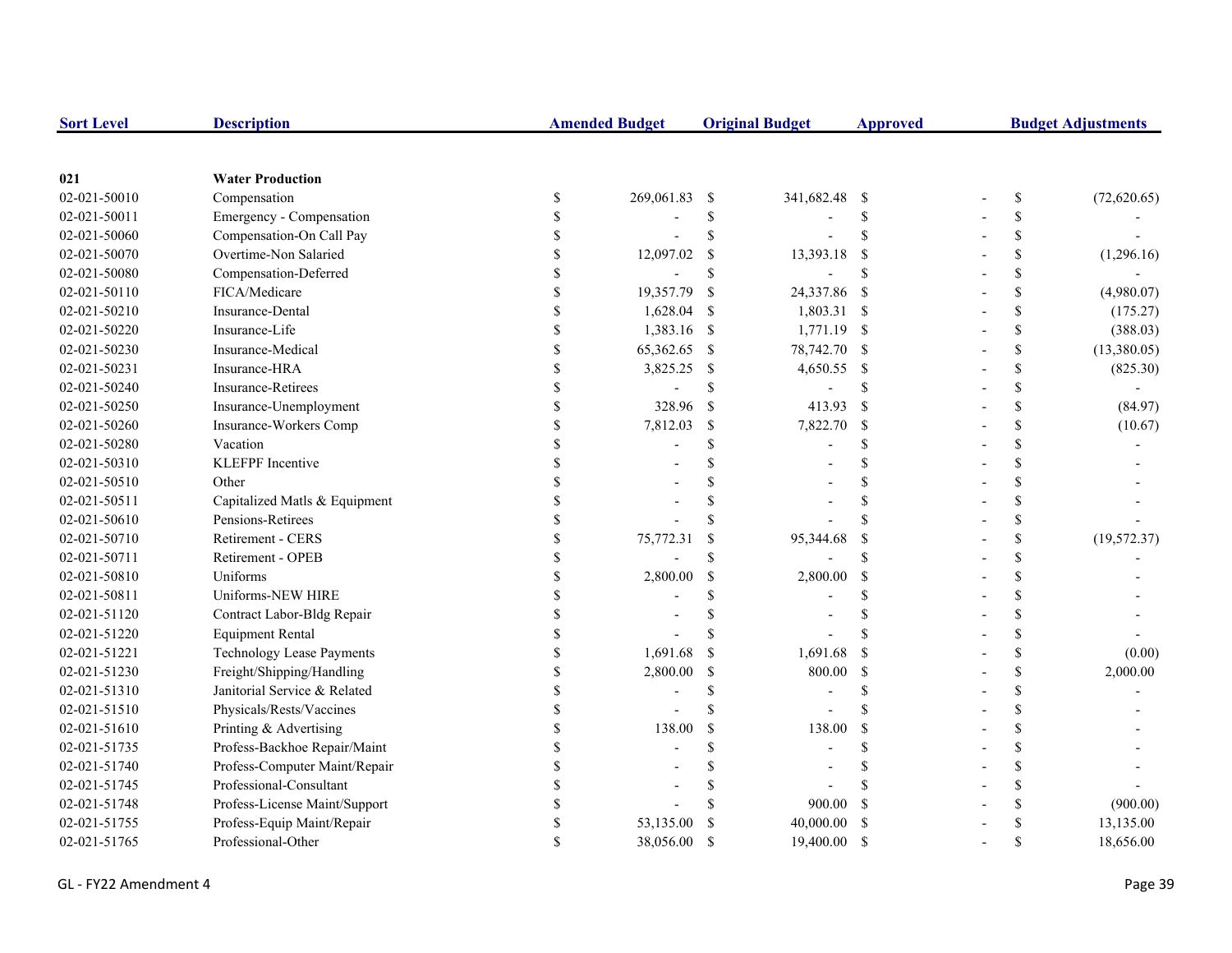| <b>Sort Level</b> | <b>Description</b>             |                    | <b>Amended Budget</b> |               | <b>Original Budget</b> | <b>Approved</b>           | <b>Budget Adjustments</b> |    |            |
|-------------------|--------------------------------|--------------------|-----------------------|---------------|------------------------|---------------------------|---------------------------|----|------------|
| 02-021-51780      | Profess-Vehicle Repair/Maint   | \$                 | $1,000.00$ \$         |               | $1,000.00$ \$          |                           |                           | \$ |            |
| 02-021-51810      | Sludge Removal                 | \$                 | 30,985.00             | -\$           | 34,000.00 \$           |                           |                           | \$ | (3,015.00) |
| 02-021-51850      | <b>Test Analysis</b>           | \$                 | 25,000.00             | -S            | 25,000.00 \$           |                           |                           | \$ |            |
| 02-021-51910      | Utilities-Electric             | \$                 | 142,400.00            | <sup>S</sup>  | 128,400.00 \$          |                           |                           | \$ | 14,000.00  |
| 02-021-51920      | Utilities-Nat Gas/Propane      |                    | 3,500.00              | -S            | 3,500.00 \$            |                           |                           | \$ |            |
| 02-021-51940      | Utilities-Communications       | \$                 | 5,825.00 \$           |               | 5,300.00 \$            |                           |                           | \$ | 525.00     |
| 02-021-51945      | Util-Telemtry                  | $\mathbf S$        | 1,800.00              | -\$           | 1,800.00               | -S                        |                           | \$ |            |
| 02-021-51950      | Utilities-Water/Sewer          | \$                 |                       | \$            |                        | <sup>\$</sup>             |                           | \$ |            |
| 02-021-52020      | Supplies-Bldg Maint/Repair     | \$                 | 3,815.00              | -S            | 800.00                 | -\$                       |                           | \$ | 3,015.00   |
| 02-021-52050      | Chlorine/Sodium Hypochlorite   | \$                 | 24,400.00             | -S            | 23,000.00 \$           |                           |                           | \$ | 1,400.00   |
| 02-021-52060      | Supplies-Computer/Copier/Print | \$                 | 1,250.00              | -S            | 1,250.00 \$            |                           |                           | \$ |            |
| 02-021-52110      | Equipment (Under \$2,000 Each) | \$                 | 4,100.00              | -S            | 3,500.00 \$            |                           |                           | \$ | 600.00     |
| 02-021-52120      | Supplies-Equip Maint/Repair    | \$                 | 2,700.00              | -S            | $2,000.00$ \$          |                           |                           | \$ | 700.00     |
| 02-021-52160      | Fluoride                       |                    | 7,000.00              | -S            | $6,000.00$ \$          |                           |                           | \$ | 1,000.00   |
| 02-021-52170      | Liquid Carbon                  |                    | 3,000.00              | -\$           | $3,000.00$ \$          |                           |                           | \$ |            |
| 02-021-52250      | Fuel, Oil, Fluids              |                    | 2,500.00              | -S            | 2,500.00 \$            |                           |                           | \$ |            |
| 02-021-52350      | Supplies-Janitorial            |                    | 2,000.00              | <sup>S</sup>  | $2,000.00$ \$          |                           |                           | \$ |            |
| 02-021-52360      | Equipment-Laboratory           |                    | 2,900.00              | -\$           | 2,900.00 \$            |                           |                           | \$ |            |
| 02-021-52370      | Supplies-Laboratory            | \$                 | 7,500.00              | -\$           | 7,000.00 \$            |                           |                           | \$ | 500.00     |
| 02-021-52430      | Poly Phosphates                | $\mathbf{\hat{S}}$ | 16,500.00 \$          |               | 16,000.00 \$           |                           |                           | \$ | 500.00     |
| 02-021-52700      | Supplies-Office                | \$                 | 3,800.00              | -\$           | 1,300.00 \$            |                           |                           | \$ | 2,500.00   |
| 02-021-52750      | Supplies-Other                 | \$                 | 2,000.00              | \$            | $2,000.00$ \$          |                           |                           | \$ |            |
| 02-021-52840      | Postage-Meter & Related        | \$                 |                       | <sup>\$</sup> |                        | <sup>\$</sup>             |                           | \$ |            |
| 02-021-52850      | Sodium Permanganate            | \$                 | 8,000.00              | -\$           | 8,000.00               | <sup>\$</sup>             |                           | \$ |            |
| 02-021-52865      | Supplies-Safety/Protective     | \$                 | 3,000.00              | -\$           | 1,500.00               | -S                        |                           | \$ | 1,500.00   |
| 02-021-52870      | Settling Product               | \$                 | 123,300.00            | -S            | 101,000.00             | $\mathcal{S}$             |                           | \$ | 22,300.00  |
| 02-021-52890      | Software                       | \$                 |                       | <sup>\$</sup> |                        | $\mathcal{S}$             |                           | \$ |            |
| 02-021-52950      | Vehicle-Supplies Repair/Maint  |                    | 800.00                | <sup>\$</sup> | 800.00                 | <sup>S</sup>              |                           | \$ |            |
| 02-021-53450      | Coffee, Tea & Related          |                    | 500.00                | <sup>\$</sup> |                        | <sup>\$</sup>             |                           | \$ | 500.00     |
| 02-021-53460      | Conference/Train/School        | \$                 | 2,800.00              | <sup>\$</sup> | 4,000.00               | <sup>S</sup>              |                           | \$ | (1,200.00) |
| 02-021-53470      | Dues & Subscriptions           |                    | 3,500.00              | <sup>\$</sup> | 3,500.00               | -\$                       |                           | \$ |            |
| 02-021-53500      | Easements                      |                    |                       | \$            |                        | <sup>\$</sup>             |                           | \$ |            |
| 02-021-53600      | Miscellaneous                  | $\mathbf{\hat{S}}$ | 750.00                | <sup>\$</sup> | 750.00                 | <sup>\$</sup>             |                           | \$ |            |
| 02-021-53850      | Travel/Lodging/Meals           | \$                 | 4,500.00              | <sup>\$</sup> | 5,000.00               | $\boldsymbol{\mathsf{S}}$ |                           | \$ | (500.00)   |
| 02-021-54200      | Insurance & Bonds              |                    |                       | \$            |                        | <sup>\$</sup>             |                           | \$ |            |
| 02-021-61500      | Depreciation                   |                    |                       |               |                        |                           |                           | \$ |            |
| 02-021-70100      | Building - Water Plant         | S                  |                       | \$            |                        | <sup>\$</sup>             |                           | \$ |            |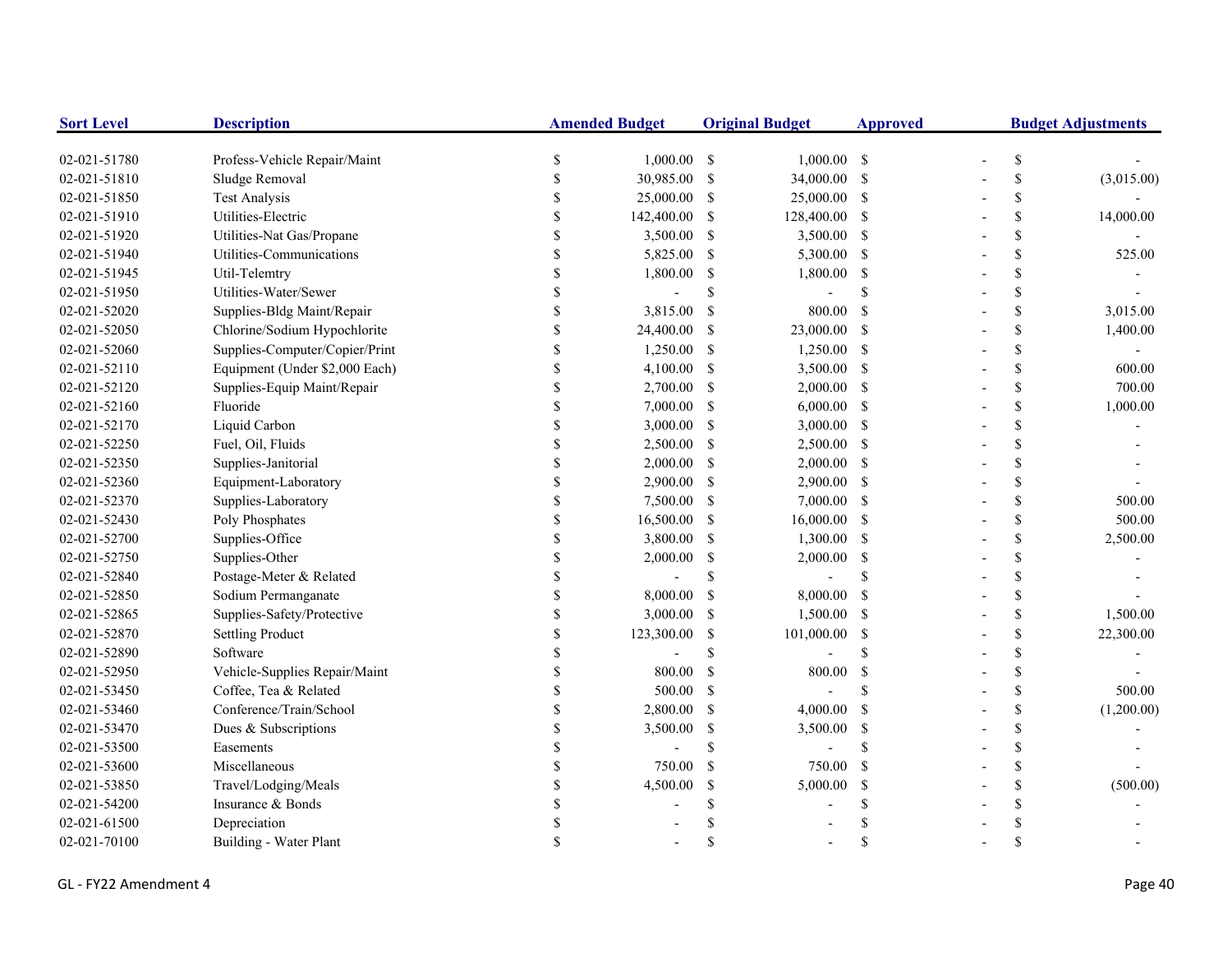| <b>Sort Level</b> | <b>Description</b>             | <b>Amended Budget</b> |  | <b>Original Budget</b> | Approved |                          | <b>Budget Adjustments</b> |             |  |
|-------------------|--------------------------------|-----------------------|--|------------------------|----------|--------------------------|---------------------------|-------------|--|
|                   |                                |                       |  |                        |          |                          |                           |             |  |
| 02-021-70200      | Equipment - Water Plant        | 36,703.00 \$          |  | 10,882.00 \$           |          |                          |                           | 25,821.00   |  |
| 02-021-70300      | Land & Imprymnts - Water Plant | $\sim$ 10 $\pm$       |  | $\sim$                 |          | $\sim$                   |                           |             |  |
| 02-021-70400      | Plant-In-Service - Water Plant | $\sim$                |  | 19,400.00 \$           |          | $\overline{\phantom{0}}$ |                           | (19,400.00) |  |
| 02-021-70500      | Vehicle - Water Plant          | $\sim$                |  | $\sim$                 |          | $\sim$                   |                           |             |  |
| 021               | <b>Water Production</b>        | $1,033,077,70$ \$     |  | $1,062,774.26$ \$      |          | $\sim$ 100 $\mu$         |                           | (29,696.56) |  |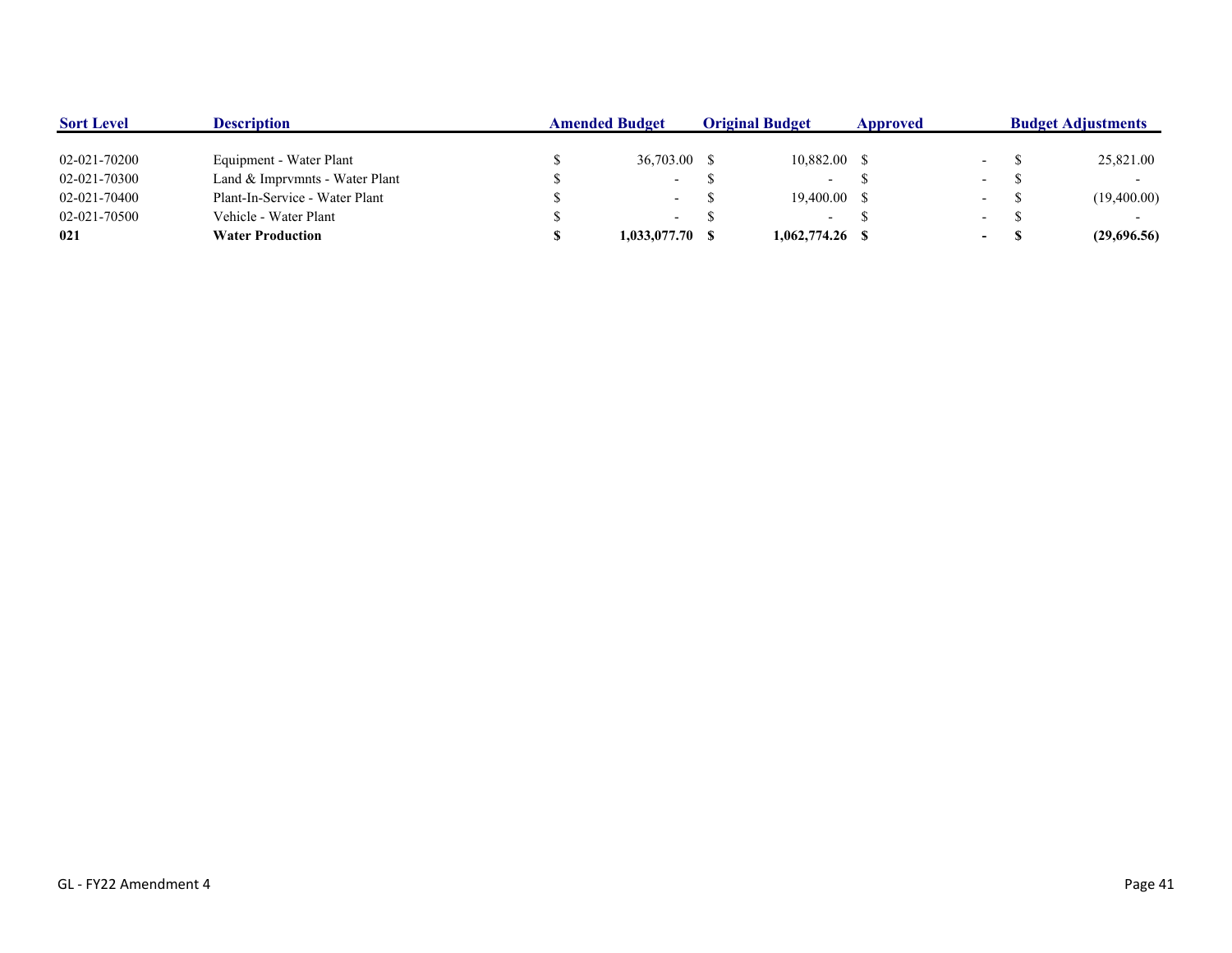| <b>Sort Level</b> | <b>Description</b>               |               | <b>Amended Budget</b> |               | <b>Original Budget</b> | <b>Approved</b> | <b>Budget Adjustments</b> |             |  |
|-------------------|----------------------------------|---------------|-----------------------|---------------|------------------------|-----------------|---------------------------|-------------|--|
|                   |                                  |               |                       |               |                        |                 |                           |             |  |
| 022               | <b>Water Distribution</b>        |               |                       |               |                        |                 |                           |             |  |
| 02-022-50010      | Compensation                     | \$            | 199,567.77            | -S            | 204,123.24 \$          |                 | \$                        | (4,555.47)  |  |
| 02-022-50011      | Emergency - Compensation         | <sup>\$</sup> |                       | \$            |                        | \$              | \$                        |             |  |
| 02-022-50060      | Compensation-On Call Pay         | <sup>\$</sup> | 14,158.60             | $\mathbb{S}$  | 11,952.26 \$           |                 | \$                        | 2,206.34    |  |
| 02-022-50070      | Overtime-Non Salaried            |               | 9,716.87              | \$            | 8,236.23 \$            |                 | \$                        | 1,480.64    |  |
| 02-022-50080      | Compensation-Deferred            |               | $\overline{a}$        | $\mathbb{S}$  |                        | \$              | \$                        |             |  |
| 02-022-50110      | FICA/Medicare                    |               | 15,384.07             | \$            | 15,413.84              | - \$            | \$                        | (29.77)     |  |
| 02-022-50210      | <b>Insurance-Dental</b>          | \$            | 1,627.92 \$           |               | 1,226.88               | - \$            | \$                        | 401.04      |  |
| 02-022-50220      | Insurance-Life                   | $\mathbf S$   | 1,053.72              | -\$           | $1,064.44$ \$          |                 | $\mathbf S$               | (10.72)     |  |
| 02-022-50230      | Insurance-Medical                | $\mathbf S$   | 63,621.12             | -S            | 55,929.12 \$           |                 | \$                        | 7,692.00    |  |
| 02-022-50231      | Insurance-HRA                    | \$            | 4,518.00              | -S            | 5,880.16 \$            |                 | \$                        | (1,362.16)  |  |
| 02-022-50240      | Insurance-Retirees               | \$            |                       | \$            |                        | \$              | $\mathbb S$               |             |  |
| 02-022-50250      | Insurance-Unemployment           | <sup>\$</sup> | 261.43                | $\mathcal{S}$ | 262.44                 | -S              | \$                        | (1.01)      |  |
| 02-022-50260      | Insurance-Workers Comp           |               | 5,194.39              | $\mathcal{S}$ | 4,701.31               | \$              | \$                        | 493.08      |  |
| 02-022-50280      | Vacation                         |               |                       | \$            |                        | \$              | \$                        |             |  |
| 02-022-50510      | Capitalized Labor                |               |                       | \$            |                        | \$              | \$                        |             |  |
| 02-022-50511      | Capitalized Matls & Equipment    |               |                       | \$            |                        | \$              | \$                        |             |  |
| 02-022-50610      | Pensions-Retirees                |               |                       | <sup>\$</sup> |                        | \$              | $\mathbf{\hat{S}}$        |             |  |
| 02-022-50710      | Retirement - CERS                |               | 60,217.95             | $\mathcal{S}$ | 60,452.08              | $\mathcal{S}$   | \$                        | (234.13)    |  |
| 02-022-50711      | Retirement - OPEB                |               |                       | <sup>\$</sup> |                        | $\mathbf S$     | $\mathbf{s}$              |             |  |
| 02-022-50810      | Uniforms                         | $\mathbf S$   | 2,000.00              | $\mathcal{S}$ | 2,000.00               | -S              | $\mathbf{s}$              |             |  |
| 02-022-50811      | Uniforms-NEW HIRE                | \$            |                       | <sup>\$</sup> |                        | \$              | \$                        |             |  |
| 02-022-50999      | Capitalized Labor                | \$            |                       | <sup>\$</sup> |                        | \$              | \$                        |             |  |
| 02-022-51120      | Contract Labor-Bldg Repair       | \$            | 500.00                | <sup>\$</sup> | 500.00                 | $\mathcal{S}$   | \$                        |             |  |
| 02-022-51220      | <b>Equipment Rental</b>          | <sup>\$</sup> | 1,200.00              | <sup>\$</sup> | 1,200.00               | - \$            | \$                        |             |  |
| 02-022-51221      | <b>Technology Lease Payments</b> | <sup>\$</sup> | 1,462.99              | <sup>\$</sup> | 1,462.99 \$            |                 | \$                        | (0.00)      |  |
| 02-022-51230      | Freight/Shipping/Handling        | $\mathcal{S}$ | 1,500.00              | <sup>\$</sup> | 1,000.00               | - \$            | \$                        | 500.00      |  |
| 02-022-51310      | Janitorial Service & Related     |               | L,                    | $\mathcal{S}$ |                        | <sup>\$</sup>   | \$                        |             |  |
| 02-022-51510      | Physicals/Rests/Vaccines         |               | 500.00                | <sup>\$</sup> | 500.00                 | -S              | \$                        |             |  |
| 02-022-51610      | Printing & Advertising           | \$            | 2,000.00              | -S            | $2,000.00$ \$          |                 | \$                        |             |  |
| 02-022-51735      | Profess-Backhoe Repair/Maint     | $\mathbf S$   | 3,000.00              | \$            | 3,000.00               | - \$            | $\mathbf S$               |             |  |
| 02-022-51740      | Profess-Computer Maint/Repair    | $\mathbf S$   |                       | $\mathbf S$   |                        | <sup>\$</sup>   | $\mathbf{s}$              |             |  |
| 02-022-51745      | Professional-Consultant          | $\mathbb{S}$  | 10,000.00             | $\mathcal{S}$ | 10,000.00              | -S              | \$                        |             |  |
| 02-022-51748      | Profess-License Maint/Support    | <sup>\$</sup> |                       | <sup>\$</sup> |                        | \$              | $\mathbb S$               |             |  |
| 02-022-51755      | Profess-Equip Maint/Repair       |               | 4,000.00              | <sup>\$</sup> | 7,000.00               | \$              |                           | (3,000.00)  |  |
| 02-022-51765      | Professional-Other               |               | 26,600.00             | <sup>\$</sup> | 41,600.00              | -S              | \$                        | (15,000.00) |  |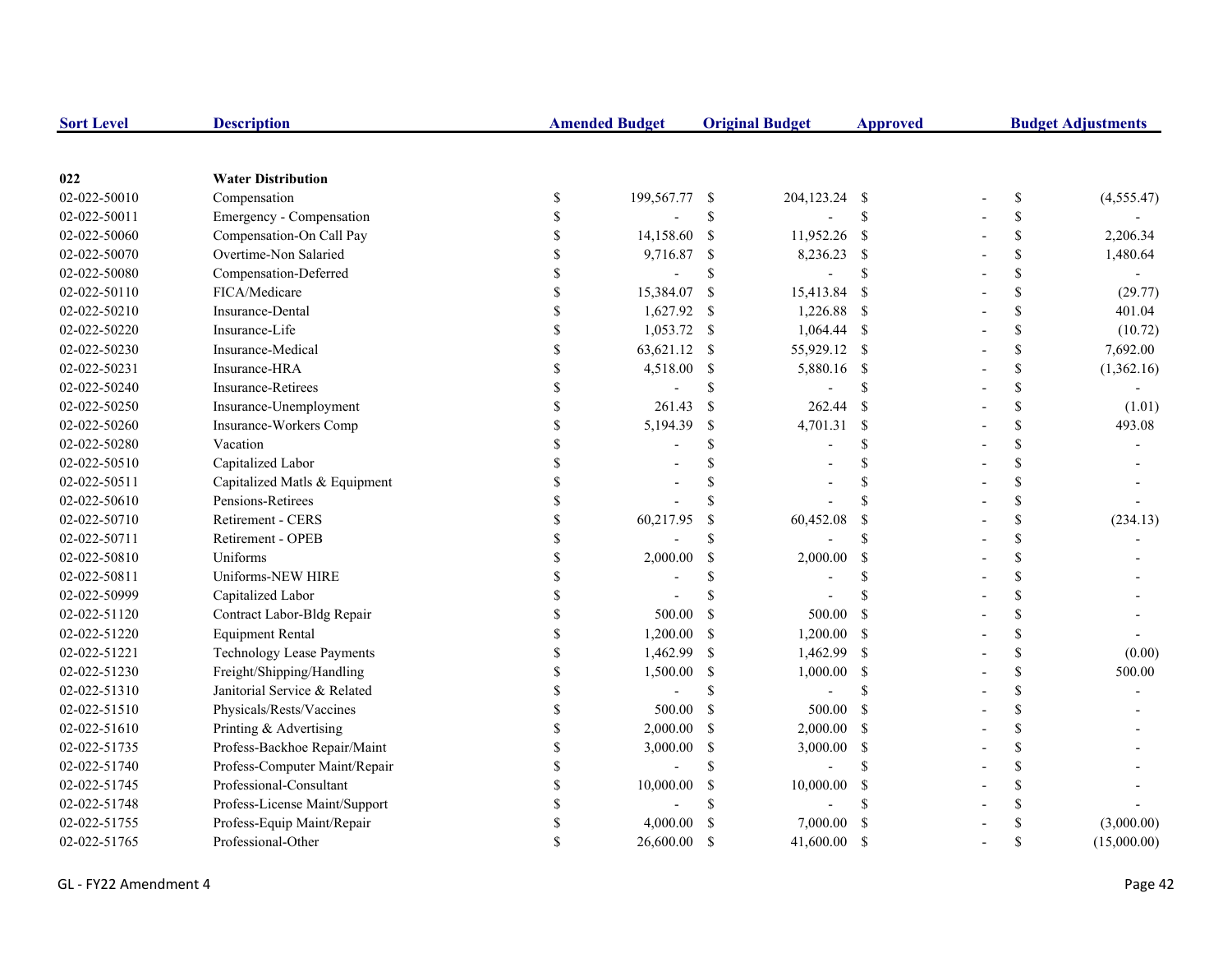| <b>Sort Level</b> | <b>Description</b>                  |                    | <b>Amended Budget</b> |               | <b>Original Budget</b> | <b>Approved</b>    |    | <b>Budget Adjustments</b> |
|-------------------|-------------------------------------|--------------------|-----------------------|---------------|------------------------|--------------------|----|---------------------------|
| 02-022-51780      | Profess-Vehicle Repair/Maint        | \$                 | $5,000.00$ \$         |               | $7.000.00$ \$          |                    | \$ | (2,000.00)                |
| 02-022-51850      | <b>Test Analysis</b>                | \$                 | 300.00                | <sup>\$</sup> | 300.00 \$              |                    | \$ |                           |
| 02-022-51910      | Utilities-Electric                  | \$                 | 4,750.00              | <sup>\$</sup> | 4,750.00 \$            |                    | \$ |                           |
| 02-022-51920      | Utilities-Nat Gas/Propane           | \$                 | 2,000.00              | -S            | $2,000.00$ \$          |                    | \$ |                           |
| 02-022-51940      | Utilities-Communications            |                    | 6,450.00              | \$            | $6,050.00$ \$          |                    | \$ | 400.00                    |
| 02-022-51950      | Utilities-Water/Sewer               | \$                 | 250.00                | <sup>\$</sup> | 250.00 \$              |                    | \$ |                           |
| 02-022-51999      | <b>Capitalized Contractual Svcs</b> | \$                 |                       | \$            |                        | $\mathcal{S}$      | \$ |                           |
| 02-022-52010      | Supplies-Backhoe Repair/Maint       | \$                 | 2,500.00              | <sup>\$</sup> | 4,500.00               | -S                 | \$ | (2,000.00)                |
| 02-022-52020      | Supplies-Bldg Maint/Repair          | \$                 | 3,000.00              | <sup>\$</sup> | 4,000.00               | -S                 | \$ | (1,000.00)                |
| 02-022-52060      | Supplies-Computer/Copier/Print      | \$                 | 700.00                | <sup>\$</sup> | 900.00                 | -S                 | \$ | (200.00)                  |
| 02-022-52080      | Concrete                            | S                  |                       | \$            |                        | <sup>\$</sup>      | \$ |                           |
| 02-022-52090      | Supplies - Asphalt                  |                    |                       | <sup>\$</sup> |                        |                    | \$ |                           |
| 02-022-52110      | Equipment (Under \$2,000 Each)      | \$                 | 5,000.00              | $\mathcal{S}$ | 5,000.00               | -S                 | \$ |                           |
| 02-022-52120      | Supplies-Equip Maint/Repair         | \$                 | 3,000.00              | -S            | $3,000.00$ \$          |                    | \$ |                           |
| 02-022-52140      | Fittings-Brass/Copper               |                    | 15,500.00             | <sup>\$</sup> | 7,500.00 \$            |                    | \$ | 8,000.00                  |
| 02-022-52145      | Pipe Fittings                       | \$.                | 7,200.00              | <sup>\$</sup> | 3,200.00 \$            |                    | \$ | 4,000.00                  |
| 02-022-52250      | Fuel, Oil, Fluids                   |                    | 16,200.00             | <sup>\$</sup> | $16,200.00$ \$         |                    | \$ |                           |
| 02-022-52310      | Gravel/Rock                         |                    | 8,500.00              | \$            | 8,500.00               | $\mathbf{\hat{s}}$ | \$ |                           |
| 02-022-52311      | Supplies Yard Repairs               |                    |                       | \$            |                        | <sup>\$</sup>      | \$ |                           |
| 02-022-52340      | <b>Hydrant Supplies</b>             | $\mathbf{\hat{S}}$ | 4,500.00              | -S            | 7,500.00               | -S                 | \$ | (3,000.00)                |
| 02-022-52350      | Supplies-Janitorial                 | \$                 | 1,200.00              | -S            | $1,000.00$ \$          |                    | \$ | 200.00                    |
| 02-022-52510      | Meter Boxes                         | \$                 | 3,000.00              | -S            | $3,000.00$ \$          |                    | \$ |                           |
| 02-022-52515      | Meter-Erts                          | \$                 | 63,961.00             | -S            | 36,300.00 \$           |                    | \$ | 27,661.00                 |
| 02-022-52520      | Meter Related Other                 | \$                 | 4,000.00              | -S            | $4,000.00$ \$          |                    | \$ |                           |
| 02-022-52530      | Meters Setters & Risers             | \$                 | 11,000.00             | -S            | 15,000.00 \$           |                    | \$ | (4,000.00)                |
| 02-022-52550      | Meters                              | \$                 | 122,700.00            | -S            | 63,700.00 \$           |                    | \$ | 59,000.00                 |
| 02-022-52560      | Meters, Large                       | \$                 | 20,000.00             | -S            | 15,000.00 \$           |                    | \$ | 5,000.00                  |
| 02-022-52700      | Supplies-Office                     |                    | 700.00                | -S            | 500.00 \$              |                    | \$ | 200.00                    |
| 02-022-52750      | Supplies-Other                      | \$                 | 2,500.00              | -S            | $2,500.00$ \$          |                    | \$ |                           |
| 02-022-52820      | <b>PVC</b> Pipe/Tubing              |                    | 3,000.00              | -S            | $3,000.00$ \$          |                    | \$ |                           |
| 02-022-52825      | Pipe Clamps                         |                    | 2,000.00              | -S            | $2,000.00$ \$          |                    | \$ |                           |
| 02-022-52840      | Postage-Meter & Related             | \$                 | 100.00                | -S            | $100.00$ \$            |                    | \$ |                           |
| 02-022-52865      | Supplies-Safety/Protective          | \$                 | 2,250.00              | -S            | 2,250.00 \$            |                    | \$ |                           |
| 02-022-52880      | Signs & Barricades                  | \$                 | 2,000.00              | -S            | $2,000.00$ \$          |                    | \$ |                           |
| 02-022-52885      | Small Tools & Equipment             | S                  | 4,000.00              | -S            | 3,000.00 \$            |                    | \$ | 1,000.00                  |
| 02-022-52890      | Software                            | S                  | 70,500.00             | S             | 70,500.00              | S                  | \$ |                           |
| 02-022-52920      | <b>Tapping Saddles</b>              |                    | 2,000.00              | <sup>\$</sup> | 2,000.00               | - \$               | \$ |                           |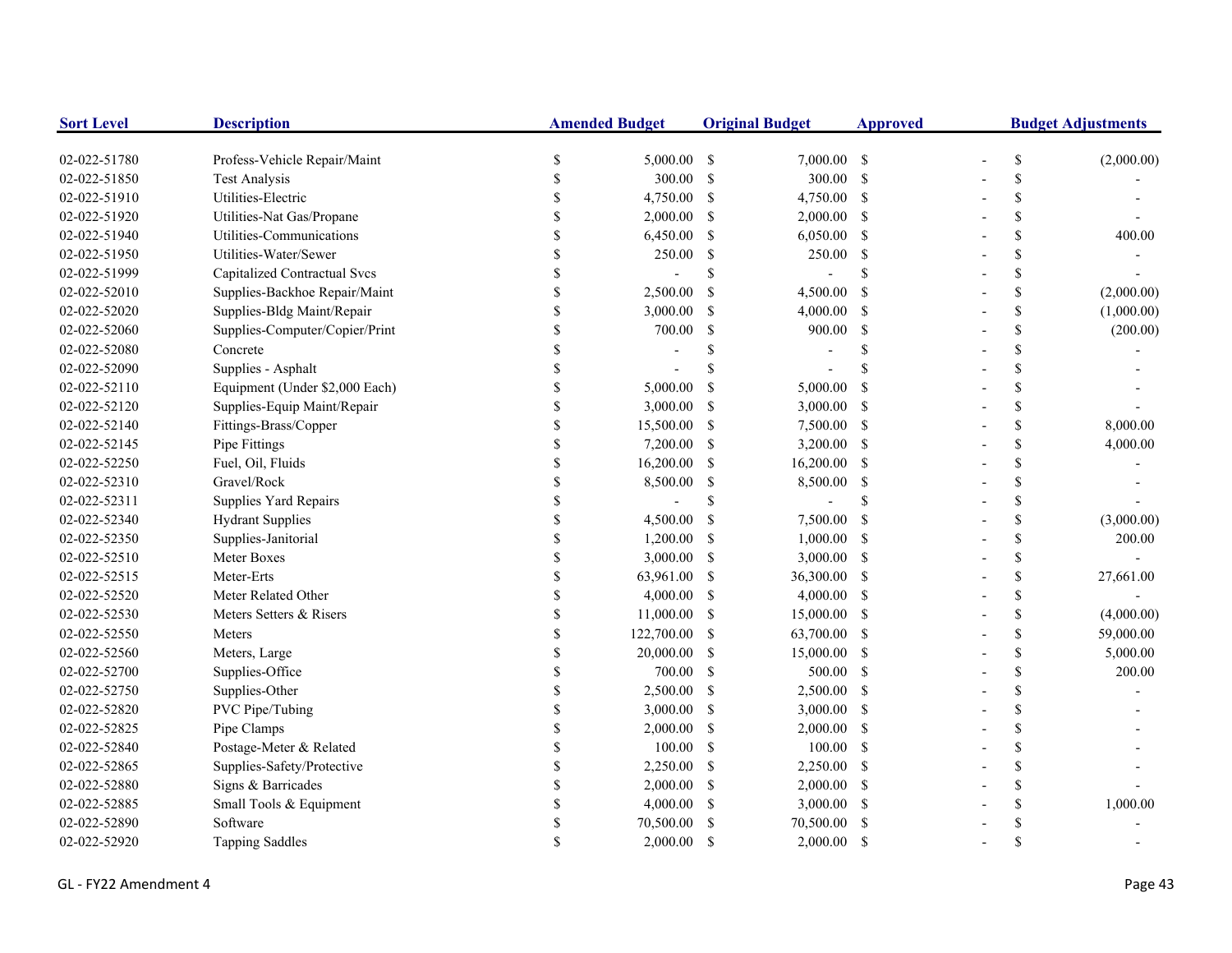| <b>Sort Level</b> | <b>Description</b>             | <b>Amended Budget</b> |     | <b>Original Budget</b> | <b>Approved</b> |  | <b>Budget Adjustments</b> |
|-------------------|--------------------------------|-----------------------|-----|------------------------|-----------------|--|---------------------------|
|                   |                                |                       |     |                        |                 |  |                           |
| 02-022-52935      | Valve Boxes/Risers             | $600.00$ \$           |     | $600.00$ \$            |                 |  |                           |
| 02-022-52950      | Vehicle-Supplies Repair/Maint  | 3,000.00              | - S | $3,000.00$ \$          |                 |  |                           |
| 02-022-52955      | Inventory Adjustment           |                       |     |                        |                 |  |                           |
| 02-022-52999      | Capitalized Matls & Supplies   |                       |     |                        |                 |  |                           |
| 02-022-53450      | Coffee, Tea & Related          | 250.00                |     | 250.00                 |                 |  |                           |
| 02-022-53460      | Conference/Train/School        | 3,000.00              | - 5 | $2,000.00$ \$          |                 |  | 1,000.00                  |
| 02-022-53470      | Dues & Subscriptions           | $2,500.00$ \$         |     | $2,500.00$ \$          |                 |  |                           |
| 02-022-53500      | Easements                      | 600.00                |     | 600.00                 |                 |  |                           |
| 02-022-53600      | Miscellaneous                  |                       |     |                        |                 |  |                           |
| 02-022-53850      | Travel/Lodging/Meals           | 2,600.00              |     | $2,600.00$ \$          |                 |  |                           |
| 02-022-54200      | Insurance & Bonds              |                       |     |                        |                 |  |                           |
| 02-022-61500      | Depreciation                   |                       |     |                        |                 |  |                           |
| 02-022-71100      | Building - Water Distrib       |                       |     |                        |                 |  |                           |
| 02-022-71200      | Equipment - Water Distrib      | 35,000.00             |     | 60,000.00              |                 |  | (25,000.00)               |
| 02-022-71300      | Land & Improvmnts - Wtr Distrb |                       |     |                        |                 |  |                           |
| 02-022-71400      | Plant-In-Service - Wtr Distrib | 6,000.00              |     | 159,833.00 \$          |                 |  | (153, 833.00)             |
| 02-022-71500      | Vehicle - Water Distrib        |                       |     |                        |                 |  |                           |
| 022               | <b>Water Distribution</b>      | 881,395.82            |     | 977,387.99 \$          |                 |  | (95, 992.17)              |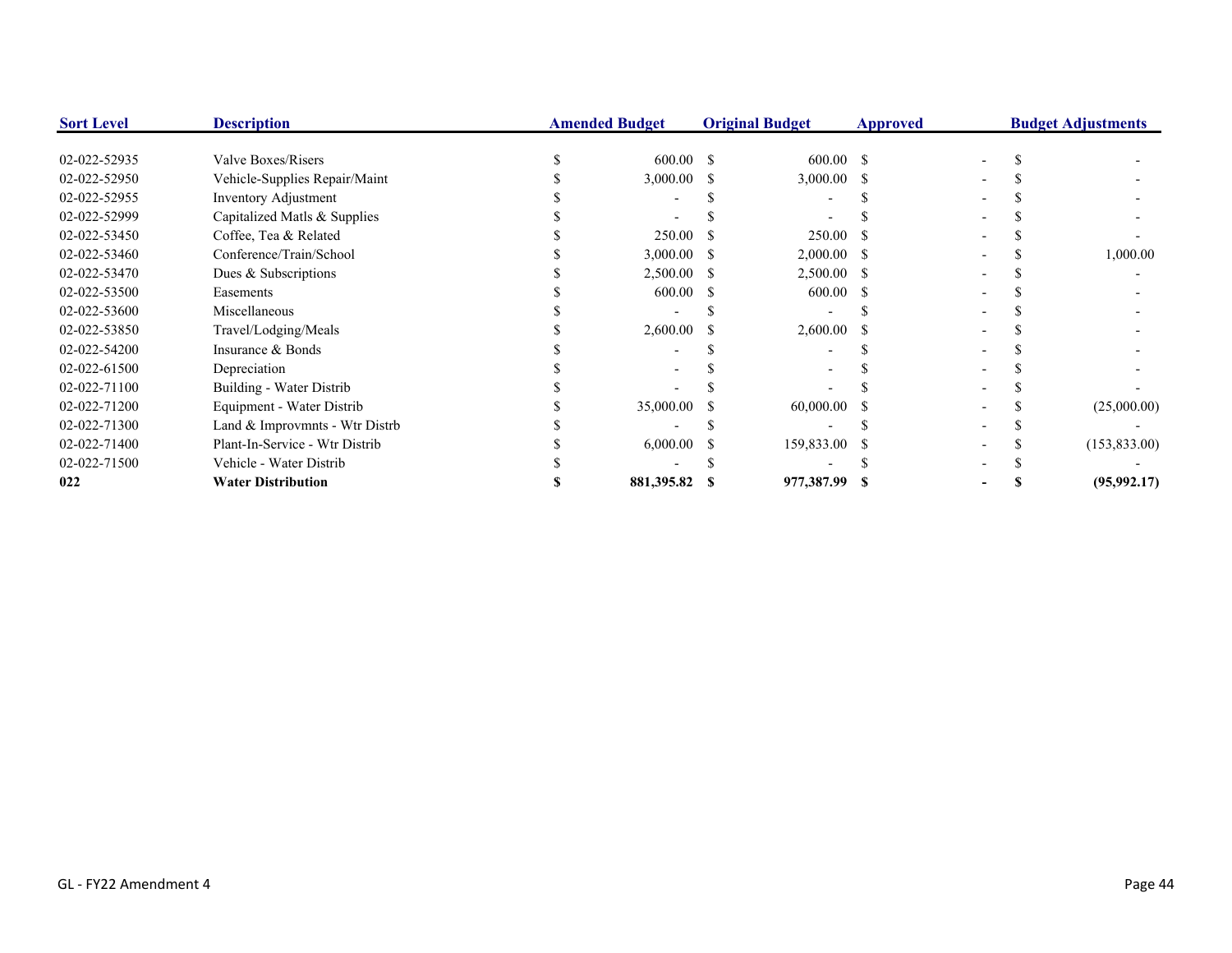| <b>Sort Level</b> | <b>Description</b>          | <b>Amended Budget</b> |                          | <b>Original Budget</b> |                          | Approved |        | <b>Budget Adjustments</b> |  |
|-------------------|-----------------------------|-----------------------|--------------------------|------------------------|--------------------------|----------|--------|---------------------------|--|
|                   |                             |                       |                          |                        |                          |          |        |                           |  |
|                   |                             |                       |                          |                        |                          |          |        |                           |  |
| 023               | Meter Reading & Mainentance |                       |                          |                        |                          |          |        |                           |  |
| 02-023-61500      | Depreciation                |                       | $\overline{\phantom{0}}$ |                        | $\overline{\phantom{0}}$ |          | $\sim$ |                           |  |
| 023               | Meter Reading & Mainentance |                       | $\sim$                   |                        | $\overline{\phantom{0}}$ |          | $\sim$ |                           |  |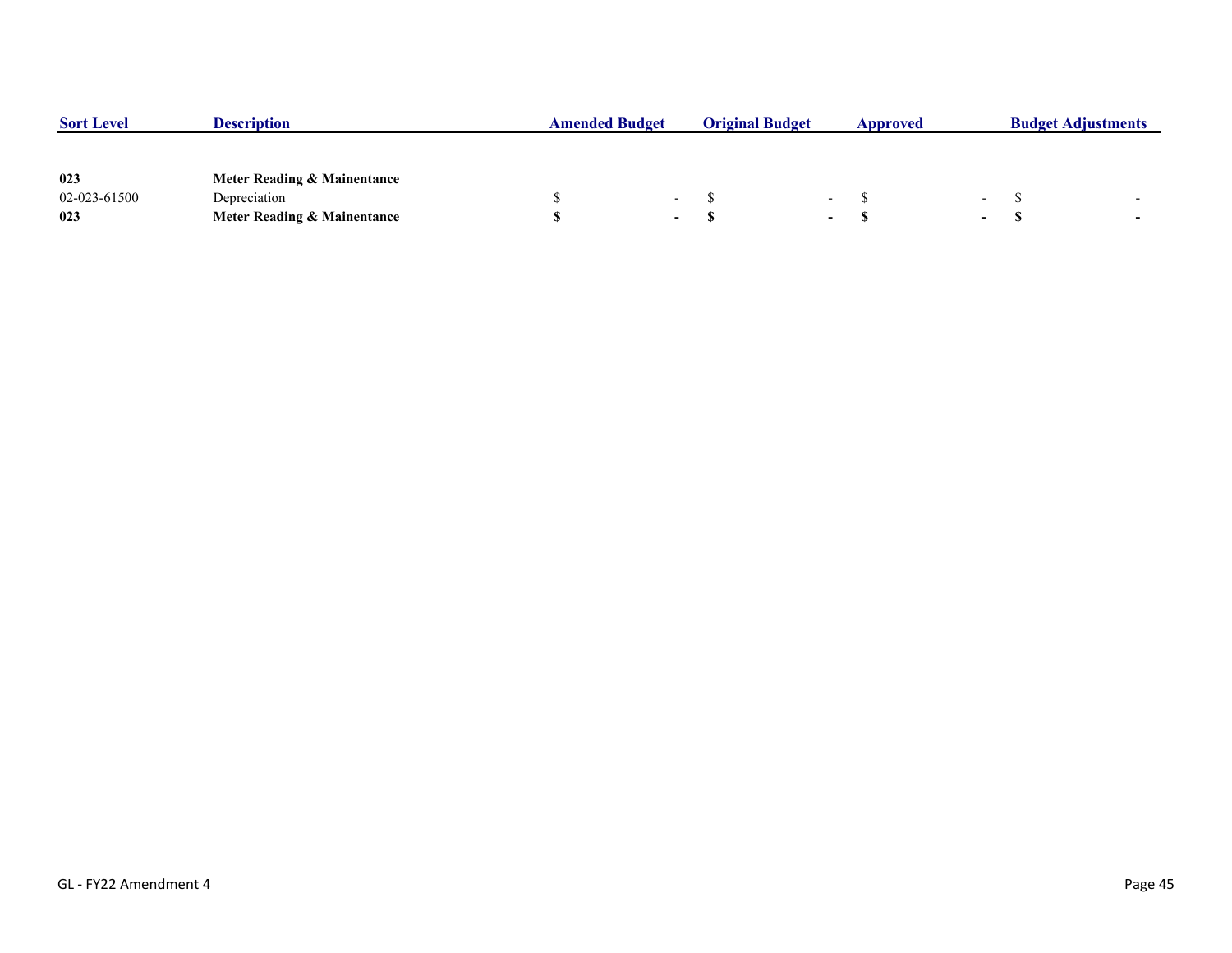| <b>Sort Level</b> | <b>Description</b>               |               | <b>Amended Budget</b> |               | <b>Original Budget</b> | <b>Approved</b>    | <b>Budget Adjustments</b> |               |                |
|-------------------|----------------------------------|---------------|-----------------------|---------------|------------------------|--------------------|---------------------------|---------------|----------------|
|                   |                                  |               |                       |               |                        |                    |                           |               |                |
| 024               | <b>Wastewater Treatment</b>      |               |                       |               |                        |                    |                           |               |                |
| 02-024-50010      | Compensation                     | $\$$          | 274,402.02 \$         |               | 269,478.68 \$          |                    |                           | \$            | 4,923.34       |
| 02-024-50011      | Emergency - Compensation         | \$            |                       | $\mathsf{\$}$ |                        | \$                 |                           | \$            |                |
| 02-024-50060      | Compensation-On Call Pay         | \$            | 18,741.32             | <sup>S</sup>  | 18,024.46 \$           |                    |                           | ${\mathbb S}$ | 716.86         |
| 02-024-50070      | Overtime-Non Salaried            | \$            | 28,780.16             | -\$           | 28,458.13 \$           |                    |                           | \$            | 322.03         |
| 02-024-50080      | Compensation-Deferred            |               |                       | $\mathbb{S}$  |                        | <sup>\$</sup>      |                           | \$            | $\blacksquare$ |
| 02-024-50110      | FICA/Medicare                    | \$            | 22,164.43             | -S            | 21,567.00 \$           |                    |                           | \$            | 597.43         |
| 02-024-50210      | Insurance-Dental                 | \$            | 1,627.80              | -\$           | 1,628.16 \$            |                    |                           | \$            | (0.36)         |
| 02-024-50220      | Insurance-Life                   | \$            | 1,448.84              | -S            | 1,406.60 \$            |                    |                           | \$            | 42.24          |
| 02-024-50230      | Insurance-Medical                | \$            | 103,423.08            | -S            | 103,423.68 \$          |                    |                           | \$            | (0.60)         |
| 02-024-50231      | Insurance-HRA                    | $\mathbb{S}$  | 5,418.00              | - \$          | 5,418.40 \$            |                    |                           | ${\mathbb S}$ | (0.40)         |
| 02-024-50240      | <b>Insurance-Retirees</b>        | \$            | 6,944.28              | -S            | $6,944.28$ \$          |                    |                           | \$            |                |
| 02-024-50250      | Insurance-Unemployment           | \$            | 376.65                | -S            | 369.67 \$              |                    |                           | \$            | 6.98           |
| 02-024-50260      | Insurance-Workers Comp           | \$            | 8,551.88              | <sup>\$</sup> | 6,213.56 \$            |                    |                           | \$            | 2,338.32       |
| 02-024-50280      | Vacation                         | \$            |                       | \$            |                        | \$                 |                           | \$            |                |
| 02-024-50511      | Capitalized Matls & Equipment    |               |                       | \$            |                        | <sup>\$</sup>      |                           | \$            |                |
| 02-024-50610      | Pensions-Retirees                | \$            | 2,400.00              | -S            | 2,400.00               | -S                 |                           | \$            |                |
| 02-024-50710      | Retirement - CERS                | $\mathcal{S}$ | 86,758.38             | -\$           | 85,151.56              | $\mathbf{\hat{s}}$ |                           | \$            | 1,606.82       |
| 02-024-50711      | Retirement - OPEB                | $\mathbf S$   |                       | $\mathbb{S}$  |                        | $\mathbf{\hat{S}}$ |                           | \$            |                |
| 02-024-50810      | Uniforms                         | $\mathbf S$   | 1,552.00              | -\$           | 2,775.00               | $\mathcal{S}$      |                           | \$            | (1,223.00)     |
| 02-024-50811      | Uniforms-NEW HIRE                | \$            |                       | \$.           |                        | \$.                |                           | \$            |                |
| 02-024-51120      | Contract Labor-Bldg Repair       | \$            | 4,200.00              | <sup>\$</sup> | 3,000.00               | - \$               |                           | \$            | 1,200.00       |
| 02-024-51220      | <b>Equipment Rental</b>          | \$            | 1,000.00              | -S            | $1,000.00$ \$          |                    |                           | \$            |                |
| 02-024-51221      | <b>Technology Lease Payments</b> | \$            | 1,168.78              | -S            | 1,168.77 \$            |                    |                           | \$            | 0.01           |
| 02-024-51230      | Freight/Shipping/Handling        | \$            | 2,700.00              | -S            | 2,700.00 \$            |                    |                           | \$            |                |
| 02-024-51510      | Physicals/Rests/Vaccines         | \$            | 210.00                | <sup>S</sup>  | 210.00 \$              |                    |                           | \$            |                |
| 02-024-51610      | Printing & Advertising           | \$            | 600.00                | <sup>\$</sup> | $2,000.00$ \$          |                    |                           | \$            | (1,400.00)     |
| 02-024-51735      | Profess-Backhoe Repair/Maint     | \$            | 2,700.00              | <sup>\$</sup> | 2,700.00               | -S                 |                           | \$            |                |
| 02-024-51740      | Profess-Computer Maint/Repair    |               |                       | \$            |                        | <sup>\$</sup>      |                           | \$            |                |
| 02-024-51745      | Professional-Consultant          |               |                       |               |                        | <sup>\$</sup>      |                           | \$            |                |
| 02-024-51748      | Profess-License Maint/Support    | \$            |                       | \$            |                        |                    |                           | \$            |                |
| 02-024-51755      | Profess-Equip Maint/Repair       | \$            | 16,000.00             | <sup>\$</sup> | 16,000.00              | <sup>\$</sup>      |                           | \$            |                |
| 02-024-51762      | Prof-Lift Station Repair         | \$            | 15,000.00             | <sup>\$</sup> | 15,000.00 \$           |                    |                           | \$            |                |
| 02-024-51765      | Professional-Other               | \$            | 37,900.00             | -S            | 55,000.00 \$           |                    |                           | \$            | (17,100.00)    |
| 02-024-51780      | Profess-Vehicle Repair/Maint     |               | 6,500.00              | -S            | 6,500.00 \$            |                    |                           | \$            |                |
| 02-024-51810      | Sludge Removal                   |               | 75,000.00             | -\$           | 75,000.00              | - \$               |                           | \$            |                |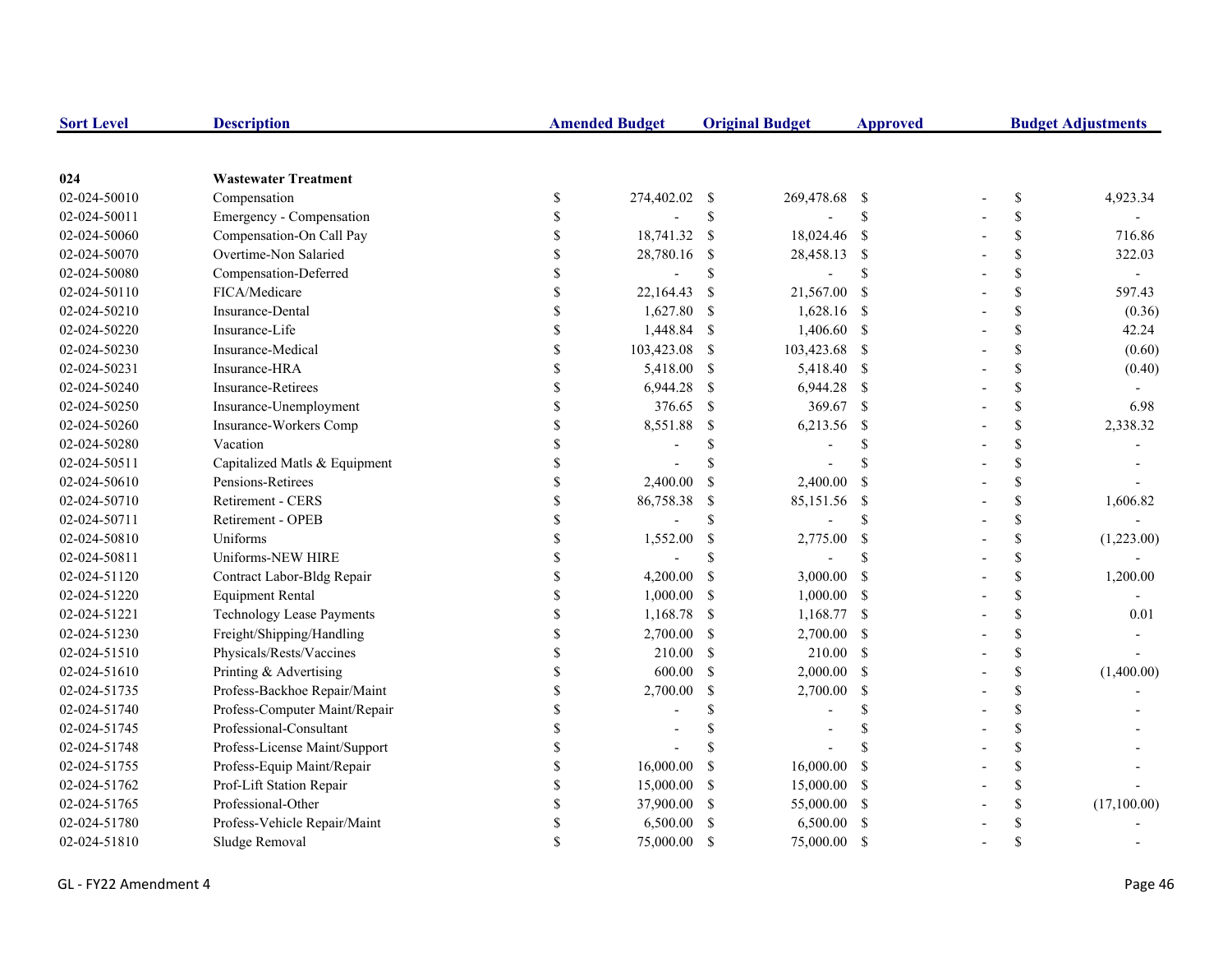| <b>Sort Level</b> | <b>Description</b>             |               | <b>Amended Budget</b> |               | <b>Original Budget</b>   | <b>Approved</b>    | <b>Budget Adjustments</b> |    |             |
|-------------------|--------------------------------|---------------|-----------------------|---------------|--------------------------|--------------------|---------------------------|----|-------------|
| 02-024-51850      | <b>Test Analysis</b>           | \$            | 33,500.00 \$          |               | 33,500.00 \$             |                    |                           | \$ |             |
| 02-024-51910      | Utilities-Electric             | <sup>\$</sup> | 165,200.00            | -S            | 157,000.00 \$            |                    |                           | \$ | 8,200.00    |
| 02-024-51920      | Utilities-Nat Gas/Propane      | <sup>\$</sup> | 200.00                | -\$           | $\overline{\phantom{a}}$ | \$                 |                           | \$ | 200.00      |
| 02-024-51940      | Utilities-Communications       |               | 19,825.00             | <sup>S</sup>  | 12,300.00                | $\mathcal{S}$      |                           | \$ | 7,525.00    |
| 02-024-51950      | Utilities-Water/Sewer          |               | 12,600.00             | -S            | 12,600.00 \$             |                    |                           | \$ |             |
| 02-024-52010      | Supplies-Backhoe Repair/Maint  | $\mathcal{S}$ | 800.00                | -\$           | 500.00 \$                |                    |                           | \$ | 300.00      |
| 02-024-52020      | Supplies-Bldg Maint/Repair     | \$            | 1,000.00              | -S            | 1,000.00                 | - \$               |                           | \$ |             |
| 02-024-52050      | Chlorine/Sodium Hypochlorite   | \$            | 65,000.00             | -S            | 85,000.00                | <sup>\$</sup>      |                           | \$ | (20,000.00) |
| 02-024-52055      | Poly Aluminum Chloride         | $\mathbf S$   |                       | \$            |                          | <sup>\$</sup>      |                           | \$ |             |
| 02-024-52060      | Supplies-Computer/Copier/Print | \$            | 1,350.00              | <sup>\$</sup> | 1,350.00                 | <sup>\$</sup>      |                           | \$ |             |
| 02-024-52110      | Equipment (Under \$2,000 Each) | \$            | 2,300.00              | -S            | 2,300.00                 | -S                 |                           | \$ |             |
| 02-024-52120      | Supplies-Equip Maint/Repair    | \$            | 50,700.00             | -S            | 50,700.00 \$             |                    |                           | \$ |             |
| 02-024-52250      | Fuel, Oil, Fluids              | <sup>\$</sup> | 9,500.00              | -S            | 9,500.00 \$              |                    |                           | \$ |             |
| 02-024-52310      | Gravel/Rock                    | \$            | 4,700.00              | -\$           | $3,700.00$ \$            |                    |                           | \$ | 1,000.00    |
| 02-024-52320      | Grout                          |               | 175.00                | -S            | 175.00                   | -S                 |                           | \$ |             |
| 02-024-52350      | Supplies-Janitorial            |               | 800.00                | -S            | 800.00 \$                |                    |                           | \$ |             |
| 02-024-52355      | Lift Station-Sply Maint/Repair |               | 14,000.00             | <sup>\$</sup> | 12,000.00 \$             |                    |                           | \$ | 2,000.00    |
| 02-024-52360      | Equipment-Laboratory           |               | 1,500.00              | -S            | 1,500.00 \$              |                    |                           | \$ |             |
| 02-024-52370      | Supplies-Laboratory            |               | 2,500.00              | -S            | 2,500.00 \$              |                    |                           | \$ |             |
| 02-024-52440      | Manholes                       | $\mathbf S$   | 758.00                | -S            | 10,000.00 \$             |                    |                           | \$ | (9,242.00)  |
| 02-024-52620      | Odor Control                   | \$            | 1,200.00              | -\$           | $1,200.00$ \$            |                    |                           | \$ |             |
| 02-024-52700      | Supplies-Office                | \$            | 1,350.00              | -S            | 1,350.00 \$              |                    |                           | \$ |             |
| 02-024-52750      | Supplies-Other                 | \$            | 2,500.00              | -S            | 1,500.00 \$              |                    |                           | \$ | 1,000.00    |
| 02-024-52820      | PVC Pipe                       | \$            | 5,000.00              | -S            | 3,500.00 \$              |                    |                           | \$ | 1,500.00    |
| 02-024-52830      | Polymers                       | \$            | 14,500.00             | -S            | 14,500.00                | -S                 |                           | \$ |             |
| 02-024-52840      | Postage-Meter & Related        | <sup>\$</sup> |                       | \$            |                          | <sup>\$</sup>      |                           | \$ |             |
| 02-024-52855      | Risers                         | <sup>\$</sup> | 800.00                | <sup>\$</sup> | 800.00                   | $\mathcal{S}$      |                           | \$ |             |
| 02-024-52865      | Supplies-Safety/Protective     |               | 4,500.00              | <sup>S</sup>  | 4,500.00                 | -S                 |                           | \$ |             |
| 02-024-52875      | Sewer Solvent                  | \$            | 32,000.00             | -S            | 32,000.00                | -\$                |                           | \$ |             |
| 02-024-52880      | Signs & Barricades             | $\mathcal{S}$ | 1,000.00              | <sup>\$</sup> | 1,000.00                 | -S                 |                           | \$ |             |
| 02-024-52885      | Small Tools & Equipment        |               | 2,800.00              | -S            | 2,800.00 \$              |                    |                           | \$ |             |
| 02-024-52890      | Software                       |               | 3,100.00              | -S            | $3,100.00$ \$            |                    |                           | \$ |             |
| 02-024-52900      | <b>Sulfur Dioxide</b>          |               | 5,000.00              | -S            | 10,200.00                | - \$               |                           | \$ | (5,200.00)  |
| 02-024-52920      | <b>Tapping Saddles</b>         | \$            | 850.00                | <sup>\$</sup> | 650.00                   | -S                 |                           | \$ | 200.00      |
| 02-024-52950      | Vehicle-Supplies Repair/Maint  | \$            | 3,500.00              | <sup>\$</sup> | 3,500.00                 | <sup>\$</sup>      |                           | \$ |             |
| 02-024-53101      | Fines & Penalties              | \$            |                       |               |                          | -S                 |                           | \$ |             |
| 02-024-53450      | Cofee, Tea & Related           |               | 500.00                | -\$           |                          | $\mathbf{\hat{S}}$ |                           | \$ | 500.00      |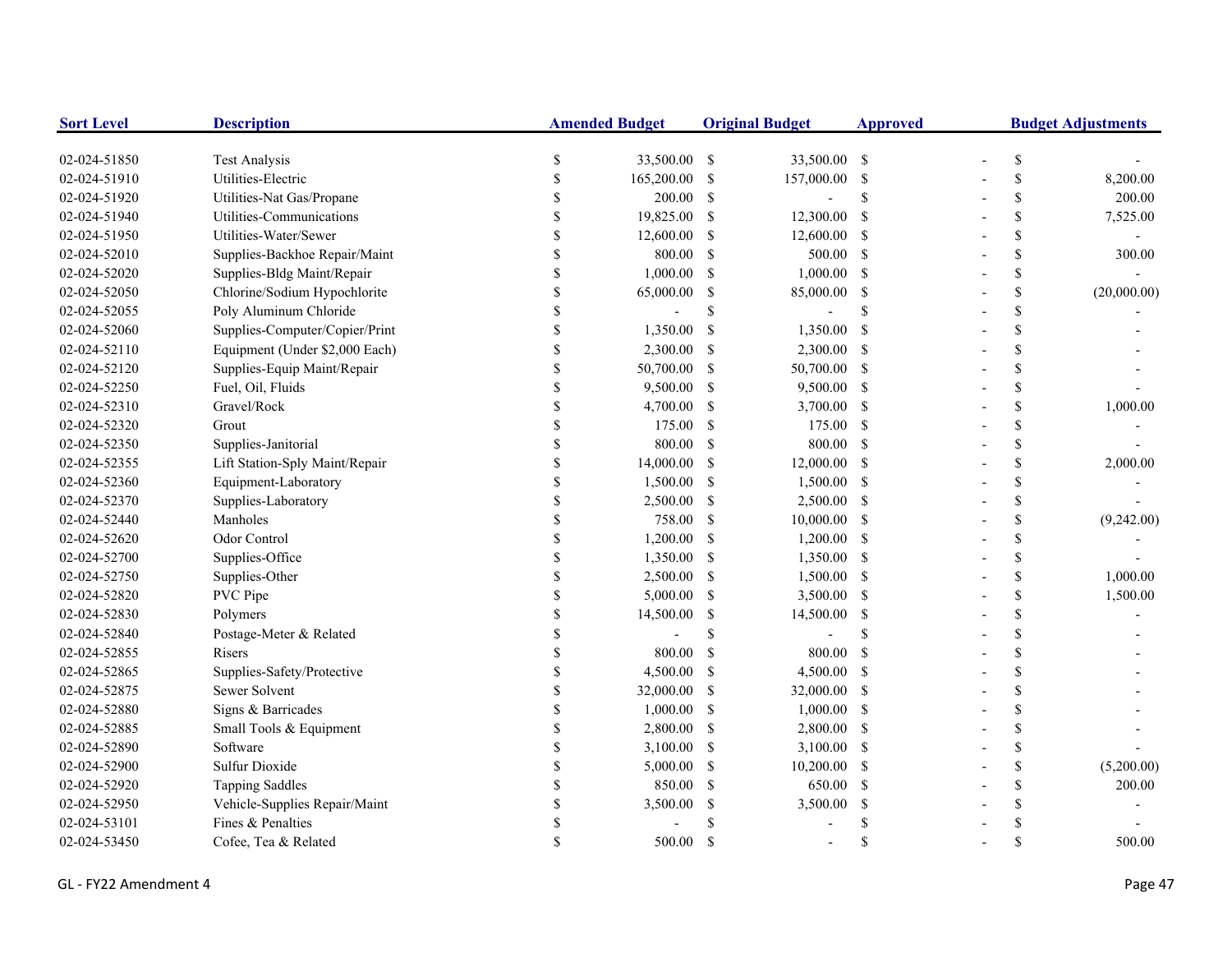| <b>Sort Level</b> | <b>Description</b>             | <b>Amended Budget</b> |               | <b>Original Budget</b> |                 | <b>Approved</b> |  | <b>Budget Adjustments</b> |               |
|-------------------|--------------------------------|-----------------------|---------------|------------------------|-----------------|-----------------|--|---------------------------|---------------|
|                   |                                |                       |               |                        |                 |                 |  |                           |               |
| 02-024-53460      | Conference/Train/School        |                       | $2,000.00$ \$ |                        | $2,000.00$ \$   |                 |  |                           |               |
| 02-024-53470      | Dues & Subscriptions           |                       | $1,500.00$ \$ |                        | $1,500.00$ \$   |                 |  |                           |               |
| 02-024-53500      | Easements                      |                       | $1,350.00$ \$ |                        | 1,350.00 \$     |                 |  |                           |               |
| 02-024-53600      | Miscellaneous                  |                       | 500.00 S      |                        |                 |                 |  |                           | 500.00        |
| 02-024-53850      | Travel/Lodging/Meals           |                       | $3,000.00$ \$ |                        | $3,000.00$ \$   |                 |  |                           |               |
| 02-024-54200      | Insurance & Bonds              |                       |               |                        |                 |                 |  |                           |               |
| 02-024-54400      | Profess-Other Legal            |                       |               |                        |                 |                 |  |                           |               |
| 02-024-61500      | Depreciation                   |                       |               |                        |                 |                 |  |                           |               |
| 02-024-72100      | Building - Wastewater Plant    |                       |               |                        | 246,172.00 \$   |                 |  |                           | (246, 172.00) |
| 02-024-72200      | Equipment - Wastewater Plant   |                       | 286,172.00 \$ |                        | $16,000.00$ \$  |                 |  |                           | 270,172.00    |
| 02-024-72300      | Land & Imprymnts - Waste Plant |                       |               |                        |                 |                 |  |                           |               |
| 02-024-72400      | Plant-In-Service - Waste Plant |                       |               |                        | 595,147.40 \$   |                 |  |                           | (595, 147.40) |
| 02-024-72500      | Vehicle - Wastewater Plant     |                       |               |                        |                 |                 |  |                           |               |
| 024               | <b>Wastewater Treatment</b>    |                       | 1,485,097.62  |                        | 2,075,732.35 \$ |                 |  |                           | (590, 634.73) |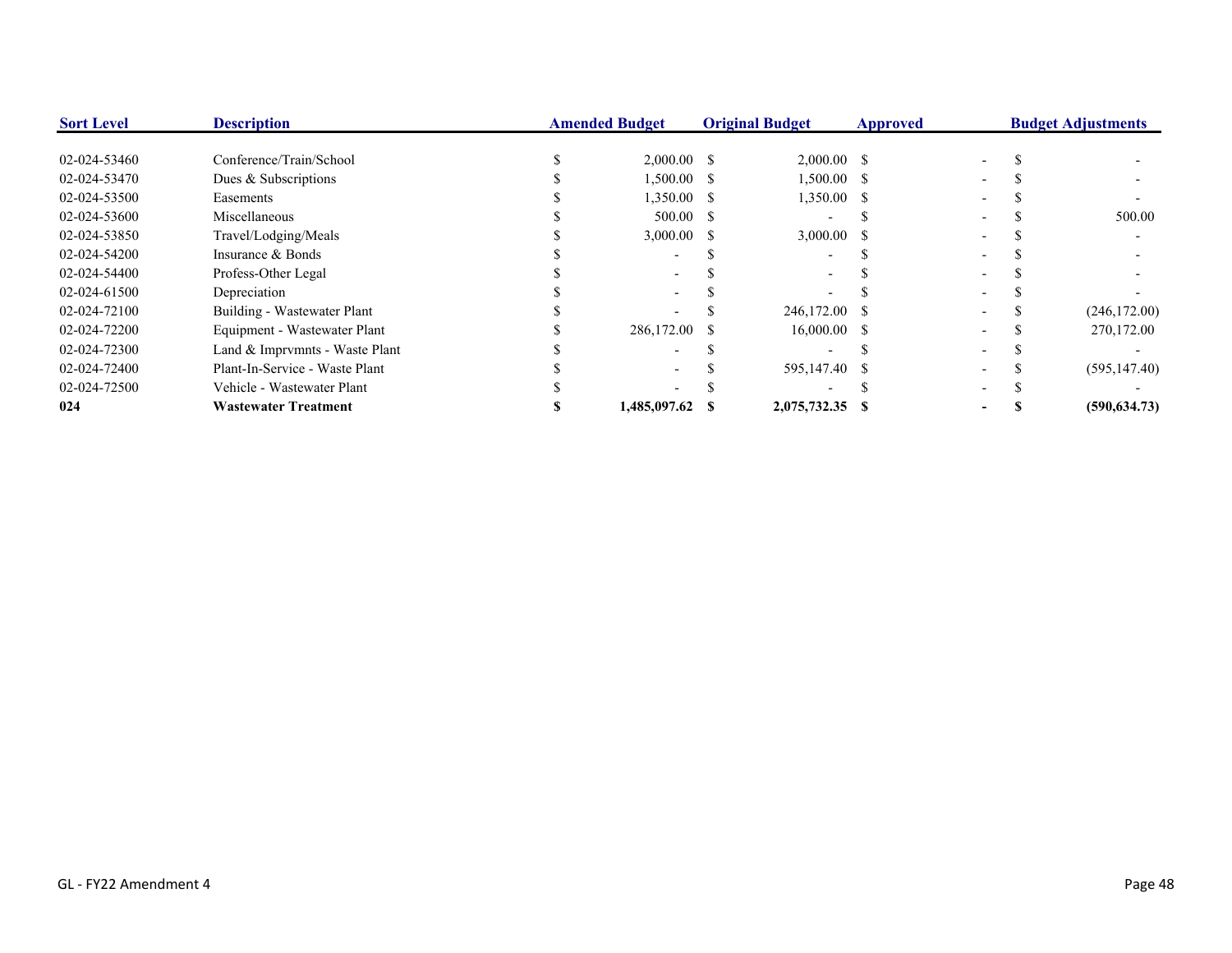| <b>Sort Level</b> | <b>Description</b>            | <b>Amended Budget</b> |                          | <b>Original Budget</b> |                          | Approved |                          |  | <b>Budget Adjustments</b> |  |
|-------------------|-------------------------------|-----------------------|--------------------------|------------------------|--------------------------|----------|--------------------------|--|---------------------------|--|
|                   |                               |                       |                          |                        |                          |          |                          |  |                           |  |
| 026               | <b>Collection Rehab</b>       |                       |                          |                        |                          |          |                          |  |                           |  |
| 02-026-61500      | Depreciation                  |                       | $\sim$                   |                        | $\overline{\phantom{0}}$ |          | $\sim$                   |  |                           |  |
| 02-026-73100      | Building - Coll/Rehab         |                       | $\sim$                   |                        | $\overline{\phantom{0}}$ |          | $\sim$                   |  |                           |  |
| 02-026-73200      | Equipment - Coll/Rehab        |                       | $\sim$                   |                        | $\overline{\phantom{a}}$ |          | $\sim$                   |  |                           |  |
| 02-026-73300      | Land & Improvmnts-Coll/Rehab  |                       | $\overline{\phantom{a}}$ |                        | $\overline{\phantom{0}}$ |          | $\sim$                   |  |                           |  |
| 02-026-73400      | Plant-In-Service - Coll/Rehab |                       | 699,029.00 \$            |                        | $\overline{\phantom{a}}$ |          | $\sim$                   |  | 699,029.00                |  |
| 02-026-73500      | Vehicle - Coll/Rehab          |                       | $\overline{\phantom{0}}$ |                        | $\overline{\phantom{0}}$ |          | $\overline{\phantom{0}}$ |  |                           |  |
| 026               | <b>Collection Rehab</b>       |                       | 699,029.00 \$            |                        | $\blacksquare$           |          | $\sim$                   |  | 699,029.00                |  |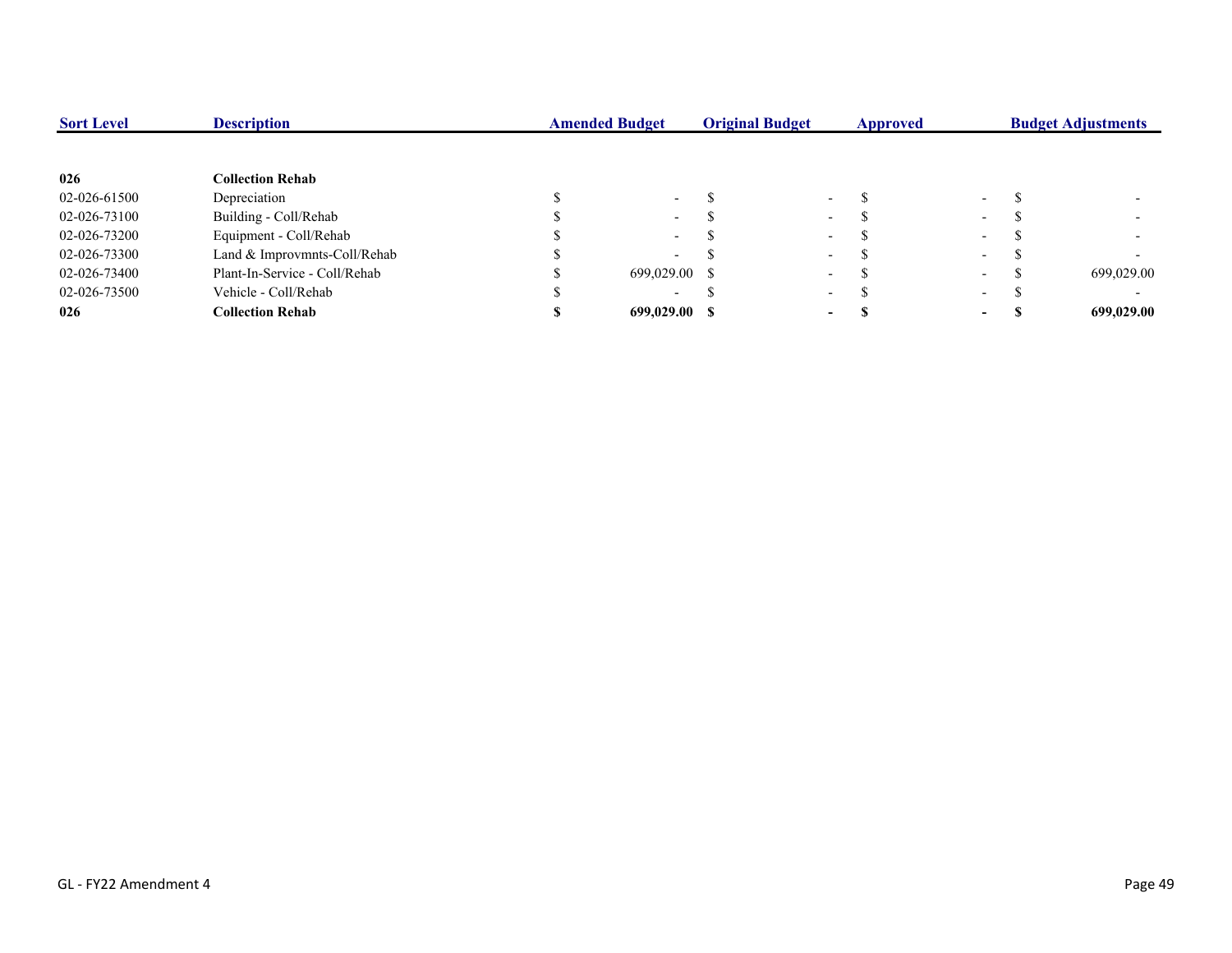| <b>Sort Level</b> | <b>Description</b>             | <b>Amended Budget</b> |    | <b>Original Budget</b> | <b>Approved</b> | <b>Budget Adjustments</b> |  |
|-------------------|--------------------------------|-----------------------|----|------------------------|-----------------|---------------------------|--|
|                   |                                |                       |    |                        |                 |                           |  |
| 071               | <b>Debt Service</b>            |                       |    |                        |                 |                           |  |
| 02-071-58150      | Admin Fees-W KIA/KLC/BNDS/Note |                       |    |                        |                 |                           |  |
| 02-071-58155      | Admin Fees KIA                 | 3,060.00              |    | 3,060.00               |                 |                           |  |
| 02-071-58156      | <b>Bond Issue Costs</b>        |                       |    |                        |                 |                           |  |
| 02-071-58200      | Gain/Loss on Retirement Debt   |                       |    |                        |                 |                           |  |
| 02-071-58332      | <b>Interest-Meter Deposits</b> | 1,680.00              |    | 1,680.00               |                 |                           |  |
| 02-071-58350      | Interest-KIA C89-17 Dam Cap    |                       |    |                        |                 |                           |  |
| 02-071-58352      | Interest-KIA A92-05 BLT Press  |                       |    |                        |                 |                           |  |
| 02-071-58354      | Interest-KIA A94-18 WW Upgrade |                       |    |                        |                 |                           |  |
| 02-071-58360      | Interst-W KLC Wtr Line Lease   |                       |    |                        |                 |                           |  |
| 02-071-58365      | Interest-2004 Dam Bonds        |                       |    |                        |                 |                           |  |
| 02-071-58370      | Interest-KLC Leases & Bonds    | 35,160.00             |    | 35,160.00              |                 |                           |  |
| 02-071-58372      | Interest-2009 W&S Bonds        |                       |    |                        |                 |                           |  |
| 02-071-58375      | Interest-2012 W&S Bonds        | 84,194.00             | -S | 84,194.00              |                 |                           |  |
| 02-071-58440      | Principal-KIA A92-05 BLT Press |                       |    |                        |                 |                           |  |
| 02-071-58442      | Principal-KIA C89-17 Dam Cap   |                       |    |                        |                 |                           |  |
| 02-071-58444      | Principal-KIA A94-18 WW Upgrde |                       |    |                        |                 |                           |  |
| 02-071-58450      | Principal-W KLC Wtr Line Lease |                       |    |                        |                 |                           |  |
| 02-071-58452      | Principal-2004 Dam Bonds       |                       |    |                        |                 |                           |  |
| 02-071-58453      | Principal-2002 Bonds           |                       |    |                        |                 |                           |  |
| 02-071-58455      | Principal-2000 KLC Lease       |                       |    |                        |                 |                           |  |
| 02-071-58458      | Principal-2009 W&S Bonds       |                       |    |                        |                 |                           |  |
| 02-071-58460      | Principal-2016D W&S Bond       | 50,000.00             |    | 50,000.00              |                 |                           |  |
| 02-071-58475      | Principal-2012 W&S Bonds       | 160,000.00            | S  | 160,000.00             |                 |                           |  |
| 02-071-73547      | Amortization                   |                       |    |                        |                 |                           |  |
| 071               | <b>Debt Service</b>            | 334,094.00 \$         |    | 334,094.00             | -S              |                           |  |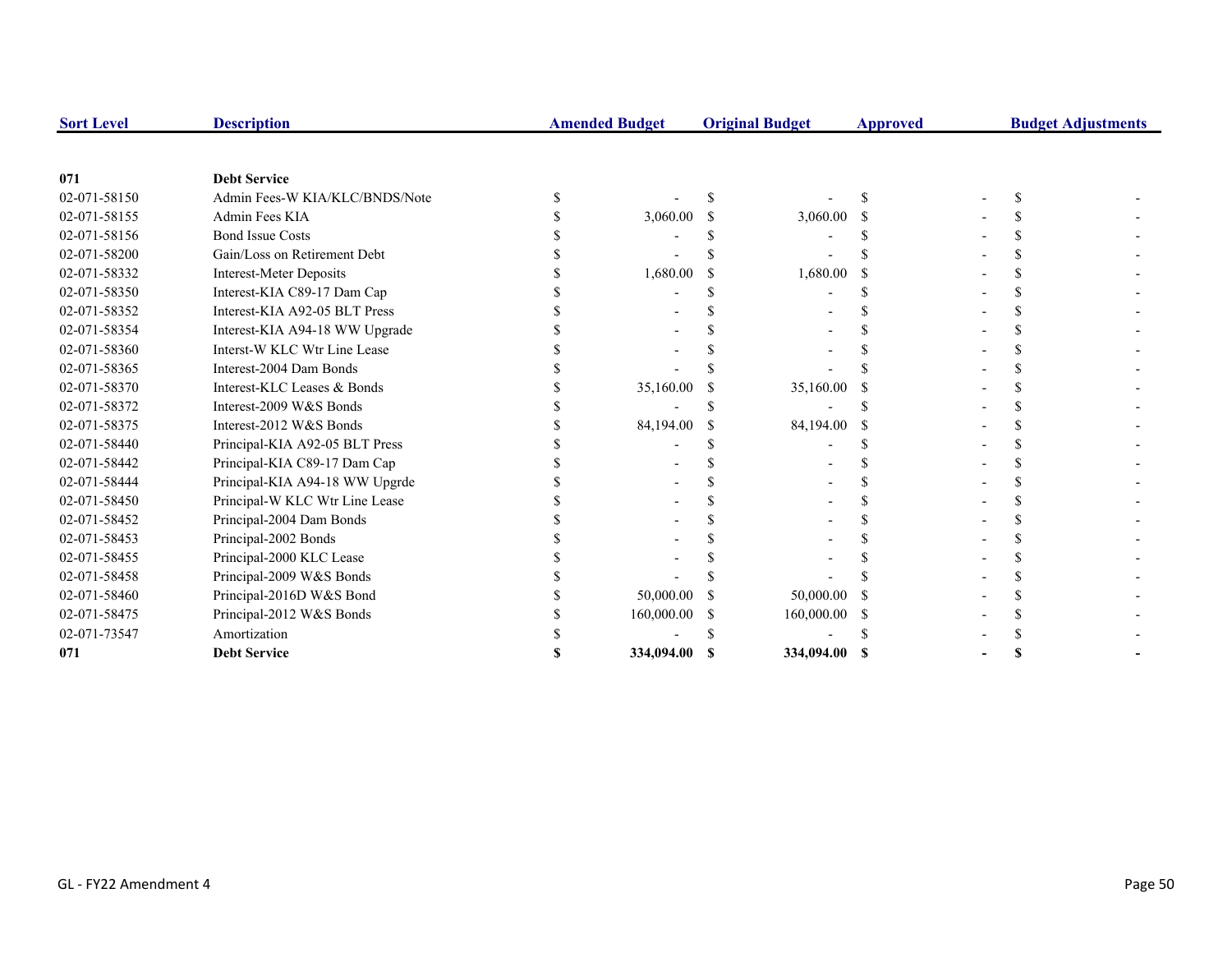| <b>Sort Level</b> | <b>Description</b>                    |     | <b>Amended Budget</b><br><b>Original Budget</b> |  | <b>Approved</b>          |    | <b>Budget Adjustments</b> |    |               |
|-------------------|---------------------------------------|-----|-------------------------------------------------|--|--------------------------|----|---------------------------|----|---------------|
|                   |                                       |     |                                                 |  |                          |    |                           |    |               |
| 073               | <b>Interfund Approp &amp; Trnsfrs</b> |     |                                                 |  |                          |    |                           |    |               |
| 02-073-60300      | Water Division-Overhead               |     | 130,773.60 \$                                   |  | 130,773.60 \$            |    | $\Delta \sim 10^{-11}$    |    |               |
| 02-073-60400      | Wastewater Div-Overhead               | ۰Ŋ. | 130,773.60 \$                                   |  | 130,773.60 \$            |    | $\sim$                    |    |               |
| 02-073-62010      | Transfer Out - General Fund           |     | $\sim$                                          |  | $\sim$                   | -S | $\sim$                    |    |               |
| 02-073-62013      | Transfer In - Municipal Aid           | J.  | $\sim$                                          |  | $\overline{\phantom{0}}$ |    | $\sim$                    |    |               |
| 073               | <b>Interfund Approp &amp; Trnsfrs</b> | S   | 261,547.20 \$                                   |  | 261,547.20 \$            |    | $\sim$                    | Э  |               |
| Expense           | Expense                               | \$  | $5,659,067.10$ \$                               |  | 5,675,731.80 \$          |    | $\sim$ 10 $\pm$           | -S | (16,664.70)   |
| 02                | <b>Franklin Municipal Utilities</b>   | S   | 537,713.90 \$                                   |  | $(73,862.30)$ \$         |    | $\sim$                    |    | (578, 246.80) |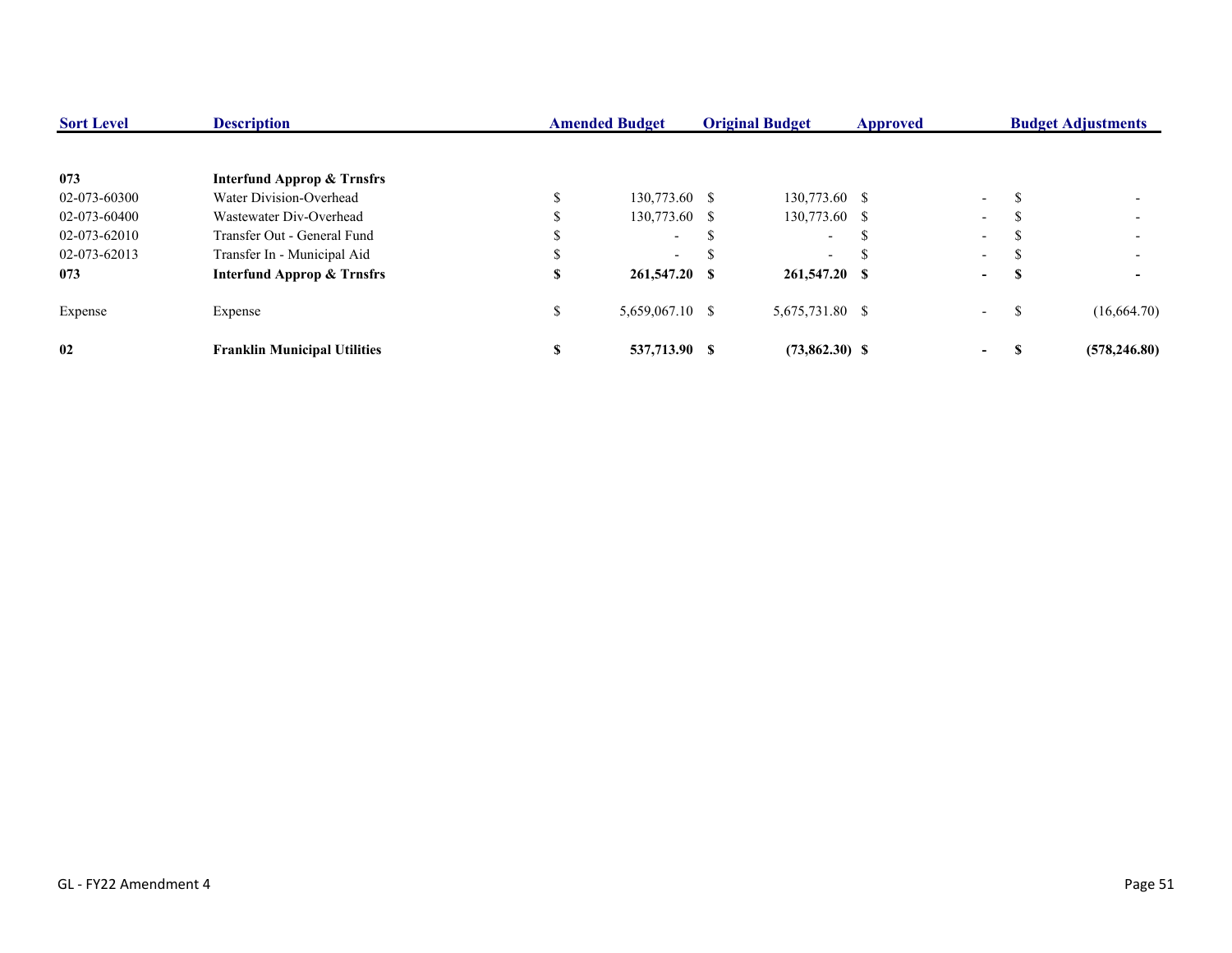| <b>Sort Level</b> | <b>Description</b>             |    | <b>Amended Budget</b> | <b>Original Budget</b> | Approved |                              | <b>Budget Adjustments</b> |
|-------------------|--------------------------------|----|-----------------------|------------------------|----------|------------------------------|---------------------------|
|                   |                                |    |                       |                        |          |                              |                           |
| 0 <sub>3</sub>    | <b>Sanitation</b>              |    |                       |                        |          |                              |                           |
| Revenue           | Revenue                        |    |                       |                        |          |                              |                           |
| 030               | <b>Sanitation</b>              |    |                       |                        |          |                              |                           |
| 03-030-40030      | Collection Fee                 |    | $(23,400.00)$ \$      | $(23,400.00)$ \$       |          |                              |                           |
| 03-030-40040      | Comm Business Dumpsters        |    |                       |                        |          |                              |                           |
| 03-030-40050      | Allowance for Uncollectible AR |    |                       |                        |          |                              |                           |
| 03-030-40080      | <b>Franchise Fees</b>          |    | $(233,000.00)$ \$     | $(233,000.00)$ \$      |          |                              |                           |
| 03-030-40090      | Residential/Business-Manual    |    | $(819, 144.00)$ \$    | $(819, 144.00)$ \$     |          |                              |                           |
| 03-030-40100      | Comm-Industries                |    |                       |                        |          |                              |                           |
| 03-030-40160      | Penalty Charges                |    | $(16,800.00)$ \$      | $(16,800.00)$ \$       |          |                              |                           |
| 03-030-46180      | <b>Investment Income</b>       |    | $(3,004.93)$ \$       | $(3,853.58)$ \$        |          |                              | (848.65)                  |
| 03-030-46200      | Miscellaneous Income           |    |                       |                        |          |                              |                           |
| 03-030-46220      | Proceeds for Sale of Assets    |    |                       |                        |          |                              |                           |
| 03-030-46225      | Gain or Loss on Asset Disposal |    |                       |                        |          |                              |                           |
| 030               | <b>Sanitation</b>              |    | $(1,095,348.93)$ \$   | $(1,096,197.58)$ \$    |          |                              | (848.65)                  |
| Revenue           | Revenue                        | P. | 1,095,348.93 \$       | 1,096,197.58 \$        |          | $\qquad \qquad \blacksquare$ | 848.65                    |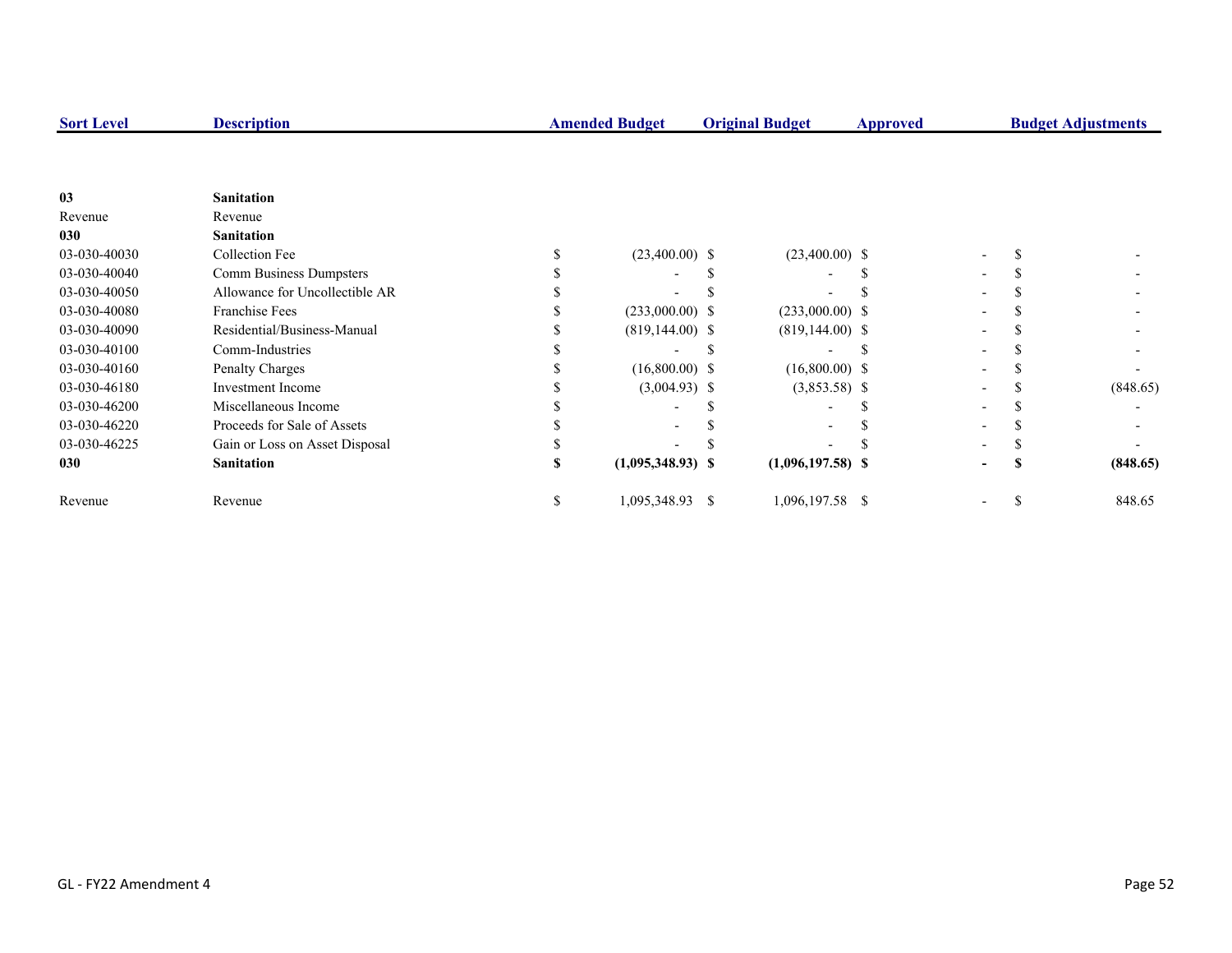| <b>Sort Level</b> | <b>Description</b>                    |              | <b>Amended Budget</b> |              | <b>Original Budget</b> | <b>Approved</b>           |  | <b>Budget Adjustments</b> |        |
|-------------------|---------------------------------------|--------------|-----------------------|--------------|------------------------|---------------------------|--|---------------------------|--------|
|                   |                                       |              |                       |              |                        |                           |  |                           |        |
| Expense           | Expense                               |              |                       |              |                        |                           |  |                           |        |
| 010               | Legislative                           |              |                       |              |                        |                           |  |                           |        |
| 03-010-52955      | Inventory Adjustment                  | \$           |                       | \$.          |                        | \$                        |  | S                         |        |
| 010               | Legislative                           | $\mathbf S$  |                       | \$           |                        | S                         |  | S                         |        |
| 030               | <b>Sanitation</b>                     |              |                       |              |                        |                           |  |                           |        |
| 03-030-50240      | <b>Insurance-Retirees</b>             | \$           |                       |              |                        | \$                        |  | S                         |        |
| 03-030-50610      | Pensions-Retirees                     |              |                       |              |                        | \$                        |  | <sup>\$</sup>             |        |
| 03-030-51250      | Garbage Hauler Contract               |              | 784,055.28            | -S           | 784,055.28             | <sup>\$</sup>             |  | <sup>\$</sup>             |        |
| 03-030-51757      | Professional Landfill                 |              |                       | \$.          |                        | S.                        |  | \$                        |        |
| 03-030-53010      | <b>Bad Debts</b>                      |              |                       |              |                        | \$                        |  | \$                        |        |
| 03-030-53600      | Miscellaneous                         |              |                       |              |                        | \$                        |  | <sup>\$</sup>             |        |
| 03-030-61500      | Depreciation                          |              |                       |              |                        | \$                        |  | \$                        |        |
| 030               | <b>Sanitation</b>                     | S            | 784,055.28 \$         |              | 784,055.28 \$          |                           |  | S                         |        |
| 071               | <b>Debt Service</b>                   |              |                       |              |                        |                           |  |                           |        |
| 03-071-58436      | Principal-Sanit KLC Incin             | \$           |                       | \$           |                        | \$                        |  | \$                        |        |
| 03-071-73547      | Amortization                          | \$           |                       | $\mathbb{S}$ |                        | $\mathbb{S}$              |  | \$                        |        |
| 071               | <b>Debt Service</b>                   | $\mathbf S$  |                       | \$           |                        | $\boldsymbol{\mathsf{s}}$ |  | S                         |        |
| 073               | <b>Interfund Approp &amp; Trnsfrs</b> |              |                       |              |                        |                           |  |                           |        |
| 03-073-60200      | Administrative Overhead               | \$           | 276,454.09 \$         |              | 276,454.09 \$          |                           |  | \$                        |        |
| 073               | <b>Interfund Approp &amp; Trnsfrs</b> | $\mathbf{s}$ | 276,454.09 \$         |              | 276,454.09 \$          |                           |  | S                         |        |
| Expense           | Expense                               | \$           | 1,060,509.37 \$       |              | 1,060,509.37 \$        |                           |  | <sup>\$</sup>             |        |
| 03                | <b>Sanitation</b>                     | \$           | 34,839.56 \$          |              | 35,688.21 \$           |                           |  | S                         | 848.65 |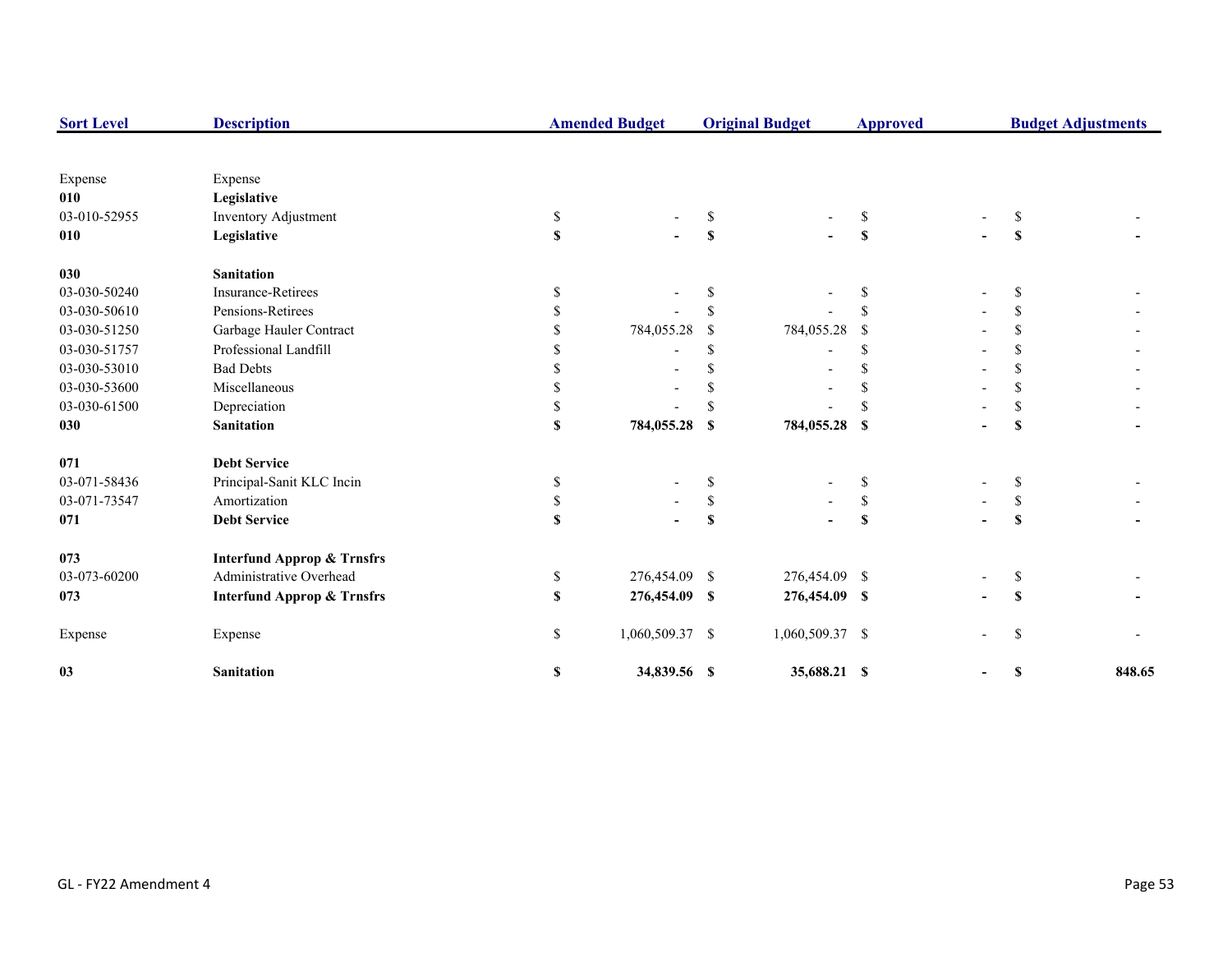| <b>Sort Level</b> | <b>Description</b>               | <b>Amended Budget</b> |        | <b>Original Budget</b> |                          | <b>Approved</b> |                          |   | <b>Budget Adjustments</b> |
|-------------------|----------------------------------|-----------------------|--------|------------------------|--------------------------|-----------------|--------------------------|---|---------------------------|
|                   |                                  |                       |        |                        |                          |                 |                          |   |                           |
| 05                | <b>CDBG Economic Development</b> |                       |        |                        |                          |                 |                          |   |                           |
| Revenue           | Revenue                          |                       |        |                        |                          |                 |                          |   |                           |
| 050               | <b>Community Services</b>        |                       |        |                        |                          |                 |                          |   |                           |
| 05-050-40050      | Bad Debt Expense CDBG            |                       | $\sim$ |                        | $\sim$                   |                 | $\sim$                   |   |                           |
| 05-050-46180      | <b>Investment Income</b>         |                       | $\sim$ |                        | $\sim$                   |                 | $\sim$                   |   |                           |
| 05-050-47160      | J D Novitec Note Receivable      |                       | $\sim$ |                        | $\sim$                   |                 | $\sim$                   |   |                           |
| 050               | <b>Community Services</b>        |                       | $\sim$ |                        | $\sim$                   |                 | $\sim$                   | э |                           |
| Revenue           | Revenue                          |                       | $\sim$ | ъ                      | $\overline{\phantom{a}}$ | £.              | $\overline{\phantom{a}}$ | ъ |                           |
| 05                | <b>CDBG Economic Development</b> |                       |        |                        |                          |                 | $\sim$                   |   |                           |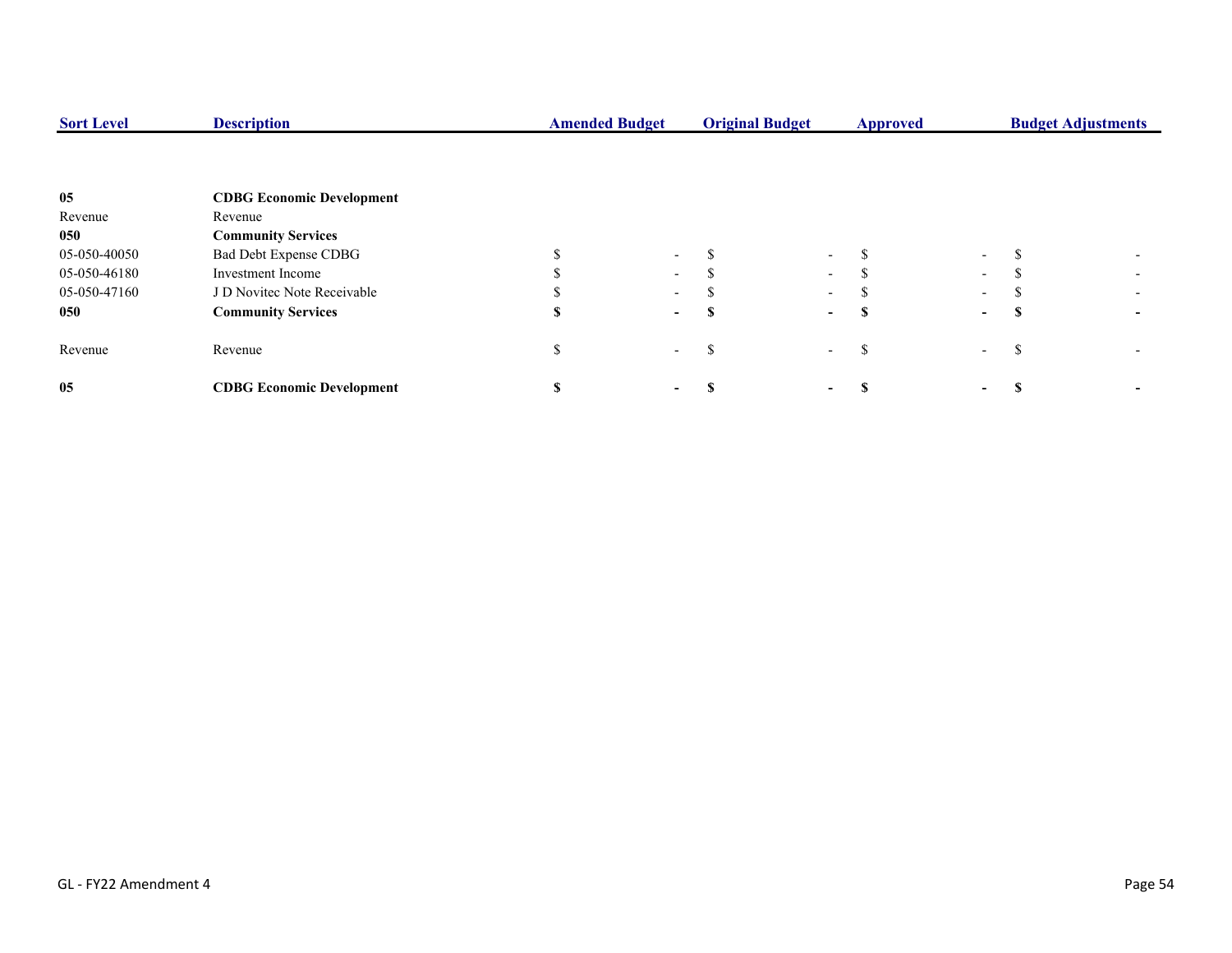| <b>Sort Level</b> | <b>Description</b>                  |              | <b>Amended Budget</b><br><b>Original Budget</b> |               |                          | <b>Approved</b> | <b>Budget Adjustments</b> |    |          |
|-------------------|-------------------------------------|--------------|-------------------------------------------------|---------------|--------------------------|-----------------|---------------------------|----|----------|
|                   |                                     |              |                                                 |               |                          |                 |                           |    |          |
| 06                | <b>Municpal Aid</b>                 |              |                                                 |               |                          |                 |                           |    |          |
| Revenue           | Revenue                             |              |                                                 |               |                          |                 |                           |    |          |
| 060               | <b>Municipal Aid</b>                |              |                                                 |               |                          |                 |                           |    |          |
| 06-060-46160      | Ky Tax Rebate                       | \$           |                                                 | <sup>\$</sup> |                          | <sup>\$</sup>   |                           | \$ |          |
| 06-060-46180      | Investment Income                   | \$           | $(173.53)$ \$                                   |               | $(666.89)$ \$            |                 |                           | \$ | (493.36) |
| 06-060-46220      | Proceeds for Sale of Assets         | \$           |                                                 | \$            | $\overline{a}$           | \$              |                           | \$ |          |
| 06-060-46225      | Gain or Loss on Asset Disposal      | \$           |                                                 | $\mathcal{S}$ |                          | \$              |                           | \$ |          |
| 06-060-47160      | Ky Tax Rebate                       | \$           | $(170,770.00)$ \$                               |               | $(170,770.00)$ \$        |                 |                           | \$ |          |
| 06-060-47161      | KY Tax Rebate                       | \$           |                                                 | \$.           |                          | <sup>\$</sup>   |                           | \$ |          |
| 06-060-47165      | Ky Special Grant                    | \$           |                                                 |               |                          | \$              |                           | \$ |          |
| 06-060-47170      | Special Mun/Aid Disc Bond           | \$           |                                                 |               |                          | S               |                           | \$ |          |
| 06-060-47180      | LGEAF/Coal/Mineral                  | \$           | $(18,000.00)$ \$                                |               | $(18,000.00)$ \$         |                 |                           | \$ |          |
| 06-060-47270      | Appropriation-General Fund          | \$           | $(236,000.00)$ \$                               |               | $(236,000.00)$ \$        |                 |                           | \$ |          |
| 06-060-48100      | <b>Contribution Infrastr Assets</b> | \$           |                                                 | <sup>\$</sup> |                          | <sup>\$</sup>   |                           | \$ |          |
| 060               | <b>Municipal Aid</b>                | \$           | $(424, 943.53)$ \$                              |               | $(425, 436.89)$ \$       |                 |                           | \$ | (493.36) |
| Revenue           | Revenue                             | $\mathbb{S}$ | 424,943.53 \$                                   |               | 425,436.89 \$            |                 |                           | \$ | 493.36   |
| Expense           | Expense                             |              |                                                 |               |                          |                 |                           |    |          |
| 060               | <b>Municipal Aid</b>                |              |                                                 |               |                          |                 |                           |    |          |
| 06-060-51765      | Professional - Other                | \$           | 35,000.00 \$                                    |               | 35,000.00 \$             |                 |                           | \$ |          |
| 06-060-51766      | Professional-Street Rep/Maint       | \$           | 15,000.00                                       | -S            | 15,000.00 \$             |                 |                           | \$ |          |
| 06-060-51830      | Street Paving Ky Tax Rebate         | \$           | 136,000.00                                      | <sup>\$</sup> | 136,000.00 \$            |                 |                           | \$ |          |
| 06-060-51840      | Street Paving-SP Mun/Aid Disc       | \$           |                                                 | <sup>\$</sup> | $\overline{\phantom{a}}$ | <sup>\$</sup>   |                           | \$ |          |
| 06-060-52090      | Supplies - Curbs                    | \$           |                                                 | \$.           |                          | \$              |                           | \$ |          |
| 06-060-52500      | Supplies-Sidewalks & Curbs          | \$           | 45,000.00                                       | \$            | 45,000.00                | \$              |                           | \$ |          |
| 06-060-52890      | <b>GIS Program</b>                  | \$           |                                                 | \$.           | $\overline{a}$           | <sup>\$</sup>   |                           | \$ |          |
| 06-060-52897      | Supplies-Streets                    | \$           |                                                 | \$            |                          | \$              |                           | \$ |          |
| 06-060-61500      | Depreciation                        | \$           |                                                 | \$            |                          | \$              |                           | \$ |          |
| 06-060-79300      | <b>Street Construction</b>          | \$           |                                                 | \$.           |                          | \$              |                           | \$ |          |
| 06-060-79330      | <b>Street Equipment</b>             | \$           |                                                 |               |                          | \$              |                           | \$ |          |
| 06-060-79500      | Street - Vehicles                   | \$           |                                                 |               |                          | $\mathbf S$     |                           | \$ |          |
| 060               | <b>Municipal Aid</b>                | \$           | 231,000.00                                      | <b>S</b>      | 231,000.00               | - \$            |                           | \$ |          |

**073 Interfund Approp & Trnsfrs**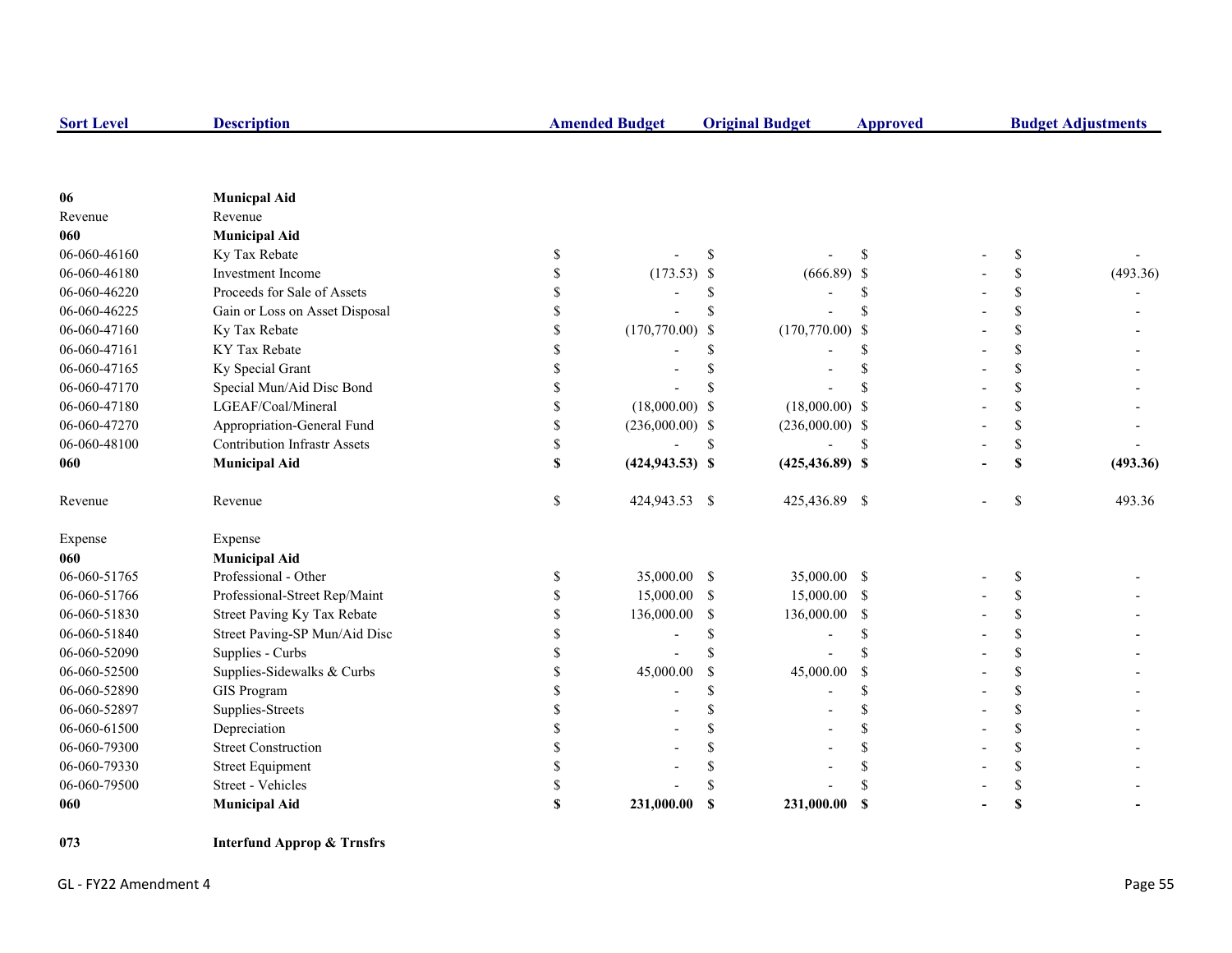| <b>Sort Level</b> | <b>Description</b>                    | <b>Amended Budget</b> |  | <b>Original Budget</b>   | Approved |                          | <b>Budget Adjustments</b> |        |
|-------------------|---------------------------------------|-----------------------|--|--------------------------|----------|--------------------------|---------------------------|--------|
| 06-073-60500      | Municipal Aid Appropriation           | 194,087.74 \$         |  | 194,087.74 \$            |          | $\overline{\phantom{a}}$ |                           |        |
| 06-073-62012      | Transfer Out - Utility Fund           | $\sim$                |  | $\overline{\phantom{a}}$ |          | $\overline{\phantom{0}}$ |                           |        |
| 073               | <b>Interfund Approp &amp; Trnsfrs</b> | 194,087.74 \$         |  | 194,087.74 \$            |          | $\sim$                   | - 30                      |        |
| Expense           | Expense                               | 425,087.74 \$         |  | 425,087.74 \$            |          | $\overline{\phantom{a}}$ |                           |        |
| 06                | <b>Municpal Aid</b>                   | $(144.21)$ \$         |  | 349.15 \$                |          | $\sim$                   |                           | 493.36 |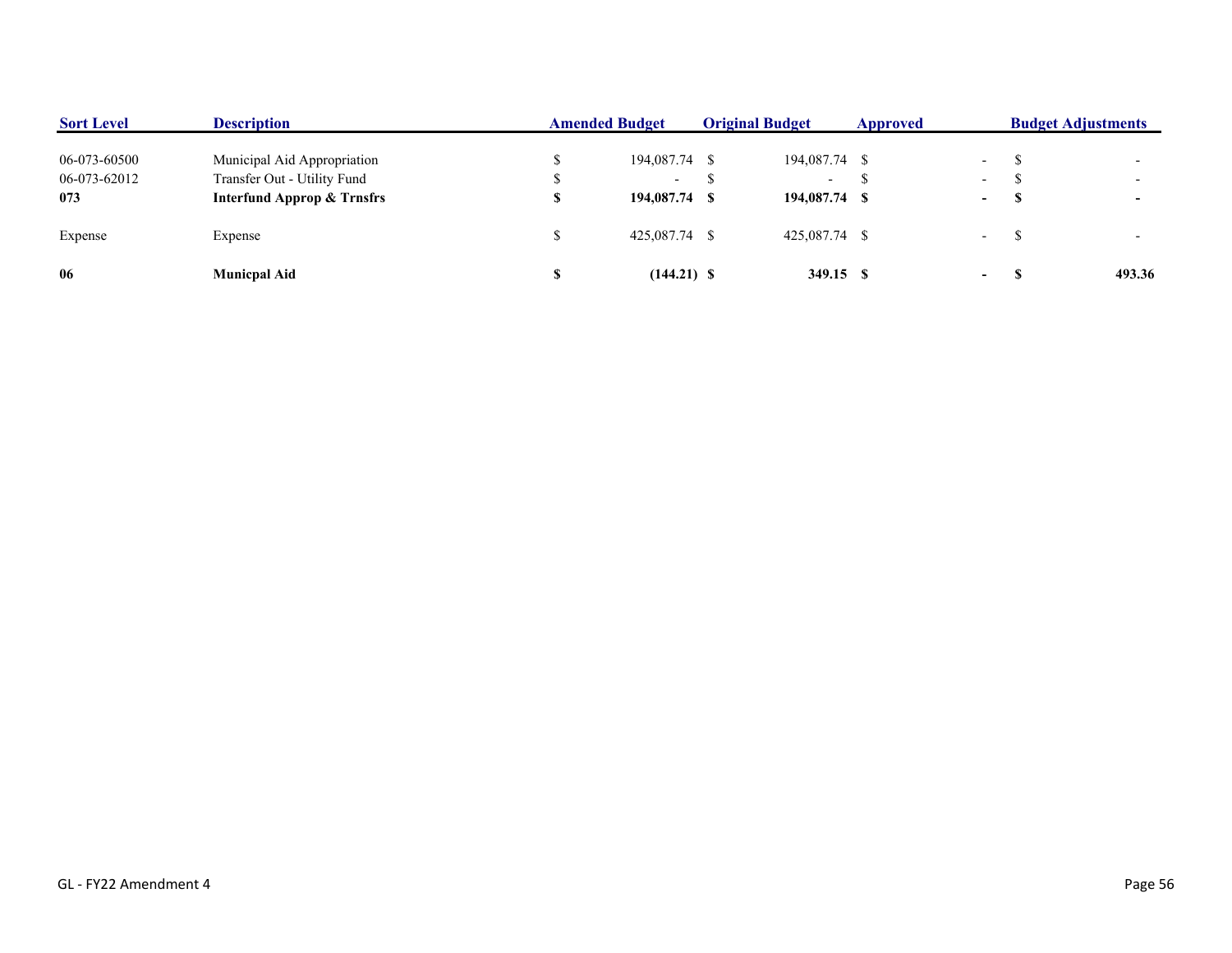| <b>Sort Level</b> | <b>Description</b>            | <b>Amended Budget</b> |                          | <b>Original Budget</b> |                          | <b>Budget Adjustments</b><br><b>Approved</b> |                          |               |  |
|-------------------|-------------------------------|-----------------------|--------------------------|------------------------|--------------------------|----------------------------------------------|--------------------------|---------------|--|
|                   |                               |                       |                          |                        |                          |                                              |                          |               |  |
| ${\bf 08}$        | <b>Frances M Harris Trust</b> |                       |                          |                        |                          |                                              |                          |               |  |
| Revenue           | Revenue                       |                       |                          |                        |                          |                                              |                          |               |  |
| 080               | <b>Trust</b>                  |                       |                          |                        |                          |                                              |                          |               |  |
| 08-080-46180      | Investment Income             | S.                    |                          |                        |                          |                                              | $\overline{\phantom{a}}$ |               |  |
| 080               | <b>Trust</b>                  | $\mathbf{s}$          | -                        | S                      | $\sim$                   | \$                                           | $\blacksquare$           | -S            |  |
| Revenue           | Revenue                       | \$                    | $\overline{\phantom{0}}$ | \$                     | $\overline{\phantom{a}}$ | <sup>\$</sup>                                | $\overline{a}$           | -S            |  |
| Expense           | Expense                       |                       |                          |                        |                          |                                              |                          |               |  |
| 080               | <b>Trust</b>                  |                       |                          |                        |                          |                                              |                          |               |  |
| 08-080-51140      | Landscaping                   |                       | $\overline{\phantom{a}}$ |                        | $\overline{\phantom{a}}$ |                                              | $\overline{\phantom{a}}$ |               |  |
| 08-080-53600      | Miscellaneous                 |                       | $\overline{\phantom{0}}$ |                        | $\sim$                   |                                              | $\overline{\phantom{a}}$ |               |  |
| 08-080-61500      | Depreciation                  |                       |                          |                        | $\overline{\phantom{a}}$ |                                              |                          |               |  |
| 080               | <b>Trust</b>                  | \$.                   | $\overline{\phantom{0}}$ | S                      | $\blacksquare$           | S                                            | $\overline{\phantom{a}}$ | -S            |  |
| Expense           | Expense                       | \$                    | $\overline{\phantom{a}}$ | \$                     | $\overline{\phantom{a}}$ | \$                                           | $\overline{\phantom{a}}$ | <sup>\$</sup> |  |
| 08                | <b>Frances M Harris Trust</b> | \$                    |                          | \$                     |                          | S                                            | $\blacksquare$           | <b>S</b>      |  |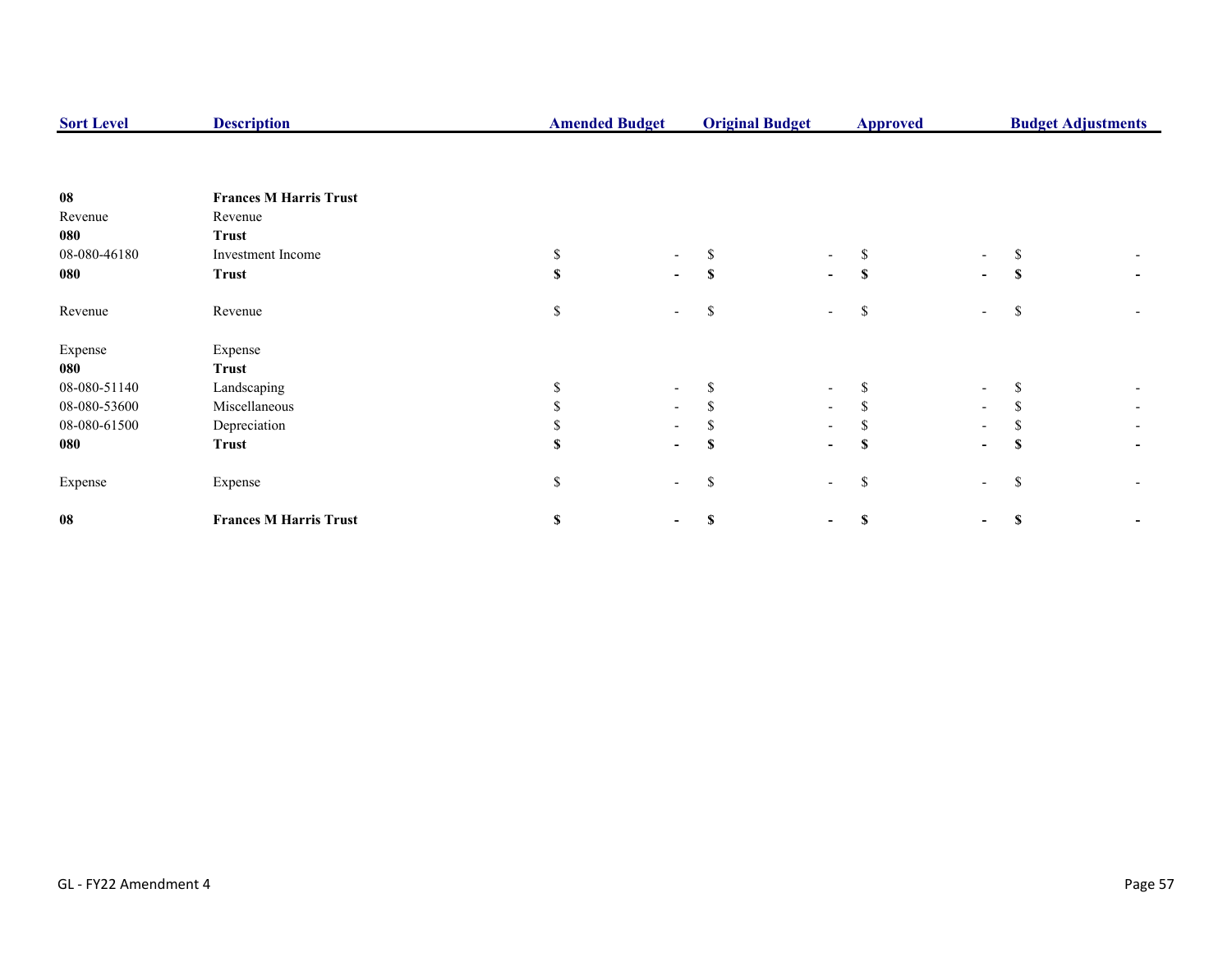| <b>Sort Level</b> | <b>Description</b>                    |     | <b>Amended Budget</b> |    | <b>Original Budget</b> | <b>Approved</b> |                          |               | <b>Budget Adjustments</b> |
|-------------------|---------------------------------------|-----|-----------------------|----|------------------------|-----------------|--------------------------|---------------|---------------------------|
|                   |                                       |     |                       |    |                        |                 |                          |               |                           |
| 09                | <b>Perpetual Care</b>                 |     |                       |    |                        |                 |                          |               |                           |
| Revenue           | Revenue                               |     |                       |    |                        |                 |                          |               |                           |
| 090               | <b>Perpetual Care</b>                 |     |                       |    |                        |                 |                          |               |                           |
| 09-090-40110      | Perpetual Care/Lot Sales              | \$  | $(8,400.00)$ \$       |    | $(8,400.00)$ \$        |                 | $\overline{\phantom{a}}$ |               |                           |
| 09-090-40111      | Perpetual Care - Other Income         |     |                       | -S |                        | S               | $\overline{\phantom{a}}$ |               |                           |
| 09-090-46180      | <b>Investment Income</b>              |     | $(797.60)$ \$         |    | $(3,297.76)$ \$        |                 |                          |               | (2,500.16)                |
| 09-090-46181      | Gain/Loss on Investment               |     | $(5,654.20)$ \$       |    |                        | S               | $\overline{\phantom{a}}$ |               | 5,654.20                  |
| 09-090-47500      | Perpetual Care Bequest                |     |                       | S. |                        |                 |                          |               |                           |
| 090               | <b>Perpetual Care</b>                 | \$. | $(14,851.80)$ \$      |    | $(11,697.76)$ \$       |                 | $\blacksquare$           | S             | 3,154.04                  |
| Revenue           | Revenue                               | \$  | 14,851.80 \$          |    | 11,697.76 \$           |                 | $\overline{\phantom{a}}$ | <sup>\$</sup> | (3,154.04)                |
| Expense           | Expense                               |     |                       |    |                        |                 |                          |               |                           |
| 073               | <b>Interfund Approp &amp; Trnsfrs</b> |     |                       |    |                        |                 |                          |               |                           |
| 09-073-62100      | Cemetery Fund Appropriation           | \$  | $3,000.00$ \$         |    | $3,000.00$ \$          |                 |                          |               |                           |
| 073               | <b>Interfund Approp &amp; Trnsfrs</b> | \$  | $3,000.00$ \$         |    | $3,000.00$ \$          |                 | Ξ.                       | <b>S</b>      |                           |
| Expense           | Expense                               | \$  | 3,000.00 \$           |    | $3,000.00$ \$          |                 | $\overline{\phantom{a}}$ | <sup>\$</sup> |                           |
| 09                | <b>Perpetual Care</b>                 | \$  | 11,851.80 \$          |    | 8,697.76 \$            |                 |                          |               | (3,154.04)                |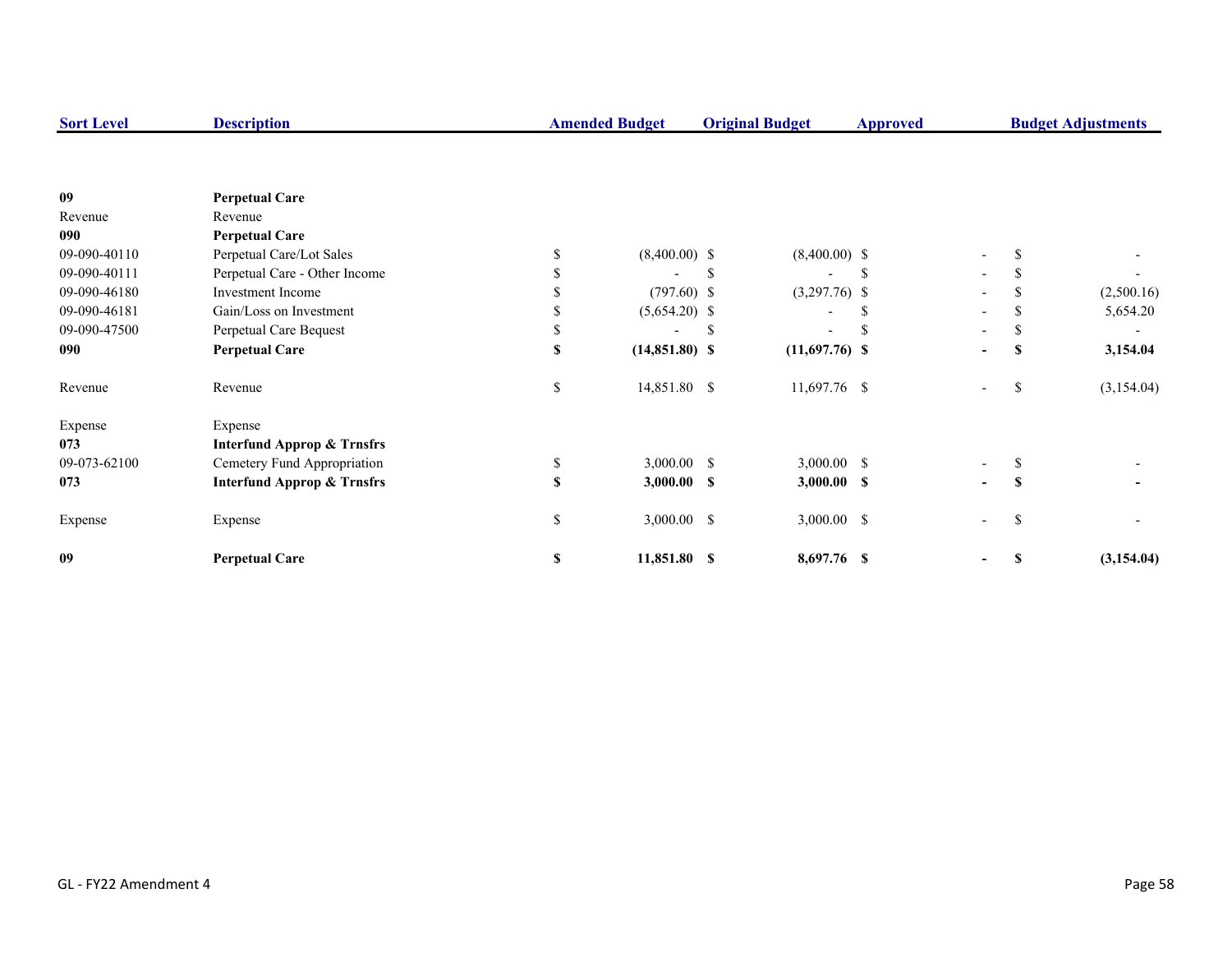| <b>Sort Level</b> | <b>Description</b>                    |    | <b>Amended Budget</b><br><b>Original Budget</b> |  | <b>Approved</b>   |  | <b>Budget Adjustments</b> |    |          |
|-------------------|---------------------------------------|----|-------------------------------------------------|--|-------------------|--|---------------------------|----|----------|
|                   |                                       |    |                                                 |  |                   |  |                           |    |          |
| 10                | Cemetary                              |    |                                                 |  |                   |  |                           |    |          |
| Revenue           | Revenue                               |    |                                                 |  |                   |  |                           |    |          |
| 100               | Cemetary                              |    |                                                 |  |                   |  |                           |    |          |
| 10-100-40050      | Allowance for Uncollectible AR        |    |                                                 |  |                   |  |                           |    |          |
| 10-100-40075      | Credit Card Fees                      |    |                                                 |  |                   |  |                           |    |          |
| 10-100-40120      | Lot Sales                             |    | $(40,000.00)$ \$                                |  | $(40,000.00)$ \$  |  |                           |    |          |
| 10-100-40130      | Memorials Received                    |    |                                                 |  |                   |  |                           |    |          |
| 10-100-40135      | Spears Bequest-Beauty/Upkeep          |    |                                                 |  |                   |  |                           |    |          |
| 10-100-40140      | Open/Close Graves                     |    | $(40,000.00)$ \$                                |  | $(40,000.00)$ \$  |  |                           |    |          |
| 10-100-46180      | <b>Investment Income</b>              |    | $(128.27)$ \$                                   |  | $(281.16)$ \$     |  |                           |    | (152.89) |
| 10-100-46200      | Miscellaneous Income                  |    |                                                 |  |                   |  |                           |    |          |
| 10-100-46220      | Proceeds for Sale of Assets           |    |                                                 |  |                   |  |                           |    |          |
| 10-100-46225      | Gain or Loss on Asset Disposal        |    |                                                 |  |                   |  |                           |    |          |
| 10-100-47270      | Appropriation-General Fund            |    | $(192,700.00)$ \$                               |  | $(192,700.00)$ \$ |  |                           |    |          |
| 10-100-47275      | Appropriation-Perp Care               |    | $(3,000.00)$ \$                                 |  | $(3,000.00)$ \$   |  |                           |    |          |
| 100               | Cemetary                              | \$ | $(275,828.27)$ \$                               |  | $(275,981.16)$ \$ |  |                           |    | (152.89) |
| Revenue           | Revenue                               | \$ | 275,828.27 \$                                   |  | 275,981.16 \$     |  |                           | \$ | 152.89   |
| Expense           | Expense                               |    |                                                 |  |                   |  |                           |    |          |
| 073               | <b>Interfund Approp &amp; Trnsfrs</b> |    |                                                 |  |                   |  |                           |    |          |
| 10-073-60100      | Cemetery Overhead                     | S. | 46,977.40 \$                                    |  | 46,977.40 \$      |  |                           |    |          |
| 073               | <b>Interfund Approp &amp; Trnsfrs</b> | \$ | 46,977.40 \$                                    |  | 46,977.40 \$      |  |                           |    |          |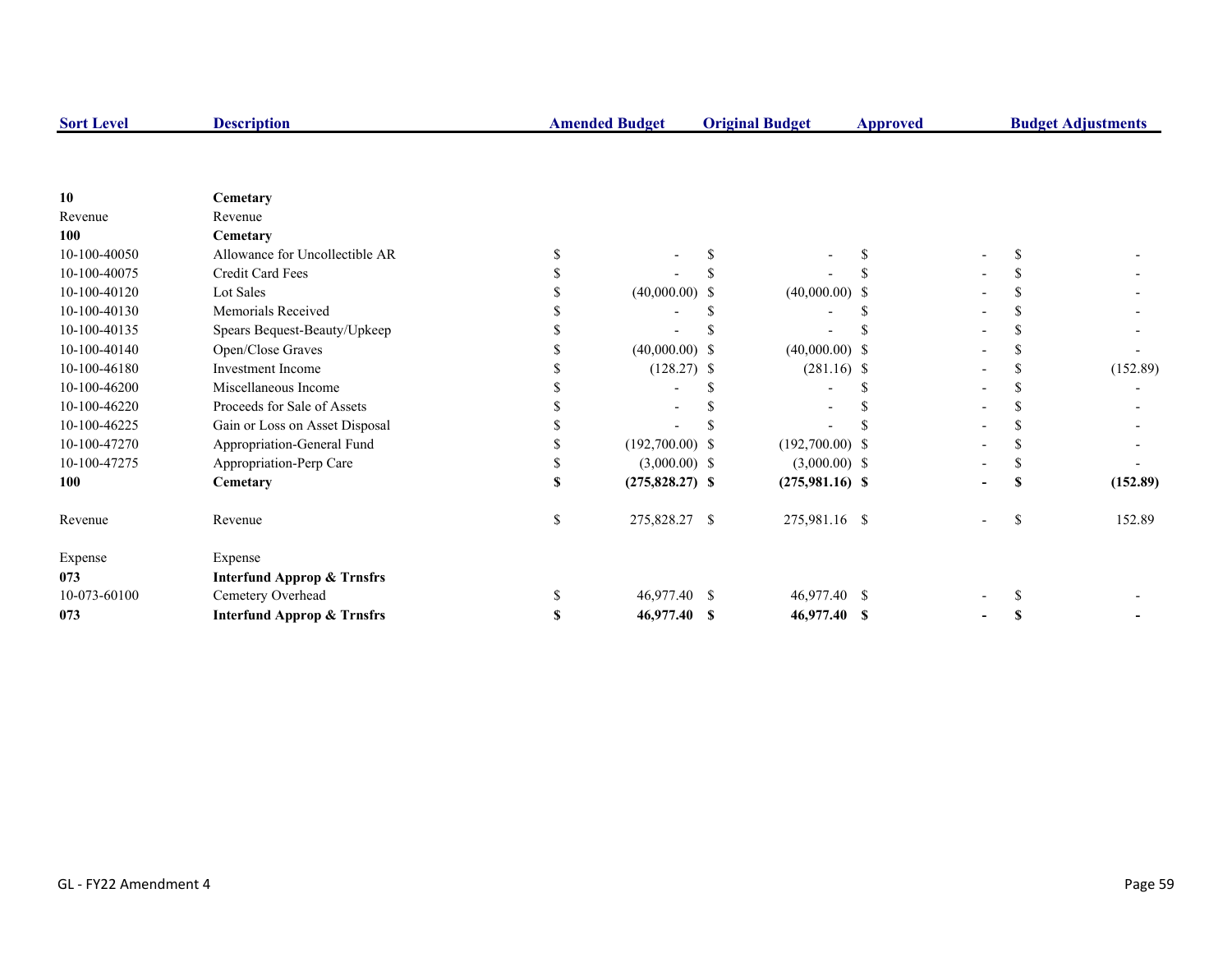| <b>Sort Level</b> | <b>Description</b>                  |             | <b>Amended Budget</b> |                           | <b>Original Budget</b> | <b>Approved</b> | <b>Budget Adjustments</b> |                    |             |
|-------------------|-------------------------------------|-------------|-----------------------|---------------------------|------------------------|-----------------|---------------------------|--------------------|-------------|
|                   |                                     |             |                       |                           |                        |                 |                           |                    |             |
| 100               | Cemetary                            |             |                       |                           |                        |                 |                           |                    |             |
| 10-100-50010      | Compensation                        | \$          |                       | \$                        |                        | \$              |                           | \$                 |             |
| 10-100-50110      | FICA/Medicare                       | \$          |                       | <sup>\$</sup>             |                        | \$              |                           | <sup>\$</sup>      |             |
| 10-100-50240      | <b>Insurance-Retirees</b>           | S           | 4,017.00              | \$                        | 4,017.00               | -S              |                           | $\mathbf{\hat{S}}$ |             |
| 10-100-50250      | Insurance-Unemployment              | \$          |                       | <sup>\$</sup>             |                        | \$              |                           | \$                 |             |
| 10-100-50260      | Insurance-Workers Comp              | S           |                       | $\mathcal{S}$             |                        | $\mathbf S$     |                           | $\mathbf{\hat{S}}$ |             |
| 10-100-50610      | Pensions-Retirees                   | \$          | 1,200.00              | \$                        | 1,200.00               | -S              |                           | \$                 |             |
| 10-100-51125      | <b>Contract Labor-Delk Services</b> | \$          | 188,700.00            | <sup>\$</sup>             | 188,700.00             | - S             |                           | \$                 |             |
| 10-100-51221      | <b>Technology Lease Payments</b>    | \$          | 340.07                | $\mathcal{S}$             | 340.07 \$              |                 |                           | \$                 | $0.00\,$    |
| 10-100-51310      | Janitorial Service & Related        | \$          | 1,200.00              | \$                        | 1,200.00               | - \$            |                           |                    |             |
| 10-100-51748      | Profess-License Maint/Support       | $\mathbf S$ | 77.00                 | $\mathcal{S}$             | 77.00                  | $\mathbf{s}$    |                           | $\mathbf{\hat{S}}$ |             |
| 10-100-51765      | Professional-Other                  | \$          | 5,000.00              | \$                        | 5,000.00               | <b>S</b>        |                           |                    |             |
| 10-100-51860      | Tree Maintenance                    | \$          | 6,000.00              | \$                        | 6,000.00               | <b>S</b>        |                           | $\mathbf{\hat{S}}$ |             |
| 10-100-51940      | Utilities-Communications            | \$          | 1,328.00              | <sup>\$</sup>             | 828.00                 | - \$            |                           | \$                 | 500.00      |
| 10-100-51950      | Utilities-Water/Sewer               | \$          | 375.00                | \$                        | 375.00                 | -S              |                           | \$                 |             |
| 10-100-52110      | Equipment (Under \$2,000 Each)      |             |                       | \$                        |                        | \$              |                           | \$                 |             |
| 10-100-52120      | Supplies-Equip Maint/Repair         |             |                       | \$                        | $\blacksquare$         | \$              |                           |                    |             |
| 10-100-52330      | Herbicides                          |             |                       | \$                        |                        | $\mathbf S$     |                           |                    |             |
| 10-100-52750      | Supplies-Other                      | \$          | 2,000.00              | \$                        | 2,000.00               | -S              |                           |                    |             |
| 10-100-52890      | Software                            |             | 17.00                 | \$                        | 17.00                  | $\mathcal{S}$   |                           |                    |             |
| 10-100-52925      | Trees/Schrubs/Flowers               |             |                       | \$                        |                        | \$              |                           |                    |             |
| 10-100-53200      | Credit Card Merchant Fees           |             |                       | \$                        |                        | \$              |                           |                    |             |
| 10-100-53470      | Dues & Subscriptions                |             | 34.00                 | $\mathcal{S}$             | 34.00                  | <sup>\$</sup>   |                           |                    |             |
| 10-100-53600      | Miscellaneous                       |             | 10.00                 | <sup>\$</sup>             | 10.00                  | - \$            |                           |                    |             |
| 10-100-53700      | Perpetual Care                      |             | 8,000.00              | \$                        | 8,000.00               | $\mathbf{s}$    |                           |                    |             |
| 10-100-54200      | Insurance & Bonds                   |             | 903.83                | \$                        | 903.83                 | -S              |                           |                    | 0.00        |
| 10-100-61500      | Depreciation                        |             |                       | \$                        |                        | \$              |                           | \$                 |             |
| 10-100-79600      | Cemetery Equipment                  |             |                       | \$                        | 10,000.00              | \$              |                           | \$                 | (10,000.00) |
| 10-100-79700      | Land Improvmnts                     |             |                       | \$                        |                        | \$              |                           | \$                 |             |
| 100               | Cemetary                            | S           | 219,201.91            | $\boldsymbol{\mathsf{s}}$ | 228,701.90 \$          |                 |                           | \$                 | (9,499.99)  |
| Expense           | Expense                             | $\mathbf S$ | 266,179.31 \$         |                           | 275,679.30 \$          |                 |                           | <sup>\$</sup>      | (9,499.99)  |
| 10                | Cemetary                            | S           | 9,648.96 \$           |                           | 301.86 \$              |                 |                           | \$                 | 9,652.89    |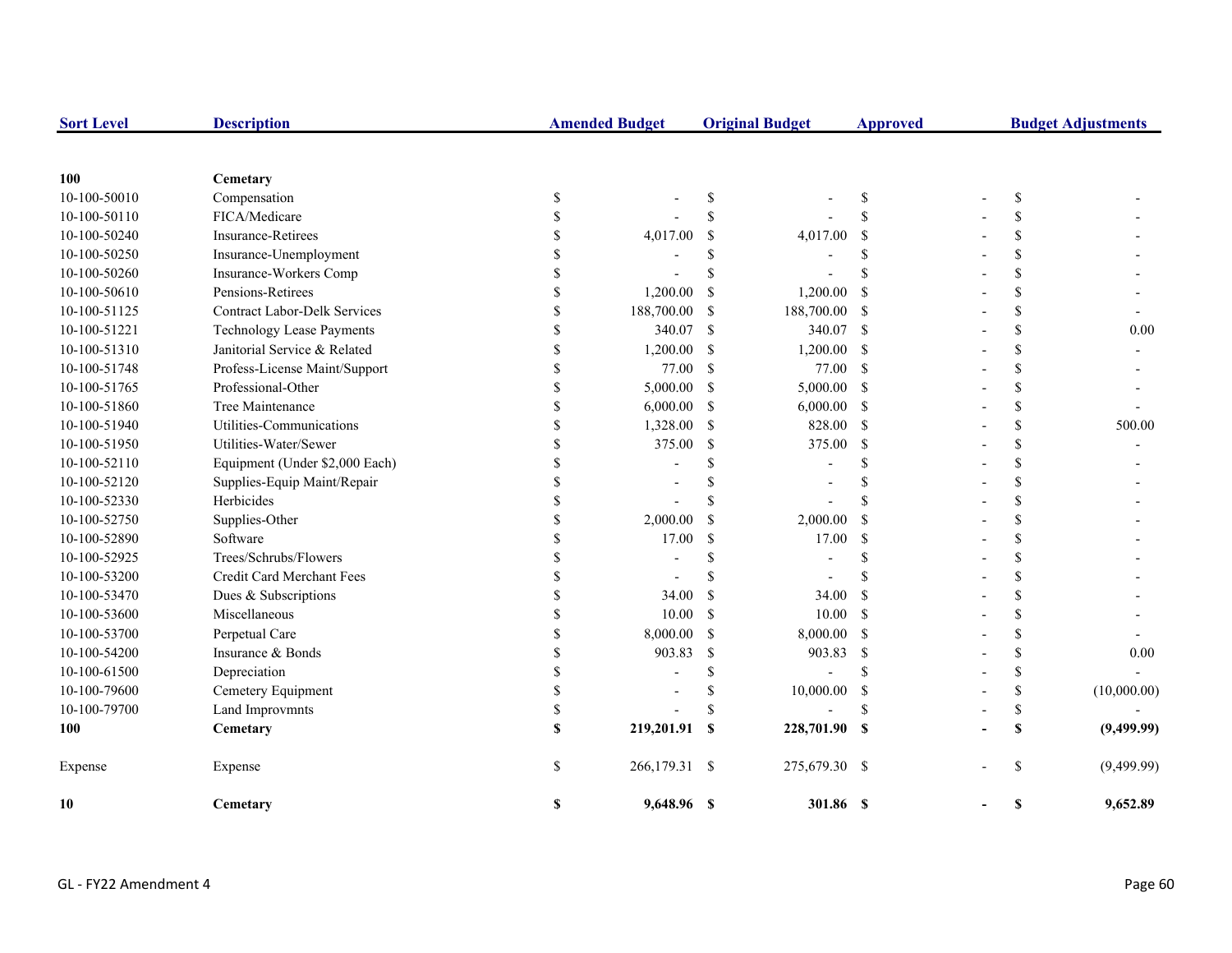| <b>Sort Level</b> | <b>Description</b>                    |    | <b>Amended Budget</b> |              | <b>Original Budget</b> | <b>Approved</b> |  | <b>Budget Adjustments</b> |  |
|-------------------|---------------------------------------|----|-----------------------|--------------|------------------------|-----------------|--|---------------------------|--|
|                   |                                       |    |                       |              |                        |                 |  |                           |  |
| 12                | <b>CDBG Harristown</b>                |    |                       |              |                        |                 |  |                           |  |
| Revenue           | Revenue                               |    |                       |              |                        |                 |  |                           |  |
| 120               | <b>CDBG Harristown</b>                |    |                       |              |                        |                 |  |                           |  |
| 12-120-43338      | <b>State Grant</b>                    | S  |                       | S            |                        | \$              |  | <sup>\$</sup>             |  |
| 12-120-47155      | Harristown CDBG                       | \$ |                       | \$           |                        | \$              |  | <sup>\$</sup>             |  |
| 12-120-47170      | Program Income                        | \$ |                       | \$           |                        | S.              |  | S                         |  |
| 120               | <b>CDBG Harristown</b>                | \$ |                       | S            |                        | $\mathbf S$     |  | \$                        |  |
| Revenue           | Revenue                               | \$ |                       | \$           |                        | $\mathbb{S}$    |  | \$                        |  |
| Expense           | Expense                               |    |                       |              |                        |                 |  |                           |  |
| 073               | <b>Interfund Approp &amp; Trnsfrs</b> |    |                       |              |                        |                 |  |                           |  |
| 12-073-60120      | CDBG Fund Transfer In From GF         | S  |                       | \$           |                        | S               |  | S                         |  |
| 12-073-62010      | Transfer Out - General Fund           | S  |                       | $\mathbb{S}$ |                        | S               |  | \$                        |  |
| 073               | <b>Interfund Approp &amp; Trnsfrs</b> | \$ |                       | S            |                        | S               |  | S                         |  |
| 120               | <b>CDBG</b> Harristown                |    |                       |              |                        |                 |  |                           |  |
| 12-120-51006      | Acquistition Phase II                 | S  |                       | \$           |                        | <sup>\$</sup>   |  | S                         |  |
| 12-120-51757      | Professional Landfill                 |    |                       | \$           |                        |                 |  | S                         |  |
| 12-120-51765      | Professional-Other                    |    |                       | \$.          |                        | <sup>\$</sup>   |  | \$                        |  |
| 12-120-51830      | <b>Street Paving CDBG</b>             |    |                       |              |                        | <sup>\$</sup>   |  | <sup>\$</sup>             |  |
| 12-120-52500      | Supplies-Sidewalks                    |    |                       | \$           |                        | \$              |  | \$                        |  |
| 12-120-56270      | <b>Community Projects</b>             | \$ |                       | \$           |                        | \$              |  | \$                        |  |
| 120               | <b>CDBG</b> Harristown                |    |                       | S            |                        | S               |  | $\mathbf S$               |  |
| Expense           | Expense                               | S. |                       | \$           |                        | $\mathbf S$     |  | \$                        |  |
| 12                | <b>CDBG Harristown</b>                | \$ |                       | \$           |                        | \$              |  | \$                        |  |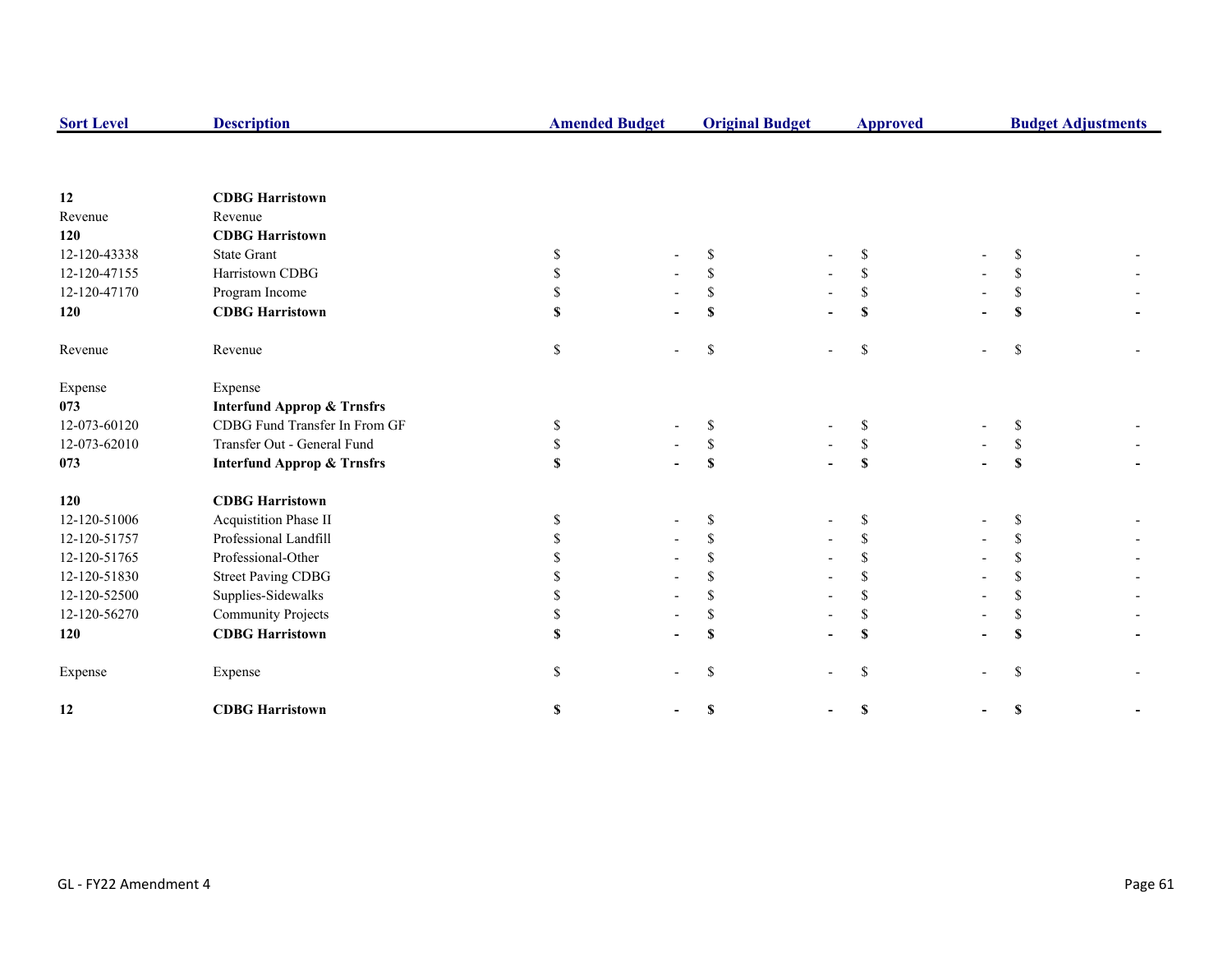| <b>Sort Level</b> | <b>Description</b>             |    | <b>Amended Budget</b> |  | <b>Original Budget</b>   | Approved |                          | <b>Budget Adjustments</b> |             |
|-------------------|--------------------------------|----|-----------------------|--|--------------------------|----------|--------------------------|---------------------------|-------------|
|                   |                                |    |                       |  |                          |          |                          |                           |             |
| 13                | <b>Stormwater</b>              |    |                       |  |                          |          |                          |                           |             |
| Revenue           | Revenue                        |    |                       |  |                          |          |                          |                           |             |
| 130               | <b>Stormwater</b>              |    |                       |  |                          |          |                          |                           |             |
| 13-130-40050      | Allowance for Uncollectible AR |    |                       |  |                          |          | $\overline{\phantom{0}}$ |                           |             |
| 13-130-40160      | Penalty Charges                |    | $(4,200.00)$ \$       |  | $(2,000.00)$ \$          |          |                          |                           | 2,200.00    |
| 13-130-40600      | <b>Stormwater Fees</b>         |    | $(254,800.00)$ \$     |  | $(254,800.00)$ \$        |          |                          |                           |             |
| 13-130-46180      | Investment Income              |    | $(5,619.07)$ \$       |  | $(6,570.89)$ \$          |          |                          |                           | (951.82)    |
| 13-130-46181      | Gain/Loss on Investment        |    | $(9,556.27)$ \$       |  | $\overline{\phantom{0}}$ |          |                          |                           | 9,556.27    |
| 13-130-46220      | Proceeds for Sale of Assets    |    |                       |  |                          |          |                          |                           |             |
| 13-130-46225      | Gain or Loss on Asset Disposal |    |                       |  |                          |          |                          |                           |             |
| 13-130-47270      | Appropriation-General Fund     |    | $(20,000.00)$ \$      |  | $(20,000.00)$ \$         |          |                          |                           |             |
| 13-130-47280      | Appropriation-Cemetary         |    | $(12,327.94)$ \$      |  | $(12,327.94)$ \$         |          |                          |                           |             |
| 130               | <b>Stormwater</b>              |    | $(306, 503.27)$ \$    |  | $(295,698.83)$ \$        |          | $\overline{\phantom{a}}$ |                           | 10,804.44   |
| Revenue           | Revenue                        | ъ. | 306,503.27 \$         |  | 295,698.83 \$            |          | $\overline{\phantom{a}}$ |                           | (10,804.44) |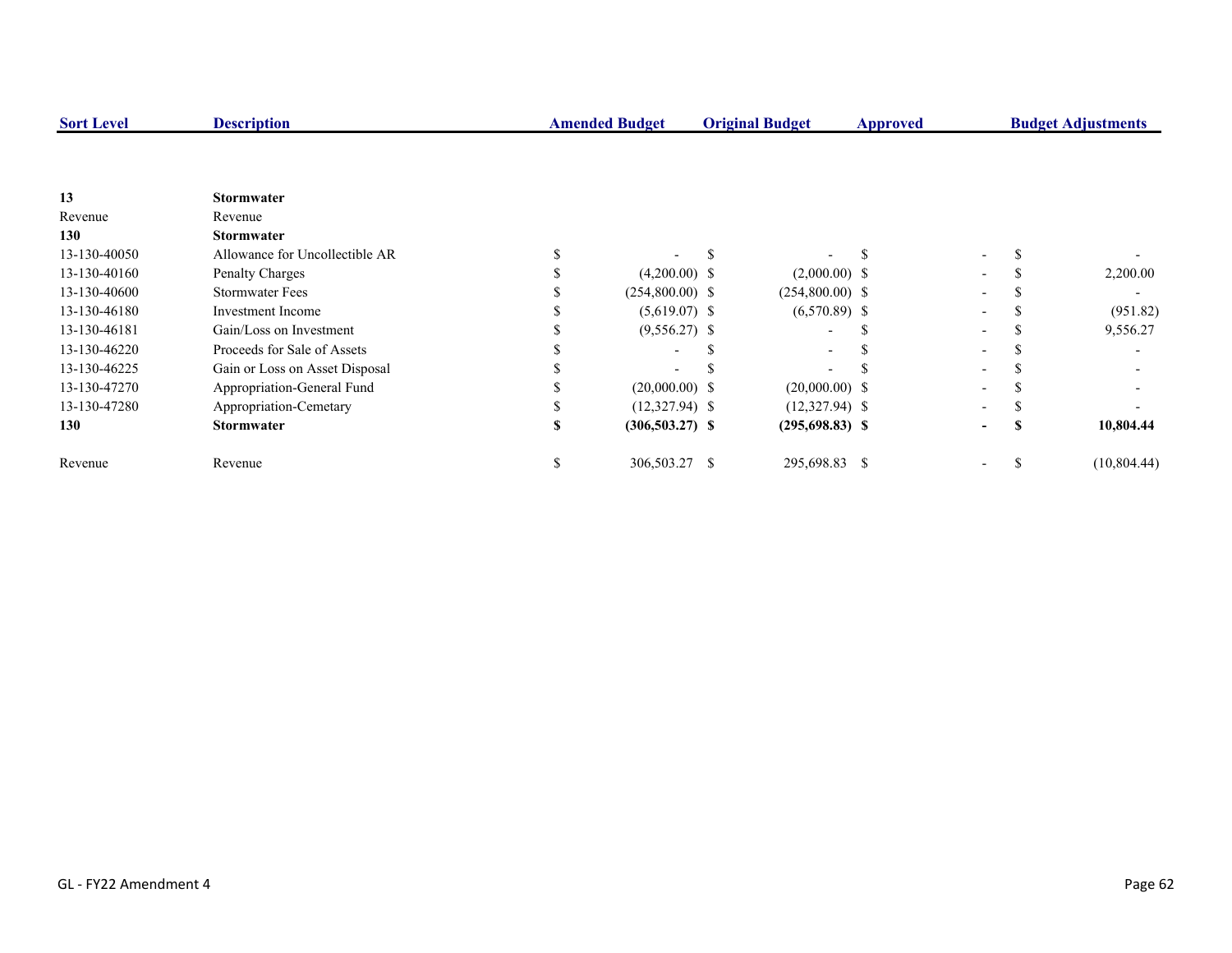| <b>Sort Level</b> | <b>Description</b>  | <b>Amended Budget</b> |            | <b>Original Budget</b> |        | Approved |                          | <b>Budget Adjustments</b> |                          |  |
|-------------------|---------------------|-----------------------|------------|------------------------|--------|----------|--------------------------|---------------------------|--------------------------|--|
|                   |                     |                       |            |                        |        |          |                          |                           |                          |  |
|                   |                     |                       |            |                        |        |          |                          |                           |                          |  |
| Expense           | Expense             |                       |            |                        |        |          |                          |                           |                          |  |
| 071               | <b>Debt Service</b> |                       |            |                        |        |          |                          |                           |                          |  |
| 13-071-73547      | Amortization        |                       | $\sim$ $-$ |                        | $\sim$ |          | $\overline{\phantom{0}}$ |                           | $\overline{\phantom{0}}$ |  |
| 071               | <b>Debt Service</b> |                       | $\sim$     |                        | $\sim$ | - 17     | $\overline{\phantom{a}}$ |                           | $\overline{\phantom{a}}$ |  |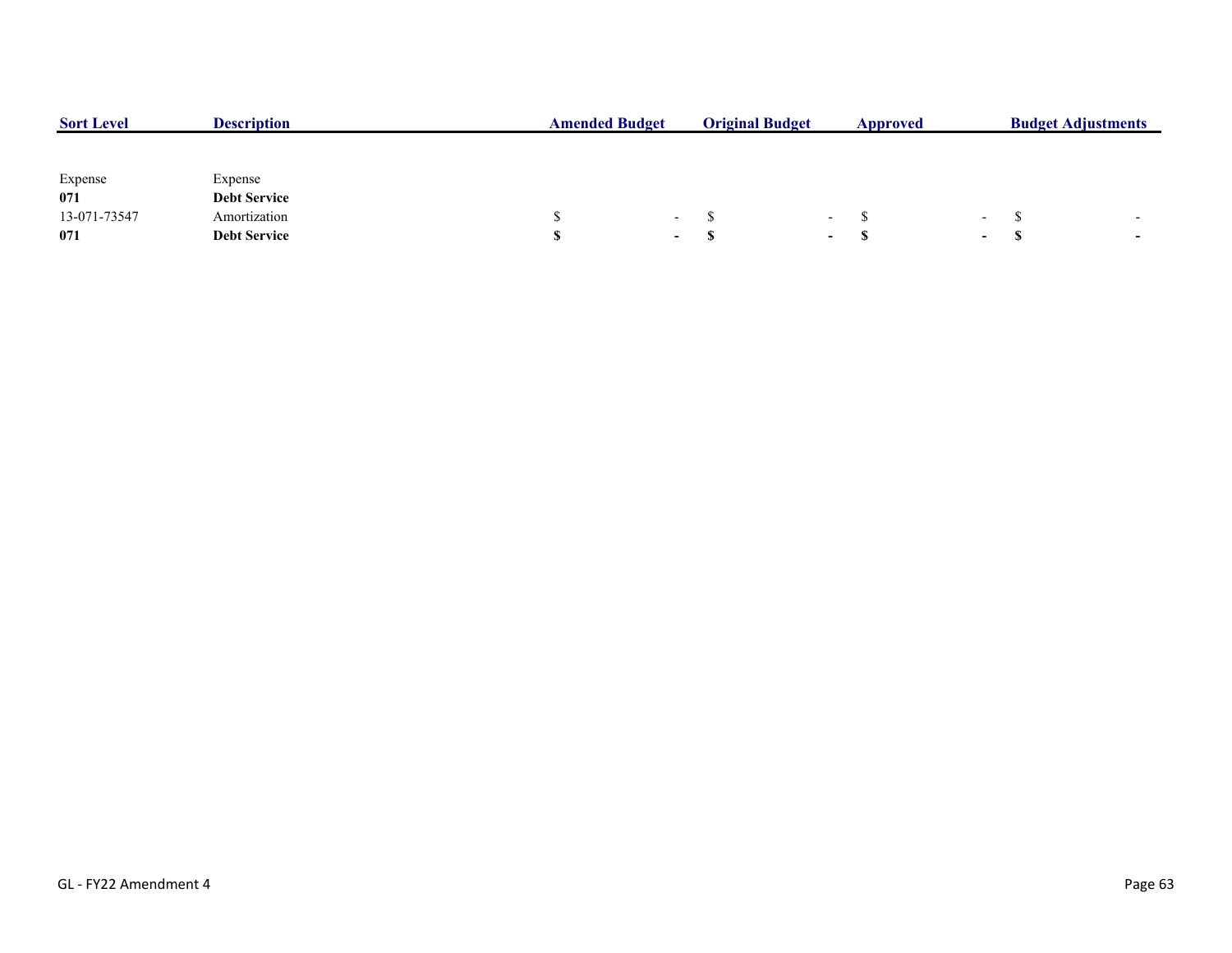| <b>Sort Level</b> | <b>Description</b>                    | <b>Amended Budget</b> |              | <b>Original Budget</b> |              | Approved |                  | <b>Budget Adjustments</b> |                          |
|-------------------|---------------------------------------|-----------------------|--------------|------------------------|--------------|----------|------------------|---------------------------|--------------------------|
|                   |                                       |                       |              |                        |              |          |                  |                           |                          |
|                   |                                       |                       |              |                        |              |          |                  |                           |                          |
| 073               | <b>Interfund Approp &amp; Trnsfrs</b> |                       |              |                        |              |          |                  |                           |                          |
| 13-073-62010      | Transfer Out - General Fund           |                       | 38,048.24 \$ |                        | 38,048.24 \$ |          | <b>Service</b>   |                           |                          |
| 073               | <b>Interfund Approp &amp; Trnsfrs</b> |                       | 38,048.24    |                        | 38,048.24 \$ |          | $\sim$ 100 $\mu$ |                           | $\overline{\phantom{0}}$ |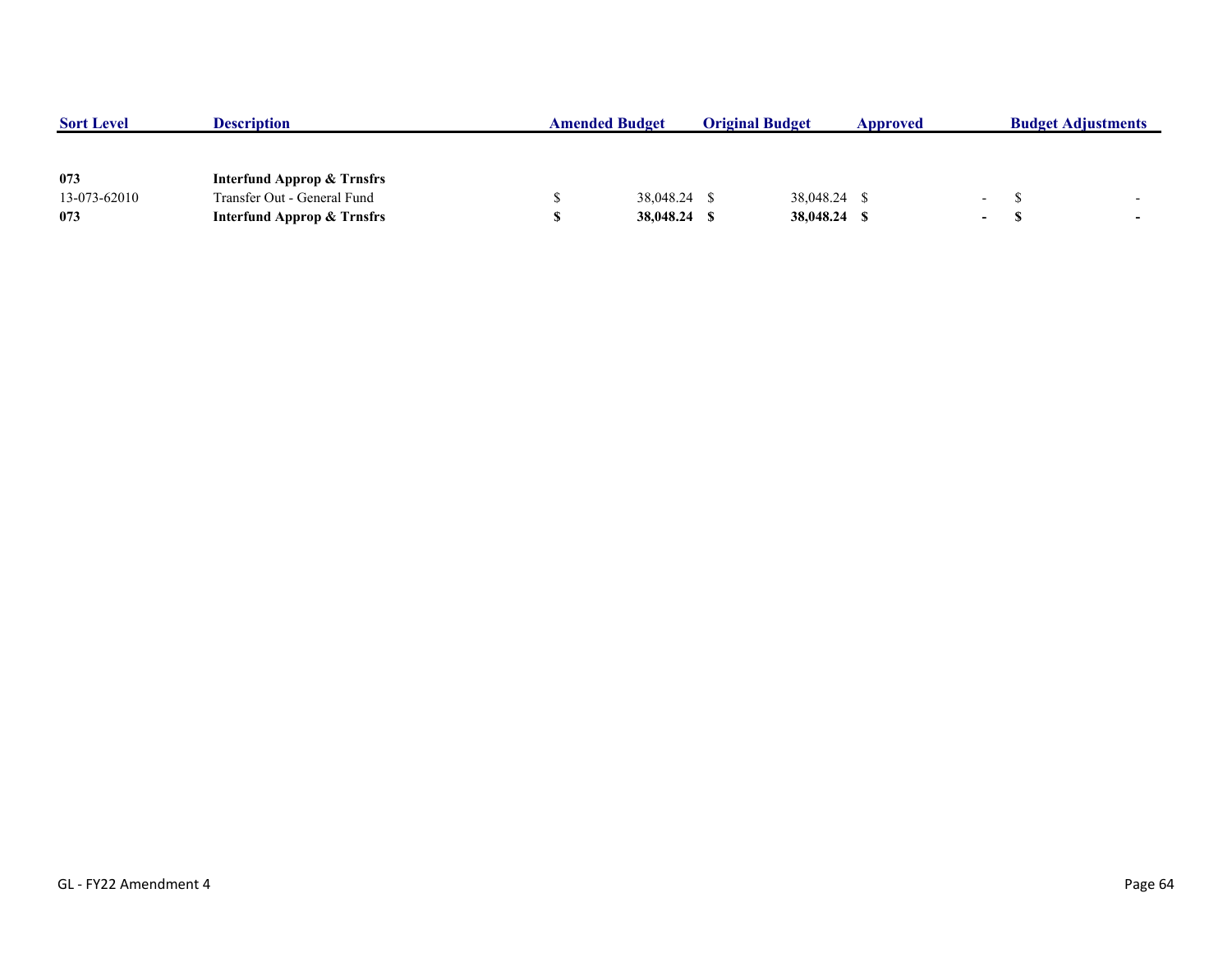| <b>Sort Level</b> | <b>Description</b>               |               | <b>Amended Budget</b>    |               | <b>Original Budget</b> | <b>Approved</b>           | <b>Budget Adjustments</b> |                          |  |
|-------------------|----------------------------------|---------------|--------------------------|---------------|------------------------|---------------------------|---------------------------|--------------------------|--|
|                   |                                  |               |                          |               |                        |                           |                           |                          |  |
| 130               | <b>Stormwater</b>                |               |                          |               |                        |                           |                           |                          |  |
| 13-130-50010      | Compensation                     | \$            | 86,132.51 \$             |               | 86,152.08              | - \$                      | \$                        | (19.57)                  |  |
| 13-130-50011      | Emergency - Compensation         | <sup>\$</sup> |                          | $\mathcal{S}$ |                        | \$                        | \$                        |                          |  |
| 13-130-50060      | Compensation-On Call Pay         | <sup>\$</sup> | 4,427.62                 | $\mathcal{S}$ | 4,257.60 \$            |                           | \$                        | 170.02                   |  |
| 13-130-50070      | Overtime-Non Salaried            |               | 4,493.41                 | $\$$          | 4,439.07 \$            |                           | \$                        | 54.34                    |  |
| 13-130-50080      | Compensation-Deferred            |               | $\overline{\phantom{a}}$ | <sup>\$</sup> |                        | $\boldsymbol{\mathsf{S}}$ | \$                        | $\overline{\phantom{a}}$ |  |
| 13-130-50110      | FICA/Medicare                    | \$            | 6,544.44                 | \$            | 6,454.24               | - \$                      | \$                        | 90.20                    |  |
| 13-130-50210      | Insurance-Dental                 | \$            | 542.52                   | <sup>\$</sup> | 542.40 \$              |                           | \$                        | 0.12                     |  |
| 13-130-50220      | Insurance-Life                   | \$            | 454.78                   | <sup>\$</sup> | 449.28 \$              |                           | \$                        | 5.50                     |  |
| 13-130-50230      | Insurance-Medical                | \$            | 23,347.80                | <sup>\$</sup> | 23,348.16 \$           |                           | \$                        | (0.36)                   |  |
| 13-130-50231      | Insurance-HRA                    | \$            | 1,506.00                 | \$            | 1,505.92 \$            |                           | \$                        | 0.08                     |  |
| 13-130-50240      | Insurance-Retirees               | <sup>\$</sup> |                          | \$            |                        | <sup>\$</sup>             | \$                        |                          |  |
| 13-130-50250      | Insurance-Unemployment           | <sup>\$</sup> | 111.21                   | $\mathbb{S}$  | 110.97                 | - \$                      | \$                        | 0.24                     |  |
| 13-130-50260      | Insurance-Workers Comp           | \$            | 5,183.13                 | $\$$          | 1,985.52               | - \$                      | \$                        | 3,197.61                 |  |
| 13-130-50280      | Vacation                         |               |                          | $\mathcal{S}$ |                        | \$                        | \$                        |                          |  |
| 13-130-50710      | Retirement - CERS                | \$            | 25,616.93                | $\mathcal{S}$ | 25,561.64              | -S                        | \$                        | 55.29                    |  |
| 13-130-50711      | Retirement - OPEB                |               |                          | $\mathbf S$   |                        | \$                        | \$                        |                          |  |
| 13-130-50810      | Uniforms                         |               | 500.00                   | \$            | 500.00                 | -S                        | \$                        |                          |  |
| 13-130-50811      | Uniforms-NEW HIRE                | $\mathcal{S}$ |                          | \$            |                        | \$                        | \$                        |                          |  |
| 13-130-51220      | <b>Equipment Rental</b>          |               |                          | \$            |                        | \$                        | \$                        |                          |  |
| 13-130-51221      | <b>Technology Lease Payments</b> | \$            |                          | <sup>\$</sup> |                        | \$.                       | \$                        |                          |  |
| 13-130-51230      | Freight/Shipping/Handling        | \$            | 50.00                    | <sup>\$</sup> | 50.00                  | -\$                       | \$                        |                          |  |
| 13-130-51510      | Physicals/Rests/Vaccines         | <sup>\$</sup> | 100.00                   | $\mathcal{S}$ | 100.00                 | - \$                      | \$                        |                          |  |
| 13-130-51745      | Professional-Consultant          | \$            | 44,000.00                | $\mathcal{S}$ | 44,000.00              | $\mathbf{s}$              | \$                        |                          |  |
| 13-130-51748      | Profess-License Maint/Support    | <sup>\$</sup> |                          | $\mathcal{S}$ |                        | \$                        | \$                        |                          |  |
| 13-130-51755      | Profess-Equip Maint/Repair       | <sup>\$</sup> | 3,500.00                 | $\mathcal{S}$ | 3,500.00               | $\mathbf s$               | \$                        |                          |  |
| 13-130-51765      | Professional-Other               | <sup>\$</sup> | 20,000.00                | \$            | 20,000.00              | $\mathbf{\hat{s}}$        | \$                        |                          |  |
| 13-130-51775      | Prof-Storm Sewer                 | <sup>\$</sup> | L,                       | <sup>\$</sup> |                        | <sup>\$</sup>             | \$                        |                          |  |
| 13-130-51780      | Profess-Vehicle Repair/Maint     |               | 3,000.00                 | <sup>\$</sup> | $3,000.00$ \$          |                           | \$                        |                          |  |
| 13-130-51860      | Tree Maintenance                 | \$            | 3,000.00                 | <sup>\$</sup> | $3,000.00$ \$          |                           | \$                        |                          |  |
| 13-130-51940      | Utilities-Communications         | \$            | 1,300.00                 | \$            | 1,300.00               | - \$                      | \$                        |                          |  |
| 13-130-52020      | Supplies-Bldg Maint/Repair       | \$            |                          | <sup>\$</sup> |                        | $\mathcal{S}$             | \$                        |                          |  |
| 13-130-52110      | Equipment (Under \$2,000 Each)   | \$            | 500.00                   | <sup>\$</sup> | 500.00                 | - \$                      | \$                        |                          |  |
| 13-130-52120      | Supplies-Equip Maint/Repair      | <sup>\$</sup> | 7,000.00                 | \$            | 1,500.00 \$            |                           | \$                        | 5,500.00                 |  |
| 13-130-52250      | Fuel, Oil, Fluids                |               | 6,500.00                 | <sup>\$</sup> | 6,500.00               | - \$                      | \$                        |                          |  |
| 13-130-52310      | Gravel/Rock                      | <sup>\$</sup> | 5,000.00                 | <sup>\$</sup> | 5,000.00               | - \$                      | \$                        |                          |  |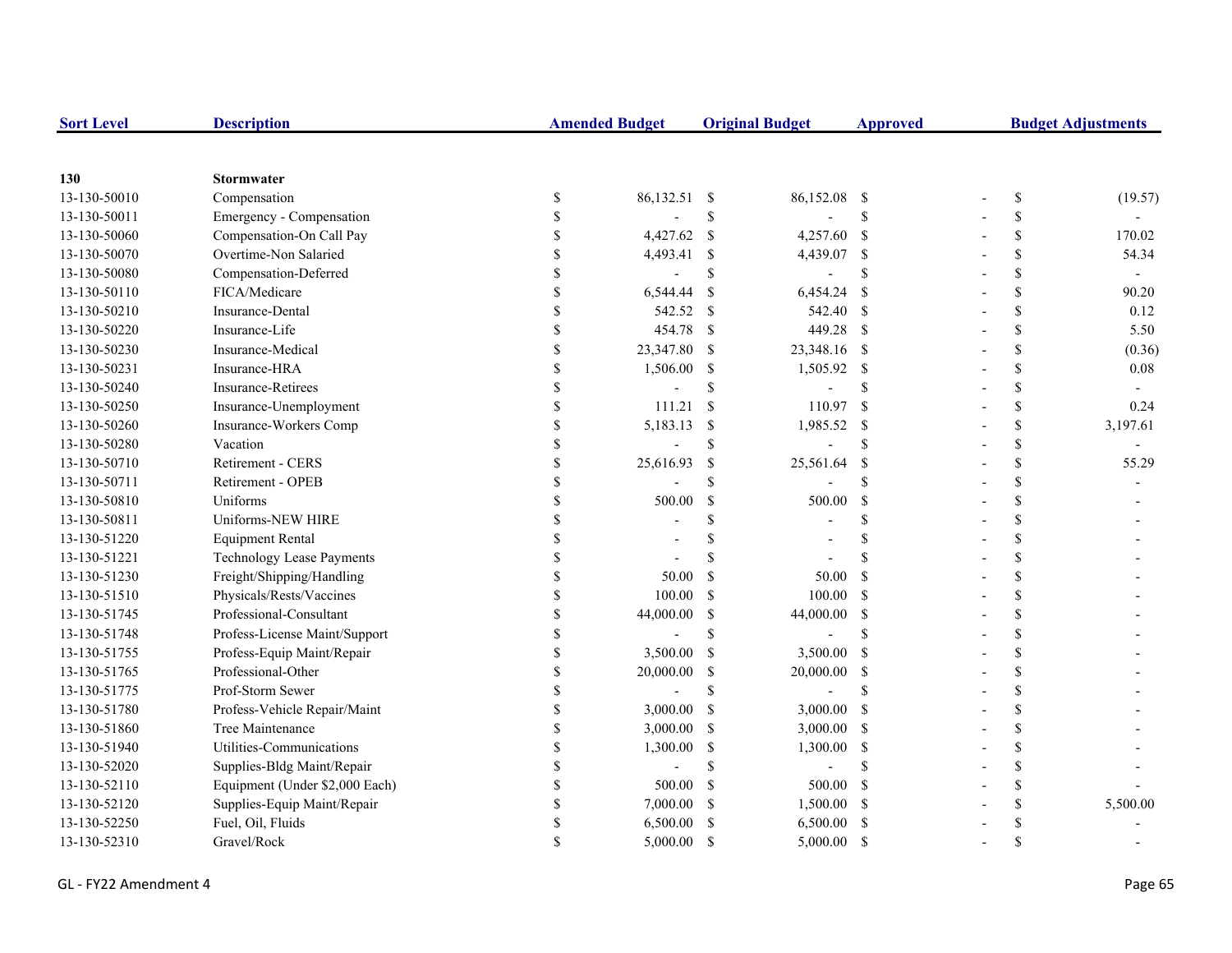| <b>Sort Level</b> | <b>Description</b>             |   | <b>Amended Budget</b> |               | <b>Original Budget</b> | <b>Approved</b> | <b>Budget Adjustments</b> |     |              |
|-------------------|--------------------------------|---|-----------------------|---------------|------------------------|-----------------|---------------------------|-----|--------------|
| 13-130-52311      | Supplies Yard Repairs          |   | 2,500.00              | <sup>\$</sup> | 2,500.00 \$            |                 |                           | \$. |              |
| 13-130-52330      | Herbicides                     |   | 500.00                | \$            | 500.00                 | -S              |                           |     |              |
| 13-130-52700      | Supplies-Office                |   |                       |               |                        |                 |                           |     |              |
| 13-130-52750      | Supplies-Other                 |   |                       |               |                        |                 |                           |     |              |
| 13-130-52840      | Postage-Meter & Related        |   |                       |               |                        |                 |                           |     |              |
| 13-130-52865      | Supplies-Safety/Protective     |   | 800.00                |               | 800.00                 |                 |                           |     |              |
| 13-130-52880      | Signs & Barricades             |   |                       |               |                        |                 |                           |     |              |
| 13-130-52890      | Software                       |   | 350.00                |               | 350.00                 | <sup>\$</sup>   |                           |     |              |
| 13-130-52895      | Supplies-Storm Crew            |   | 7,500.00              |               | 7,500.00               | - \$            |                           |     |              |
| 13-130-52950      | Vehicle-Supplies Repair/Maint  |   | 850.00                | <sup>\$</sup> | 850.00                 | -S              |                           |     |              |
| 13-130-53460      | Conference/Train/School        |   | 350.00                | <sup>\$</sup> | 350.00                 | <sup>\$</sup>   |                           |     |              |
| 13-130-53470      | Dues & Subscriptions           |   | 60.00                 | S.            | 60.00                  | <sup>\$</sup>   |                           |     |              |
| 13-130-53500      | Easements                      |   |                       |               |                        |                 |                           |     |              |
| 13-130-53600      | Miscellaneous                  |   |                       |               |                        |                 |                           |     |              |
| 13-130-53850      | Travel/Lodging/Meals           |   |                       |               |                        |                 |                           |     |              |
| 13-130-54200      | Insurance & Bonds              |   | 256.09                |               | 256.09                 | <sup>\$</sup>   |                           |     | (0.00)       |
| 13-130-54490      | Judgements/Settlements         |   |                       |               |                        |                 |                           |     |              |
| 13-130-61500      | Depreciation                   |   |                       |               |                        |                 |                           |     |              |
| 13-130-71313      | Land & Improvmnts - Stormwater |   |                       |               |                        |                 |                           |     |              |
| 13-130-71413      | Plant-In-Service - Stormwater  |   |                       |               |                        |                 |                           |     |              |
| 13-130-71513      | Vehicle - Stormwater           |   |                       |               |                        |                 |                           |     |              |
| 13-130-72113      | Buildling - Stormwater         |   |                       |               |                        |                 |                           |     |              |
| 13-130-72213      | Equipment - Stormwater         |   |                       |               |                        |                 |                           |     |              |
| 13-130-73550      | Reserve for Capital Improvmnt  |   |                       |               |                        |                 |                           |     |              |
| 130               | <b>Stormwater</b>              |   | 265,976.43            | -S            | 256,922.97             | S               |                           |     | 9,053.46     |
| Expense           | Expense                        |   | 304,024.67 \$         |               | 294,971.21 \$          |                 |                           | \$  | 9,053.46     |
| 13                | <b>Stormwater</b>              | S | 2,478.60 \$           |               | 727.62 \$              |                 |                           | S   | (19, 857.91) |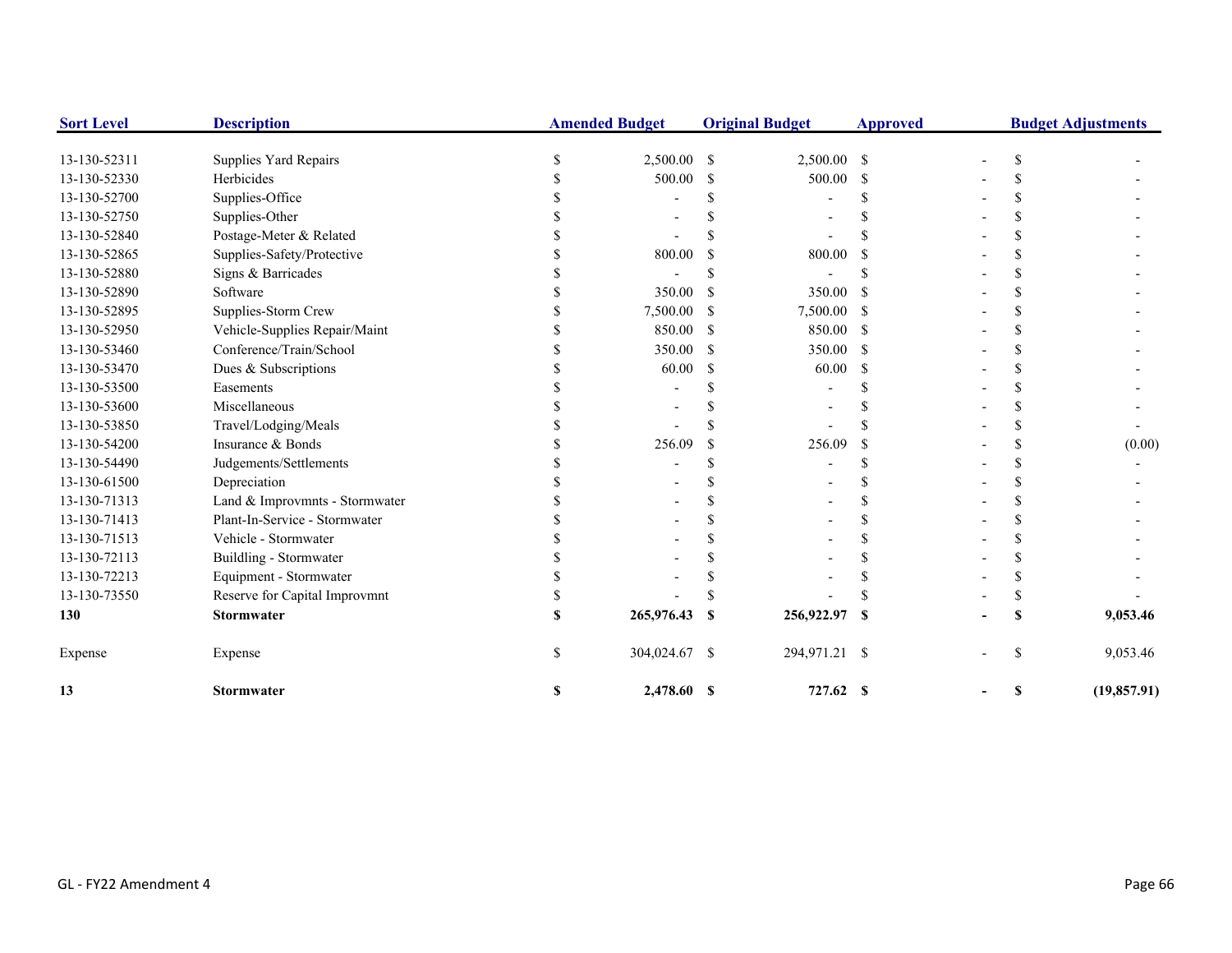| <b>Sort Level</b> | <b>Description</b>             |    | <b>Amended Budget</b>    |          | <b>Original Budget</b>   | <b>Approved</b> |                          | <b>Budget Adjustments</b> |  |  |
|-------------------|--------------------------------|----|--------------------------|----------|--------------------------|-----------------|--------------------------|---------------------------|--|--|
|                   |                                |    |                          |          |                          |                 |                          |                           |  |  |
| 14                | 911 Fund (Pyble to Fiscal Ct)  |    |                          |          |                          |                 |                          |                           |  |  |
| Revenue           | Revenue                        |    |                          |          |                          |                 |                          |                           |  |  |
| 140               | <b>911 Fee</b>                 |    |                          |          |                          |                 |                          |                           |  |  |
| 14-140-40050      | Allowance for Uncollectible AR |    |                          |          | ۰                        | \$              | $\overline{\phantom{a}}$ |                           |  |  |
| 14-140-48500      | 911 Fees                       |    | $\sim$                   | Ж,       | $\sim$                   | S.              | $\overline{\phantom{a}}$ | ъ                         |  |  |
| 140               | <b>911 Fee</b>                 |    | $\overline{\phantom{0}}$ |          | $\overline{\phantom{0}}$ | \$              | $\blacksquare$           |                           |  |  |
| Revenue           | Revenue                        | \$ |                          | ъ        | $\overline{\phantom{a}}$ | \$              | $\overline{\phantom{a}}$ | S                         |  |  |
| Expense           | Expense                        |    |                          |          |                          |                 |                          |                           |  |  |
| 140               | <b>911 Fee</b>                 |    |                          |          |                          |                 |                          |                           |  |  |
| 14-140-51251      | 911 Fees (Due to Fiscal Ct)    |    |                          |          | $\overline{\phantom{0}}$ | S               | $\sim$                   |                           |  |  |
| 140               | <b>911 Fee</b>                 |    | $\sim$                   | <b>S</b> | $\blacksquare$           | S               | $\overline{\phantom{0}}$ | S                         |  |  |
| Expense           | Expense                        | \$ |                          | S        | $\sim$                   | \$              | $\overline{\phantom{a}}$ | S                         |  |  |
| 14                | 911 Fund (Pyble to Fiscal Ct)  | S  |                          |          | -                        | \$              | ۰.                       |                           |  |  |